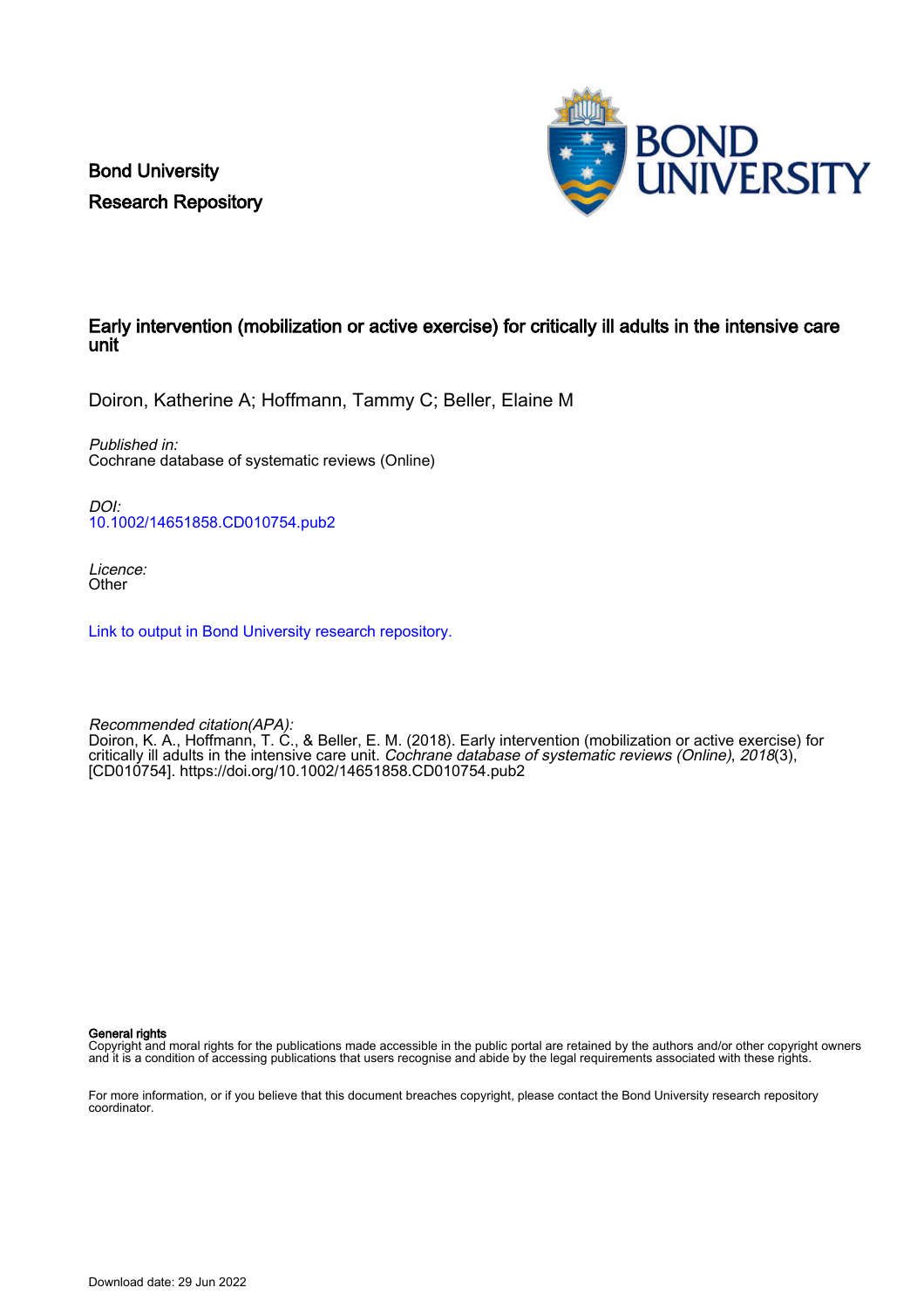

**Early intervention (mobilization or active exercise) for critically ill adults in the intensive care unit (Review)**

Doiron KA, Hoffmann TC, Beller EM

Doiron KA, Hoffmann TC, Beller EM. Early intervention (mobilization or active exercise) for critically ill adults in the intensive care unit. Cochrane Database of Systematic Reviews 2018, Issue 3. Art. No.: CD010754. DOI: 10.1002/14651858.CD010754.pub2.

**[www.cochranelibrary.com](http://www.cochranelibrary.com)**

**Early intervention (mobilization or active exercise) for critically ill adults in the intensive care unit (Review)** Copyright © 2018 The Cochrane Collaboration. Published by John Wiley & Sons, Ltd.

**WILEY**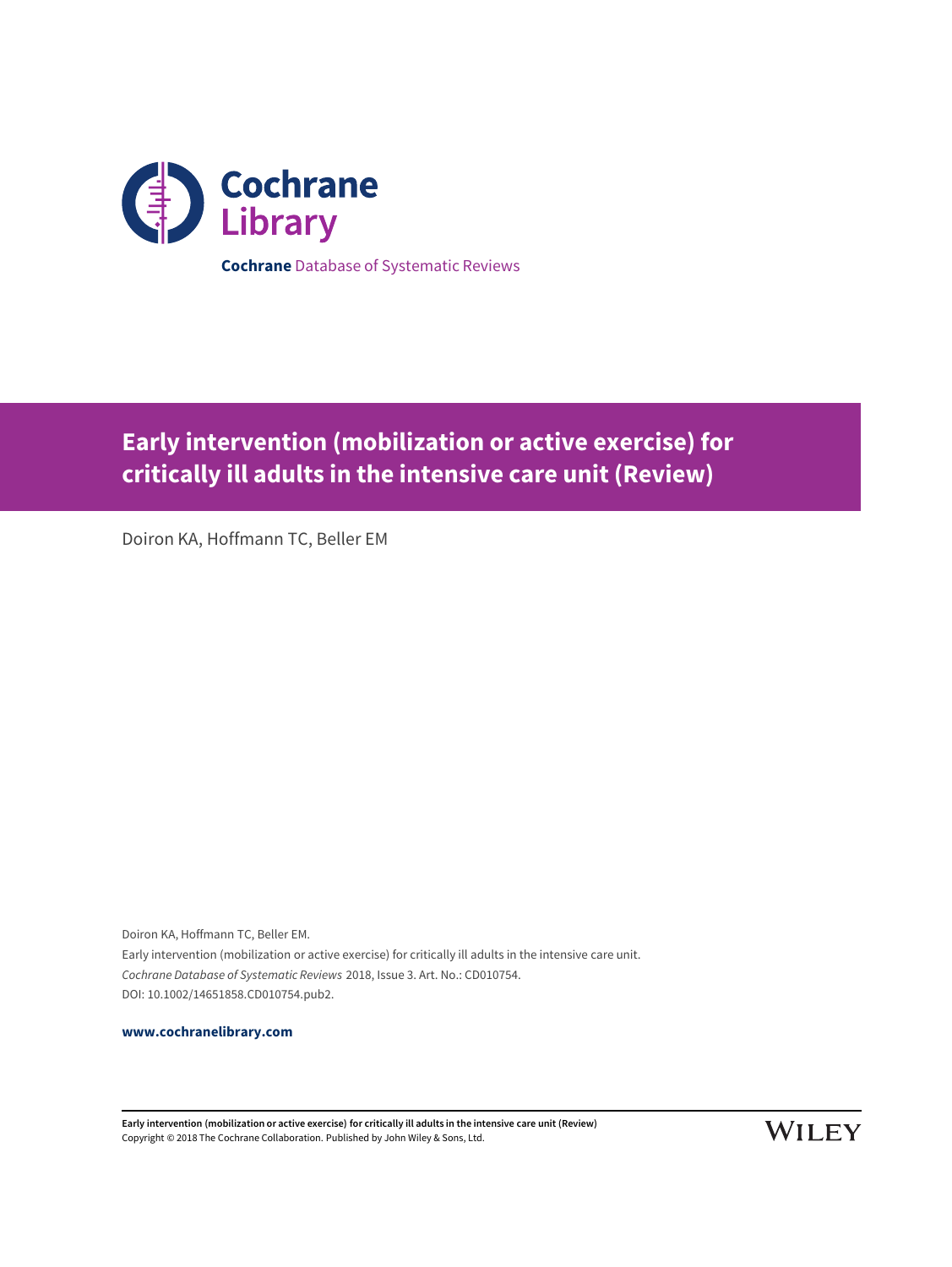# **TABLE OF CONTENTS**

| $\mathcal{P}$ |
|---------------|
| 4             |
|               |
| 9             |
| 9             |
| 12            |
| 13            |
| 14            |
| 15            |
| 21            |
| 23            |
| 24            |
| 24            |
| 28            |
| 46            |
| 53            |
| 56            |
| 56            |
| 57            |
| 57            |
| 58            |
| 58            |
|               |

**Early intervention (mobilization or active exercise) for critically ill adults in the intensive care unit (Review) i Copyright © 2018 The Cochrane Collaboration. Published by John Wiley & Sons, Ltd.**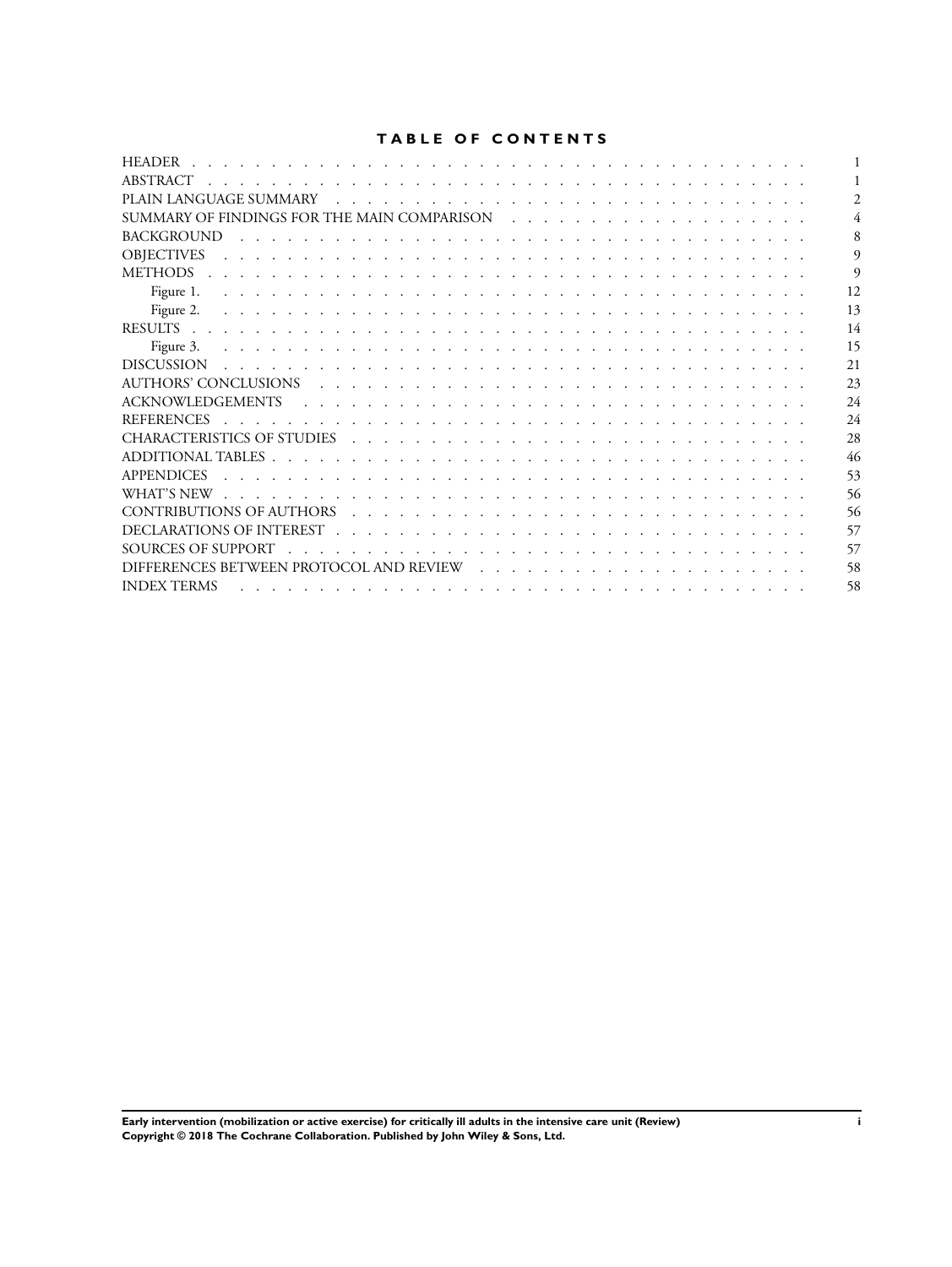**[Intervention Review]**

# **Early intervention (mobilization or active exercise) for critically ill adults in the intensive care unit**

Katherine A Doiron<sup>1</sup>, Tammy C Hoffmann<sup>2</sup>, Elaine M Beller<sup>2</sup>

<sup>1</sup>Doctor of Physiotherapy Program, Faculty of Health Sciences and Medicine, Bond University, Gold Coast, Australia. <sup>2</sup>Centre for Research in Evidence-Based Practice (CREBP), Bond University, Gold Coast, Australia

Contact address: Elaine M Beller, Centre for Research in Evidence-Based Practice (CREBP), Bond University, University Drive, Gold Coast, Queensland, 4229, Australia. [ebeller@bond.edu.au](mailto:ebeller@bond.edu.au).

**Editorial group:** Cochrane Emergency and Critical Care Group. **Publication status and date:** Edited (no change to conclusions), published in Issue 12, 2018.

**Citation:** Doiron KA, Hoffmann TC, Beller EM. Early intervention (mobilization or active exercise) for critically ill adults in the intensive care unit. *Cochrane Database of Systematic Reviews* 2018, Issue 3. Art. No.: CD010754. DOI: 10.1002/14651858.CD010754.pub2.

Copyright © 2018 The Cochrane Collaboration. Published by John Wiley & Sons, Ltd.

# **A B S T R A C T**

#### **Background**

Survivors of critical illness often experience a multitude of problems that begin in the intensive care unit (ICU) or present and continue after discharge. These can include muscle weakness, cognitive impairments, psychological difficulties, reduced physical function such as in activities of daily living (ADLs), and decreased quality of life. Early interventions such as mobilizations or active exercise, or both, may diminish the impact of the sequelae of critical illness.

## **Objectives**

To assess the effects of early intervention (mobilization or active exercise), commenced in the ICU, provided to critically ill adults either during or after the mechanical ventilation period, compared with delayed exercise or usual care, on improving physical function or performance, muscle strength and health-related quality of life.

#### **Search methods**

We searched CENTRAL, MEDLINE, Embase and CINAHL. We searched conference proceedings, reference lists of retrieved articles, databases of trial registries and contacted experts in the field on 31 August 2017. We did not impose restrictions on language or location of publications.

# **Selection criteria**

We included all randomized controlled trials (RCTs) or quasi-RCTs that compared early intervention (mobilization or active exercise, or both), delivered in the ICU, with delayed exercise or usual care delivered to critically ill adults either during or after the mechanical ventilation period in the ICU.

#### **Data collection and analysis**

Two researchers independently screened titles and abstracts and assessed full-text articles against the inclusion criteria of this review. We resolved any disagreement through discussion with a third review author as required. We presented data descriptively using mean differences or medians, risk ratios and 95% confidence intervals. A meta-analysis was not possible due to the heterogeneity of the included studies. We assessed the quality of evidence with GRADE.

**Early intervention (mobilization or active exercise) for critically ill adults in the intensive care unit (Review) 1 Copyright © 2018 The Cochrane Collaboration. Published by John Wiley & Sons, Ltd.**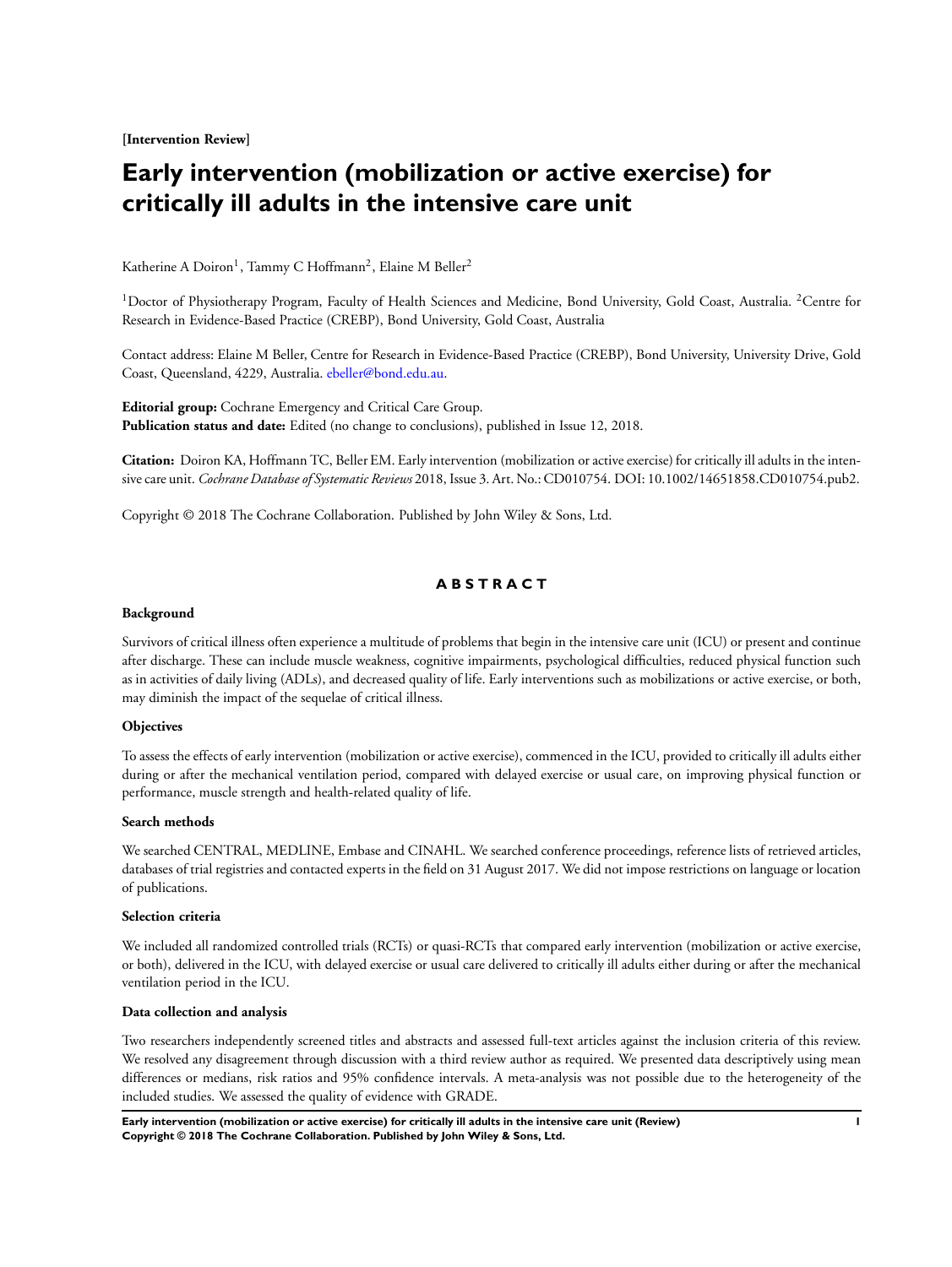## **Main results**

We included four RCTs (a total of 690 participants), in this review. Participants were adults who were mechanically ventilated in a general, medical or surgical ICU, with mean or median age in the studies ranging from 56 to 62 years. Admitting diagnoses in three of the four studies were indicative of critical illness, while participants in the fourth study had undergone cardiac surgery. Three studies included range-of-motion exercises, bed mobility activities, transfers and ambulation. The fourth study involved only upper limb exercises. Included studies were at high risk of performance bias, as they were not blinded to participants and personnel, and two of four did not blind outcome assessors. Three of four studies reported only on those participants who completed the study, with high rates of dropout. The description of intervention type, dose, intensity and frequency in the standard care control group was poor in two of four studies.

Three studies (a total of 454 participants) reported at least one measure of physical function. One study (104 participants) reported low-quality evidence of beneficial effects in the intervention group on return to independent functional status at hospital discharge (59% versus 35%, risk ratio (RR) 1.71, 95% confidence interval (CI) 1.11 to 2.64); the absolute effect is that 246 more people (95% CI 38 to 567) per 1000 would attain independent functional status when provided with early mobilization. The effects on physical functioning are uncertain for a range measures: Barthel Index scores (early mobilization: median 75 control: versus 55, low quality evidence), number of ADLs achieved at ICU (median of 3 versus 0, low quality evidence) or at hospital discharge (median of 6 versus 4, low quality evidence). The effects of early mobilization on physical function measured at ICU discharge are uncertain, as measured by the Acute Care Index of Function (ACIF) (early mobilization mean: 61.1 versus control: 55, mean difference (MD) 6.10, 95% CI -11.85 to 24.05, low quality evidence) and the Physical Function ICU Test (PFIT) score (5.6 versus 5.4, MD 0.20, 95% CI -0.98 to 1.38, low quality evidence). There is low quality evidence that early mobilization may have little or no effect on physical function measured by the Short Physical Performance Battery score at ICU discharge from one study of 184 participants (mean 1.6 in the intervention group versus 1.9 in usual care, MD -0.30, 95% CI -1.10 to 0.50), or at hospital discharge (MD 0, 95% CI -1.00 to 0.90). The fourth study, which examined postoperative cardiac surgery patients did not measure physical function as an outcome.

Adverse effects were reported across the four studies but we could not combine the data. Our certainty in the risk of adverse events with either mobilization strategy is low due to the low rate of events. One study reported that in the intervention group one out of 49 participants (2%) experienced oxygen desaturation less than 80% and one of 49 (2%) had accidental dislodgement of the radial catheter. This study also found cessation of therapy due to participant instability occurred in 19 of 498 (4%) of the intervention sessions. In another study five of 101 (5%) participants in the intervention group and five of 109 (4.6%) participants in the control group had postoperative pulmonary complications deemed to be unrelated to intervention. A third study found one of 150 participants in the intervention group had an episode of asymptomatic bradycardia, but completed the exercise session. The fourth study reported no adverse events.

### **Authors' conclusions**

There is insufficient evidence on the effect of early mobilization of critically ill people in the ICU on physical function or performance, adverse events, muscle strength and health-related quality of life at this time. The four studies awaiting classification, and the three ongoing studies may alter the conclusions of the review once these results are available. We assessed that there is currently low-quality evidence for the effect of early mobilization of critically ill adults in the ICU due to small sample sizes, lack of blinding of participants and personnel, variation in the interventions and outcomes used to measure their effect and inadequate descriptions of the interventions delivered as usual care in the studies included in this Cochrane Review.

# **P L A I N L A N G U A G E S U M M A R Y**

### **Early intervention (movement or active exercise) for critically ill adults in the intensive care unit**

#### **Review question**

Does helping critically ill adults to move or exercise early in their stay in the intensive care unit (ICU) improve their ability to perform everyday activities such as walking, and the ability to perform daily self care on discharge from hospital? We reviewed the evidence for this question, to see if there are benefits to early exercise, including the amount of time spent in the ICU or hospital, muscle strength, feelings of well-being, and also to see if there are harms, such as the occurrence of falls. The movement or exercise could include things such as moving in, or sitting out of bed, practicing standing up, walking, arm exercises, and self-care activities such as eating or brushing hair.

**Early intervention (mobilization or active exercise) for critically ill adults in the intensive care unit (Review) 2 Copyright © 2018 The Cochrane Collaboration. Published by John Wiley & Sons, Ltd.**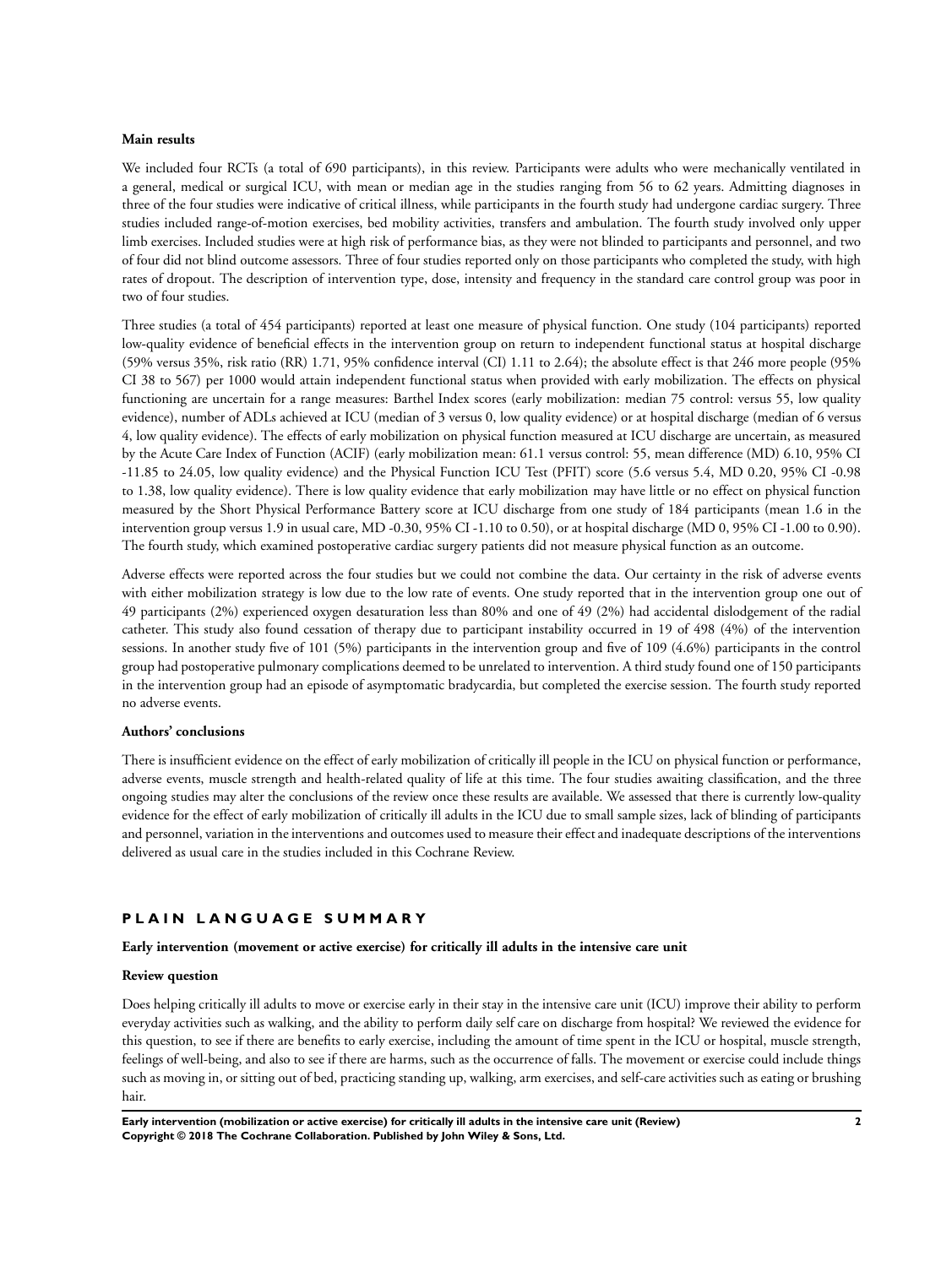# **Background**

Adults who are critically ill, and spend time in an ICU, can develop muscle weakness and other problems. This can occur because of the illness that led to their admission to the ICU, treatments associated with this illness, the impact of ongoing health conditions, and their lack of movement while in the ICU. They may also have ongoing problems when they leave ICU (or hospital) such as having trouble doing daily activities (for example dressing, bathing and mobility); feeling depressed or anxious and having difficulty returning to work.

We wanted to evaluate if assisting these people to move early in their ICU stay would allow them to be better able to look after themselves, be stronger and feel better about life.

#### **Study characteristics**

We found four studies that included a total of 690 adults who had been in the ICU. Patients were randomized to receive exercises and assistance to move early in their stay in the ICU or to usual care. All participants had been on a breathing machine at some point during their time in the ICU. Three studies included adults with critical illness involving severe disease of the lungs or severe body response to infection and one study involved adults who had undergone cardiac surgery.

#### **Study funding sources**

One study was funded by the Intensive Care Foundation, Royal Brisbane and Women's Hospital, Australia and the investigator was supported by a Postgraduate Award from Singapore.

#### **Key results**

We were unable to determine whether early movement or exercise of critically ill people in the ICU improves their ability to do daily activities, muscle strength, or quality of life. There were mixed results on the effect of early movement or exercise on physical function. One study found that on some measures of physical function, participants who received the intervention could get out of bed earlier and walk greater distances. However, the same study found no differences in the number of daily activities they could do when leaving ICU. Early movement or exercise appears safe as the number of adverse events was very low. There was no difference between groups in time spent in hospital, muscle strength or death rates.

#### **Quality of the evidence**

Overall there was low-quality evidence from these studies. The main reasons were that only a small number of studies have examined this intervention. Most studies included only a small number of participants, and participants and study staff were aware of group assignment. In addition, in two studies, staff assessing outcomes were aware of group assignment. There were also differences in participant diagnoses, interventions and the way that outcomes were measured. The four studies awaiting classification, and the three ongoing studies may alter the conclusions of the review once these results are available.

#### **Currency of the evidence**

Evidence in this review is current to August 2017.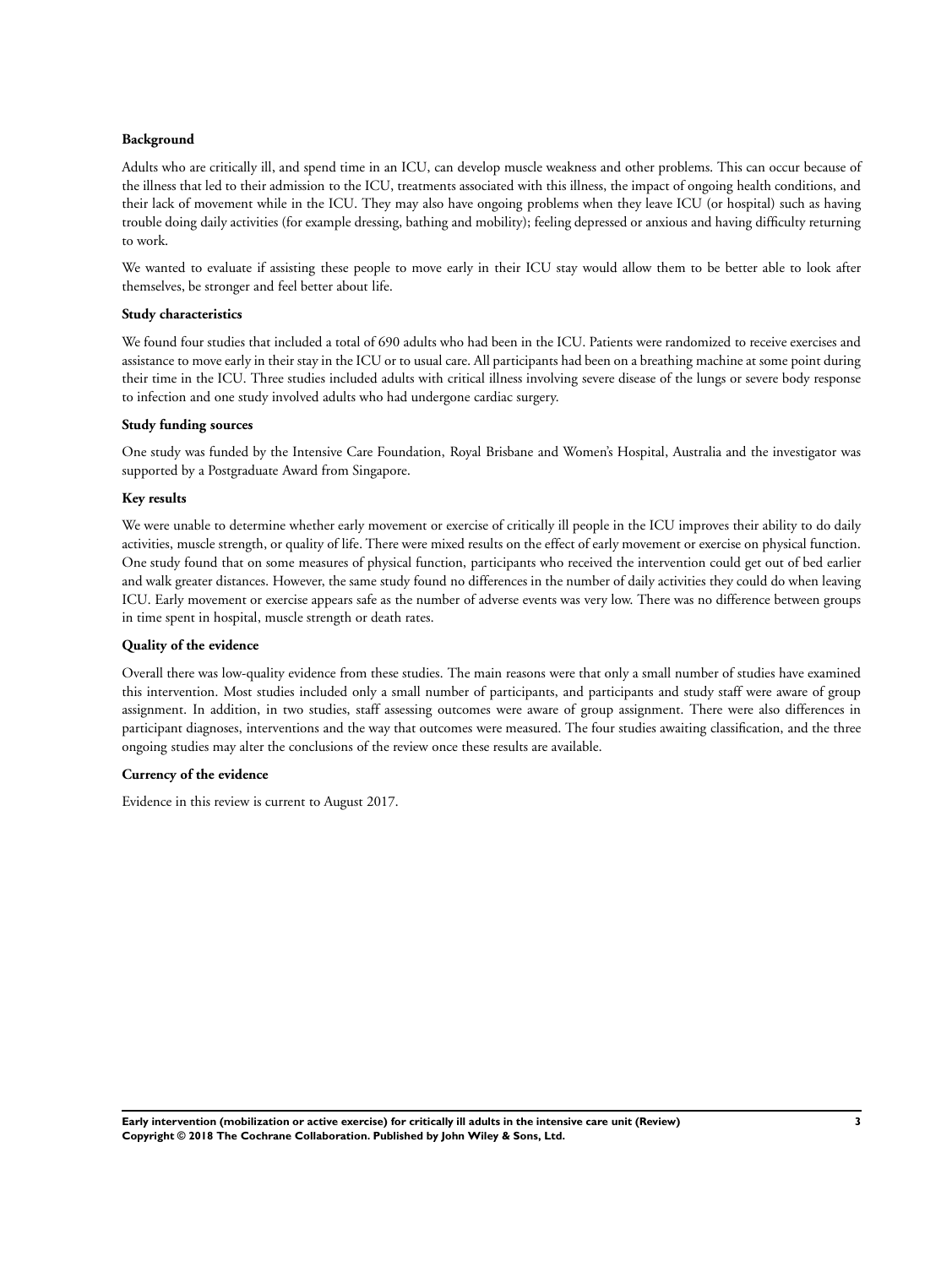# <span id="page-6-0"></span>SUMMARY OF FINDINGS FOR THE MAIN COMPARISON *[\[Explanation\]](http://www.thecochranelibrary.com/view/0/SummaryFindings.html)*

# Early intervention (mobilization or active exercise) versus usual care for critically ill adults

**Patient or population:** critically ill, mechanically ventilated adults

**Settings:** general, medical or surgical ICU in Australia/ China/ USA

**Intervention:** early intervention (mobilization or active exercise)

**Control:** usual care (defined as no mobilization/active exercise while in ICU, or mobilization/active exercise given later than the intervention group)

| <b>Outcomes</b>                                                                                                                                                                                                                                                                                                                                                             | Illustrative comparative risks* (95% CI) |                                                                | <b>Relative effect</b><br>(95% CI) | No of participants<br>(studies) | Quality of the evidence Comments<br>(GRADE)             |  |
|-----------------------------------------------------------------------------------------------------------------------------------------------------------------------------------------------------------------------------------------------------------------------------------------------------------------------------------------------------------------------------|------------------------------------------|----------------------------------------------------------------|------------------------------------|---------------------------------|---------------------------------------------------------|--|
|                                                                                                                                                                                                                                                                                                                                                                             | <b>Assumed risk</b>                      | <b>Corresponding risk</b>                                      |                                    |                                 |                                                         |  |
|                                                                                                                                                                                                                                                                                                                                                                             | <b>Control</b>                           | Early intervention (mo-<br>bilization or active ex-<br>ercise) |                                    |                                 |                                                         |  |
| Physical function - re- Study population<br>independent<br>turn to<br>functional status at<br>hospital discharge<br>ability<br>Defined as<br>to perform 6 ADLs<br>(bathing, dressing, eat-<br>ing, grooming, trans-<br>ferring from bed to<br>chair, using the toi-<br>let) and walk in-<br>dependently, measured<br>with Functional Inde- 345 per 1000<br>pendence Measure |                                          | 591 per 1000<br>(383 to 912)                                   | RR 1.71<br>(1.11 to 2.64)          | 104<br>$(1$ study)              | $\oplus \oplus \odot \odot$<br>low <sup>1,2</sup>       |  |
| Physical function - in- Study population<br>dependent ADLs total<br>at ICU discharge<br>Functional<br>Independence Measure                                                                                                                                                                                                                                                  |                                          |                                                                |                                    | 104<br>$(1$ study)              | $\oplus \oplus \bigcirc \bigcirc$<br>low <sup>1,2</sup> |  |

 $\overline{\mathbf{4}}$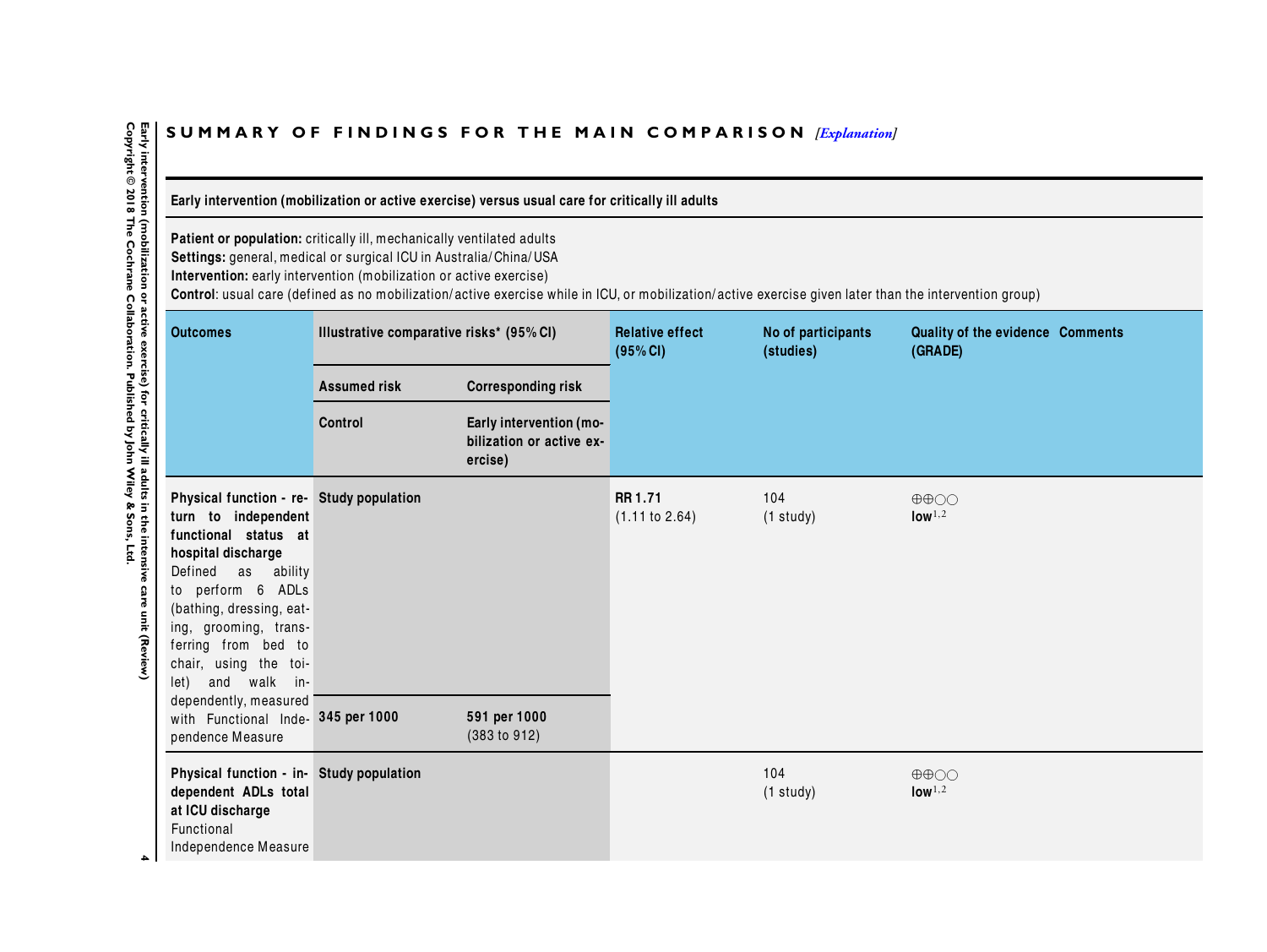| $(0 - 6)$                                                                                              |                                                                              |                                                                     |             |                    |                                                         |  |
|--------------------------------------------------------------------------------------------------------|------------------------------------------------------------------------------|---------------------------------------------------------------------|-------------|--------------------|---------------------------------------------------------|--|
|                                                                                                        | Median 0 (IQR 0 to 5)                                                        | Median 3 (IQR 0 to 5)                                               |             |                    |                                                         |  |
| Physical function - In- Study population<br>dependent ADL total at<br>hospital discharge<br>Functional |                                                                              |                                                                     |             | 104<br>$(1$ study) | $\oplus \oplus \odot \odot$<br>low <sup>1,2</sup>       |  |
| Independence Measure<br>$(0 - 6)$                                                                      | Median 4 (IQR 0 to 6)                                                        | Median 6 (IQR 0 to 6)                                               |             |                    |                                                         |  |
| <b>Physical function</b>                                                                               | <b>Study population</b>                                                      |                                                                     |             | 104                | $\oplus \oplus \bigcirc \bigcirc$<br>low <sup>1,2</sup> |  |
| Barthel score (0 - 100)                                                                                |                                                                              | Median 55 (IQR0 to 85) Median 75 (IQR 7.5 to<br>95)                 | $(1$ study) |                    |                                                         |  |
| <b>Physical performance</b><br>Acute Care Index of                                                     | <b>Study population</b>                                                      |                                                                     | 42          | $(1$ study)        | $\oplus \oplus \odot \odot$<br>low <sup>2,3</sup>       |  |
| Function score at ICU Mean score 55.0<br>discharge<br>$(0 - 100)$                                      | (45.0 to 65.0)                                                               | Mean score 61.1 (46.2)<br>to 76.0)<br>MD 6.10 (-11.85 to 24.<br>05) |             |                    |                                                         |  |
| <b>Physical performance</b>                                                                            | <b>Study population</b>                                                      |                                                                     | 42          |                    | $\oplus \oplus \odot \odot$                             |  |
| Physical Function ICU<br>charge                                                                        | Test score at ICU dis- Mean score 5.4 (4.7 to Mean score 5.6 (4.7 to<br>6.1) | 6.5)<br>MD 0.20 (-0.98 to 1.38)                                     |             | $(1$ study)        | low <sup>2,3</sup>                                      |  |
| <b>Physical performance</b><br>Short Physical Perfor-                                                  | <b>Study population</b>                                                      |                                                                     |             | 184<br>$(1$ study) | $\oplus \oplus \odot \odot$<br>low <sup>2,3</sup>       |  |

Early intervention (mobilization or active exercise) for critically ill adults in the intensive care unit (Review)<br>Copyright © 2018 The Cochrane Collaboration. Published by John Wiley & Sons, Ltd. **Copyright © 2018 The Cochrane Collaboration. Published by John Wiley & Sons, Ltd.Farly intervention (mobilization or active exercise) for critically ill adults in the intensive care unit (Review)** 

 $\sqrt{2}$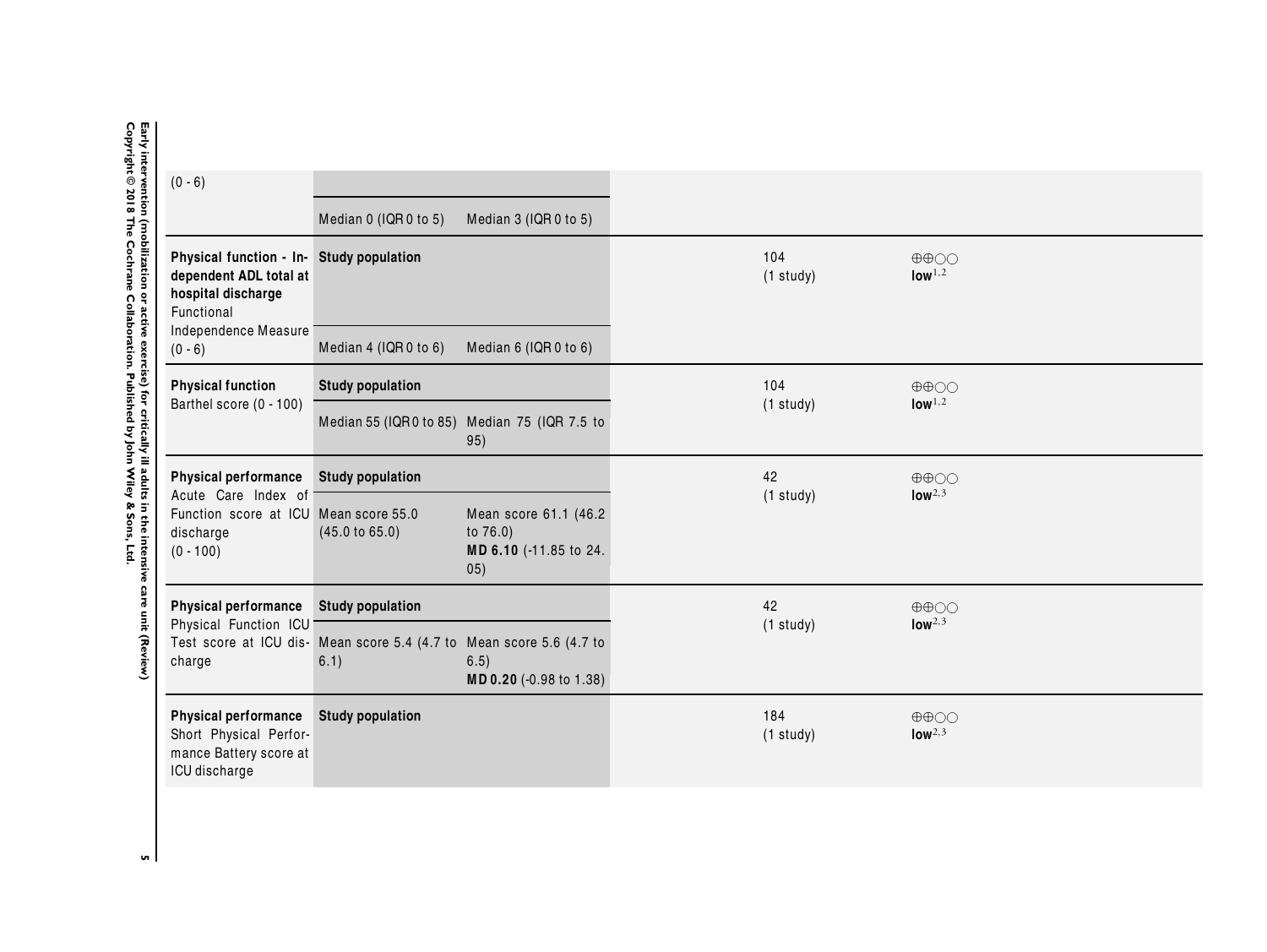|                                                                                                                                                                                                                                                                                                                                                   | 2.4)                                                                                                    | Mean score 1.9 (1.3 to Mean score 1.6 (1.0 to<br>2.2)<br>MD -0.30 (-1.10 to 0.<br>50)                                                                                                                                                                                                                                                                                                                                                                                                                                                                                                                                                                            |                    |                                                   |
|---------------------------------------------------------------------------------------------------------------------------------------------------------------------------------------------------------------------------------------------------------------------------------------------------------------------------------------------------|---------------------------------------------------------------------------------------------------------|------------------------------------------------------------------------------------------------------------------------------------------------------------------------------------------------------------------------------------------------------------------------------------------------------------------------------------------------------------------------------------------------------------------------------------------------------------------------------------------------------------------------------------------------------------------------------------------------------------------------------------------------------------------|--------------------|---------------------------------------------------|
| <b>Physical performance</b><br>Short Physical Perfor-<br>hospital discharge                                                                                                                                                                                                                                                                       | <b>Study population</b><br>mance Battery score at Mean score 4.7 (4.0 to Mean score 4.7 (4.0 to<br>5.4) | 5.4)<br>MD 0 (-1.00 to 0.90)                                                                                                                                                                                                                                                                                                                                                                                                                                                                                                                                                                                                                                     | 204<br>$(1$ study) | $\oplus \oplus \odot \odot$<br>low <sup>2,3</sup> |
| <b>Adverse events</b><br>Proportion of partic-<br>ipants with one or<br>more events, or propor-<br>tion of intervention ses-<br>sions where an event<br>occurred (falls, acci-<br>dental dislodgement of<br>attachments, haemody-<br>namic instability, oxy-<br>gen desaturation or any<br>other adverse events<br>defined by study au-<br>thors) |                                                                                                         | One study reported<br>that in the intervention<br>group 1/49 (2%) ex-<br>perienced oxygen de-<br>saturation < 80% and<br>$1/49$ $(2%)$ had acci-<br>dental dislodgement of<br>the radial catheter. This<br>study also found ces-<br>sation of therapy due<br>to patient instability oc-<br>curred in 19/498 (4%)<br>of the intervention ses-<br>sions. In another study<br>5/101 (5%) of the in-<br>tervention group and 5/<br>109 (4.6%) of the con-<br>trol group had postop-<br>erative pulmonary com-<br>plications. These were<br>deemed to be unre-<br>lated to intervention. A<br>third study found 1/<br>150 in the intervention<br>group had an episode | 690<br>(4 studies) | $\oplus \oplus \odot \odot$<br>low <sup>2,4</sup> |

 $\sim$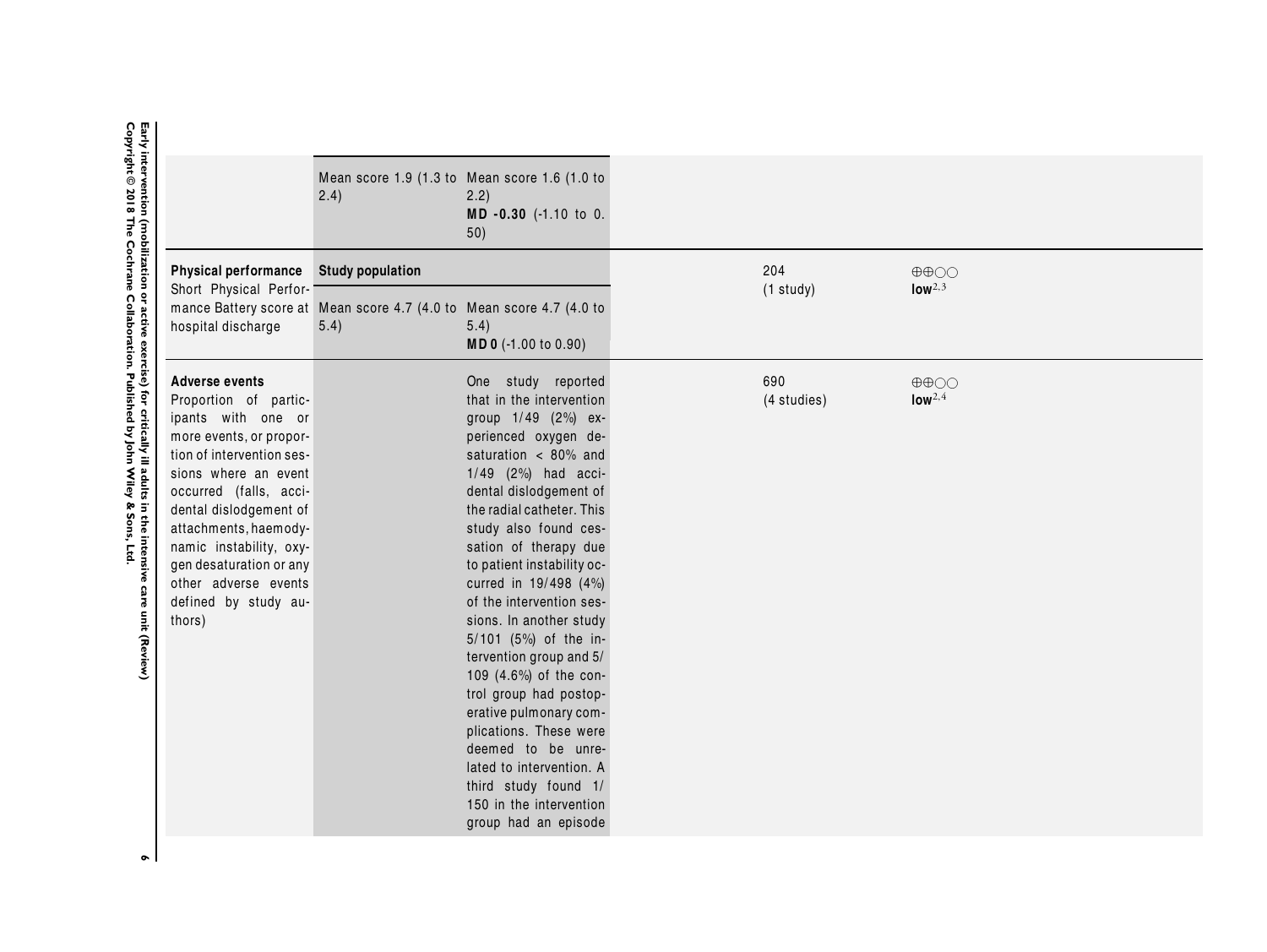|                                                                                                                                                                                                                                                                                                                                                                                                                                                                                                                                                         | of asymptomatic brady-<br>cardia, but completed<br>the exercise session.<br>The fourth study re-<br>ported<br>no<br>adverse<br>events                                                                                                                                                                                                                                                                                                                                                                                                                                                                                                                             |  |  |  |  |
|---------------------------------------------------------------------------------------------------------------------------------------------------------------------------------------------------------------------------------------------------------------------------------------------------------------------------------------------------------------------------------------------------------------------------------------------------------------------------------------------------------------------------------------------------------|-------------------------------------------------------------------------------------------------------------------------------------------------------------------------------------------------------------------------------------------------------------------------------------------------------------------------------------------------------------------------------------------------------------------------------------------------------------------------------------------------------------------------------------------------------------------------------------------------------------------------------------------------------------------|--|--|--|--|
|                                                                                                                                                                                                                                                                                                                                                                                                                                                                                                                                                         | *The basis for the assumed risk (e.g. the median control group risk across studies) is provided in footnotes. The corresponding risk (and its 95% confidence interval) is<br>based on the assumed risk in the comparison group and the relative effect of the intervention (and its 95%CI).<br>ADLs: activities of daily living; CI: confidence interval; ICU: intensive care unit; MD: mean difference; RR: risk ratio                                                                                                                                                                                                                                           |  |  |  |  |
| <b>GRADE Working Group grades of evidence</b><br>different.<br>different.                                                                                                                                                                                                                                                                                                                                                                                                                                                                               | High quality: we are very confident that the true effect lies close to that of the estimate of the effect.<br>Moderate quality: we are moderately confident in the effect estimate; the true effect is likely to be close to the estimate of effect, but there is a possibility that it is substantially<br>Low quality: we are moderately confident in the effect estimate; the true effect is likely to be close to the estimate of effect, but there is a possibility that it is substantially<br>Very low quality: we have very little confidence in the effect estimate; the true effect is likely to be substantially different from the estimate of effect |  |  |  |  |
| <sup>1</sup> Downgraded one point for high risk of bias. Risk of bias was high for blinding of participants and personnel (performance<br>bias).<br><sup>2</sup> Downgraded for imprecision (only one small study).<br><sup>3</sup> Downgraded one point for high risk of bias. Risk of bias was high for blinding of participants and personnel (performance<br>bias) and incomplete outcome data (attrition bias; for all outcomes except mortality).<br><sup>4</sup> Downgraded for imprecision, as there were very few adverse events of each type. |                                                                                                                                                                                                                                                                                                                                                                                                                                                                                                                                                                                                                                                                   |  |  |  |  |
|                                                                                                                                                                                                                                                                                                                                                                                                                                                                                                                                                         |                                                                                                                                                                                                                                                                                                                                                                                                                                                                                                                                                                                                                                                                   |  |  |  |  |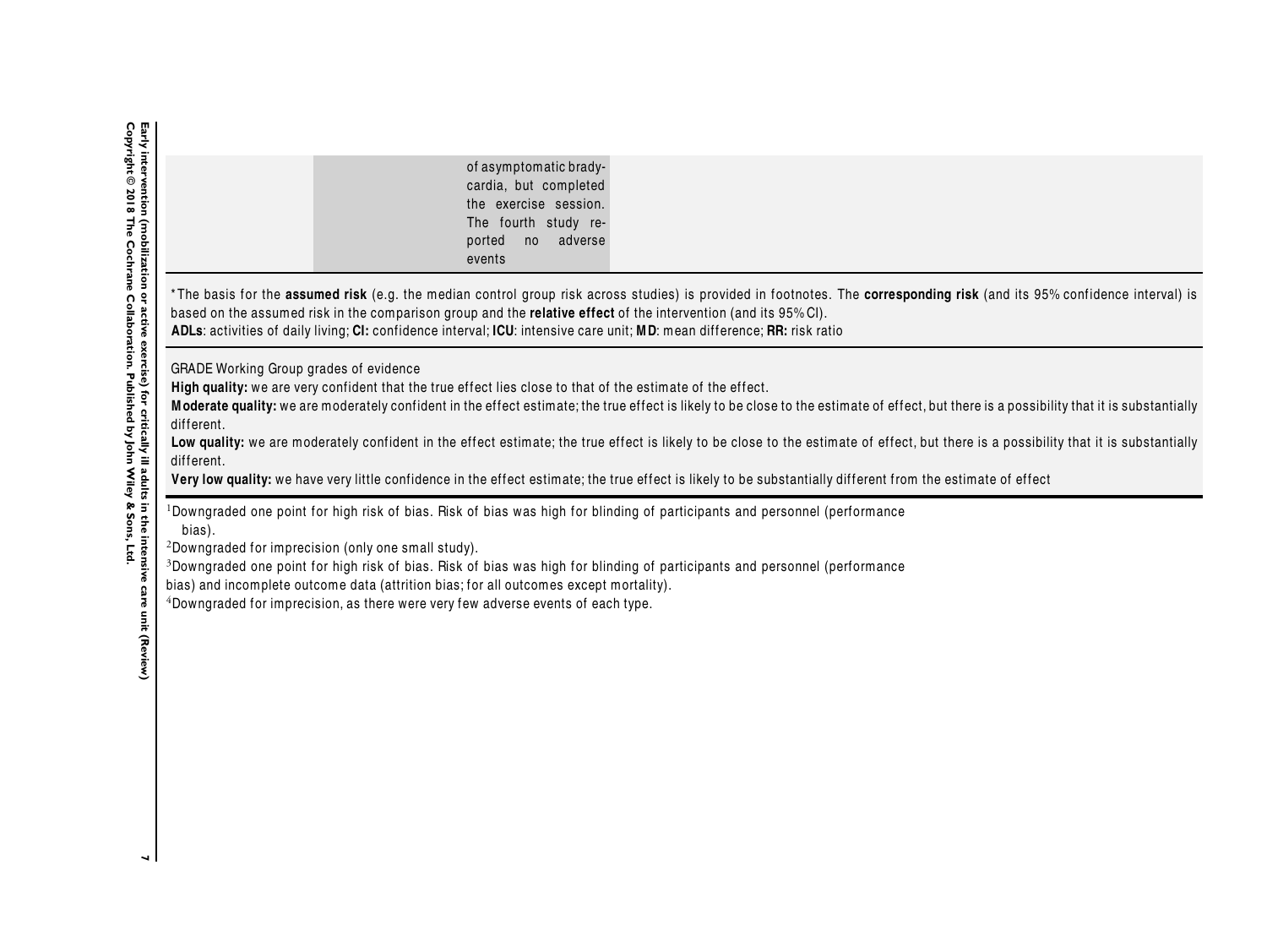# <span id="page-10-0"></span>**B A C K G R O U N D**

### **Description of the condition**

Critically ill patients are admitted to the intensive care unit (ICU) so that physiological responses to illness and injury can be monitored and stabilised in a sophisticated manner, and respiration can be assisted with mechanical ventilation if needed. Multiple factors, including haemodynamic instability, altered sleep patterns, the presence of vascular attachments and sedation to improve patient comfort during mechanical ventilation, can limit mobilization of these patients ([Adler 2012\)](#page-26-0).

Intensive care unit-acquired weakness (ICUAW) may be described as clinically identified weakness that develops during an ICU admission with no other known cause except the acute illness or its treatment [\(Hermans 2015](#page-26-0)). ICUAW is a common complication for critically ill patients and is associated with extended duration of mechanical ventilation [\(DeJonghe 2002\)](#page-26-0), sepsis, systemic inflammatory response syndrome, multi-organ failure and hyperglycaemia [\(Desai 2011\)](#page-26-0). Incidence of ICUAW in this patient population has been found to be as high as 46% (95% CI 43% to 49%) [\(Stevens 2007\)](#page-26-0). Critically ill patients can sustain loss of muscle mass within the first week of admission to the ICU ([Parry 2015a;](#page-26-0) [Puthucheary 2013](#page-26-0)). ICUAW has also been associated with worse acute outcomes, higher healthcare-related costs, and the persistence of weakness is associated with a higher mortality one year after ICU admission [\(Hermans 2014a\)](#page-26-0). The long-term weakness appears to result from heterogeneous muscle pathophysiology, with both muscle atrophy and decreased contractile capacity involved [\(Dos Santos 2016](#page-26-0)).

Among critically ill patients in ICU, some may have or develop acute lung injury or acute respiratory distress syndrome [\(Herridge](#page-26-0) [2005](#page-26-0)). Patients with acute lung injury demonstrate rapid onset of infiltrates in bilateral lungs and mild to moderate hypoxaemia of noncardiac origin ([Herridge 2005\)](#page-26-0). In a two-year follow-up on people with this condition, the presence of ICUAW was associated with impairments in physical function; six-minute walk distance [\(Crapo 2002](#page-26-0)), and the physical function subscale scores of the Short F-36 survey [\(Ware 1992](#page-26-0)), were significantly lower (52% to 69% of predicted value) at six, 12 and 24 months' follow-up [\(Fan 2014\)](#page-26-0). ICUAW has also been related to a higher incidence of hospital mortality [\(Ali 2008\)](#page-26-0), and the persistence of weakness is associated with a higher mortality one year after ICU admission [\(Hermans 2014a](#page-26-0)).

The term 'post-intensive care syndrome' was developed to describe new or residual problems that are often experienced by survivors of critical illness. These include cognitive impairments (such as altered memory, attention and executive functioning); psychological difficulties (such as depression, anxiety and post-traumatic stress disorder) and physical impairments in pulmonary, neuromuscular and physical function ([Needham 2012](#page-26-0)). These problems can affect the performance of activities of daily living (ADLs) and lead to decreased quality of life for these people. In addition, similar psychological difficulties may occur in families of people with critical illness [\(Needham 2012](#page-26-0)).

In an attempt to improve outcomes for the survivors of critical illness, there have been efforts to interrupt sedation ([Kress 2000](#page-26-0)), to allow patients to choose their own level of sedation ([Chlan](#page-26-0) [2010](#page-26-0)), and to cease sedation [\(Strøm 2011](#page-26-0)), for patients who are mechanically ventilated. As patients become increasingly responsive, they are better able to participate in active exercise and to mobilize outside of bed, even when mechanically ventilated. [Bailey](#page-26-0) [2007](#page-26-0), demonstrated infrequent adverse events in participants who mobilized while mechanically ventilated and concluded that early mobility of patients in the ICU is feasible and safe. To assist in the assessment of patient readiness and appropriateness to commence early mobility in the ICU, a panel of multidisciplinary experts reached consensus on safety recommendations concerning respiratory, cardiovascular, neurological, medical or surgical and other factors [\(Hodgson 2014](#page-26-0)).

#### **Description of the intervention**

We considered interventions that commenced earlier than the intervention received by the control group while the patient was in the ICU and may have included any of the following activities.

• Cycle ergometer: (a stationary cycle where work intensity can be adjusted by varying pedal resistance and cycling rate)

• Active-assisted exercises (exercises performed by the participant with manual assistance of another person)

• Active range-of-motion exercises (exercises moving a joint(s) through its range of motion, that are performed independently by the participant)

• Bed mobility activities (activities including rolling, bridging and transfer to upright sitting)

• ADLs (self-care tasks such as eating, bathing, dressing and toileting)

• Transfer training (repetition of transfers such as sitting to standing and bed to chair or commode)

• Pre-gait exercises (improving postural stability, static and dynamic balance and marching on the spot)

• Ambulation (gait training and walking with or without mobility aids).

#### (See Types of interventions for additional details.)

Characteristics of the intervention such as type, provider skills and training, timing of delivery, dose/duration, tailoring and progression of intervention, and resources used in the delivery can greatly influence an intervention's efficacy as well as the heterogeneity of the population receiving the intervention. Evaluation of the impact of the intervention across studies is dependent on adequate reporting in the included studies so that variations in its delivery may be identified and analysed. To facilitate understanding of the components of the interventions across studies, we used the

**Early intervention (mobilization or active exercise) for critically ill adults in the intensive care unit (Review) 8 Copyright © 2018 The Cochrane Collaboration. Published by John Wiley & Sons, Ltd.**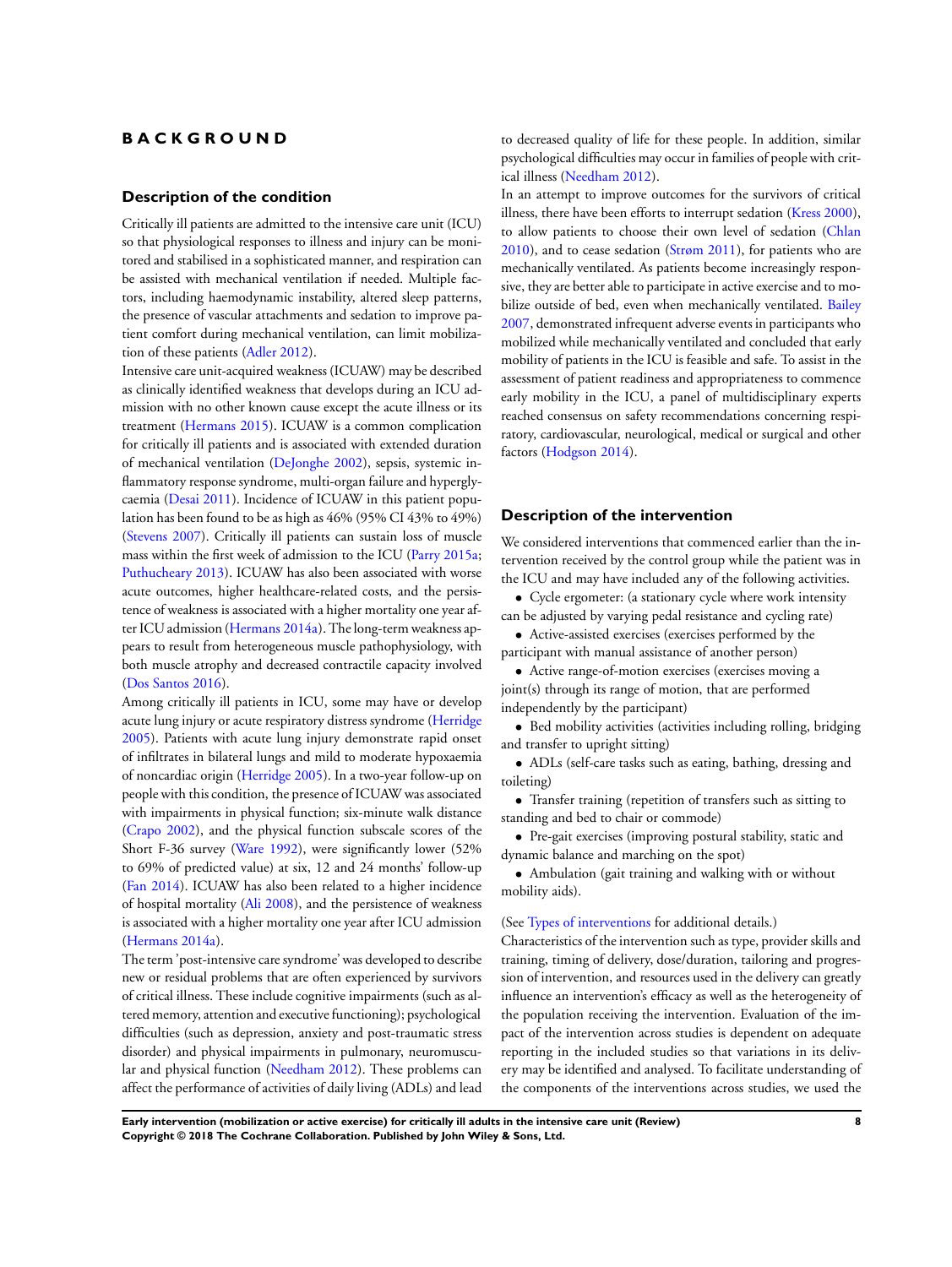Template for Intervention Description and Replication (TIDieR) checklist to report intervention details (see [Table 1](#page-48-0)).

# **How the intervention might work**

The consequences of bed rest are well documented and include adverse effects on the cardiovascular system (through decreased functional capacity), the respiratory system (through difficulty weaning from mechanical ventilation) and the neuromuscular system (through ICUAW) ([Koo 2011\)](#page-26-0). Beneficial effects of exercise training are widespread and can include improvements in skeletal muscle function, respiration (increased tidal volume and oxygen transport capacity) and cardiovascular function (including prevention of age-related diastolic dysfunction and decreased oxidative stress) [\(Gielen 2010\)](#page-26-0). Prolonged immobilization is one of the risk factors for ICUAW ([Hermans 2015\)](#page-26-0), and hence reducing the duration of immobilization has been suggested as one of the actions that can be taken to prevent it [\(Hermans 2015](#page-26-0)). It has been suggested that early mobilization might reduce muscle injury through its effect on muscle unloading ([Hermans 2015](#page-26-0)), but the pathophysiological mechanisms through which this intervention might work are complex and not clearly understood. As the recovery from ICUAW can take weeks or months, its impact on function and quality of life can last for years. In a five-year follow-up study of survivors of acute respiratory distress syndrome, generalized weakness and fatigue were chief complaints and still present in many survivors at this time ([Herridge 2011\)](#page-26-0). Hence preventing or lessening the impact of ICUAW may have consequent effects on patients' function and quality of life in the weeks, months, and years following an ICU admission.

#### **Why it is important to do this review**

A Cochrane protocol for a systematic review [\(Greve 2012](#page-26-0)), and one Cochrane systematic review ([Connolly 2015\)](#page-26-0), relevant to the impact of mobilization of critically ill patients have been published. [Greve 2012,](#page-26-0) has a focus on preventing ICU delirium and will assess the impact of any multicomponent (behavioural, cognitive, psychological, physical training) or pharmacological interventions, or both. [Connolly 2015](#page-26-0), evaluated the efficacy of exercise rehabilitation or training for functional exercise capacity and health-related quality of life in adult ICU survivors who had been mechanically ventilated longer than 24 hours. However, neither of these reviews plans to examine or has investigated mobilization delivered early in the participants' admission to ICU. The protocol ([Greve 2012\)](#page-26-0), has not specified the timing of the intervention while the systematic review [\(Connolly 2015](#page-26-0)), investigated the impact of exercise rehabilitation once participants had been discharged from the ICU.

Early mobilization and active exercise of critically ill patients are increasingly being provided in some ICUs. However, the effectiveness of early interventions that are being used is not clear. This review aims to guide clinicians and intensive care unit policy makers regarding the timing of mobilization and active exercise for critically ill patients.

# **O B J E C T I V E S**

To assess the effects of early intervention (mobilization or active exercise), commenced in the ICU, provided to critically ill adults either during or after the mechanical ventilation period, compared with delayed exercise or usual care, on improving physical function and performance, muscle strength and health-related quality of life.

# **M E T H O D S**

# **Criteria for considering studies for this review**

#### **Types of studies**

We included all randomized controlled trials (RCTs) or quasi-RCTs that compared early intervention (mobilization or active exercise) of critically ill participants either during or after the mechanical ventilation period in the ICU with delayed exercise or usual care (see [Types of interventions\)](#page-10-0).

### **Types of participants**

We included adults who had been admitted to an ICU and were mechanically ventilated. We excluded studies with participants who had pre-existing or rapidly developing neuromuscular disease, spinal cord injury, cardiopulmonary arrest, raised intracranial pressure, advanced dementia or irreversible disorders with expected six-month mortality.

### **Types of interventions**

#### **Interventions**

The intervention must have been conducted within the ICU and must have consisted of mobilization or active exercise, or both, that was designed to commence earlier than the care received by the control group.

We considered any combination of one or more of the following types of exercise modalities.

- Cycle ergometer
- Active-assisted exercises
- Active range-of-motion (ROM) exercises

**Early intervention (mobilization or active exercise) for critically ill adults in the intensive care unit (Review) 9 Copyright © 2018 The Cochrane Collaboration. Published by John Wiley & Sons, Ltd.**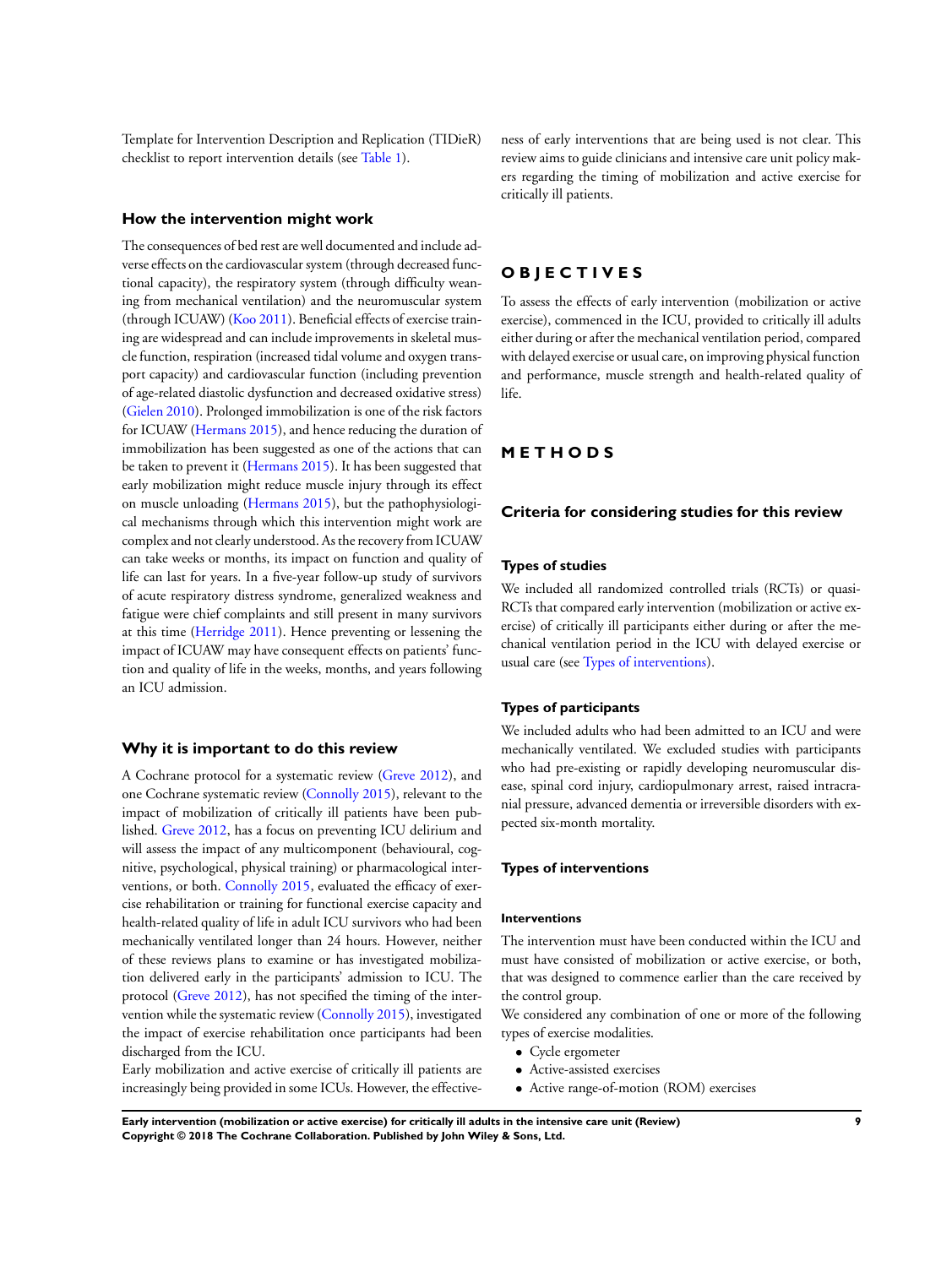• Bed mobility activities (e.g. bridging, rolling, lying to sitting)

• ADLs or exercises related to increasing independence with functional tasks

- Transfer training
- Pre-gait exercises (including marching on the spot)
- Ambulation

• Any other type of active exercise modality that commenced while the participant was in the ICU

#### **Comparators**

The comparator may have consisted of:

• delayed intervention (mobilization/active exercise the same as the intervention group, but given later, either in the ICU, or after the participant left the ICU);

- usual care (no mobilization/active exercise while in ICU);
- inspiratory/respiratory muscle training only.

#### **Types of outcome measures**

#### **Primary outcomes**

• Physical function (the ability to perform everyday activities such as basic ADLs) as measured by a validated scale (e.g. Barthel Index, Functional Independence Measure (FIM)) or physical performance tasks (as measured by a scale such as the Physical Function ICU Test (PFIT), Acute Care Index of Functional Status (ACIF), Short Physical Performance Battery, walking tests)

• Adverse events (falls, accidental dislodgement of attachments, haemodynamic instability, oxygen desaturation or any other adverse events defined by study authors)

#### **Secondary outcomes**

• Length of stay (ICU and hospital)

• Muscle strength (e.g. Medical Research Council (MRC) score ([Medical Research Council 1942\)](#page-26-0), cross-sectional diameter, handgrip strength)

• Health-related quality of life or well-being (e.g. The Medical Outcome Study (MOS) 36-item Short-Form Health Survey (SF-36) questionnaire ([Ware 1992](#page-26-0))

- Delirium
- Death from any cause at any measured time point
- Hospital costs

# **Search methods for identification of studies**

# **Electronic searches**

We searched the Cochrane Central Register of Controlled Trials (CENTRAL; 2017, Issue 8) via the Cochrane Library, MEDLINE

(Ovid SP) (1946 to August week 4, 2017), Embase (Elsevier) (2010 to August 2017) and CINAHL (1981 to August 2017). We used the search strategy described in [Appendix 1](#page-55-0) to search CENTRAL and [Appendix 2](#page-56-0) to search MEDLINE. We combined the MEDLINE search terms with the Cochrane Highly Sensitive Search Strategy for identifying randomized trials in MED-LINE: sensitivity-and precision-maximizing version (2008 revision); Ovid format ([Lefebvre 2011](#page-26-0)). We adapted the search strategy to search Embase (see [Appendix 3](#page-56-0)), and CINAHL (see [Appendix 4\)](#page-56-0).

We did not impose a language restriction.

#### **Searching other resources**

We searched the Controlled Trials registry [www.controlled](http://www.controlled-trials.com/)[trials.com/](http://www.controlled-trials.com/) (August 2017) (see [Appendix 5](#page-57-0) for detailed search strategy), ClinicalTrials.gov registry [clinicaltrials.gov/](https://clinicaltrials.gov/) (August 2017) (see [Appendix 6](#page-57-0)), and the World Health Organization International Clinical Trials Registry Platform [www.who.int/ictrp/en/](http://www.who.int/ictrp/en/) (August 2017) (see [Appendix 7](#page-58-0)), for studies that may have been missed or unpublished and reviewed relevant conference proceedings and abstract presentations of important symposia.

We corresponded with authors of studies that had been completed but not published and with content experts to identify unpublished research and trials still under way.

We did not impose a language restriction.

# **Data collection and analysis**

#### **Selection of studies**

Two researchers (review author, KAD and a research assistant) independently screened titles and abstracts and assessed full-text articles that were identified from the search. We resolved any disagreement through discussion or consultation with a third review author (TCH or EMB, or both) as required.

#### **Data extraction and management**

Two researchers (KAD, and a research assistant) independently used the data collection form shown in our protocol ([Doiron](#page-26-0) [2013](#page-26-0)), to extract data from all included studies. We resolved any disagreement through discussion or consultation with a third review author (EMB or TCH, or both) as required.

We examined trials that met the inclusion criteria and recorded the following information.

- Methods: a description of study design, randomization and treatment setting
- Participants: number of participants, age, gender, race/ ethnicity, body mass index, inclusion and exclusion criteria, ICU days before inclusion, primary presenting diagnosis, biochemical

**Early intervention (mobilization or active exercise) for critically ill adults in the intensive care unit (Review) 10 Copyright © 2018 The Cochrane Collaboration. Published by John Wiley & Sons, Ltd.**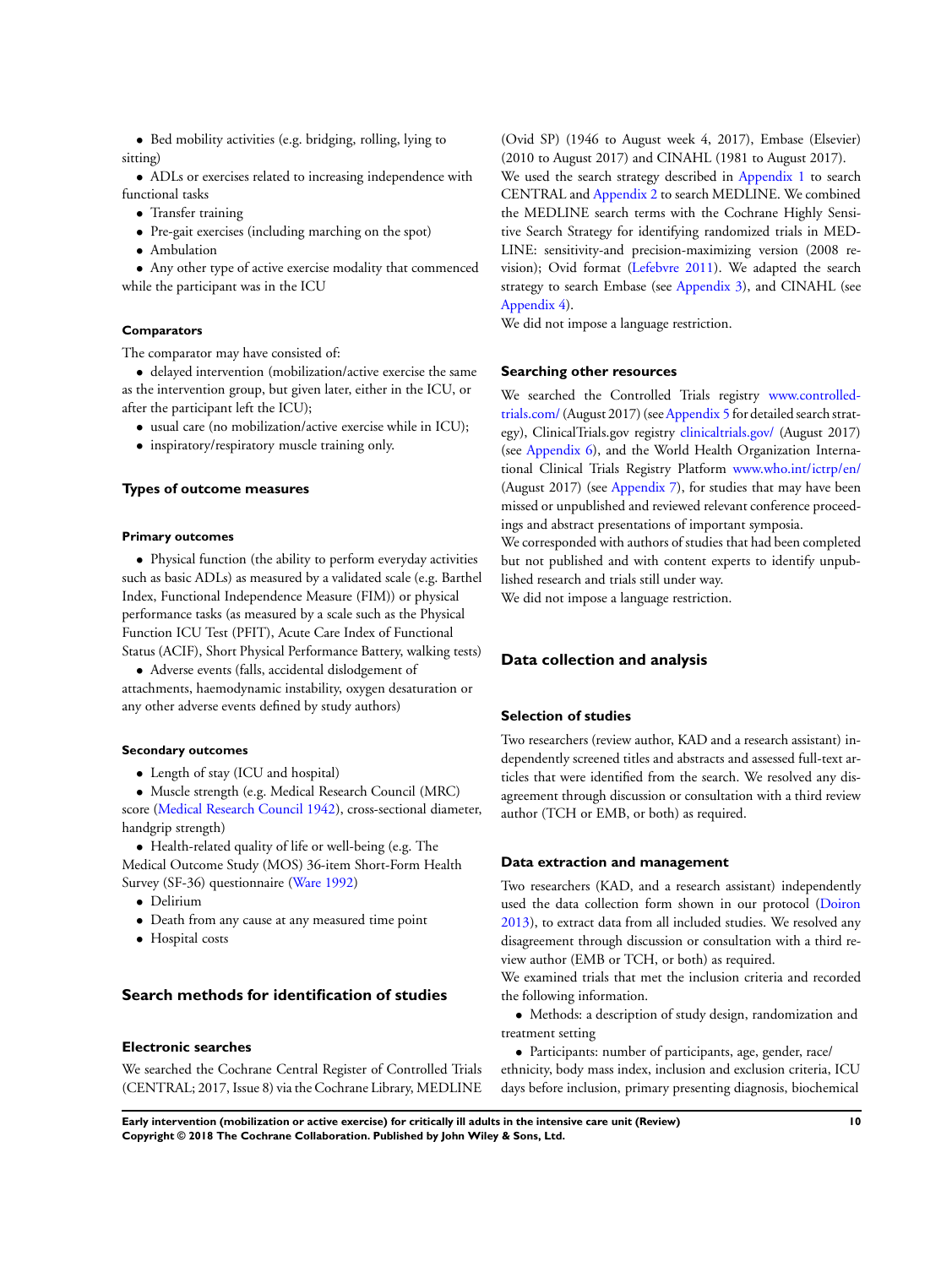data, health and well-being status scores and functional scale scores

• Interventions: description of experimental and comparator interventions and relevant co-interventions (e.g. medications)

• Outcomes: baseline and end of study measurement of functional status (e.g. functional independence measure (FIM) [\(Keith 1987\)](#page-26-0), Barthel Index [\(Mahoney 1965](#page-26-0))), health-related quality of life or well-being (the MOS 36-item Short-Form Health Survey (SF-36) questionnaire [\(Ware 1992](#page-26-0))), and muscle strength, as well as adverse events, length of stay (ICU and hospital), delirium, death from any cause and hospital costs

• Notes: language of the study and any other information relevant to this review

We commented briefly about the reasons for exclusion of studies identified in the search strategy but not subsequently included.

# **Assessment of risk of bias in included studies**

Two review authors (EMB and KAD) independently assessed risk of bias for each study using the criteria outlined in the *Cochrane* *Handbook for Systematic Reviews of Interventions* [\(Higgins 2011](#page-26-0)). We resolved any disagreement by discussion or by involving a third review author (TCH). We assessed the risk of bias according to the following domains.

- Allocation sequence generation
- Concealment of allocation
- Blinding of study participants and personnel
- Incomplete outcomes data
- Selective outcomes reporting
- Other biases

We graded each potential source of bias as yes, no or unclear according to whether the potential for bias was high, low or unknown.

We considered a trial as having a high risk of bias if we assessed either of the domains of concealment of allocation or blinding of study participants and personnel as inadequate or unclear.

We included a 'Risk of bias' summary (see [Figure 1](#page-14-0)), and a 'Risk of bias' graph (see [Figure 2](#page-15-0)), as part of the [Characteristics of included](#page-31-0) [studies](#page-31-0) table, which detailed all of the judgements made for all included studies in the review.

**Early intervention (mobilization or active exercise) for critically ill adults in the intensive care unit (Review) 11 Copyright © 2018 The Cochrane Collaboration. Published by John Wiley & Sons, Ltd.**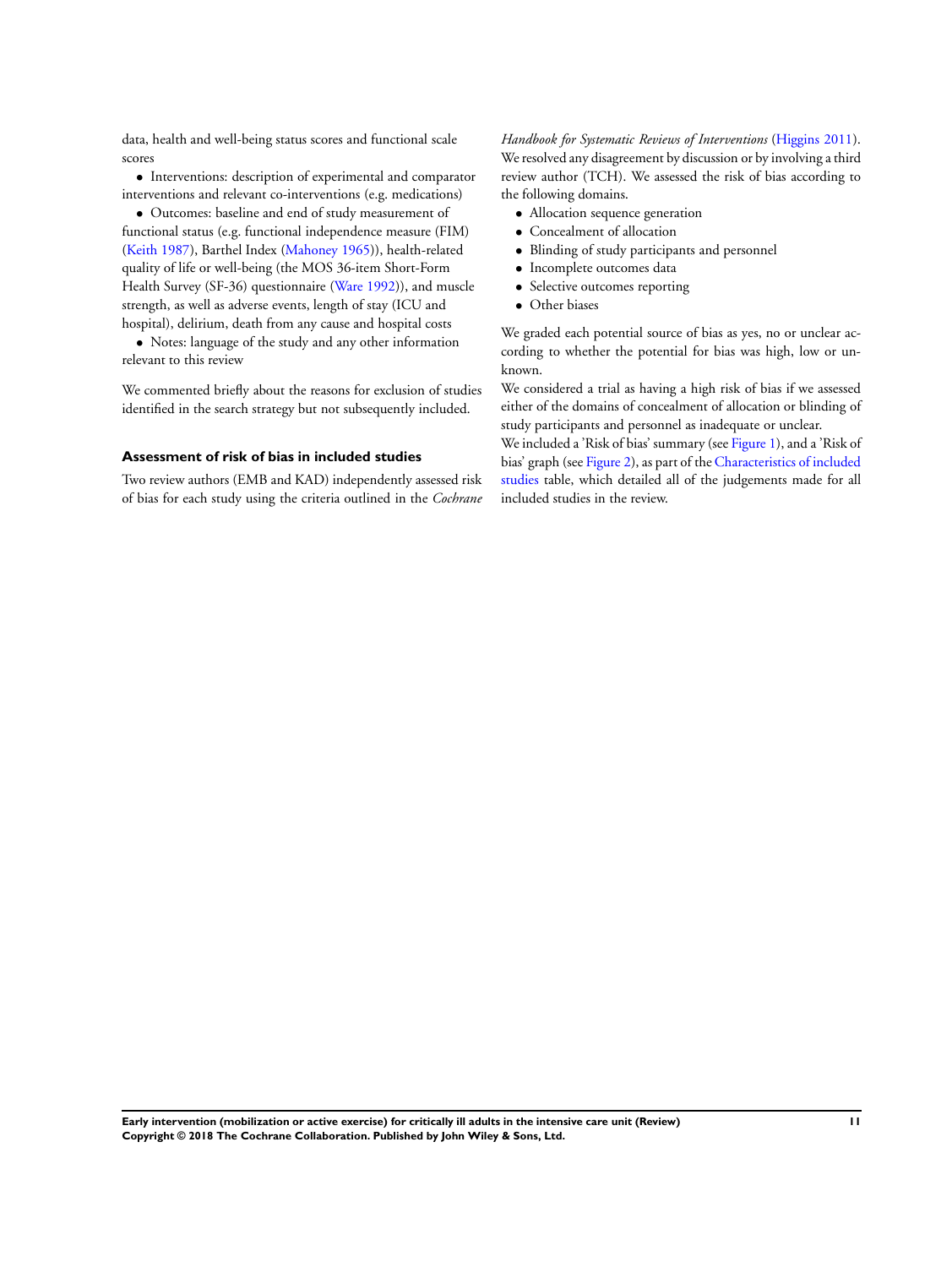|                  | Random sequence generation (selection bias) | Allocation concealment (selection bias) | Blinding of participants and personnel (performance bias) | Blinding of outcome assessment (detection bias): Mortality | Blinding of outcome assessment (detection bias): All other outcomes | Incomplete outcome data (attrition bias): Mortality | Incomplete outcome data (attrition bias); All other outcomes | Selective reporting (reporting bias) | Other bias |
|------------------|---------------------------------------------|-----------------------------------------|-----------------------------------------------------------|------------------------------------------------------------|---------------------------------------------------------------------|-----------------------------------------------------|--------------------------------------------------------------|--------------------------------------|------------|
| Kayambu 2015     | ÷                                           | Ŧ                                       |                                                           | ÷                                                          | ÷                                                                   | $\ddot{}$                                           | ÷                                                            | ¥                                    | ?          |
| Morris 2016      | ÷                                           | ?                                       |                                                           | ÷                                                          |                                                                     | ÷                                                   |                                                              | ÷                                    | ÷          |
| Patman 2001      | ¥                                           | ÷                                       |                                                           | ٠                                                          |                                                                     | ٠                                                   |                                                              | ÷                                    | ÷          |
| Schweickert 2009 | ÷                                           | ÷                                       |                                                           | ÷                                                          | ٠                                                                   | ÷                                                   | ÷                                                            | ÷                                    | ?          |

<span id="page-14-0"></span>**Figure 1. Risk of bias summary: review authors' judgements about each risk of bias item for each included study**

**Early intervention (mobilization or active exercise) for critically ill adults in the intensive care unit (Review) 12 Copyright © 2018 The Cochrane Collaboration. Published by John Wiley & Sons, Ltd.**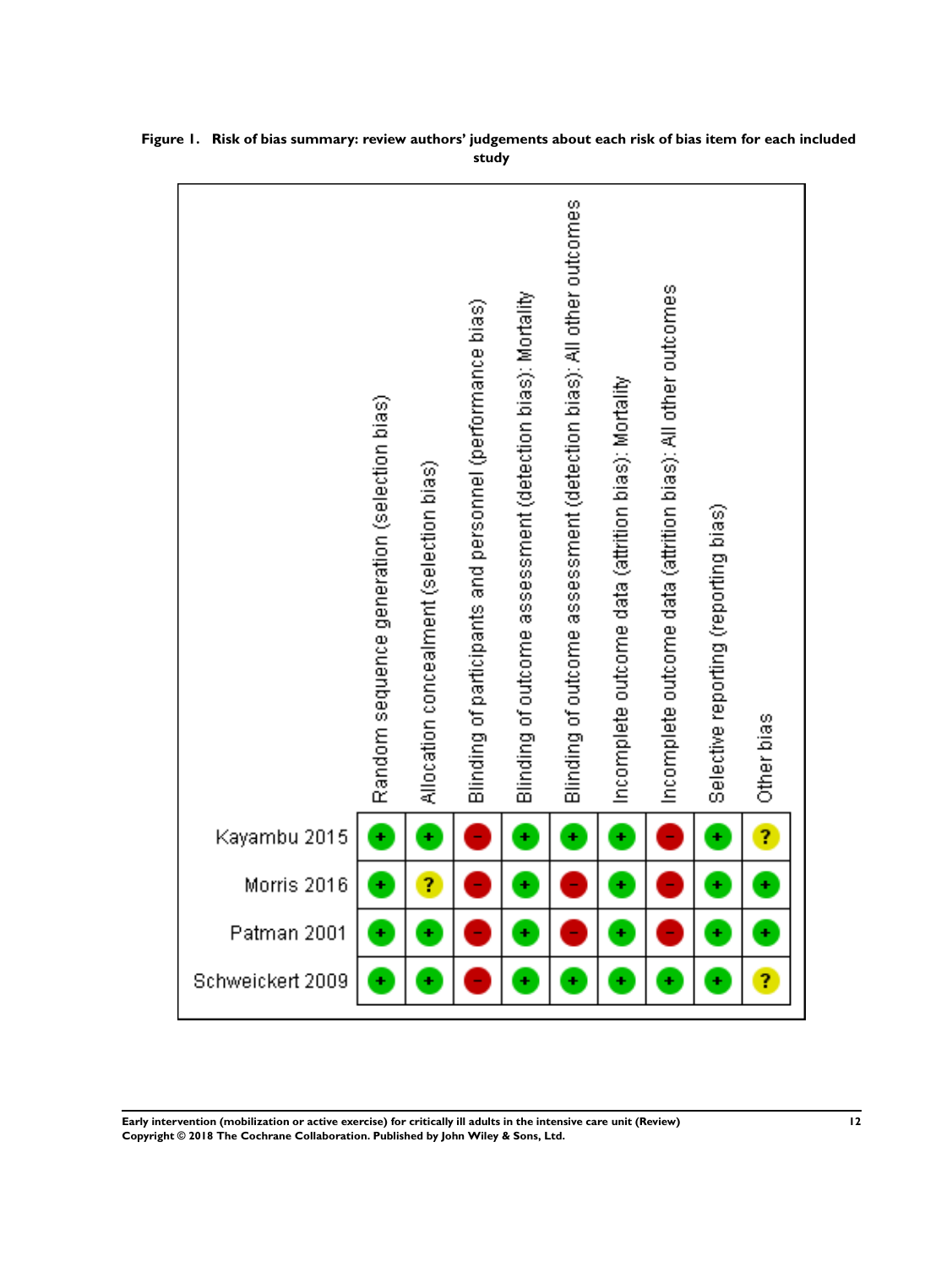<span id="page-15-0"></span>**Figure 2. Risk of bias graph: review authors' judgements about each risk of bias item presented as percentages across all included studies**



**Measures of treatment effect**

**Primary outcomes**

# **Functional status**

Where studies reported this as a dichotomous outcome (e.g. return to independent functional status at hospital discharge), we used a risk ratio to compare the intervention group with the control group. Where studies reported ADL composite measures and functional component measures using continuous scales (e.g. Barthel Index ([Mahoney 1965](#page-26-0))), we reported results using means (standard deviations (SDs)) or medians (interquartile range).

### **Adverse events**

We reported the proportion of participants who experienced any adverse event that was reported by the study authors. We also descriptively reported the numbers of particular types of adverse events.

**Secondary outcomes**

#### **Length of stay**

This was reported in days, and we therefore reported the mean difference (MD) where possible, or the median (interquartile range) in each group.

#### **Muscle strength, health-related quality of life**

These outcomes were measured using continuous scales and we reported the MD where possible, or the median (interquartile range) in each group.

# **Delirium**

This was reported as days with delirium in the ICU and in hospital. We reported the median (interquartile range) scores in each group.

#### **Death from any cause**

This was reported as the percentage of participants in each group who died and reported as risk ratio to compare groups.

**Early intervention (mobilization or active exercise) for critically ill adults in the intensive care unit (Review) 13 Copyright © 2018 The Cochrane Collaboration. Published by John Wiley & Sons, Ltd.**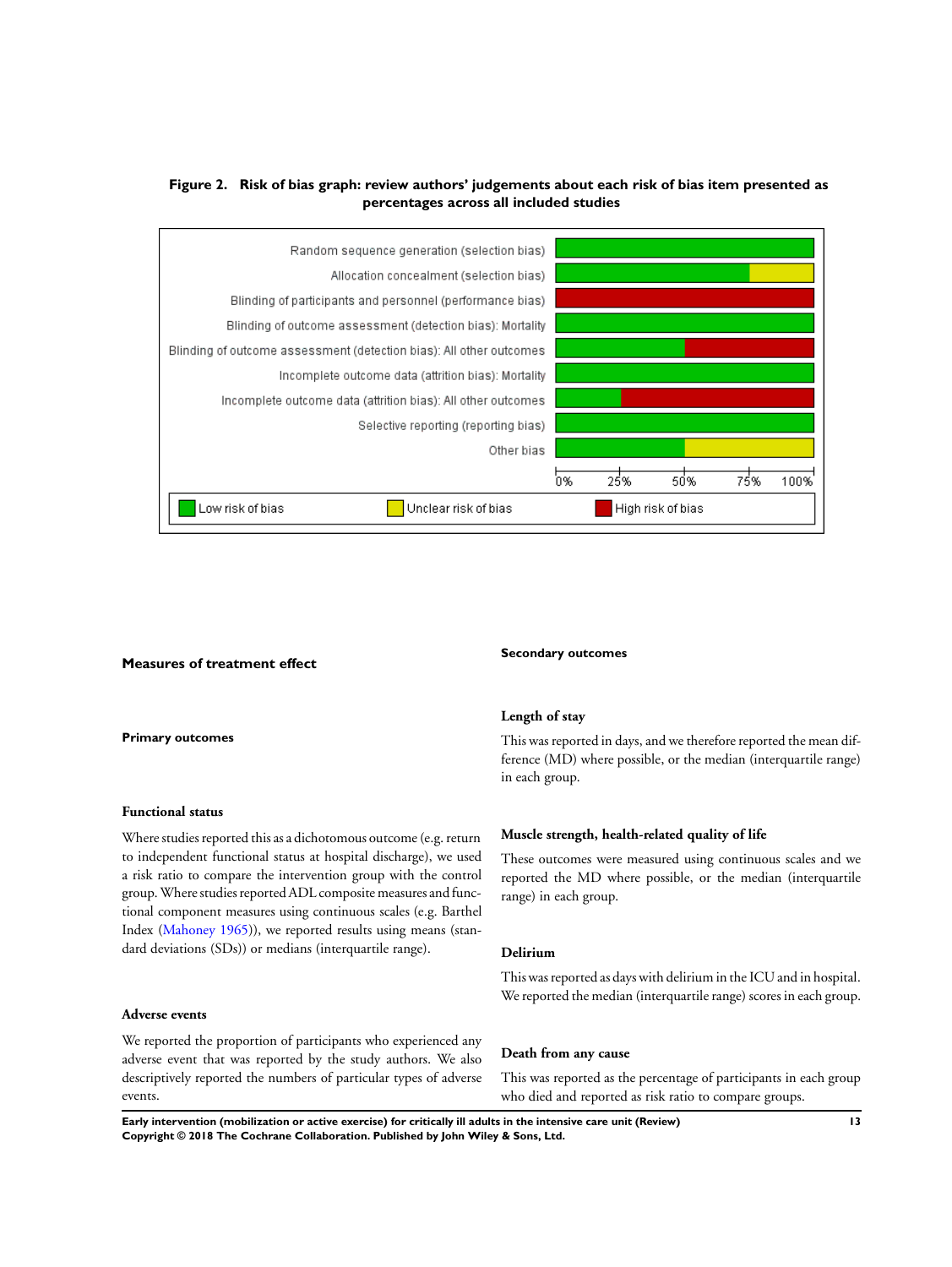# **Hospital costs**

None of the included studies reported this outcome. If they had done so, we planned to report the MD in costs between intervention and control groups.

#### **Unit of analysis issues**

Individual participants were the unit of analysis.

#### **Dealing with missing data**

We wrote to investigators to verify key study characteristics and details of the outcomes data as needed. We contacted a study author in [Patman 2001,](#page-26-0) to identify group allocation for participants who died. We subsequently reported this information in [Effects of interventions](#page-18-0) (death from any cause) and [Table 2.](#page-50-0) We corresponded with authors in one study to identify the timing of the interventions received by the intervention and control groups ([Kayambu 2015\)](#page-26-0). We reported this information in [Included studies](#page-18-0) (comparators). We also requested clarification on the methods used to calculate results from this study. We intended to conduct intention-to-treat (ITT) analysis and to impute missing standard deviations but this was not required.

# **Assessment of heterogeneity**

We noted clinical heterogeneity in studies relating to the participants, interventions, and outcome measures. We did not measure statistical heterogeneity as we did not perform a meta-analysis.

## **Assessment of reporting biases**

We did not create a funnel plot to investigate potential publication bias as only four studies were included in this review.

### **Data synthesis**

If sufficient studies for meta-analysis had been found, we planned to use a random-effects model because of the varying nature of potential interventions in this review. However, as there were insufficient studies to perform a meta-analysis, we descriptively reported the results of included studies.

#### **Subgroup analysis and investigation of heterogeneity**

If heterogeneity of studies had been observed, we planned to investigate possible sources of heterogeneity such as age group, cause of ICU stay, length of mechanical ventilation, comorbidities such as diabetes and use of corticosteroids using subgroup analyses. However, as there were insufficient studies identified, we reported these factors descriptively.

# **Sensitivity analysis**

We planned to perform a sensitivity analysis by omitting the studies judged at high risk of bias, defined as lack of concealment of allocation and blinding of study participants and personnel. However we were unable to do this as no meta-analysis was performed.

#### **'Summary of findings' table and GRADE**

We used the principles of the GRADE system ([Guyatt 2008\)](#page-26-0), to assess the quality of the body of evidence associated with specific outcomes (functional status and adverse events) in our review and constructed [Summary of findings for the main comparison](#page-6-0) using the GRADEpro software [\(GRADEpro GDT 2015](#page-26-0)). The GRADE approach appraises the quality of a body of evidence based on the extent to which one can be confident that an estimate of effect or association reflects the item being assessed. The quality of a body of evidence considers within-study risk of bias (methodological quality), the directness of the evidence, the heterogeneity of the data, the precision of effect estimates and the risk of publication bias.

Two review authors (KAD and EMB) independently performed the GRADE assessment of quality of the evidence. We resolved disagreements by consensus. We planned to consult the third review author if we had been unable to resolve disagreements. We rated the quality of the evidence for each outcome as high, moderate, low or very low.

# **R E S U L T S**

# **Description of studies**

We included RCTs that compared early intervention (mobilization or active exercise) commenced in the ICU (either during or after the mechanical ventilation period) with delayed exercise or usual care for critically ill adults.

# **Results of the search**

We identified a total of 7185 references from our searches of CEN-TRAL, MEDLINE (Ovid SP), Embase (Ovid SP) and CINAHL, and one reference after searching trials registries (to August 2017). We identified 2303 duplicates and excluded 4858 further references as they were not eligible for this review. We examined 25 fulltext articles, and identified four studies that fulfilled our inclusion criteria ([Kayambu 2015](#page-26-0); [Morris 2016](#page-26-0); [Patman 2001](#page-26-0); [Schweickert](#page-26-0) [2009](#page-26-0)). See [Figure 3](#page-17-0) for further information.

**Early intervention (mobilization or active exercise) for critically ill adults in the intensive care unit (Review) 14 Copyright © 2018 The Cochrane Collaboration. Published by John Wiley & Sons, Ltd.**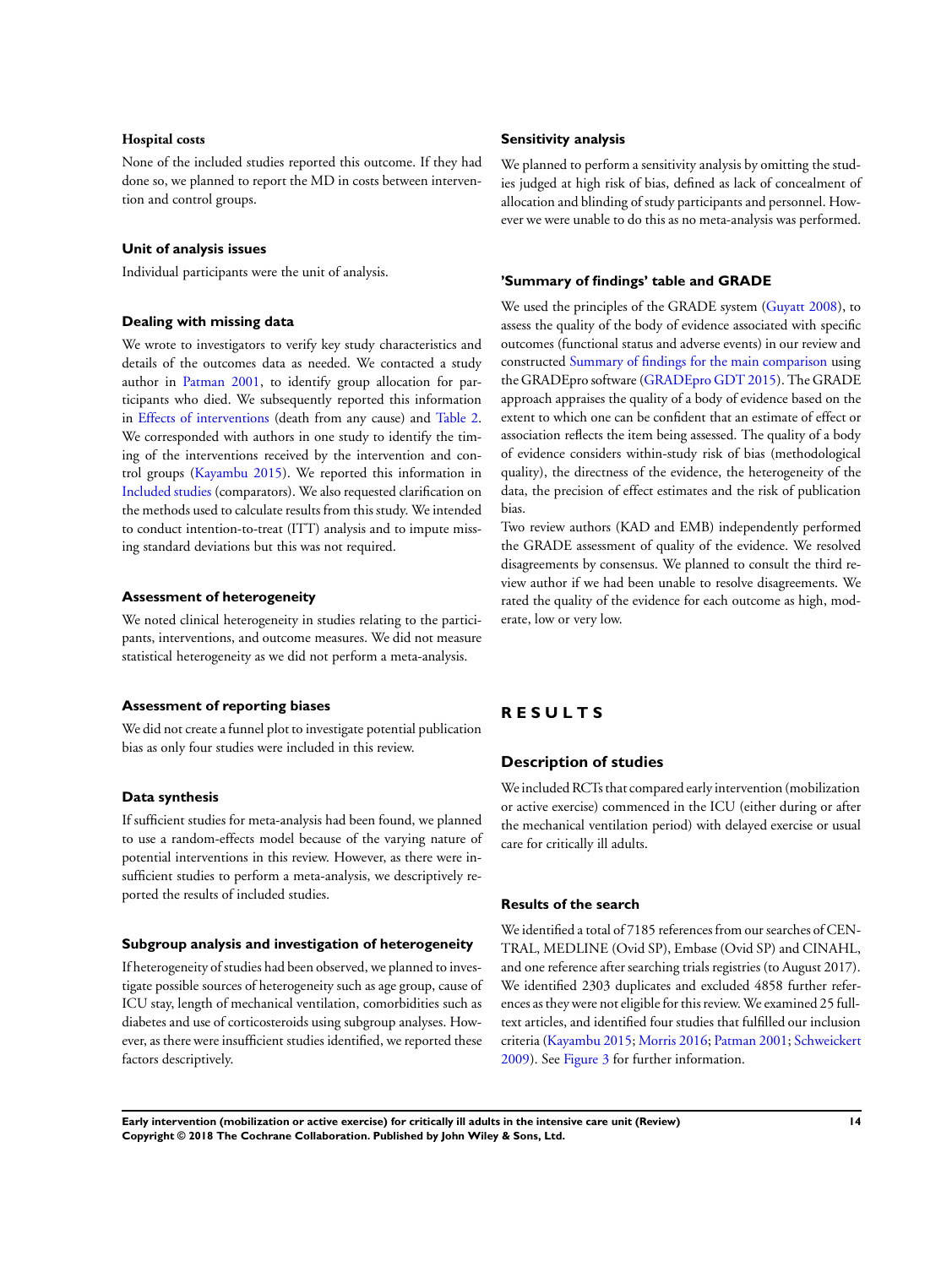<span id="page-17-0"></span>

**Figure 3. Study flow diagram**

**Early intervention (mobilization or active exercise) for critically ill adults in the intensive care unit (Review) 15 Copyright © 2018 The Cochrane Collaboration. Published by John Wiley & Sons, Ltd.**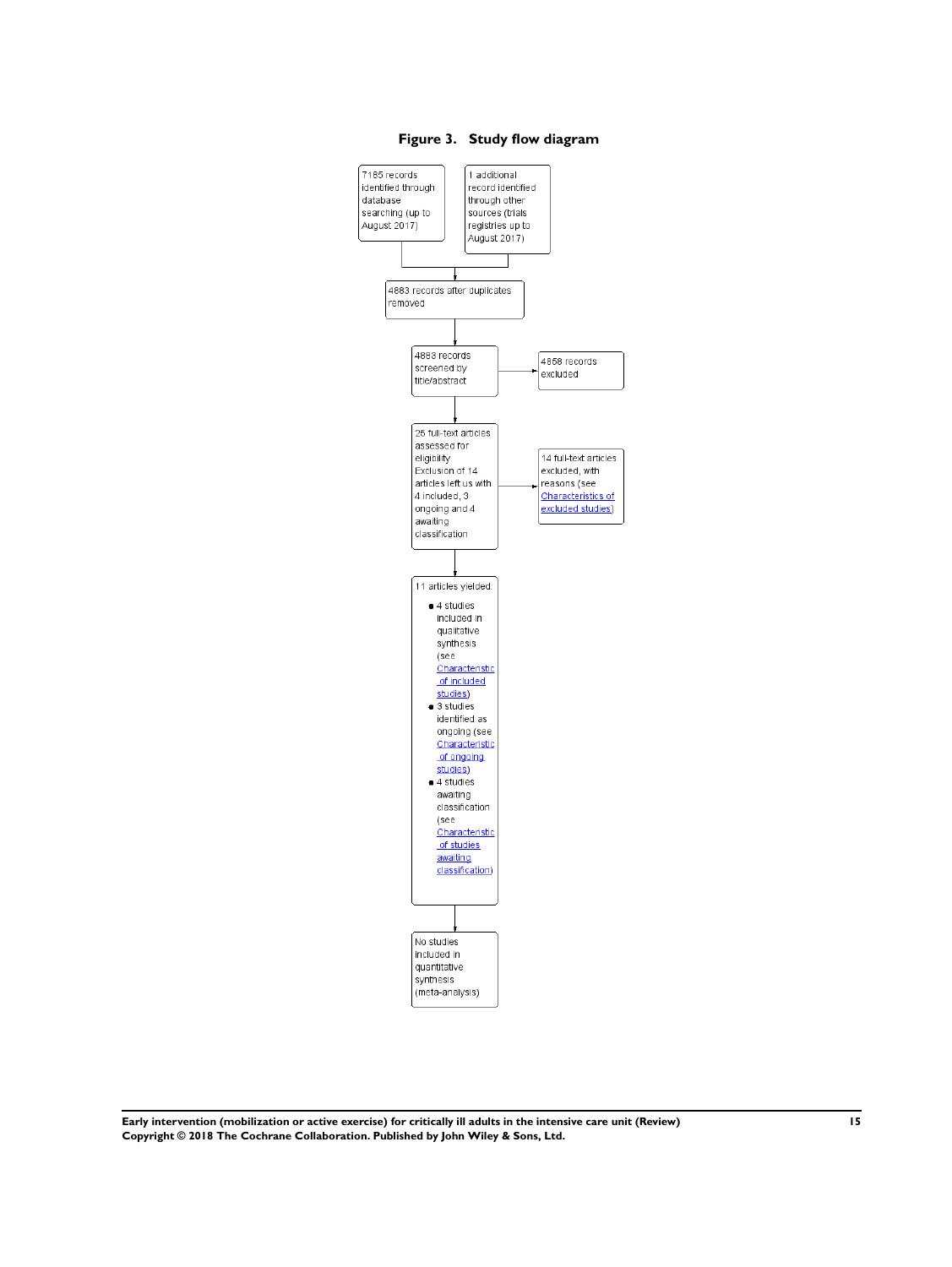# <span id="page-18-0"></span>**Included studies**

We included four RCTs in this review ([Kayambu 2015](#page-26-0); [Morris](#page-26-0) [2016](#page-26-0); [Patman 2001](#page-26-0); [Schweickert 2009\)](#page-26-0).

### **Participants**

We report participant details in the [Characteristics of included](#page-31-0) [studies](#page-31-0) section. The total number of participants enrolled in all four trials was 690. All were aged over 18 years; the mean or median age of participants ranged from 56 to 62 years. Sample size varied across studies; [Kayambu 2015](#page-26-0) (50 participants), [Morris 2016](#page-26-0) (300 participants), [Patman 2001](#page-26-0) (236 participants), and [Schweickert](#page-26-0) [2009](#page-26-0) (104 participants).

One study reported that all participants in the intervention group were mechanically ventilated for the duration of the intervention ( [Patman 2001](#page-26-0)), while the remaining three studies did not report the percentages of those who were intubated during the intervention period ([Kayambu 2015](#page-26-0); [Morris 2016;](#page-26-0) [Schweickert 2009](#page-26-0)).

The most common reason for ICU admission varied across the studies. In [Kayambu 2015,](#page-26-0) 19 of 26 (73%) participants in the intervention group and 17 of 24 (71%) in the control group were admitted with septic shock; in [Morris 2016](#page-26-0) 68% had acute respiratory failure without chronic lung disease, 31% had acute respiratory failure with chronic lung disease and 2% had an ICU diagnosis of coma; in [Patman 2001,](#page-26-0) 71 of 108 (66%) participants in the intervention group and 68 of 109 (62%) of those in the control group had undergone coronary artery surgery; and in [Schweickert](#page-26-0) [2009](#page-26-0) 27 of 49 (55%) participants in the intervention group and 31 of 55 (56%) in the control group were admitted with acute lung injury.

Two studies were conducted in a single ICU [\(Kayambu 2015;](#page-26-0) [Morris 2016\)](#page-26-0), one study in a surgical ICU [\(Patman 2001](#page-26-0)), and one study in medical ICUs at two sites [\(Schweickert 2009](#page-26-0)).

Please refer to the [Characteristics of included studies](#page-31-0) for more detail.

#### **Interventions**

There was variation in most aspects of the interventions between the four studies: electrical muscle stimulation (EMS), tilt table therapy, arm or leg ergometry and activities ranging from passive to active to resisted range-of-motion exercises, transfers, balance training (sitting and standing) through to ambulation with assistance were part of the intervention in [Kayambu 2015;](#page-26-0) passive range-of-motion, physical therapy including bed mobility, transfer training and balance training, and progressive resistance exercise using elastic resistance bands were used in [Morris 2016;](#page-26-0) upper limb exercises were performed with the intervention group in the trial by [Patman 2001;](#page-26-0) and activities ranging from passive to active-assisted exercises through to transfer training, ADL tasks and ambulation were implemented in [Schweickert 2009.](#page-26-0)

The time to commencement of the intervention was variable across studies. in [Kayambu 2015](#page-26-0) the intervention group commenced therapy within 48 hours of admission to ICU and in [Morris](#page-26-0) [2016](#page-26-0) a median of 1 day after admission to ICU. In [Patman 2001](#page-26-0) the intervention group commenced therapy during the first 24 hours of intubation and in [Schweickert 2009](#page-26-0) at a median of 1.5 days, interquartile range (IQR) (1.0 to 2.1) after intubation had commenced.

Frequency and duration of the delivery of the intervention also varied across studies. [Kayambu 2015](#page-26-0) reported that the intervention was delivered for 30 minutes, once or twice per day until the participant was discharged from the ICU and that participants remained in the study for a mean of 11.4 days. In [Morris 2016,](#page-26-0) the intervention sessions were given three times per day, with a goal of achievement of repetitions, rather than a specified time for each session. The intervention was continued until discharge from hospital. In the study by [Patman 2001,](#page-26-0) the intervention was delivered as required during the intubated phase, which lasted 24 hours (participants were withdrawn from the study if mechanical ventilation was required for more than 24 hours). No further details regarding the frequency and duration of the intervention were provided. [Schweickert 2009](#page-26-0) reported that the intervention was delivered every morning until participants returned to their previous level of function or were discharged. Information on the discharge location (ICU or hospital) was not stated. Study authors reported that the median duration of therapy for the intervention group during mechanical ventilation was 0.32 hours per day, IQR (0.17 to 0.48) and a median of 0.21 hours per day IQR (0.08 to 0.33) while not being ventilated.

The intervention was provided by physiotherapists in [Kayambu](#page-26-0) [2015](#page-26-0), [Morris 2016](#page-26-0) and [Patman 2001;](#page-26-0) and by a physiotherapist and an occupational therapist in [Schweickert 2009.](#page-26-0) (Refer to the [Characteristics of included studies](#page-31-0) for more detail.) Key characteristics of the interventions in each trial are listed in [Table 1,](#page-48-0) according to the TIDieR components [\(Hoffmann 2014](#page-26-0)).

### **Comparators**

Information about the timing of treatment in the control group was reported in three studies [\(Morris 2016,](#page-26-0) [Patman 2001;](#page-26-0) [Schweickert 2009](#page-26-0)). In [Morris 2016](#page-26-0), the usual care group participants could receive weekday physical therapy if it was ordered by the clinical team. This started a median of seven days after admission, compared with one day in the intervention group. The control group received physical therapy on a mean 11.7% of study days, compared with 87.1% in the intervention group. In [Patman](#page-26-0)

**Early intervention (mobilization or active exercise) for critically ill adults in the intensive care unit (Review) 16 Copyright © 2018 The Cochrane Collaboration. Published by John Wiley & Sons, Ltd.**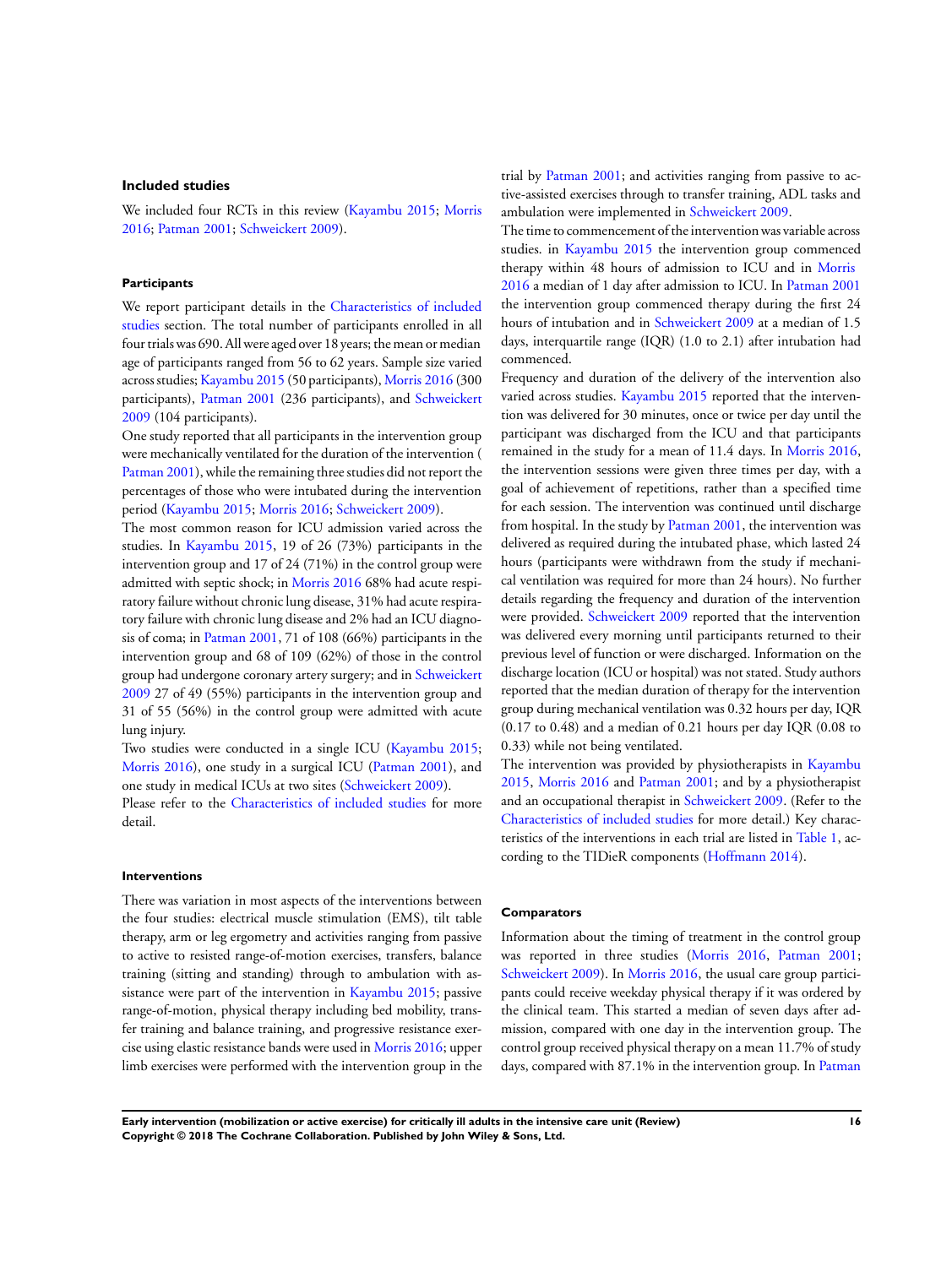[2001](#page-26-0), participants received the same intervention as those in the intervention group but 24 hours later (after they were extubated from mechanical ventilation). In [Schweickert 2009](#page-26-0), participants in the control group received physical and occupational therapy as ordered by the primary care team and active physiotherapy treatment occurred only after they had been mechanically ventilated for two weeks. Study authors reported that the control group received an intervention a median of 7.4 days after intubation. After correspondence with study authors, [Kayambu 2015](#page-26-0) reported that 10 of 24 (42%) participants in the control group received the same intervention as those in the intervention group (with the exception of EMS, tilt table therapy and arm or leg ergometry) at the same time as those in the intervention group (within 48 hours of admission) while 14 out of 24 (58%) of the participants in this group received it later (after 48 hours of admission).

Refer to the [Characteristics of included studies](#page-31-0) for more detail.

#### **Primary outcomes**

### **Physical function and performance**

Three studies measured physical function or performance, and each used different measures ([Kayambu 2015;](#page-26-0) [Morris 2016;](#page-26-0) [Schweickert 2009](#page-26-0)). [Kayambu 2015,](#page-26-0) used the acute care index of function (ACIF) ([Van Dillen 1988](#page-26-0)), and the physical function ICU test (PFIT) ([Skinner 2009](#page-26-0)), and [Morris 2016](#page-26-0) used the Short Physical Performance Battery score (SPPB). [Schweickert 2009](#page-26-0) reported the percentage of participants returning to independent functional status at discharge, the number of independent ADLs achieved at ICU and hospital discharge, the time from intubation to out of bed, standing, marching in place, transferring to a chair, and walking, and the Barthel Index. These study authors used the functional independence measure (FIM) ([Keith 1987\)](#page-26-0), to measure return to independent functional status and ADLs. [Schweickert](#page-26-0) [2009](#page-26-0) also measured time to achieve milestones (e.g. time from intubation to marching in place) and walking distance achieved at hospital discharge.

# **Adverse events**

All studies reported adverse events but only two studies defined this outcome ([Patman 2001](#page-26-0); [Schweickert 2009](#page-26-0)). [Patman 2001](#page-26-0) used the presence of four or more of the following criteria to identify the incidence of postoperative pulmonary complications: oral

temperature greater than 38 C, hypoxia (oxygen saturation < 92% on room air), abnormal findings on chest X-ray reported by blinded experienced senior radiologists, abnormal white cell count  $(< 2$  or  $> 10 \times 10^9$  cells per litre) and positive sputum culture on microscopy. [Schweickert 2009](#page-26-0) described adverse events as a fall to knees, endotracheal tube removal, systolic blood pressure more than 200 mmHg, diastolic blood pressure less than 90 mmHg, and desaturation to less than 80% . In the protocol for their study, [Kayambu 2015](#page-26-0) reported that an adverse event checklist would be used to assist in clinical decisions regarding cessation or modification of the intervention but did not provide further details. [Morris](#page-26-0) [2016](#page-26-0) collected adverse events of any kind, and classified them by severity and likelihood of being related to the intervention sessions.

#### **Secondary outcomes**

#### **Length of stay (LOS) ICU or hospital**

This outcome was reported by all four included studies.

#### **Muscle strength**

Three studies reported muscle strength ([Kayambu 2015;](#page-26-0) [Morris](#page-26-0) [2016](#page-26-0); [Schweickert 2009](#page-26-0)). [Kayambu 2015](#page-26-0) at ICU discharge, [Morris 2016](#page-26-0) at ICU discharge, hospital discharge and at followup visits, and [Schweickert 2009](#page-26-0) at hospital discharge. [Kayambu](#page-26-0) [2015](#page-26-0) and [Schweickert 2009](#page-26-0) used the Medical Research Council score ([Medical Research Council 1942\)](#page-26-0), to measure this outcome. [Morris 2016](#page-26-0) used dynamometer and hand grip strength; [Schweickert 2009](#page-26-0) measured hand-grip strength and reported the incidence of ICUAW at hospital discharge.

#### **Health-related quality of life**

THis outcome was reported by two studies. [Kayambu 2015](#page-26-0) used the 36-item Short Form Health Survey (SF-36) questionnaire [\(Ware 1992](#page-26-0)), for 11 of 26 (42%) of the participants in the intervention group and 19 of 24 (79%) of the participants in the control group to measure physical function, role physical, bodily pain, general health, vitality, social functioning, role emotional and mental health at six months post-hospital discharge. [Morris](#page-26-0) [2016](#page-26-0) used the SF-36 physical health summary score and mental health summary scores at hospital discharge and follow-up visits.

### **Delirium**

Two studies reported the number of ICU days and the number of hospital days with delirium ([Morris 2016;](#page-26-0) [Schweickert 2009](#page-26-0)).

### **Death from any cause**

All four included studies reported death from any cause using the percentage in the intervention group compared with the percentage in the control group. [Kayambu 2015](#page-26-0) and [Patman 2001](#page-26-0) reported ICU mortality, and [Schweickert 2009](#page-26-0) reported hospital mortality. [Morris 2016](#page-26-0) reported six-month mortality and [Kayambu 2015](#page-26-0) reported 90-day mortality.

**Early intervention (mobilization or active exercise) for critically ill adults in the intensive care unit (Review) 17 Copyright © 2018 The Cochrane Collaboration. Published by John Wiley & Sons, Ltd.**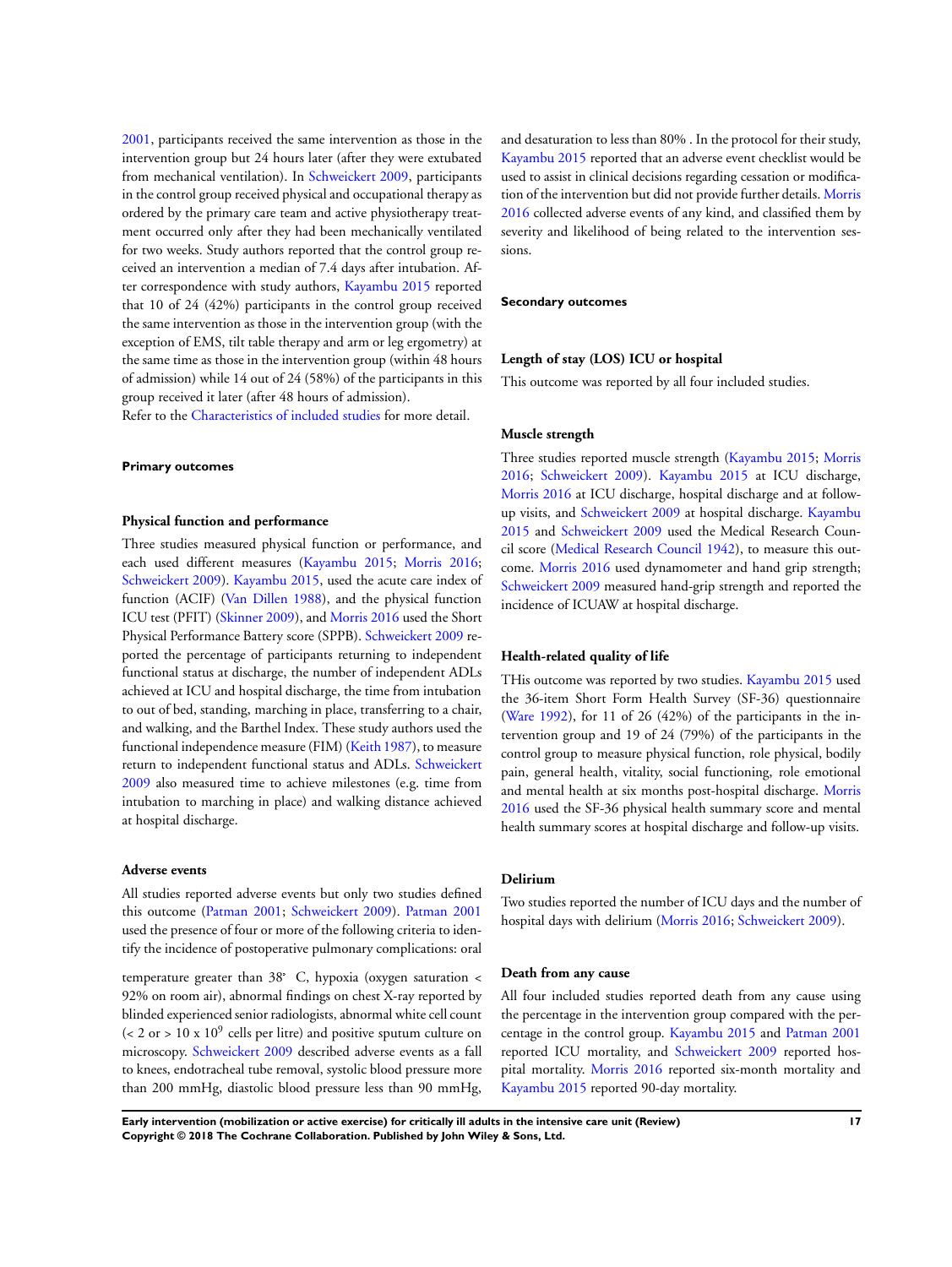# **Hospital costs**

None of the included studies reported costs.

#### **Funding**

One study was funded by the Intensive Care Foundation and the principal investigator was supported by a postgraduate award from Singapore [\(Kayambu 2015\)](#page-26-0); two studies did not report funding [\(Morris 2016](#page-26-0); [Patman 2001](#page-26-0)) and one study author declared that no funding was received [\(Schweickert 2009](#page-26-0)).

For further descriptive information, see[Characteristics of included](#page-31-0) [studies.](#page-31-0)

# **Excluded studies**

We excluded 14 studies for the reasons identified in the [Characteristics of excluded studies](#page-42-0) table. These included study design, comparators and timing of the intervention between groups. One study was not a RCT ([Morris 2008](#page-26-0)), one study was conducted in a respiratory care centre (not the ICU) ([Chen 2012](#page-26-0)); four studies used comparators that did not match those in this review; active or passive ROM, or both ([Burtin 2009\)](#page-26-0); passive chair transfer ([Collings 2015\)](#page-26-0); active and passive mobilization [\(Médrinal 2013\)](#page-26-0), and active intervention once versus twice per day [\(Yosef-Brauner 2015\)](#page-26-0). Seven studies did not compare early versus later interventions [\(Brummel 2014](#page-26-0); [Chiang 2006](#page-26-0); [Denehy 2013;](#page-26-0) [ISRCTN20436833](#page-26-0); [Moss 2016](#page-26-0); [Nava 1998](#page-26-0); [NCT01058421;](#page-26-0) [Porta 2005\)](#page-26-0).

#### **Awaiting classification**

We identified four studies that are awaiting classification [\(Dong](#page-26-0) [2014](#page-26-0); [Files 2013;](#page-26-0) [Malicdem 2010](#page-26-0); [Susa 2004\)](#page-26-0). The reasons we placed these studies in this category varied. The contact author in one study declined to clarify methods and eligibility criteria as they expected to publish their results ([Files 2013](#page-26-0)), and we have not received a response to our correspondence regarding eligibility criteria or timing of intervention from authors in the remaining three studies [\(Dong 2014](#page-26-0); [Malicdem 2010;](#page-26-0) [Susa 2004\)](#page-26-0). See [Characteristics of studies awaiting classification](#page-42-0) for further information.

# **Ongoing studies**

We identified three ongoing studies in trial registries ( [NCT01927510](#page-26-0); [NCT01960868](#page-26-0); [RBR-6sz5dj](#page-26-0)). One study has been completed but not yet published ([NCT01927510\)](#page-26-0), and we were unable to identify publications for the remaining two studies [\(NCT01960868](#page-26-0); [RBR-6sz5dj](#page-26-0)). In addition, study authors did not respond to our correspondence regarding the status of their trials. See [Characteristics of ongoing studies](#page-45-0) for further information.

### **Risk of bias in included studies**

See [Figure 1](#page-14-0) for 'Risk of bias summary' and [Figure 2](#page-15-0) for 'Risk of bias' graph for the studies included in this review.

#### **Allocation**

All four studies demonstrated adequate random sequence generation and allocation concealment except [Morris 2016](#page-26-0), which was unclear for allocation concealment, and therefore we considered them at low risk of selection bias.

### **Blinding**

#### **Blinding of participants and personnel**

Although ([Kayambu 2015\)](#page-26-0), stated that they blinded participants, we considered all studies to be at high risk of performance bias as these interventions could not have been blinded for either participants or trial personnel in the ICU.

#### **Blinding of outcome assessment**

Two studies ([Morris 2016](#page-26-0); [Patman 2001\)](#page-26-0), demonstrated a high risk of detection bias for all outcomes except mortality; both reported that the outcome assessor was aware of group allocation. [Kayambu 2015](#page-26-0) and [Schweickert 2009](#page-26-0) blinded outcome assessors; therefore we considered these studies to be at low risk of detection bias. As the event of mortality would have been evaluated by personnel outside all of the studies, we considered them all to be at low risk of detection bias for this outcome.

# **Incomplete outcome data**

Three studies demonstrated a high risk of attrition bias for all outcomes except mortality ([Kayambu 2015](#page-26-0); [Morris 2016;](#page-26-0) [Patman](#page-26-0) [2001](#page-26-0)). These studies reported results only for participants who completed the study, rather than for all randomized participants. [Morris 2016](#page-26-0) achieved outcome measurement in approximately 67% of those randomized. In addition, we noted a high dropout rate for the intervention group in the study conducted by [Kayambu](#page-26-0) [2015](#page-26-0). Only one study demonstrated a low risk of attrition bias [\(Schweickert 2009](#page-26-0)), as study authors presented outcome data for all outcomes including mortality for all enrolled participants.

# **Selective reporting**

We considered all included studies to have a low risk of bias for selective reporting.

[Kayambu 2015](#page-26-0) and [Morris 2016](#page-26-0) reported all outcomes specified in the protocols for their study, and the remaining two studies reported all outcomes specified in the methods section of the text [\(Patman 2001;](#page-26-0) [Schweickert 2009](#page-26-0)).

**Early intervention (mobilization or active exercise) for critically ill adults in the intensive care unit (Review) 18 Copyright © 2018 The Cochrane Collaboration. Published by John Wiley & Sons, Ltd.**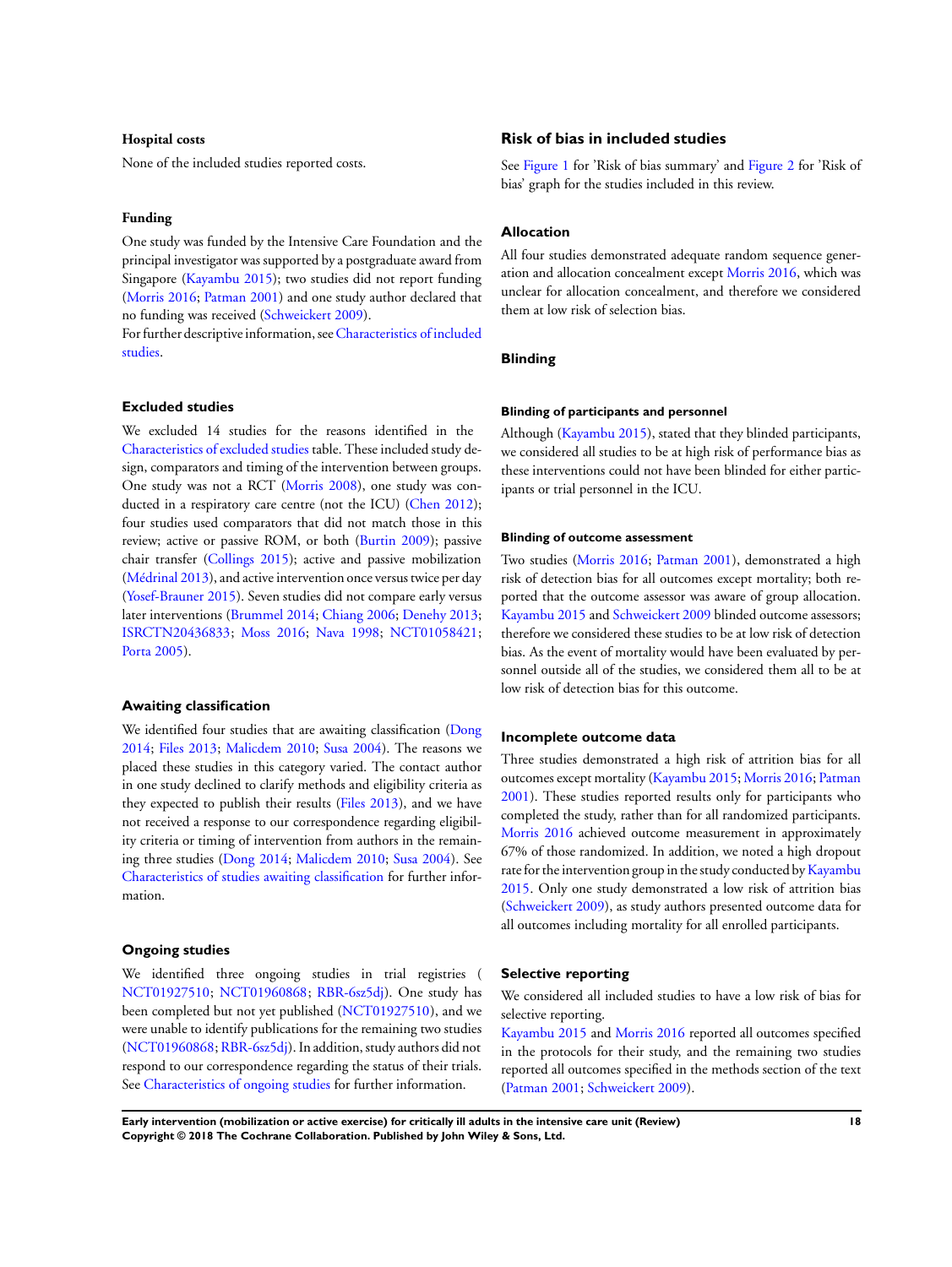### **Other potential sources of bias**

Two studies demonstrated an unclear risk of bias associated with the reporting of standard care as the control condition was not well described ([Kayambu 2015](#page-26-0); [Schweickert 2009](#page-26-0)). These studies compared the intervention with standard care and the components of care delivered to the control group was not discussed in [Schweickert 2009.](#page-26-0) Therefore we feel that elements of the intervention may have been delivered to the control groups. Although [Kayambu 2015](#page-26-0) described the components of the intervention delivered to standard care, the frequency and duration of the exercise strategy were not well explained and the dosage and intensity were not reported.

### **Effects of interventions**

See: **[Summary of findings for the main comparison](#page-6-0)** [Early](#page-6-0) [intervention \(mobilization or active exercise\) versus usual care for](#page-6-0) [critically ill adults](#page-6-0)

#### **Primary outcomes**

# **1. Physical function and performance (the ability to perform everyday activities such as basic ADLs, and physical performance tasks)**

Three studies, involving a total of 454 participants, reported aspects of physical functional status [\(Kayambu 2015;](#page-26-0) [Morris 2016;](#page-26-0) [Schweickert 2009](#page-26-0)).

[Kayambu 2015](#page-26-0), reported results for 42 of 50 (84%) of the participants for the acute care index of function (ACIF) and the physical function ICU test (PFIT) at discharge from ICU, and there was no clear difference between groups. However the evidence is of low quality, due to high risk of performance and attrition biases and imprecision (one small study); ACIF: (61.1 versus 55, MD 6.10, 95% CI -11.85 to 24.05; P = 0.45), and PFIT (5.6 versus 5.4, MD 0.20, 95% CI -0.98 to 1.38; P = 0.61).

[Morris 2016](#page-26-0) reported SPPB score as a measure of physical performance, with a mean score of 1.6 in the intervention group and 1.9 in the control group (MD -0.3, 95% CI -1.1 to 0.5; P = 0.46) at ICU discharge, and a MD of 0 (95% CI -1.0 to 0.9) at hospital discharge.

The study by [Schweickert 2009,](#page-26-0) reported a number of outcomes associated with functional status for all of the 104 participants in this study. More of those in the intervention group returned to independent functional status at hospital discharge (59% versus 35%, RR 1.71, 95% CI 1.11 to 2.64; P = 0.01). Participants in the intervention group achieved a greater number of independently performed ADL on discharge from the ICU (median of 3 versus 0;  $P = 0.15$ ) and hospital (median of 6 versus 4;  $P = 0.06$ ), but these results were not statistically significantly different. There was no clear difference between the intervention and control groups for

the Barthel Index score at hospital discharge (median score of 75 versus 55;  $P = 0.05$ ). [Schweickert 2009](#page-26-0), reported other outcomes related to physical performance, with results favouring the intervention group for time from intubation to out of bed (median of 1.7 versus 6.6 days), standing (median of 3.2 versus 6 days), marching in place (median of 3.3 versus 6.2 days), transferring to a chair (median of 3.1 versus 6.2 days) and walking (median of 3.8 versus 7.3 days). Results for each of these outcomes were clinical important in size. Study authors also reported a difference favouring the intervention group for the greatest walking distance at hospital discharge (median of 33.4 versus 0 metres;  $P = 0.004$ ). Study samples were generally small, there was no blinding of participants or personnel, there was heterogeneity in the interventions and the outcomes used to measure their effect and inadequate descriptions of the interventions delivered as standard care for this outcome. Therefore we downgraded evidence to low. See [Table 3](#page-51-0) for further information about physical function and performance outcomes.

# **2. Adverse events (falls, accidental dislodgement of attachments, haemodynamic instability, oxygen desaturation or any other adverse events stated by trial authors)**

All studies reported adverse events for a total of 690 participants and the incidence was low.

[Kayambu 2015](#page-26-0), reported that no adverse events occurred during exercise sessions.

[Morris 2016,](#page-26-0) reported no adverse events specific to physical therapy (e.g. endotracheal removal, vascular access device removal, fall, cardiac arrest). There were four events in the intervention group and three in the control group considered severe, and one lifethreatening event in the intervention group. All were deemed unrelated to physical therapy. There was also an episode of asymptomatic bradycardia lasting less than one minute, with the participant completing the exercise session afterwards.

[Schweickert 2009,](#page-26-0) reported the following serious adverse events for the intervention group: accidental dislodgement of the radial arterial catheter in one of 49 (2%) participants, and one of 49 (2%) participants experienced oxygen desaturation less than 80%. This study also reported cessation of therapy due to patient instability in 19 of 498 (4%) of the intervention sessions.

[Patman 2001,](#page-26-0) reported 10 serious adverse events in that five of 101 (5%) participants in the intervention group compared to five of 109 (4.6%) participants in the control group met the criteria for postoperative pulmonary complications, however these were deemed unrelated to intervention.

As there was no blinding of participants and personnel, and heterogeneity in the interventions, small numbers of participants and inadequate descriptions of the interventions delivered as standard care, there was low-quality evidence for this outcome.

**Early intervention (mobilization or active exercise) for critically ill adults in the intensive care unit (Review) 19 Copyright © 2018 The Cochrane Collaboration. Published by John Wiley & Sons, Ltd.**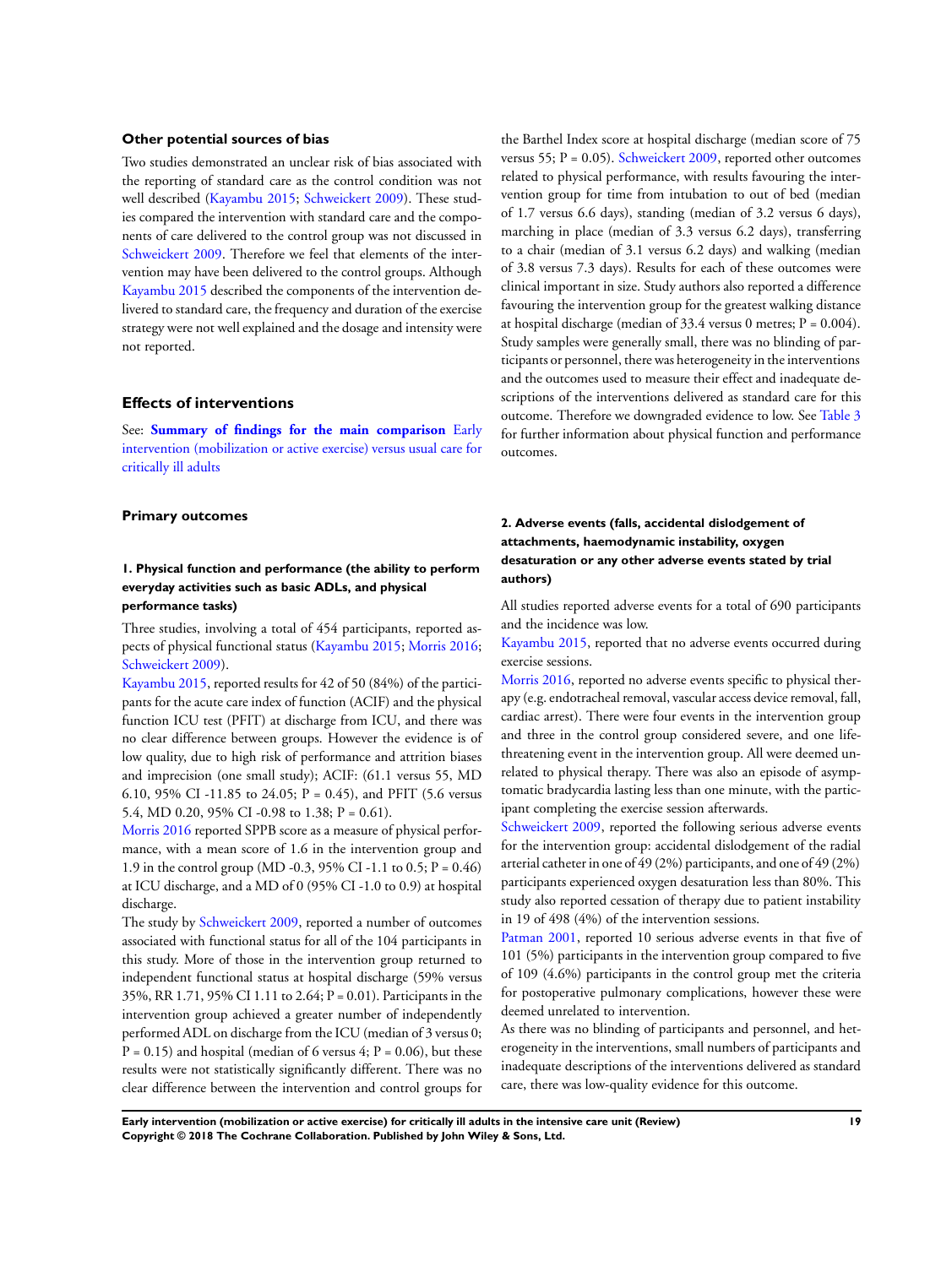### **Secondary outcomes**

## **1a Length of stay (ICU)**

All studies involving a total of 690 participants reported length of stay in the ICU.

[Schweickert 2009](#page-26-0) (104 participants), reported that those in the intervention group stayed a shorter time in the ICU (median of 5.9 versus 7.9 days;  $P = 0.08$ ). [Morris 2016](#page-26-0), reported similar times in ICU for the two groups (7.5 versus 8.0, median difference 0, 95% CI -2.5 to 2.0;  $P = 0.68$ ). In contrast, two studies involving a total of 260 participants reported that those in the intervention group stayed longer in the ICU: [Patman 2001;](#page-26-0) (42.7 versus 36.7 days, MD 6, 95% CI -3.58 to 15.58; P = 0.56), and [Kayambu](#page-26-0) [2015](#page-26-0); (median of 12 versus 8.5 days; P = 0.43).

As there was no blinding of participants and personnel, heterogeneity in the interventions, small numbers of participants and inadequate descriptions of the interventions delivered as standard care, there was low-quality evidence for this outcome.

#### **1b Length of stay (hospital)**

All four included studies reported length of stay in the hospital. Participants in the intervention group spent less time in hospital in two studies involving a total of 260 participants but the evidence was of low quality so we cannot be sure of this result: [Patman](#page-26-0) [2001](#page-26-0) (9.2 versus 9.6 days, MD -0.40, 95% CI -1.97 to 1.17; P  $= 0.25$ ) and [Kayambu 2015](#page-26-0) (median of 41 versus 45 days; P = 0.80). [Morris 2016](#page-26-0) found that both groups spent similar time in hospital (10.0 days, median difference 0, 95% CI -1.5 to 3.0; P = 0.41. [Schweickert 2009](#page-26-0) reported on 104 participants and found no clear difference between groups (median of 13.5 versus 12.9 days;  $P = 0.93$ ).

As there was no blinding of participants and personnel, heterogeneity in the interventions and the outcomes used to measure their effect, small numbers of participants and inadequate descriptions of the interventions delivered as standard care, therewas lowquality evidence for this outcome.

See [Table 4](#page-52-0) for further information for length of stay in the ICU and hospital.

# **2. Muscle strength (Medical Research Council (MRC) score, cross-sectional diameter)**

Two studies involving a total of 146 participants used the MRC sum score to measure muscle strength ([Kayambu 2015;](#page-26-0) [Schweickert 2009](#page-26-0)). [Kayambu 2015](#page-26-0) reported results for 42 of 50 (84%) participants and found that those in the intervention group attained slightly higher MRC scores at ICU discharge (51.9 versus 47.3, MD 4.60, 95% CI -3.11 to 12.31; P = 0.24) but with a confidence interval that suggests the effect could favour either intervention or control. The study by [Schweickert 2009](#page-26-0) involved

104 participants and the intervention group scored higher in this outcome (median of 52 versus 48;  $P = 0.38$ ) but not statistically significantly so. Two studies involving 404 participants measured hand grip strength using dynamometry [\(Morris 2016;](#page-26-0) [Schweickert](#page-26-0) [2009](#page-26-0)). There were no clear differences between groups for this outcome. [Schweickert 2009](#page-26-0) reported that the percentage of participants who had ICU-acquired paresis at hospital discharge was lower in the intervention group but we cannot be sure of this effect, due to small numbers of participants; (15/49 (31%) versus 27/55 (49%), RR 0.62, 95% CI 0.38 to 1.03; P = 0.09).

As there was no blinding of participants and personnel, heterogeneity in the interventions and the outcomes used to measure their effect, small numbers of participants and inadequate descriptions of the interventions delivered as standard care, therewas lowquality evidence for this outcome.

See [Table 5](#page-53-0) for further information on muscle strength.

### **3. Health-related quality of life or well-being (e.g. MOS 36 item Short-Form Health Survey (SF-36) questionnaire)**

Two studies involving 350 participants reported this outcome. [Kayambu 2015](#page-26-0) reported results for eight subsets of the SF-36 questionnaire at six months post-hospital discharge for 30 of 50 (60%) participants. Participants in the intervention group achieved clinically meaningfully higher scores in physical function; (81.8 versus 60, MD 21.8, 95% CI 0.81 to 42.79; P = 0.04); and role physical; (61.4 versus 17.1, MD 44.3, 95% CI 14.79 to 73.81; P = 0.005). There were no important between-group differences for the remaining six domains of the SF-36 in this study. [Morris 2016](#page-26-0) reported results for the physical function summary score and the mental health summary score of the SF-36 at hospital discharge and at follow-up visits. There were no clinically meaningful differences between groups at any time point except at six months, where the intervention group had significantly higher scores. However, no mention was made of adjusting for repeated testing on this measure. The MD in physical function score at six months was 12.2 units, a clinically important difference.

As there was no blinding of participants and personnel, heterogeneity in the interventions small numbers of participants and inadequate descriptions of the interventions delivered as standard care, there was low-quality evidence for this outcome.

See [Table 6](#page-54-0) for further information for health-related quality of life outcomes at 6 months.

#### **4. Delirium**

Two studies involving 404 participants ([Morris 2016;](#page-26-0) [Schweickert](#page-26-0) [2009](#page-26-0)), reported this outcome in the ICU, and one study reported this outcome for the entire hospital stay [\(Schweickert 2009](#page-26-0)). [Schweickert 2009](#page-26-0) found that those in the intervention group spent a lower number of days with delirium while in ICU; (median of 2 versus  $4$  days;  $P = 0.03$ ) and in hospital; (median of 2 versus  $4$  days;

**Early intervention (mobilization or active exercise) for critically ill adults in the intensive care unit (Review) 20 Copyright © 2018 The Cochrane Collaboration. Published by John Wiley & Sons, Ltd.**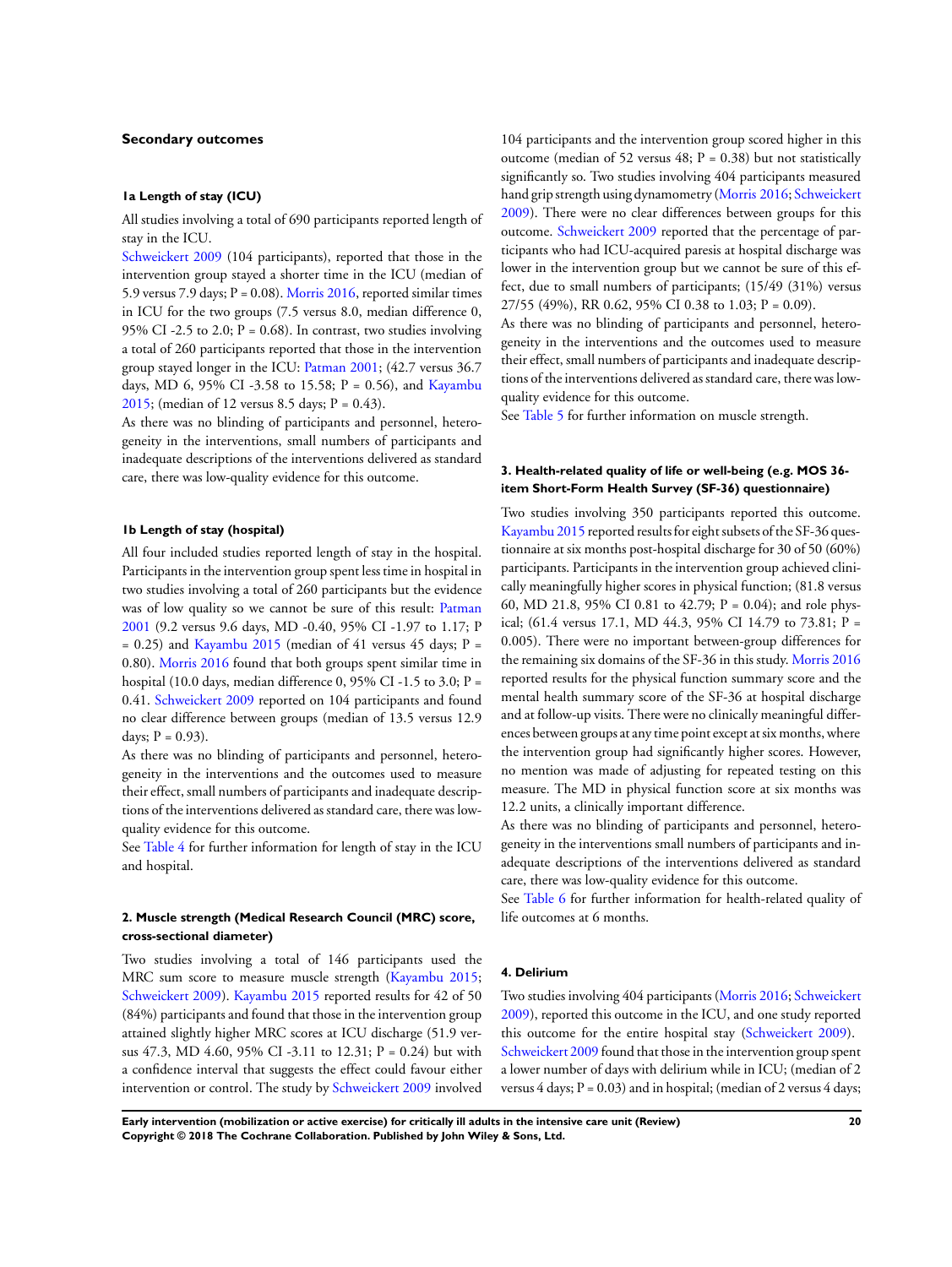$P = 0.02$ ). However, [Morris 2016](#page-26-0) found no difference between groups (median of 0 versus 0 days;  $P = 0.71$ ).

As there was no blinding of participants and personnel, heterogeneity in the interventions, small numbers of participants and inadequate descriptions of the interventions delivered as standard care, there was low-quality evidence for this outcome. See [Table 7](#page-54-0) for further information about delirium.

#### **5. Death from any cause**

Two studies involving a total of 260 participants measured the percentage of participants who died in the ICU, but the numbers were too small to be confident in this result ([Kayambu 2015](#page-26-0) 3/ 26 (12%) versus 1/24 (4%), RR 2.77, 95% CI 0.31 to 24.85; P = 0.36, and [Patman 2001](#page-26-0) (0/101 (0%) versus 3/109 (2.8%), RR 0.16, 95% CI 0.008 to 3.03; P = 0.22). One study involving a total of 104 participants measured mortality while participants were in the hospital ([Schweickert 2009](#page-26-0)). There was no clear difference between groups, but again the numbers are too small to be confident of this result (9/49 (18%) versus 14/55 (25%), RR 0.72, 95% CI  $0.34$  to  $1.52$ ;  $P = 0.53$ ). One study involving 50 participants measured 90-day mortality ([Kayambu 2015](#page-26-0)), and reported that the percentage of those in the intervention group who died within 90 days of admission to this study was 8/26 (31%) versus 2/24 (8%) in the control group (RR 3.69, 95% CI 0.87 to 15.69; P = 0.08). [Morris 2016](#page-26-0) reported only on the proportion alive and hospitalreadmission-free at six months (48.7% versus 44.7%, RR 1.09, 95% CI 0.86 to 1.39;  $P = 0.69$ ). As there was heterogeneity in the interventions, small numbers of participants and inadequate descriptions of the interventions delivered as standard care, there was low-quality evidence for this outcome.

See [Table 2](#page-50-0) for further information about this outcome.

# **6. Hospital costs**

No studies measured this outcome.

# **7. Other outcomes not pre-specified in this review - Duration of intubation/mechanical ventilation**

Three studies, including a total of 390 participants, reported duration of mechanical ventilation. [Schweickert 2009](#page-26-0) found that those in the intervention group spent less time on mechanical ventilation and this difference was of clinically important size (median of 3.4 versus 6.1 days;  $P = 0.02$ ). Two studies reported that those in the intervention group spent a longer time intubated but there were no clear differences between groups [\(Kayambu 2015](#page-26-0); [Patman](#page-26-0) [2001](#page-26-0)). [Patman 2001](#page-26-0) reported results for 210 of 236 (89%) participants; (13 versus 12.7 hours, MD 0.20, 95% CI -1.1 to 1.65;  $P = 0.85$ ) and [Kayambu 2015](#page-26-0) on 50 participants; (median of 8 versus 7 days;  $P = 0.22$ ).

As there was no blinding of participants and personnel, heterogeneity in the interventions, small numbers of participants and inadequate descriptions of the interventions delivered as standard care, there was low-quality evidence for this outcome.

See [Table 8](#page-55-0) for further information about this outcome.

As this outcome was not listed in the protocol for this review [\(Doiron 2013\)](#page-26-0), we have indicated this change in the section [Differences between protocol and review](#page-60-0).

# **D I S C U S S I O N**

# **Summary of main results**

There were mixed results for the effect of early mobilization or active exercise on the primary outcome of physical function or performance. Benefits from the intervention were found for return to independent functional status at hospital discharge in one study, and for greatest walking distance at hospital discharge and time from intubation to functional mobility in the same study [\(Schweickert 2009](#page-26-0)). However, no significant effect was found for other measures of this outcome in this study, including the number of independent ADLs achieved at ICU or hospital discharge and the Barthel Index Score at hospital discharge. The other two studies that measured physical performance status did not find any clinically important differences between groups, although confidence intervals were wide, and quality of evidence was low.

All four studies measured adverse events. Three studies reported a low incidence of adverse events in the intervention groups ([Morris](#page-26-0) [2016](#page-26-0); [Patman 2001](#page-26-0); [Schweickert 2009](#page-26-0)), and one study ([Kayambu](#page-26-0) [2015](#page-26-0)), reported no adverse events. This finding appears to support the safety and feasibility of early mobilization for mechanically ventilated, critically ill patients in the ICU, however the quality of the evidence was low due to small numbers of participants and events, and this result requires confirmation in other studies.

Length of stay in the ICU and in hospital was measured in all studies but no differences between groups were observed. In the three studies that measured muscle strength [\(Kayambu 2015](#page-26-0); [Morris 2016](#page-26-0); [Schweickert 2009\)](#page-26-0), no significant differences were reported except at six months, favouring the intervention group, in one study [\(Schweickert 2009](#page-26-0)). Two studies ([Kayambu 2015;](#page-26-0) [Morris 2016\)](#page-26-0), measured health-related quality of life and found significant differences favouring the intervention group in two of the 36-item Short Form Health Survey subscales in one study [\(Kayambu 2015](#page-26-0)) but not the other. [Schweickert 2009](#page-26-0) was the only study that measured delirium and reported a significant difference with the intervention group having less time with delirium while in the ICU and hospital. No differences in mortality were found by any of the studies.

**Early intervention (mobilization or active exercise) for critically ill adults in the intensive care unit (Review) 21 Copyright © 2018 The Cochrane Collaboration. Published by John Wiley & Sons, Ltd.**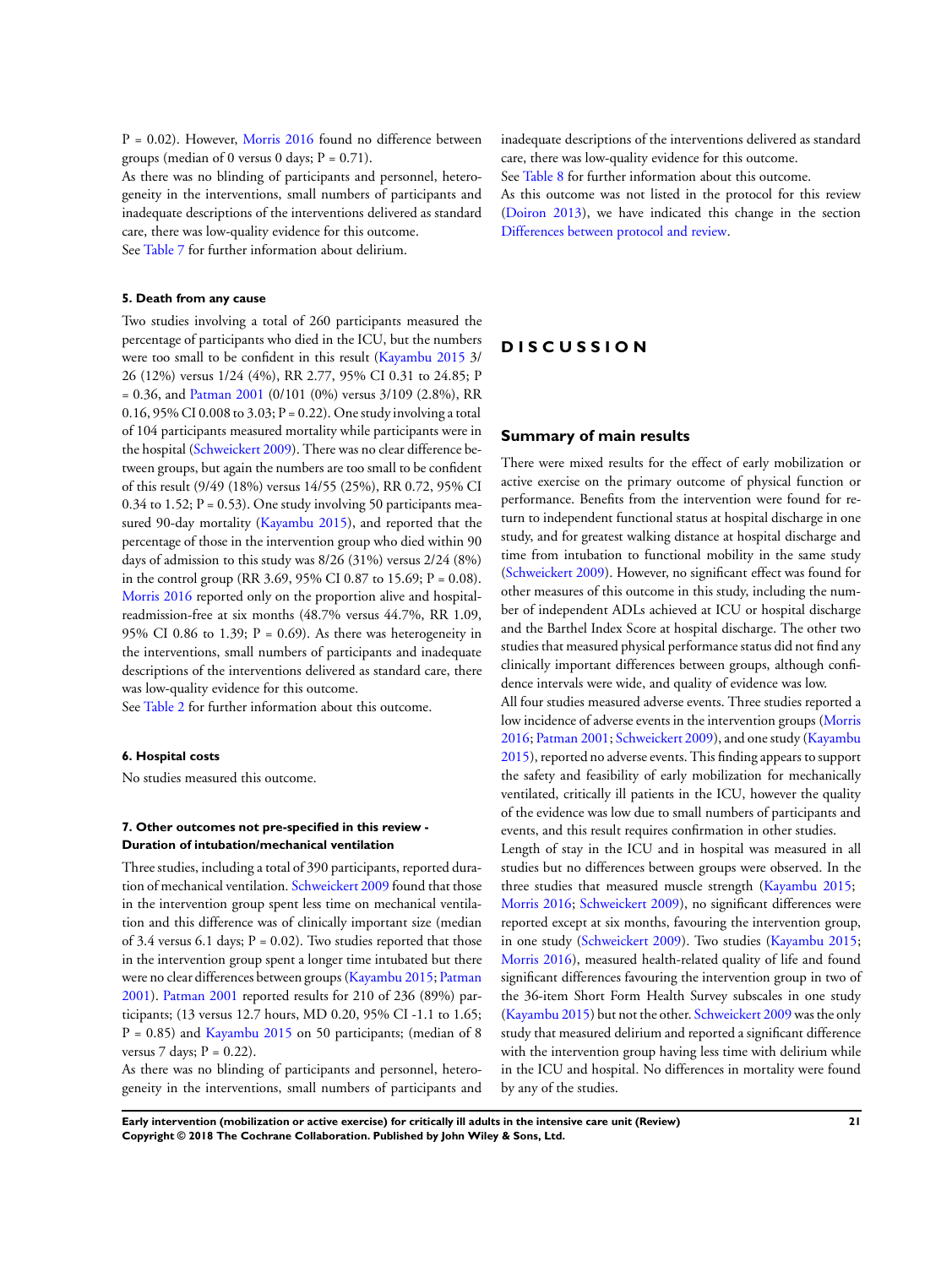# **Overall completeness and applicability of evidence**

There are limitations in the applicability of the existing evidence and its completeness. Admission diagnoses in three of the studies signified critical illness and the majority of the participants were intubated for longer than three days ([Kayambu 2015](#page-26-0); [Morris 2016;](#page-26-0) [Schweickert 2009](#page-26-0)). While participants in the study by [Patman](#page-26-0) [2001](#page-26-0) were considered routine ICU patients after cardiac surgery, they were withdrawn from the study if mechanical ventilation was required for more than 24 hours. This is the only included study in which participants were withdrawn from the study on the basis of a predefined length of mechanical ventilation. This study also used only a small range of interventions and did not measure any functional outcomes [\(Patman 2001](#page-26-0)). Hence, the results from this study and its contribution to the body of evidence should be interpreted with these differences in mind ([Patman 2001](#page-26-0)).

The sample size was small in all studies and less than the calculated minimum needed in [Kayambu 2015.](#page-26-0) There were differences in the content of the interventions, the providers, the timing, dosage, tailoring, and exercise progression across all studies. No two studies tested the same intervention. Additional evidence from multicentre RCTs is needed to inform clinical decision-making about the effectiveness of early mobilization and active exercise in the critically ill population. The limited range of and variation in the interventions trialled does not allow us to draw conclusions about the essential components of interventions. There was no agreement between the studies on what is 'early' intervention, and 'late', however the studies all began exercise in the intervention group at a median of one day after admission to ICU. The comparator of 'late' ranged from a median of two days to seven days.

There was also heterogeneity in the types of outcome measures used to evaluate the impact of early mobilization and active exercise across the studies. Three studies measured functional status, however they used different measurement tools and methods [\(Kayambu 2015;](#page-26-0) [Morris 2016](#page-26-0); [Schweickert 2009](#page-26-0)). [Schweickert](#page-26-0) [2009](#page-26-0) reported on a number of outcomes of interest to clinicians, but used the functional independence measure (FIM) ([Keith](#page-26-0) [1987](#page-26-0)), and the Barthel Index [\(Mahoney 1965](#page-26-0)), to measure functional status. As no studies have investigated the reliability and validity of the FIM and the Barthel Index in critically ill patients [\(Adler 2012](#page-26-0); [Tipping 2012](#page-26-0)), caution is needed in the interpretation of these results. A scoping review looking at outcome measures in critical illness found eight measures of physical activity limitation used in 25 studies [\(Turnbull 2016\)](#page-26-0). There is a project registered with the COMET initiative ([www.comet-initiative.org](http://www.comet-initiative.org)), aimed at attaining consensus on a core outcome set for trials of physical rehabilitation after critical illness. As muscle weakness contributes to impaired physical function and the ability to perform ADLs, interventions to achieve significant gains in muscle strength are potentially important [\(Mehrholz 2015\)](#page-26-0). The review by Turnbull ([Turnbull 2016](#page-26-0)), found that 43% of studies investigating ICU survivorship used the MRC scale to measure muscle

strength.

Thus further investigation is required to examine the type, frequency, intensity and dosage of early mobilization required in this population. No studies reported on costs or cost-savings of providing the intervention.

# **Quality of the evidence**

Meta-analyses of data from the four studies in this review were not possible, as different measures of the primary outcome were used in each study. Risk of bias was low for methods used to randomize and allocate participants in three studies and unclear in the fourth. All studies were at high risk of performance bias due to the lack of blinding of participants and personnel. This finding was a contributing factor to the downgrading of the quality of evidence to low for all functional status outcomes in [Summary of](#page-6-0) [findings for the main comparison](#page-6-0), as they are subjectively measured. While it is understandable that blinding of participants and personnel is challenging in the ICU environment, this introduces the potential for altered participant response to the interventions and adjustment of the intervention by study personnel ([Schultz](#page-26-0) [2002](#page-26-0)). Risk of detection and attrition bias was low in all studies for mortality but high in two for the subjectively rated outcomes due to lack of blinding of outcome assessors. This introduces the potential for amplification of estimates of treatment effect, and therefore results from studies with detection bias need to be interpreted with caution. Risk of reporting bias was low across all studies. We downgraded the quality of evidence for all outcomes for imprecision, as the results came from only one small study for most outcomes, and there was a very small number of events for the outcome of adverse events. There were too few studies to assess inconsistency of results or publication bias. The reported studies used direct patient-related outcomes of physical function and performance.

#### **Potential biases in the review process**

We completed a comprehensive search in multiple stages, two review authors independently screened references and all review authors screened full-text articles before they were chosen for inclusion in the review. Data entry and calculations were checked by two review authors. However, we did not search conference proceedings unless citations were found in the search. We added the outcome of duration of mechanical ventilation to the review as we thought it would be of interest to clinicians working with critically ill adults in the ICU. We are unsure of what level of physiotherapy or exercise intervention the control group received in one study ([Patman 2001](#page-26-0)). We were unable to correspond with the authors of some of the studies in [Characteristics of studies awaiting](#page-42-0) [classification](#page-42-0) [\(Malicdem 2010](#page-26-0); [Susa 2004\)](#page-26-0) and [Characteristics of](#page-45-0) [ongoing studies](#page-45-0) ([NCT01960868](#page-26-0); [RBR-6sz5dj\)](#page-26-0).

**Early intervention (mobilization or active exercise) for critically ill adults in the intensive care unit (Review) 22 Copyright © 2018 The Cochrane Collaboration. Published by John Wiley & Sons, Ltd.**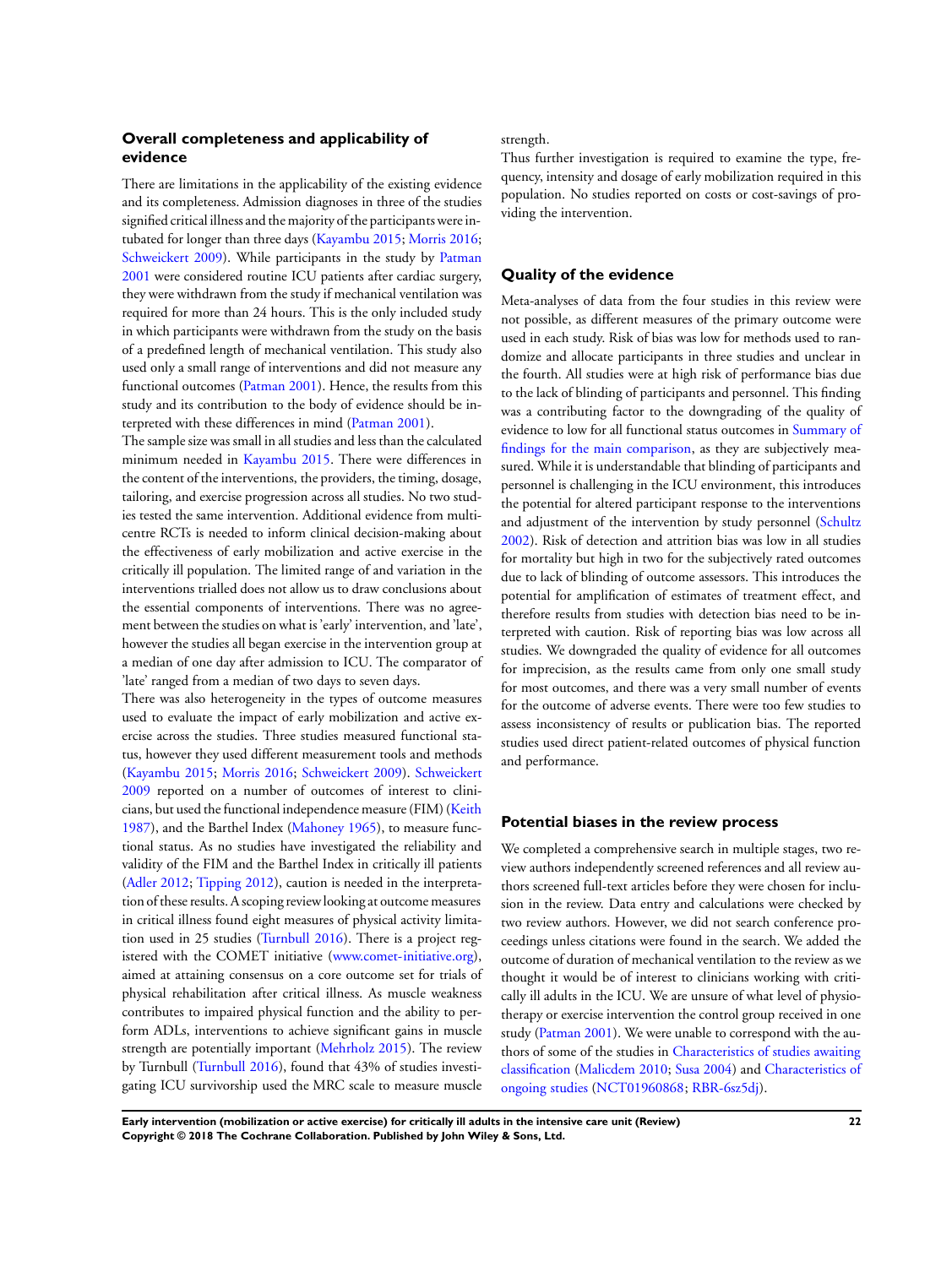# **Agreements and disagreements with other studies or reviews**

We found nine systematic reviews examining mobilization of patients in the ICU ([Adler 2012](#page-26-0); [Castro-Avila 2015;](#page-26-0) [Choi 2008;](#page-26-0) [Hermans 2014b;](#page-26-0) [Kayambu 2013;](#page-26-0) [Li 2013](#page-26-0); [Pinheiro 2012;](#page-26-0) [Stiller](#page-26-0) [2013](#page-26-0); [Thomas 2011](#page-26-0)). Five of these reviews included observational study designs as well as RCTs, and four included other settings, such as high-dependency units, respiratory intensive care units and respiratory care centres.

All reviews included studies that used active exercise. However, in contrast to this Cochrane Review, additional interventions were included; inspiratory muscle training [\(Adler 2012](#page-26-0); [Choi 2008;](#page-26-0) [Thomas 2011\)](#page-26-0), breathing exercises [\(Choi 2008;](#page-26-0) [Li 2013\)](#page-26-0), chest physiotherapy [\(Li 2013](#page-26-0); [Stiller 2013](#page-26-0)), and electrical muscle stimulation [\(Choi 2008;](#page-26-0) [Pinheiro 2012;](#page-26-0) [Thomas 2011\)](#page-26-0). We examined passive interventions only if delivered in combination with active mobilization or active exercise. Interventions were delivered at a variety of stages (early and late) during participant admission in most of the reviews and one examined participants who received interventions only after being intubated for prolonged periods [\(Choi 2008](#page-26-0)). In contrast, we included only studies delivering interventions earlier than those received in standard care. All of the reviews included the primary outcomes specified in this current review (functional status and adverse events).

All reviews supported the use of early mobility for increasing walking distance, and two reviews found improved return to independent functional status ( [Li 2013](https://archie.cochrane.org/sections/documents/view?version=z1602221327095060499150829942033%26format=REVMAN_GRAPHS#REF-Li-2013); [Thomas 2011](https://archie.cochrane.org/sections/documents/view?version=z1602221327095060499150829942033%26format=REVMAN_GRAPHS#REF-Thomas-2011)). Similarly, we found improvements in these outcomes in the only study that measured them ( [Schweickert 2009\)](https://archie.cochrane.org/sections/documents/view?version=z1602221327095060499150829942033%26format=REVMAN_GRAPHS#STD-Schweickert-2009). We found no difference between the groups in other measures of functional status, as used by [Kayambu 2015](https://archie.cochrane.org/sections/documents/view?version=z1602221327095060499150829942033%26format=REVMAN_GRAPHS#STD-Kayambu-2015) and [Morris 2016.](#page-26-0) All reviews reported a low incidence of adverse events as did this Cochrane Review. In the six reviews that reported length of stay, only one ([Choi 2008](https://archie.cochrane.org/sections/documents/view?version=z1602221327095060499150829942033%26format=REVMAN_GRAPHS#REF-Choi-2008)), found no difference between groups for length of stay. Five reviews reported increased muscle strength ( [Adler 2012;](https://archie.cochrane.org/sections/documents/view?version=z1602221327095060499150829942033%26format=REVMAN_GRAPHS#REF-Adler-2012) [Choi 2008;](https://archie.cochrane.org/sections/documents/view?version=z1602221327095060499150829942033%26format=REVMAN_GRAPHS#REF-Choi-2008) [Kayambu](#page-26-0) [2013](#page-26-0); [Pinheiro 2012](https://archie.cochrane.org/sections/documents/view?version=z1602221327095060499150829942033%26format=REVMAN_GRAPHS#REF-Pinheiro-2012); [Thomas 2011\)](https://archie.cochrane.org/sections/documents/view?version=z1602221327095060499150829942033%26format=REVMAN_GRAPHS#REF-Thomas-2011). These results were found in RCTs in which the interventions were cycle ergometers and electrical muscle stimulation, retrospective studies and a quasi-RCT. In contrast, none of the RCTs that measured muscle strength in this Cochrane Review found a significant difference between groups ( [Kayambu 2015](https://archie.cochrane.org/sections/documents/view?version=z1602221327095060499150829942033%26format=REVMAN_GRAPHS#STD-Kayambu-2015); [Morris 2016](#page-26-0); [Schweickert 2009\)](https://archie.cochrane.org/sections/documents/view?version=z1602221327095060499150829942033%26format=REVMAN_GRAPHS#STD-Schweickert-2009). Six reviews reported health-related quality of life and all found improvements in the physical function item of the SF-36 ([Adler 2012](https://archie.cochrane.org/sections/documents/view?version=z1602221327095060499150829942033%26format=REVMAN_GRAPHS#REF-Adler-2012); [Castro-Avila](#page-26-0) [2015](#page-26-0); [Kayambu 2013](#page-26-0); [Li 2013](https://archie.cochrane.org/sections/documents/view?version=z1602221327095060499150829942033%26format=REVMAN_GRAPHS#REF-Li-2013); [Pinheiro 2012;](https://archie.cochrane.org/sections/documents/view?version=z1602221327095060499150829942033%26format=REVMAN_GRAPHS#REF-Pinheiro-2012) [Thomas 2011](https://archie.cochrane.org/sections/documents/view?version=z1602221327095060499150829942033%26format=REVMAN_GRAPHS#REF-Thomas-2011)). We also found improvements in the physical function and role physical components of this outcome in two RCTs that measured it ( [Kayambu 2015](https://archie.cochrane.org/sections/documents/view?version=z1602221327095060499150829942033%26format=REVMAN_GRAPHS#STD-Kayambu-2015); [Morris 2016\)](#page-26-0). Two of the reviews reported decreased delirium in the ICU and hospital, which is similar to the result reported in this review ( [Adler 2012;](https://archie.cochrane.org/sections/documents/view?version=z1602221327095060499150829942033%26format=REVMAN_GRAPHS#REF-Adler-2012) [Thomas 2011](https://archie.cochrane.org/sections/documents/view?version=z1602221327095060499150829942033%26format=REVMAN_GRAPHS#REF-Thomas-2011)). Four reviews, reported no significant differences between groups for mortality at hospital discharge [\(Hermans 2014b](#page-26-0); [Kayambu](#page-26-0) [2013](#page-26-0); [Li 2013](https://archie.cochrane.org/sections/documents/view?version=z1602221327095060499150829942033%26format=REVMAN_GRAPHS#REF-Li-2013); [Pinheiro 2012](https://archie.cochrane.org/sections/documents/view?version=z1602221327095060499150829942033%26format=REVMAN_GRAPHS#REF-Pinheiro-2012)). We also found no significant differences between groups for ICU, hospital or 90-day mortality. Our review concentrated on the timing of exercise intervention. Some of the other reviews included studies that evaluated different intensities of exercise interventions, or a combination of timing and intensity.

# **A U T H O R S ' C O N C L U S I O N S**

### **Implications for practice**

The evidence for the effectiveness of early mobilization of mechanically ventilated, critically ill patients in the intensive care unit (ICU) on measures of physical function and performance is inconsistent and uncertain due to its low quality. The evidence on adverse events is also of low quality. There is wide variation in the type, timing, intensity and progression of the interventions delivered to this population ([Jolley 2014\)](#page-26-0), and there is insufficient, high-quality evidence to disentangle these factors currently. We assessed that there is currently low-quality evidence for the effect of early mobilization of critically ill adults in the ICU due to small sample sizes, lack of blinding of participants and personnel, variation in the interventions and outcomes used to measure their effect and inadequate descriptions of the interventions delivered as usual care in the studies included in this Cochrane Review. The four studies awaiting classification, and the three ongoing studies may alter the conclusions of the review once these results are available.

### **Implications for research**

Results from ongoing studies across multiple sites will provide some evidence regarding the impact of this intervention in critically ill patients in the ICU [\(NCT01927510](#page-26-0); [NCT01960868;](#page-26-0) [RBR-6sz5dj](#page-26-0)). However, these three studies are small. We have also identified four studies awaiting classification which may also contribute to the volume of evidence in this area [\(Dong 2014;](#page-26-0) [Files](#page-26-0) [2013](#page-26-0); [Malicdem 2010;](#page-26-0) [Susa 2004](#page-26-0)). Although the interventions in these studies are not well described at this stage, all contain some of the outcomes specified in this review, and will potentially contribute data from a further 500 participants. We hope to be able to assess and include these studies in an update of this review. In order to be confident of the safety of early intervention, more randomized controlled trials with larger sample sizes, clearly reported interventions and control conditions, and blinded outcome assessment are needed. Standardization of outcome measures between studies would permit meta-analysis of outcomes. It is also important to disentangle early intervention from intensity of intervention in the design of new studies, in order to be able to confidently recommend either early intervention, or more intensive intervention, irrespective of timing.

**Early intervention (mobilization or active exercise) for critically ill adults in the intensive care unit (Review) 23 Copyright © 2018 The Cochrane Collaboration. Published by John Wiley & Sons, Ltd.**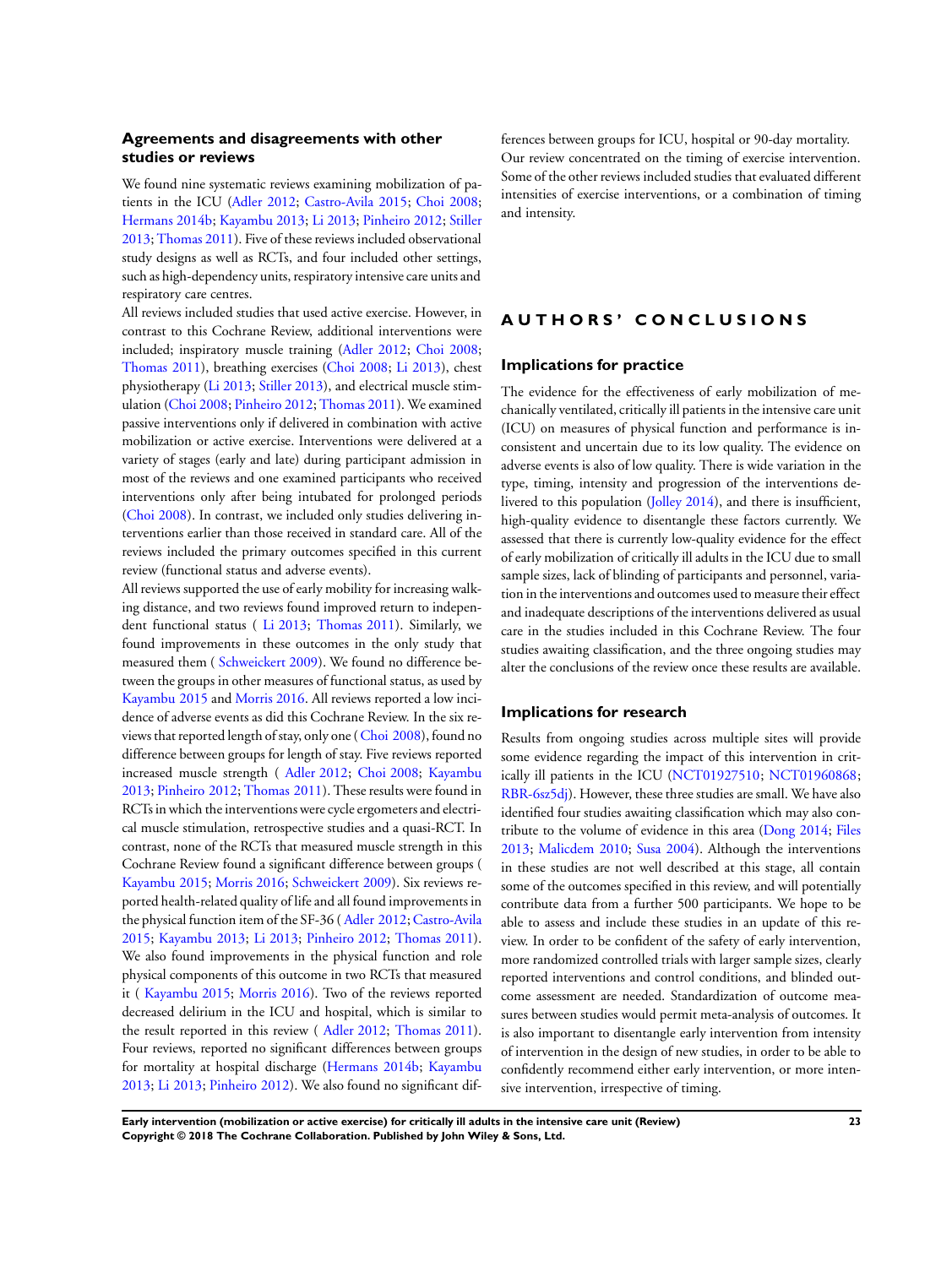# <span id="page-26-0"></span>**A C K N O W L E D G E M E N T S**

We would like to thank Bronagh Blackwood (content editor), Vibeke E Horstmann (statistical editor), Linda Denehy, Sue Berney, Tom J Overend, Andrea Lemos (peer reviewers) and Odie Geiger (consumer referee) for their help and editorial advice during the preparation of this systematic review.

We would like to thank Matthew Zacharias (content editor), Cathal Walsh (statistical editor), Andrea Lemos, Andrezza L Bezzera, Linda Denehy and Sue Berney (peer reviewers) for their help and editorial advice during the preparation of the Cochrane protocol (Doiron 2013).

We would like to thank Karen Hovhannisyan, former Trials Search Co-ordinator, Cochrane Anaesthesia, Critical and Emergency Care (ACE), and Sarah Thorning, previous Trials Search Co-ordinator, Cochrane Acute Respiratory Infections, for their assistance in identifying search terms for this review, and Justin Clark, Information Specialist at the Centre for Research in Evidence-Based Practice for running search updates. We also thank Leanne McGregor and Rebecca Sims (research assistants at Centre for Research in Evidence-Based Practice, Bond University) for their assistance with screening search results and initial data extraction.

# **R E F E R E N C E S**

# **References to studies included in this review**

### **Kayambu 2015** *{published data only}*

Kayambu G, Boots R, Paratz J. Early physical rehabilitation in intensive care patients with sepsis syndromes: a pilot randomised controlled trial. *Intensive Care Medicine* 2015; **41**:865–74. PUBMED: 25851383]

#### **Morris 2016** *{published data only}*

Morris PE, Berry MJ, Files DC, Thompson JC, Hauser J, Flores L, et al. Standardized rehabilitation and hospital length of stay among patients with acute respiratory failure: a randomized clinical trial. *JAMA* 2016;**315**(4):2694–702. PUBMED: 27367766]

### **Patman 2001** *{published data only}*

Patman S, Sanderson D, Blackmore M. Physiotherapy following cardiac surgery: is it necessary during the intubation period?. *Australian Journal of Physiotherapy* 2001; **47**:7–16. PUBMED: 11552858]

#### **Schweickert 2009** *{published data only}*

Schweickert WD, Pohlman MC, Pohlman AS, Nigos C, Pawlik AJ, Esbrook CE, et al. Early physical and occupational therapy in mechanically ventilated, critically ill patients: a randomised controlled trial. *Lancet* 2009;**373**: 1874–82. PUBMED: 19446324 ]

# **References to studies excluded from this review**

# **Brummel 2014** *{published data only}*

Brummel NE, Girard TD, Ely EW, Pandharipande PP, Morandi A, Hughes CG, et al. Feasibility and safety of early combined cognitive and physical therapy for critically ill medical and surgical patients: the activity and cognitive therapy in ICU (ACT-ICU) trial. *Intensive Care Medicine* 2014;**40**(3):370–9. PUBMED: 24257969]

#### **Burtin 2009** *{published data only}*

Burtin C, Clerckx B, Robbeets C, Ferdinande P, Langer D, Troosters T, et al. Early exercise in critically ill patients enhances short-term functional recovery. *Critical Care Medicine* 2009;**37**(9):2499–505. PUBMED: 19623052]

# **Chen 2012** *{published data only}*

Chen YH, Lin HL, Hsiao HF, Chou LT, Kao KC, Huang CC, et al. Effects of exercise training on pulmonary mechanics and functional status in patients with prolonged mechanical ventilation. *Respiratory Care* 2012;**57**(5): 727–34. PUBMED: 22152978]

#### **Chiang 2006** *{published data only}*

Chiang LL, Wang LY, Wu CP, Wu HD, Wu YT. Effects of physical training on functional status in patients with prolonged mechanical ventilation. *Physical Therapy* 2006; **86**(9):1271–81. PUBMED: 16959675]

#### **Collings 2015** *{published data only}*

Collings N, Cusack R. A repeated measures, randomised cross-over trial, comparing the acute exercise response between passive and active sitting in critically ill patients. *BMC Anesthesiology* 2015;**15**(1):1–8. PUBMED: 25670916]

#### **Denehy 2013** *{published data only}*

Denehy L, Skinner EH, Edbrooke L, Haines K, Warrillow S, Hawthorne G, et al. Exercise rehabilitation for patients with critical illness: a randomised controlled trial with 12 months of follow-up. *Critical Care* 2013;**17**(4):1–12. PUBMED: 23883525]

#### **ISRCTN20436833** *{unpublished data only}*

ISRCTN20436833. Extra physiotherapy in critical care: intensive versus standard physical rehabilitation therapy in the critically ill. apps.who.int/trialsearch/default.aspx/ ISRCTN20436833 (accessed 5 April 2015).

### **Médrinal 2013** *{published data only}*

Médrinal C, Lebret M, Bousta M, Nassaj A, Colas G. Effects of sitting at the bedside of the patient with mechanical ventilation [Efffets de la station assise au bord du lit du patient intubé et ventilé]. *Kinésithérapie, la Revue* 2013;**13** (138):43–9. DOI: 10.1016/j.kine.2012.12.073

#### **Morris 2008** *{published data only}*

Morris PE, Goad A, Thompson C, Taylor K, Harry B, Passmore L, et al. Early intensive care unit mobility therapy

**Early intervention (mobilization or active exercise) for critically ill adults in the intensive care unit (Review) 24 Copyright © 2018 The Cochrane Collaboration. Published by John Wiley & Sons, Ltd.**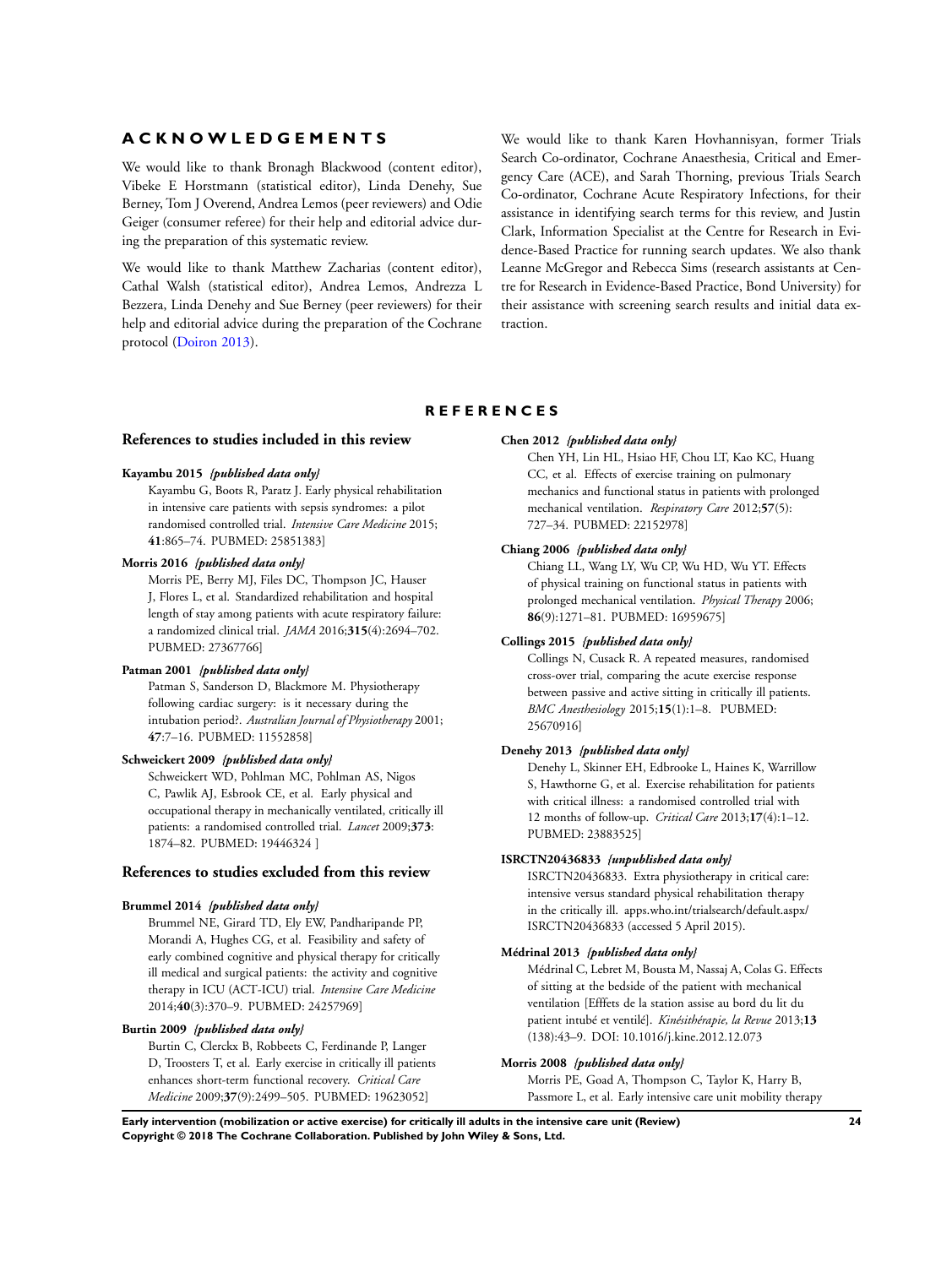in the treatment of acute respiratory failure. *Critical Care Medicine* 2008;**36**(8):2238–43. PUBMED: 18596631]

#### **Moss 2016** *{published data only}*

Moss M, Nordon-Craft A, Malone D, Van Pelt D, Frankel SK, Warner ML, et al. A randomized trial of an intensive physical therapy program for patients with acute respiratory failure. *American Journal of Respiratory and Critical Care Medicine* 2016;**193**(10):1101–10.

### **Nava 1998** *{published data only}*

Nava S. Rehabilitation of patients admitted to a respiratory intensive care unit. *Archives of Physical Medicine and Rehabilitation* 1998;**79**(7):849–54. PUBMED: 9685104]

#### **NCT01058421** *{unpublished data only}*

NCT01058421. Treatment of critical illness polyneuromyopathy. apps.who.int/trialsearch/default.aspx/ NCT01058421 (accessed 5 April 2015).

## **Porta 2005** *{published data only}*

Porta R, Vitacca M, Gilè LS, Clini E, Bianchi L, Zanotti E, et al. Supporting arm training in patients recently weaned from mechanical ventilation. *Chest* 2005;**128**(4):2511–20. PUBMED: 16236917]

### **Yosef-Brauner 2015** *{published data only}*

Yosef-Brauner O, Adi N, Ben Shahar T, Yehezkel E, Carmeli E. Effect of physical therapy on muscle strength, respiratory muscles and functional parameters in patients with intensive care unit-acquired weakness. *The Clinical Respiratory Journal* 2015;**9**(1):1–6. PUBMED: 24345055]

#### **References to studies awaiting assessment**

#### **Dong 2014** *{published data only (unpublished sought but not used)}*

Dong Z, Yu B, Sun Y, Fang W, Li L. Effects of early rehabilitation therapy on patients with mechanical ventilation. *World Journal of Emergency Medicine* 2014;**5**(1): 48–52. PUBMED: 25215147]

#### **Files 2013** *{published data only (unpublished sought but not used)}*

Files D, Morris P, Shrestha S, Dhar S, Young M, Hauser J, et al. Randomized, controlled pilot study of early rehabilitation strategies in acute respiratory failure. *Critical Care* 2013;**17 (Suppl 2)**:540. DOI: 10.1186/cc12478

# **Malicdem 2010** *{published data only (unpublished sought but not used)}*

Malicdem MG, Cruz BO-D, Punzal P, De Guia T. Outcome of pulmonary rehabilitation among difficult to wean patients admitted at the Philippine Heart Center - a randomized controlled study. *Respirology* 2010;**15**:99.

### **Susa 2004** *{published data only (unpublished sought but not used)}* Susa A, Roveran A, Bocchi A, Carrer S, Tartari S. FastTrack approach to major colorectal surgery [Approccio FastTrack alla chirurgia colorettale maggiore]. *Chirurgia Italiana* 2004;**56**(6):817–24.

#### **References to ongoing studies**

#### **NCT01927510** *{published data only}*

NCT01927510. TEAM: a trial of early activity and mobility in ICU (TEAM-RCT). clinicaltrials.gov/ct2/show/ NCT01927510 first received 22 August 2013.

#### **NCT01960868** *{published data only}*

NCT01960868. Early rehabilitation program is feasible and safe in ICU in liver transplanted patients. clinicaltrials.gov/ ct2/show/NCT01960868 first received 11 October 2013.

# **RBR-6sz5dj** *{published data only}*

RBR-6sz5dj. Use of de game therapy to assess functionality and upper limb muscle strength in critical patients. www.ensaiosclinicos.gov.br/rg/RBR-6sz5dj/ first received 29 May 2012.

# **Additional references**

#### **Adler 2012**

Adler J, Malone D. Early mobilization in the intensive care unit: a systematic review. *Cardiopulmonary Physical Therapy Journal* 2012;**23**(1):5–13. [PUBMED: 22807649]

### **Ali 2008**

Ali NA, O'Brien JM, Hoffman SP, Phillips G, Garland A, Finley JC, et al. Acquired weakness, handgrip strength, and mortality in critically ill patients. *American Journal of Respiratory and Critical Care Medicine* 2008;**178**(3):261–8. [PUBMED: 18511703]

#### **Bailey 2007**

Bailey P, Thomsen GE, Spuhler VJ, Blair R, Jewkes J, Bezdjian L, et al. Early activity is feasible and safe in respiratory failure patients. *Critical Care Medicine* 2007;**35** (1):139–45. [PUBMED: 17133183]

# **Castro-Avila 2015**

Castro-Avila AC, Seron P, Fan E, Gaete M, Mickan S. Effect of early rehabilitation during intensive care unit stay on functional status: systematic review and meta-analysis. *PLoS One* 2015;**10**(7):e0130722.

#### **Chlan 2010**

Chlan LL, Weinert CR, Skaar DJ, Tracy MF. Patientcontrolled sedation: a novel approach to sedation management for mechanically ventilated patients. *Chest* 2010;**138**(5):1045–53. [PUBMED: 20299632]

### **Choi 2008**

Choi J, Tasota FJ, Hoffman LA. Mobility interventions to improve outcomes in patients undergoing prolonged mechanical ventilation: a review of the literature. *Biological Research for Nursing* 2008;**10**(1):21–33. [PUBMED: 18647758]

#### **Connolly 2015**

Connolly B, Salisbury L, O'Neill B, Geneen L, Douiri A, Grocott MP, et al. Exercise rehabilitation following intensive care unit discharge for recovery from critical illness. *Cochrane Database of Systematic Reviews* 2015, Issue 6. DOI: 10.1002/14651858.CD008632.pub2

#### **Crapo 2002**

Crapo RO, Casaburi R, Coates AL, Enright PL, MacIntyre NR, McKay RT, et al. ATS statement: guidelines for the

**Early intervention (mobilization or active exercise) for critically ill adults in the intensive care unit (Review) 25 Copyright © 2018 The Cochrane Collaboration. Published by John Wiley & Sons, Ltd.**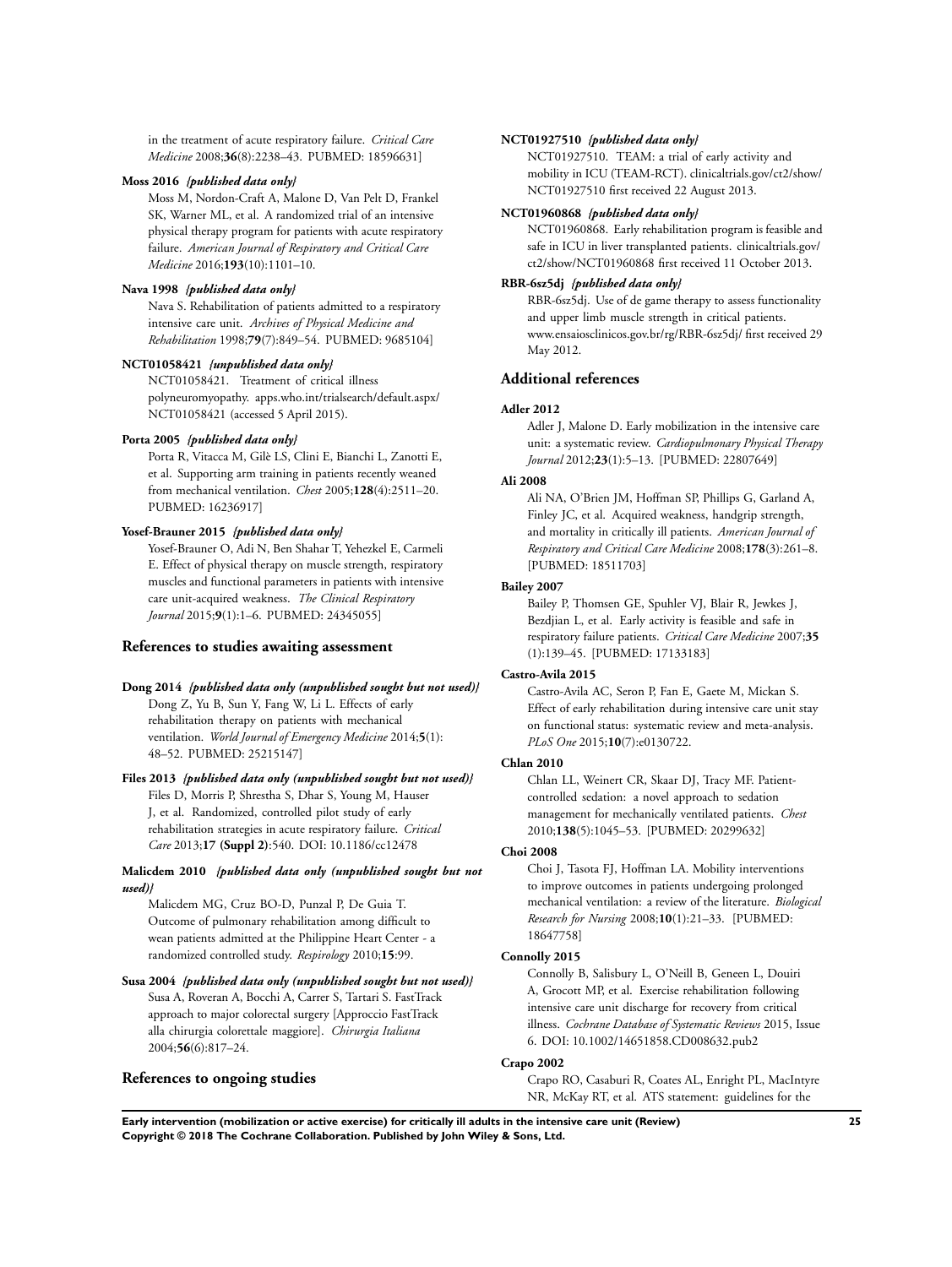six-minute walk test. *American Journal of Respiratory and Critical Care Medicine* 2002;**166**(1):111–7. [PUBMED: 12091180]

### **DeJonghe 2002**

DeJonghe B, Sharshar T, Lefaucheur JP, Authier FJ, Durand-Zaleski I, Boussarsar M, et al. Paresis acquired in the intensive care unit: a prospective multicenter study. *JAMA* 2002;**288**(22):2859–67. [PUBMED: 12472328]

### **Desai 2011**

Desai SV, Law TJ, Needham DM. Long-term complications of critical care. *Critical Care Medicine* 2011;**39**(2):371–9. [PUBMED: 20959786]

### **Dos Santos 2016**

Dos Santos C, Hussain SN, Mathur S, Picard M, Herridge M, Correa J, et al MEND ICU Group, RECOVER Program Investigators, Canadian Critical CareTranslational Biology Group. Mechanisms of chronic muscle wasting and dysfunction after an Intensive Care Unit stay: a pilot study. *American Journal of Respiratory and Critical Care Medicine* 2016;**194**:821–30.

#### **Fan 2014**

Fan E, Dowdy DW, Colantuoni E, Mendez-Tellez PA, Sevransky JE, Shanholtz C, et al. Physical complications in acute lung injury survivors: a two-year longitudinal prospective study. *Critical Care Medicine* 2014;**42**(4): 849–59. [PUBMED: 24247473]

### **Gielen 2010**

Gielen S, Schuler G, Adams V. Cardiovascular effects of exercise training: molecular mechanisms. *Circulation* 2010; **122**:1221–38. [PUBMED: 20855669]

# **GRADEpro GDT 2015 [Computer program]**

McMaster University (developed by Evidence Prime). GRADEpro GDT. Version Accessed August 2017. Hamilton (ON): McMaster University (developed by Evidence Prime), 2015.

#### **Greve 2012**

Greve I, Vasilevskis EE, Egerod I, Bekker Mortensen C, Møller AM, Svenningsen H, et al. Interventions for preventing intensive care unit delirium. *Cochrane Database of Systematic Reviews* 2012, Issue 8. DOI: 10.1002/ 14651858.CD009783

# **Guyatt 2008**

Guyatt GH, Oxman AD, Kunz R, Vist GE, Falck-Ytter Y, Schunemann HJ. What is "quality of evidence" and why is it important to clinicians. *BMJ* 2008;**336**:995–8.

### **Hermans 2014a**

Hermans G, Van Mechelen H, Clerckx B, Vanhullebusch T, Mesotten D, Wilmer A, et al. Acute outcomes and 1-year mortality of intensive care unit-acquired weakness: a cohort study and propensity-matched analysis. *American Journal of Respiratory and Critical Care Medicine* 2014;**190**(4):410–20. [PUBMED: 24825371]

#### **Hermans 2014b**

Hermans G, De Jonghe B, Bruyninckx F, Van den Berghe G. Interventions for preventing critical illness polyneuropathy and critical illness myopathy. *Cochrane Database of Systematic Reviews* 2014, Issue 1. DOI: 10.1002/14651858.CD006832.pub3

#### **Hermans 2015**

Hermans G, Van den Berghe, G. Clinical review: intensive care unit acquired weakness. *Critical Care* 2015;**19**: 274. [PUBMED: 26242743 ; PUBMED: 10.1186/ s13054–015–0993–7]

#### **Herridge 2005**

Herridge MS, Angus DC. Acute lung injury - affecting many lives. *New England Journal of Medicine* 2005;**353** (16):1736–8. [PUBMED: 16236746]

#### **Herridge 2011**

Herridge MS, Tansey CM, Matté A, Tomlinson G, Diaz-Granados N, Cooper A, et al. Functional disability 5 years after acute respiratory distress syndrome. *New England Journal of Medicine* 2011;**364**(14):1293–304. [PUBMED: 21470008]

#### **Higgins 2003**

Higgins JPT, Thompson SG, Deeks JJ, Altman DG. Measuring inconsistency in meta-analyses. BMJ 2003; Vol. 327:557–60.

# **Higgins 2011**

Higgins JPT, Altman DG, Sterne JAC (editors). Chapter 8: Assessing risk of bias in included studies. In: Higgins JPT, Green S (editors). Cochrane Handbook for Systematic Reviews of Interventions Version 5.1.0 (updated March 2011). The Cochrane Collaboration, 2011. Available from handbook.cochrane.org.

#### **Hodgson 2014**

Hodgson CL, Stiller K, Needham DM, Tipping CJ, Harrold M, Baldwin CE, et al. Expert consensus and recommendations on safety criteria for active mobilization of mechanically ventilated critically ill adults. *Critical Care* 2014;**18**(6):658. [PUBMED: 25475522]

#### **Hoffmann 2014**

Hoffmann TC, Glasziou PP, Boutron I, Milne R, Perera R, Moher D, et al. Better reporting of interventions: template for intervention description and replication (TIDieR) checklist and guide. *BMJ* 2014;**348**(g1687):1–12. DOI: 10.1136/bmj.g1687

### **Jolley 2014**

Jolley SE, Regan-Baggs J, Dickson RP, Hough CL. Medical intensive care unit clinician attitudes and perceived barriers towards early mobilization of critically ill patients: a crosssectional survey study. *BMC Anesthesiology* 2014;**14**(84): 1–9. [PUBMED: 25309124 ]

#### **Kayambu 2013**

Kayambu G, Boots R, Paratz J. Physical therapy for the critically ill in the ICU: a systematic review and metaanalysis. *Critical Care Medicine* 2013;**41**:1543–54.

# **Keith 1987**

Keith RA, Granger CV, Hamilton BB, Sherwin FS. The functional independence measure: a new tool for

**Early intervention (mobilization or active exercise) for critically ill adults in the intensive care unit (Review) 26 Copyright © 2018 The Cochrane Collaboration. Published by John Wiley & Sons, Ltd.**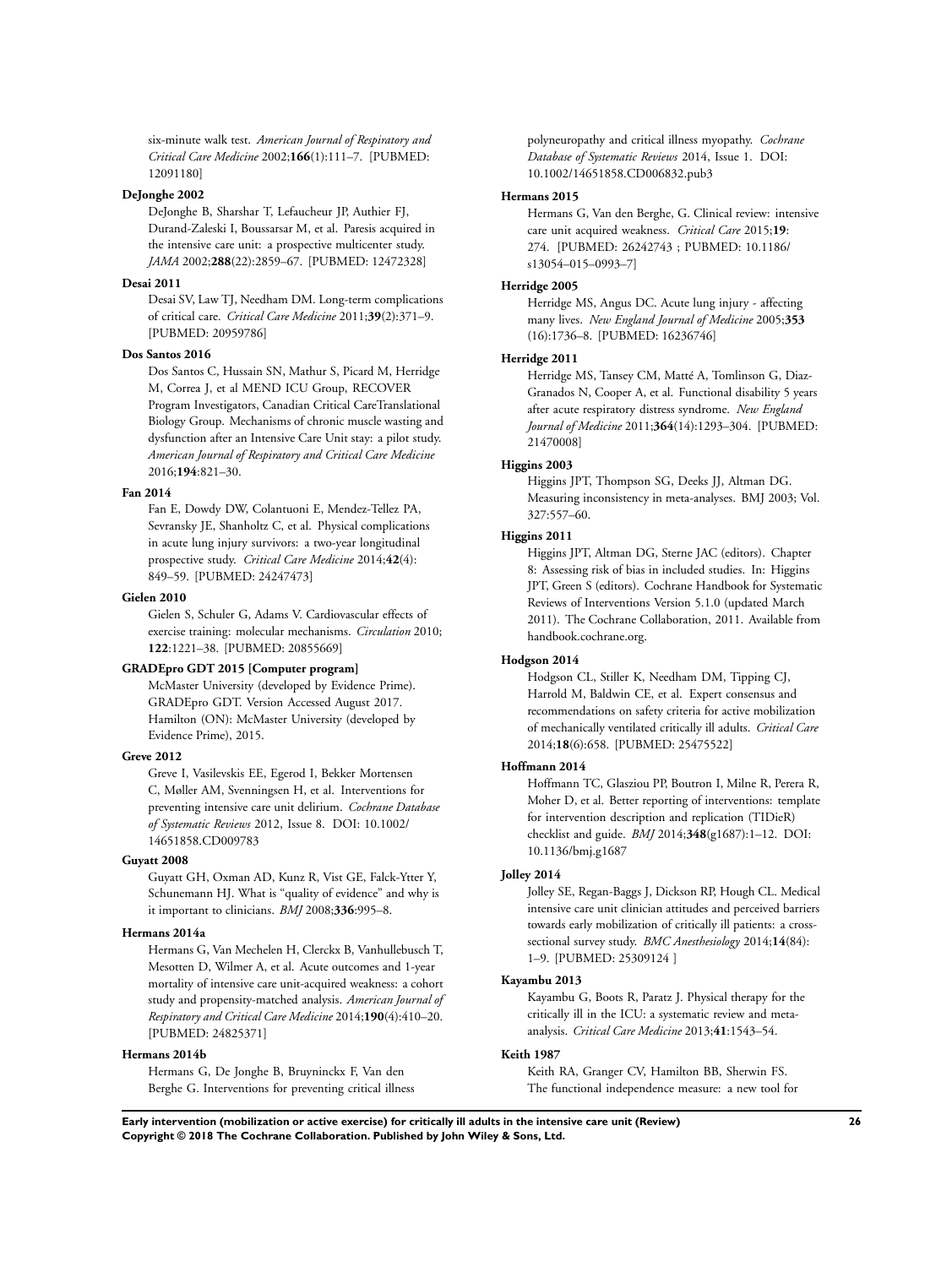rehabilitation. *Advances in Clinical Rehabilitation* 1987;**1**: 6–18. [PUBMED: 3503663]

#### **Koo 2011**

Koo KK, Choong K, Fan E. Prioritizing rehabilitation strategies in the care of the critically ill. *Critical Care Rounds* 2011;**8**(4):1–7.

### **Kress 2000**

Kress JP, Pohlman AS, O'Connor MF, Hall JB. Daily interruption of sedative infusions in critically ill patients undergoing mechanical ventilation. *New England Journal of Medicine* 2000;**342**(20):1471–7. MEDLINE: 10816184

# **Lefebvre 2011**

Lefebvre C, Manheimer E, Glanville J. Chapter 6: Searching for studies. In: Higgins JP, Green S, editor(s). Cochrane Handbook for Systematic Reviews of Interventions Version 5.1.0 (updated March 2011). The Cochrane Collaboration, 2011. Available from handbook.cochrane.org.

#### **Li 2013**

Li Z, Peng X, Zhu B, Zhang Y, Xi X. Active mobilization for mechanically ventilated patients: a systematic review. *Archives of Physical Medicine and Rehabilitation* 2013;**94**(3): 551–61. [PUBMED: 23127305]

## **Mahoney 1965**

Mahoney Fl, Barthel DW. Functional evaluation: the Barthel Index. *Maryland State Medical Journal* 1965;**14**(2): 61–5. [PUBMED: 14258950]

### **Medical Research Council 1942**

Medical Research Council. Nerve Injuries Research Committee. Aids to examination of the peripheral nervous system. His Majesty's Stationery Office 1942:48 (iii).

#### **Mehrholz 2015**

Mehrholz J, Pohl M, Kugler J, Burridge J, Mückel S, Elsner B. Physical rehabilitation for critical illness myopathy and neuropathy. *Cochrane Database of Systematic Reviews* 2015, Issue 3. DOI: 10.1002/14651858.CD010942.pub2

#### **Needham 2012**

Needham DM, Davidson J, Cohen H, Hopkins RO, Weinert C, Wunsch H, et al. Improving long-term outcomes after discharge from intensive care unit: report from a stakeholders' conference. *Critical Care Medicine* 2012;**40**(2):502–9. [PUBMED: 21946660]

#### **Parry 2015a**

Parry SM, El-Ansary D, Cartwright MS, Sarwal A, Berney S, Koopman R, et al. Ultrasonography in the intensive care setting can be used to detect changes in the quality and quantity of muscle and is related to muscle strength and function. *Journal of Critical Care* 2015;**30**(5):1151.e9–14. [PUBMED: 26211979]

### **Pinheiro 2012**

Pinheiro AR, Christofoletti G. Motor physical therapy in hospitalized patients in an intensive care unit: a systematic review [Fisioterupia motora em pacientes internados na unidade de terapia intensiva: uma revisão sistemática]. *Revista Brasileira de Terapia Intensiva* 2012;**24**(2):188–96. [PUBMED: 23917769]

#### **Portney 1993**

Portney L, Watkins M. *Foundations of Clinical Research: Applications to Practice*. Norwalk, Connecticut: Appleton and Lange, 1993.

#### **Puthucheary 2013**

Puthucheary ZA, Rawal J, McPhail M, Connolly B, Ratnayake G, Chan P, et al. Acute skeletal muscle wasting in critical illness. *JAMA* 2013;**310**(15):1591–600. [PUBMED: 24108501]

#### **RevMan 2014 [Computer program]**

Nordic Cochrane Centre, The Cochrane Collaboration. Review Manager 5 (RevMan 5). Version 5.3. Copenhagen: Nordic Cochrane Centre, The Cochrane Collaboration, 2014.

#### **Schultz 2002**

Schulz KF, Grimes DA. Blinding in randomised trials: hiding who got what. *Lancet* 2002;**359**(9307):696–700. [PUBMED: 11879884]

#### **Skinner 2009**

Skinner EH, Berney S, Warrillow S, Denehy L. Development of a physical function outcome measure (PFIT) and a pilot exercise training protocol for use in intensive care. *Critical Care and Resuscitation: Journal of the Australasian Academy of Critical Care Medicine* 2009;**11**(2): 110–5. [PUBMED: 19485874]

### **Stevens 2007**

Stevens RD, Dowdy DW, Michaels RK, Mendez-Tellez PA, Pronovost PJ, Needham DM. Neuromuscular dysfunction acquired in critical illness: a systematic review. *Intensive Care Medicine* 2007;**33**:1876–91. [PUBMED: 17639340]

#### **Stiller 2013**

Stiller K. Physiotherapy in intensive care: an updated systematic review. *Chest* 2013;**144**(3):825–47. DOI: 10.1378/chest.12-2930; PUBMED: 23722822

### **Strøm 2011**

Strøm T, Stylsvig M, Toft P. Long-term psychological effects of a no-sedation protocol in critically ill patients. *Critical Care* 2011 [Epub ahead of print];**15**(6):R293. [PUBMED: 22166673]

#### **Thomas 2011**

Thomas A. Physiotherapy led early rehabilitation of the patient with critical illness. *Physical Therapy Reviews* 2011; **16**(1):46–57. DOI: 10.1179/1743288X10Y.0000000022

# **Tipping 2012**

Tipping CJ, Young PJ, Romero L, Saxena MK, Dulhunty J, Hodgson CL. A systematic review of measurements of physical function in critically ill adults. *Critical Care and Resuscitation* 2012;**14**(4):302–11. [PUBMED: 23230880]

### **Turnbull 2016**

Turnbull AE, Rabiee A, Davis WE, Nasser MF, Venner VR, Lolitha R, et al. Outcome measurement in ICU survivorship research from 1970-2013: a scoping review of 425 publications. *Critical Care Medicine* July 2016;**44**(7): 1267-77.

**Early intervention (mobilization or active exercise) for critically ill adults in the intensive care unit (Review) 27 Copyright © 2018 The Cochrane Collaboration. Published by John Wiley & Sons, Ltd.**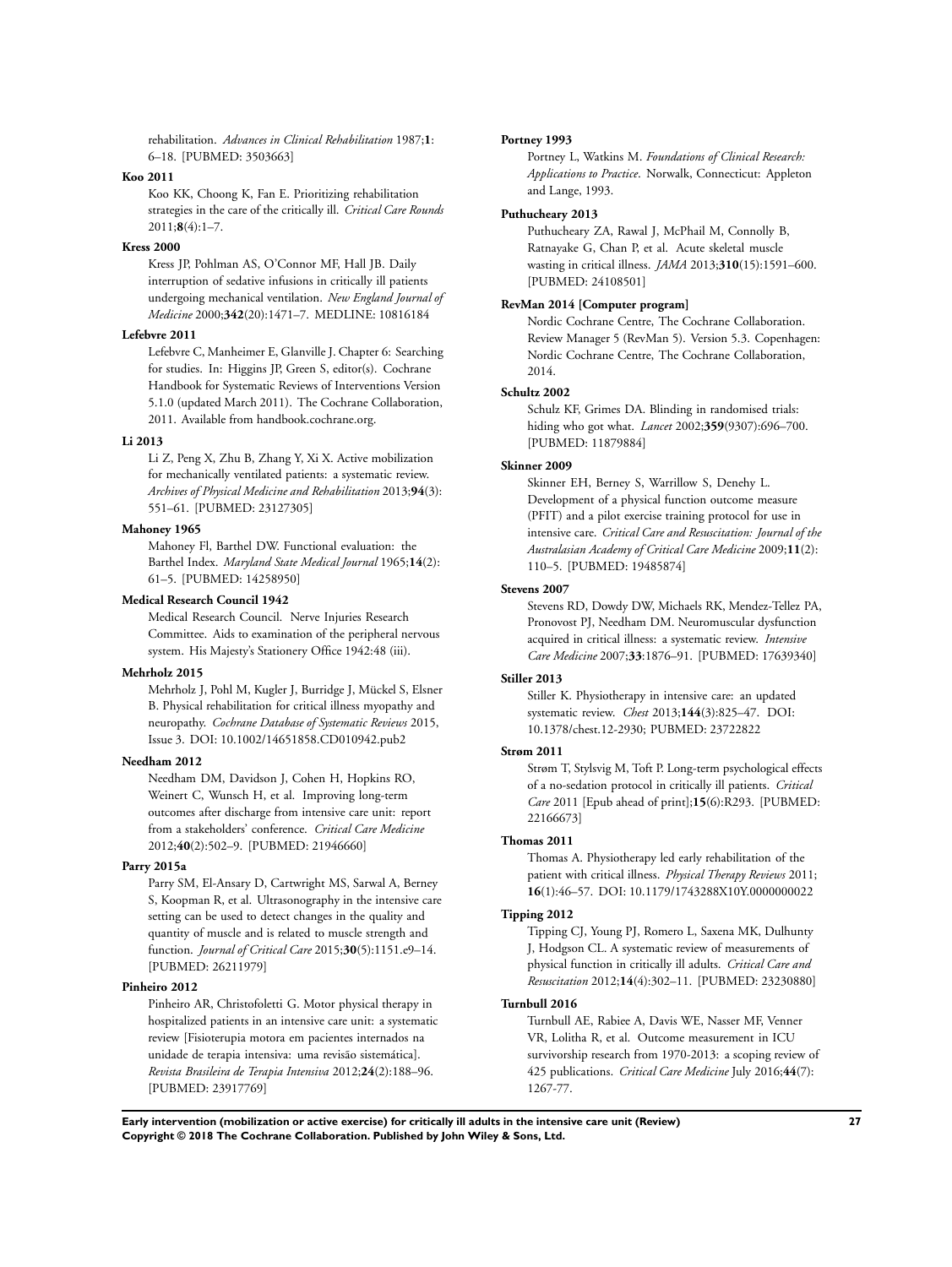### **Van Dillen 1988**

Van Dillen LR, Roach KE. Reliability and validity of the Acute Care Index of Function for patients with neurologic impairment. *Physical Therapy* 1988;**68**(7):1098–101. [PUBMED: 3387465]

### **Ware 1992**

Ware JE Jr, Sherbourne CD. The MOS 36-item short-form health survey (SF-36). I. Concept framework and item selection. *Medical Care* 1992;**30**(6):473–83. [PUBMED: 1593914]

# **References to other published versions of this review**

### **Doiron 2013**

Doiron KA, Hoffmann T, Beller EM. Early intervention (mobilization or active exercise) for critically ill patients in the intensive care unit. *Cochrane Database of Systematic Reviews* 2013, Issue 10. DOI: 10.1002/ 14651858.CD010754

∗ *Indicates the major publication for the study*

**Early intervention (mobilization or active exercise) for critically ill adults in the intensive care unit (Review) 28 Copyright © 2018 The Cochrane Collaboration. Published by John Wiley & Sons, Ltd.**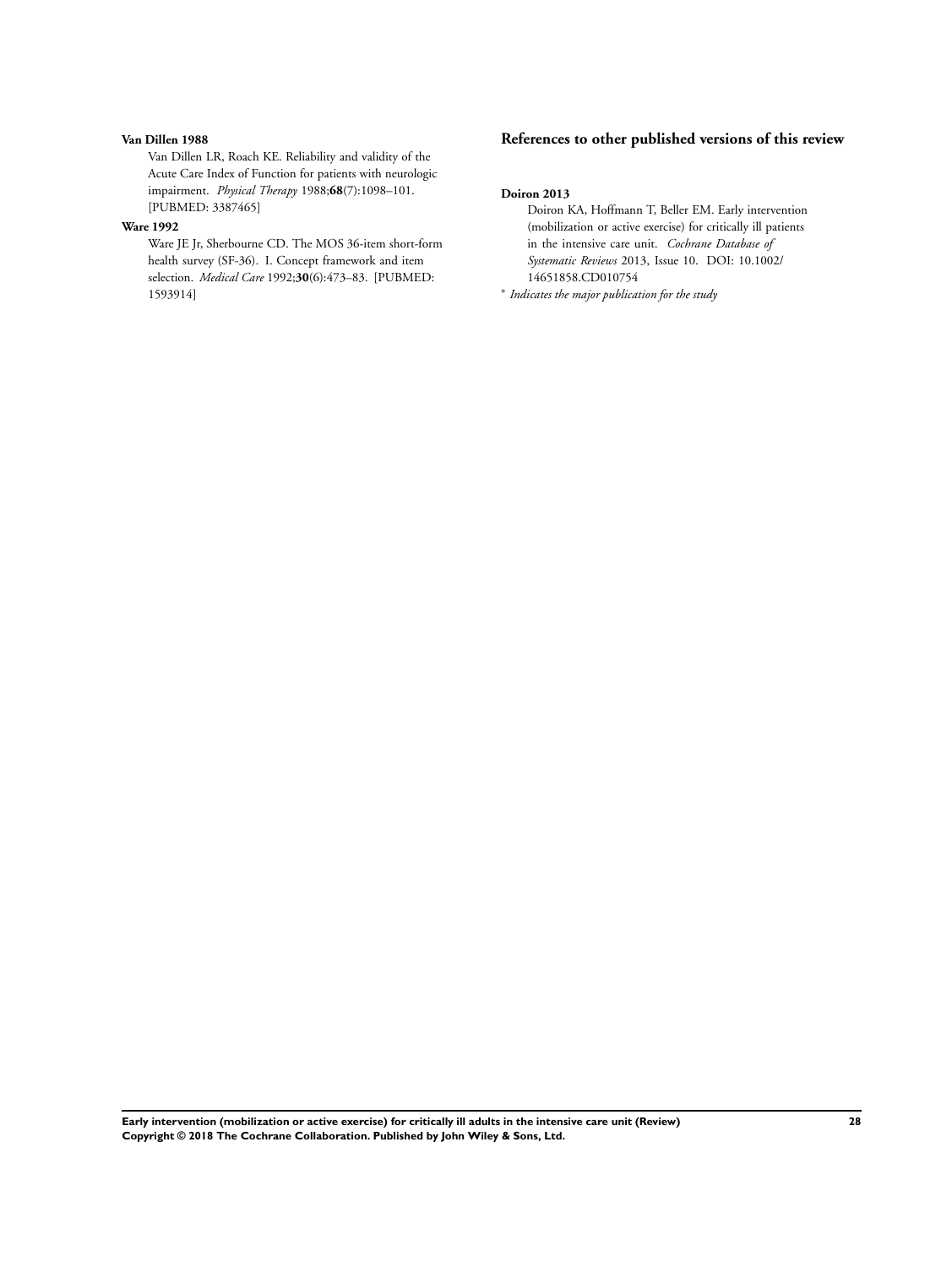# <span id="page-31-0"></span>**CHARACTERISTICS OF STUDIES**

# **Characteristics of included studies** *[ordered by study ID]*

# **[Kayambu 2015](#page-26-0)**

| Methods       | Single-centre, parallel-group RCT<br><b>Trial dates:</b> December 2010-August 2012<br>Objective: to assess the impact of early physical rehabilitation therapy on physical func-<br>tion and self-reported quality of life in patients admitted to the ICU with sepsis syn-<br>dromes compared to standard care<br>Randomization: participants were randomly assigned to either the intervention or con-<br>trol groups using computer-generated randomization<br>Consent: study authors obtained consent from each participant's next of kin or substitute<br>decision maker                                                                                                                                                                                                                                                                                                                                                                                                                                                                                                                                                                                                                                                                                                                                                                                                                                                                                                                                                                              |
|---------------|------------------------------------------------------------------------------------------------------------------------------------------------------------------------------------------------------------------------------------------------------------------------------------------------------------------------------------------------------------------------------------------------------------------------------------------------------------------------------------------------------------------------------------------------------------------------------------------------------------------------------------------------------------------------------------------------------------------------------------------------------------------------------------------------------------------------------------------------------------------------------------------------------------------------------------------------------------------------------------------------------------------------------------------------------------------------------------------------------------------------------------------------------------------------------------------------------------------------------------------------------------------------------------------------------------------------------------------------------------------------------------------------------------------------------------------------------------------------------------------------------------------------------------------------------------|
| Participants  | <b>Inclusion criteria:</b> $\geq$ 18 years, mechanically ventilated $\geq$ 48 h, diagnosed with sepsis<br>$(\geq 2$ criteria of a systemic inflammatory response plus confirmed or strongly suspected<br>infection), severe sepsis (sepsis with organ failure), or septic shock (severe sepsis with<br>hypotension not responding to the provision of fluid)<br>Exclusion criteria: head injuries, burns, spinal injuries, multiple fractured lower limbs<br>and patients diagnosed with septic shock who were unresponsive to maximal treatment,<br>moribund or had an expected mortality within 48 h<br><b>Participants:</b> 50 participants were randomized; 26 (M:F 18:8, median age 62.5 years)<br>to the intervention group and 24 (M:F 14:10, median age 65.5 years) to the control<br>group. Baseline characteristics were similar across groups with the exception of DNR<br>status; 9/26 (35%) of those in the intervention group compared to 4/24 (17%) in the<br>control group were given a DNR order. The primary diagnosis on admission to the ICU<br>for both the intervention and standard care groups was septic shock                                                                                                                                                                                                                                                                                                                                                                                                                    |
| Interventions | Intervention group<br>What (materials and procedures): specific equipment used during the interventions<br>was not reported. Interventions included arm or leg ergometry; passive, active and active<br>resisted ROM exercises; sitting up in bed; sitting out of bed; sitting and standing balance<br>exercises; sit to stand, marching on the spot, ambulation with assistance, tilt table ther-<br>apy and electrical muscle stimulation (vastus medialis, vastus lateralis, tibialis anterior,<br>brachioradialis)<br>Who provided: the ICU research physiotherapist; study authors did not report reim-<br>bursement of trial personnel, their expertise/usual role, assessment of competence and<br>components of training (if needed) to perform the interventions<br><b>Where:</b> a single, quaternary-level, university-affiliated, general ICU in a hospital in<br>Brisbane, Australia<br><b>When and how much:</b> 30 min 1-2 times daily within 48 h of being diagnosed with<br>sepsis until discharge from the ICU<br>Tailoring: study authors stated that interventions were individualised but no further<br>information was reported. Interventions were planned, administered and progressed at<br>the discretion of the physiotherapist and the participant's acuity of illness and level of<br>co-operation based on the Ramsay sedation score<br>To ensure that interventions were delivered safely, data from participant Intellivue bedside<br>monitors MO70 (Phillips) was collected every 10 s and printed out for ten min prior, |

**Early intervention (mobilization or active exercise) for critically ill adults in the intensive care unit (Review) 29 Copyright © 2018 The Cochrane Collaboration. Published by John Wiley & Sons, Ltd.**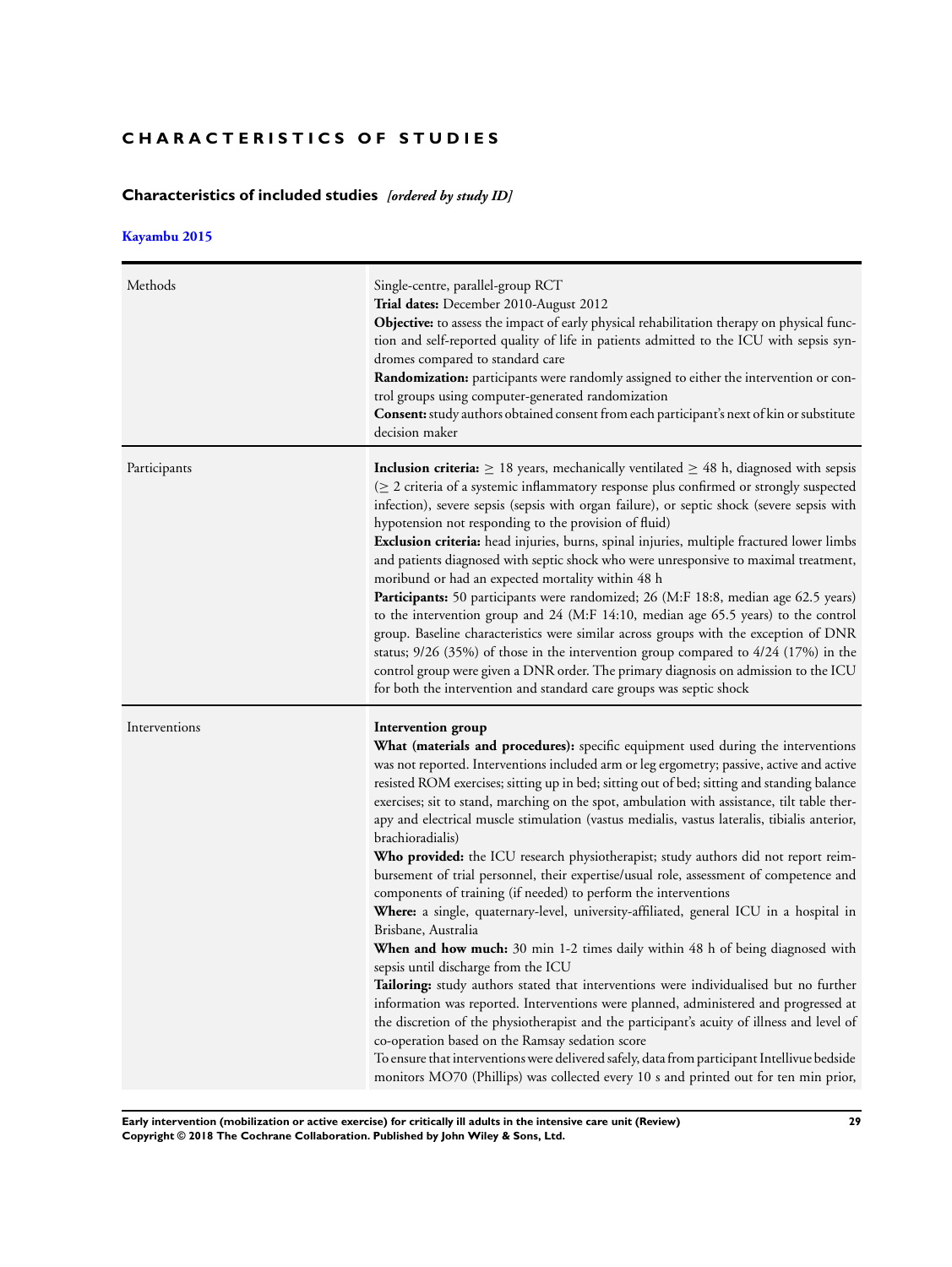# **[Kayambu 2015](#page-26-0)** (*Continued)*

|                                 | during and postinterventions; the intra-arterial line was put to zero 10 min prior to the<br>intervention and withdrawal criteria were developed to assist decision making regarding<br>cessation or modification of the intervention<br><b>Modifications:</b> not reported<br>Fidelity (strategies to improve): not reported<br>Fidelity (extent): there no withdrawals during the conduct of the trial and all participants<br>adhered to the intervention for an average of 11.4 days. Study authors reported the<br>frequency and duration of interventions received by the intervention and the control<br>group but this is difficult to interpret<br>Control group<br>What (materials and procedures): specific equipment used during the interventions was<br>not reported. Interventions included passive, active and active resisted ROM exercises;<br>sitting up in bed; sitting out of bed; sitting and standing balance exercises; sit to stand;<br>marching on the spot and ambulation with assistance<br>Who provided: ICU therapists who were not involved in the research team; study authors<br>did not report reimbursement of trial personnel, their expertise/usual role, assessment of<br>competence and components of training (if needed) to perform the interventions<br>Where: same location as the intervention group<br>When and how much: study authors confirmed via email that participants in the control<br>group received the intervention less regularly and later than those in the intervention<br>group; 10/24 (42%) participants received usual care within 48 h of diagnosis of sepsis after<br>ICU admission while 14/24 (58%) subjects received it 48 h after sepsis was diagnosed<br>in ICU<br>Tailoring: not reported |                       |  |  |
|---------------------------------|-------------------------------------------------------------------------------------------------------------------------------------------------------------------------------------------------------------------------------------------------------------------------------------------------------------------------------------------------------------------------------------------------------------------------------------------------------------------------------------------------------------------------------------------------------------------------------------------------------------------------------------------------------------------------------------------------------------------------------------------------------------------------------------------------------------------------------------------------------------------------------------------------------------------------------------------------------------------------------------------------------------------------------------------------------------------------------------------------------------------------------------------------------------------------------------------------------------------------------------------------------------------------------------------------------------------------------------------------------------------------------------------------------------------------------------------------------------------------------------------------------------------------------------------------------------------------------------------------------------------------------------------------------------------------------------------------------------------------------------------------------------------|-----------------------|--|--|
|                                 | Modification: not reported<br>Fidelity (strategies to improve): not reported<br>Fidelity (extent): same as the intervention group                                                                                                                                                                                                                                                                                                                                                                                                                                                                                                                                                                                                                                                                                                                                                                                                                                                                                                                                                                                                                                                                                                                                                                                                                                                                                                                                                                                                                                                                                                                                                                                                                                 |                       |  |  |
| Outcomes                        | • Physical function (acute care index of function) at ICU discharge<br>· Self-reported health-related quality of life (SF-36 medical short-form) at 6<br>months post-hospital discharge<br>• Exercise capacity (physical functional ICU test) at ICU discharge<br>• Muscle strength (MRC score) at ICU discharge<br>• Psychological: anxiety (hospital anxiety and depression scale) at ICU discharge<br>• Pro- and anti-inflammatory biomarkers; cytokines (interleukin-6, interleukin-10)<br>and tumour necrosis factor- $\alpha$ on days 1, 3, 5 and 7 of ICU admission and at ICU<br>discharge<br>• Fat-free mass at recruitment, week 1 ICU admission and at ICU discharge<br>· Blood lactate before and 30 min postintervention                                                                                                                                                                                                                                                                                                                                                                                                                                                                                                                                                                                                                                                                                                                                                                                                                                                                                                                                                                                                                             |                       |  |  |
| Potential conflicts of interest | This study was funded by the Intensive Care Foundation and the principal investigator<br>was supported by a postgraduate award from Singapore (no further details were reported)<br>. Study authors declared that there were no conflicts of interest                                                                                                                                                                                                                                                                                                                                                                                                                                                                                                                                                                                                                                                                                                                                                                                                                                                                                                                                                                                                                                                                                                                                                                                                                                                                                                                                                                                                                                                                                                             |                       |  |  |
| Notes                           |                                                                                                                                                                                                                                                                                                                                                                                                                                                                                                                                                                                                                                                                                                                                                                                                                                                                                                                                                                                                                                                                                                                                                                                                                                                                                                                                                                                                                                                                                                                                                                                                                                                                                                                                                                   |                       |  |  |
| <b>Risk of bias</b>             |                                                                                                                                                                                                                                                                                                                                                                                                                                                                                                                                                                                                                                                                                                                                                                                                                                                                                                                                                                                                                                                                                                                                                                                                                                                                                                                                                                                                                                                                                                                                                                                                                                                                                                                                                                   |                       |  |  |
| <b>Bias</b>                     | Authors' judgement                                                                                                                                                                                                                                                                                                                                                                                                                                                                                                                                                                                                                                                                                                                                                                                                                                                                                                                                                                                                                                                                                                                                                                                                                                                                                                                                                                                                                                                                                                                                                                                                                                                                                                                                                | Support for judgement |  |  |

**Early intervention (mobilization or active exercise) for critically ill adults in the intensive care unit (Review) 30 Copyright © 2018 The Cochrane Collaboration. Published by John Wiley & Sons, Ltd.**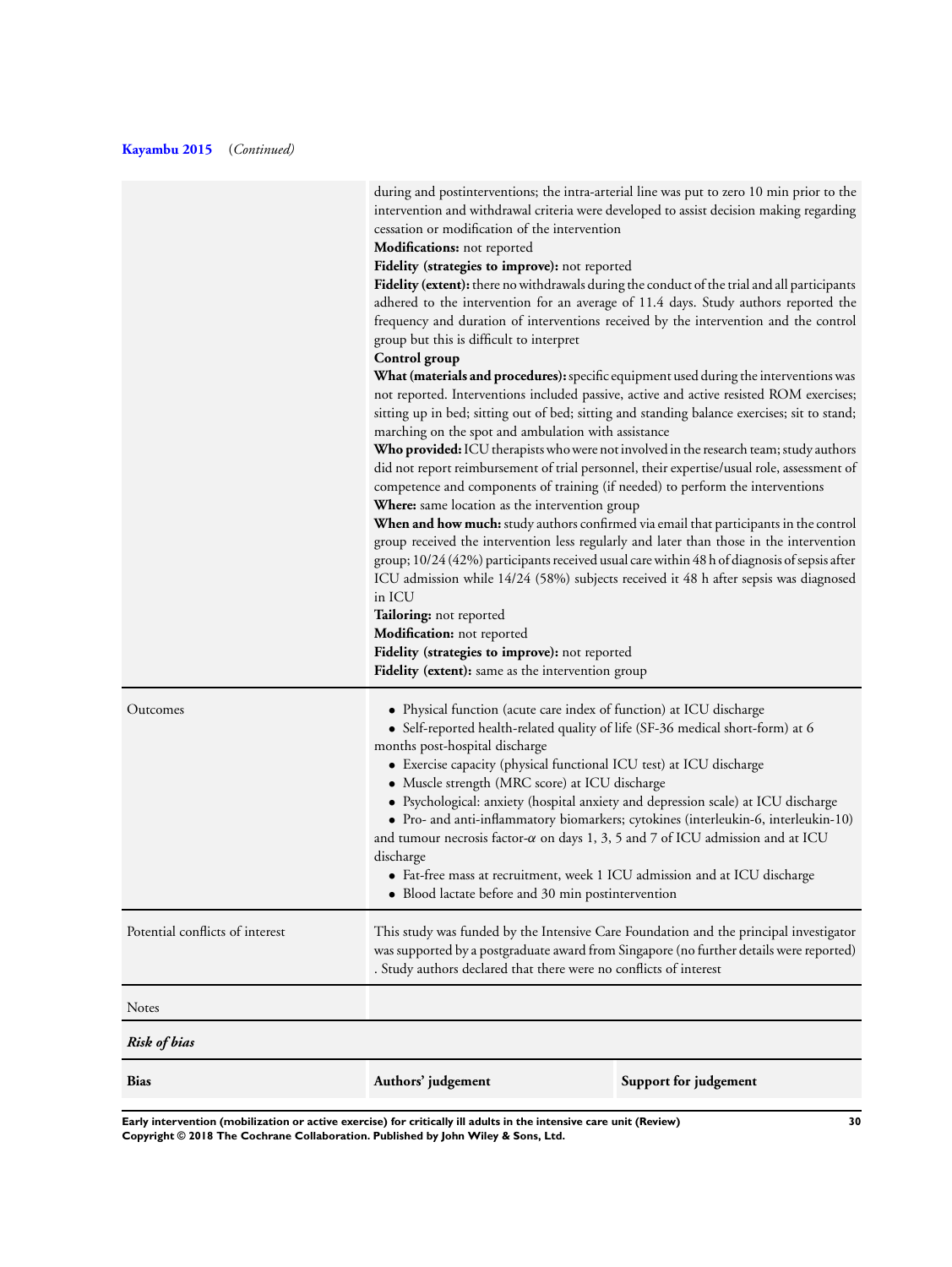# **[Kayambu 2015](#page-26-0)** (*Continued)*

| Random sequence generation (selection Low risk<br>bias)                                      |              | Participants were assigned to either the in-<br>tervention or control groups using com-<br>puter-generated randomization                                                                                                                                                                                                                                                                                                                                |
|----------------------------------------------------------------------------------------------|--------------|---------------------------------------------------------------------------------------------------------------------------------------------------------------------------------------------------------------------------------------------------------------------------------------------------------------------------------------------------------------------------------------------------------------------------------------------------------|
| Allocation concealment (selection bias)                                                      | Low risk     | Sequencing of randomization was gener-<br>ated and serial numbers were assigned by<br>research staff not involved in the study. Re-<br>identifiable serial numbers were concealed<br>from research staff for group allocation and<br>protected by an electronic password                                                                                                                                                                                |
| Blinding of participants and personnel High risk<br>(performance bias)<br>All other outcomes |              | Study authors stated that participants but<br>not treating therapists were blinded. How-<br>ever, we considered this study to be at high<br>risk of bias as we feel that the interventions<br>could not have been blinded for either par-<br>ticipants or personnel                                                                                                                                                                                     |
| Blinding of outcome assessment (detection Low risk<br>bias)<br>Mortality                     |              | The incidence of mortality would have<br>been evaluated by personnel outside this<br>study                                                                                                                                                                                                                                                                                                                                                              |
| Blinding of outcome assessment (detection Low risk<br>bias)<br>All other outcomes            |              | Investigators blinded outcome assessors,<br>substitute decision makers and health care<br>staff                                                                                                                                                                                                                                                                                                                                                         |
| Incomplete outcome data (attrition bias)<br>Mortality                                        | Low risk     | Mortality is an objective outcome and ap-<br>peared to be measured on all participants<br>in this study                                                                                                                                                                                                                                                                                                                                                 |
| Incomplete outcome data (attrition bias)<br>All other outcomes                               | High risk    | All other outcomes were reported only for<br>the remaining participants in the interven-<br>tion and control groups. More participants<br>withdrew from the intervention group than<br>the control group both during admission<br>and after hospital discharge. For example,<br>there was a loss of 15/26 (58%) partici-<br>pants from the intervention group com-<br>pared to $5/24$ (21%) in the control group<br>at 6 months post-hospital discharge |
| Selective reporting (reporting bias)                                                         | Low risk     | All outcomes specified in the protocol for<br>this study were reported                                                                                                                                                                                                                                                                                                                                                                                  |
| Other bias                                                                                   | Unclear risk | This study described the components, fre-<br>quency and duration of the exercise strategy<br>delivered as standard care but the dosage<br>and intensity was unknown. Therefore we                                                                                                                                                                                                                                                                       |

**Early intervention (mobilization or active exercise) for critically ill adults in the intensive care unit (Review) 31 Copyright © 2018 The Cochrane Collaboration. Published by John Wiley & Sons, Ltd.**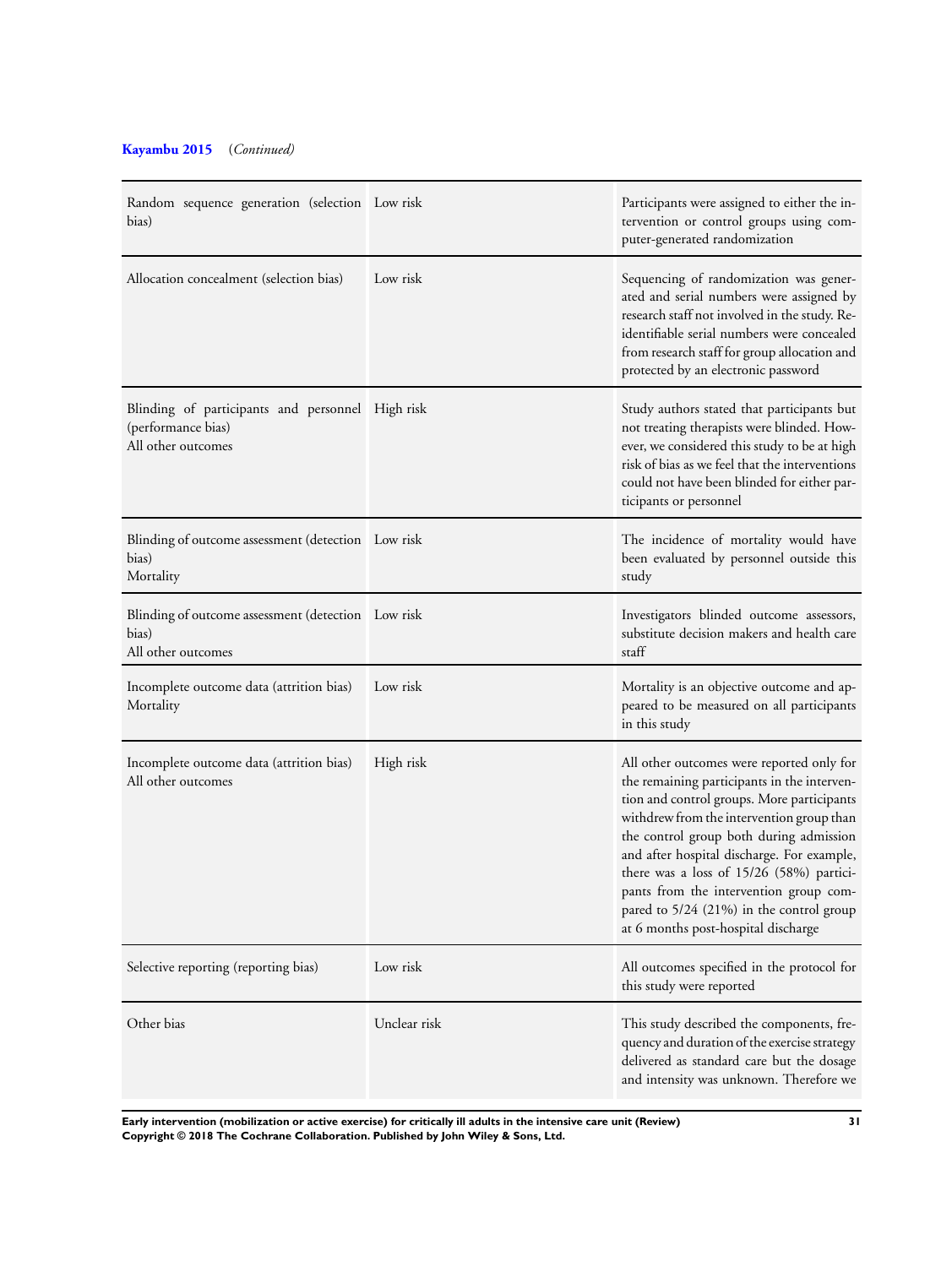|                    | considered this study to have an unclear<br>bias associated with the reporting of stan-<br>dard care                                                                                                                                                                                                                                                                                                                                                                                                                                                                                                                                                                                                                                                                                                                                                                                                                                                                                                                                                                                                                                                                                                                                                                                                                                                                                                                                                                                                                                                                                                                                                                                                                                                                                                                                                                                                                                                                                                                                                                                                                                                                                       |
|--------------------|--------------------------------------------------------------------------------------------------------------------------------------------------------------------------------------------------------------------------------------------------------------------------------------------------------------------------------------------------------------------------------------------------------------------------------------------------------------------------------------------------------------------------------------------------------------------------------------------------------------------------------------------------------------------------------------------------------------------------------------------------------------------------------------------------------------------------------------------------------------------------------------------------------------------------------------------------------------------------------------------------------------------------------------------------------------------------------------------------------------------------------------------------------------------------------------------------------------------------------------------------------------------------------------------------------------------------------------------------------------------------------------------------------------------------------------------------------------------------------------------------------------------------------------------------------------------------------------------------------------------------------------------------------------------------------------------------------------------------------------------------------------------------------------------------------------------------------------------------------------------------------------------------------------------------------------------------------------------------------------------------------------------------------------------------------------------------------------------------------------------------------------------------------------------------------------------|
| <b>Morris 2016</b> |                                                                                                                                                                                                                                                                                                                                                                                                                                                                                                                                                                                                                                                                                                                                                                                                                                                                                                                                                                                                                                                                                                                                                                                                                                                                                                                                                                                                                                                                                                                                                                                                                                                                                                                                                                                                                                                                                                                                                                                                                                                                                                                                                                                            |
| Methods            | A single-centre parallel-group RCT conducted in an ICU in Winston-Salem, North<br>Carolina, USA to investigate the impact on hospital length of stay of standardized reha-<br>bilitation therapy initiated in the ICU versus usual care                                                                                                                                                                                                                                                                                                                                                                                                                                                                                                                                                                                                                                                                                                                                                                                                                                                                                                                                                                                                                                                                                                                                                                                                                                                                                                                                                                                                                                                                                                                                                                                                                                                                                                                                                                                                                                                                                                                                                    |
| Participants       | 300 participants. Mean (SD) age: 56 (15) years. Intervention group: 55 (17) years; usual<br>care: 58 $(14)$ years<br><b>Inclusion criteria:</b> age $\geq$ 18 years, mechanically ventilated via an endotracheal tube or<br>Bipap, PaO <sub>2</sub> /FIO ratio < 300<br>Exclusion criteria: inability to walk without assistance prior to acute ICU illness (use of<br>a cane or walker not exclusion), cognitive impairment prior to acute ICU illness (non-<br>verbal), acute stroke, BMI > 50, neuromuscular disease that could impair weaning, hip<br>fracture, unstable cervical spine or pathological fracture, mechanically ventilated > 80 h,<br>current hospitalization or transferring hospital stay > 7 days, moribund, DNR/DNI on<br>admission, involvement in other research study                                                                                                                                                                                                                                                                                                                                                                                                                                                                                                                                                                                                                                                                                                                                                                                                                                                                                                                                                                                                                                                                                                                                                                                                                                                                                                                                                                                            |
| Interventions      | Intervention group<br>What (materials and procedures): passive ROM included 5 repetitions for each upper<br>and lower extremity joint. Physiotherapy included bed mobility, transfer training, and<br>balance training. The exercises included transfer to the edge of the bed; safe transfers to<br>and from bed, chair, or commode; seated balance activities; pre-gait standing activities<br>(forward and lateral weight shifting, marching in place); and ambulation. Progressive<br>resistance exercise included dorsiflexion, knee flexion and extension, hip flexion, elbow<br>flexion and extension, and shoulder flexion. Resistance was added through the use of<br>elastic resistance bands (TheraBand, Hygienic Corporation). Both the physiotherapy<br>and resistance training targeted lower extremity functional tasks and ADL (further details<br>are available in the supplement of the article)<br>Who provided: the rehabilitation team consisted of a physiotherapist, an ICU nurse,<br>and a nursing assistant; study authors did not report their expertise/usual role, assessment<br>of competence and components of training (if needed) to perform the interventions<br>Where: a single medical centre in North Carolina, USA<br>When and how much: 3 separate sessions every day of hospitalization for 7 days per<br>week, from enrolment through to hospital discharge<br>Tailoring: the participant's level of consciousness determined whether they were consid-<br>ered suitable to receive the physiotherapy or progressive resistance exercise, as did their<br>ability to complete the exercises. When participants were unconscious, the 3 sessions<br>consisted of passive ROM. As consciousness was gained, physiotherapy and progressive<br>resistance exercise was commenced. Participants did not need to be free of mechanical<br>ventilation to begin any of the exercise sessions<br>Modifications: not reported<br>Fidelity (strategies to improve): not reported<br>Fidelity (extent): the mean percentage of study days that participants received therapy<br>was 87.1% (SD 18.4%) for passive ROM; 54.6% (SD 27.2%) for physiotherapy; and |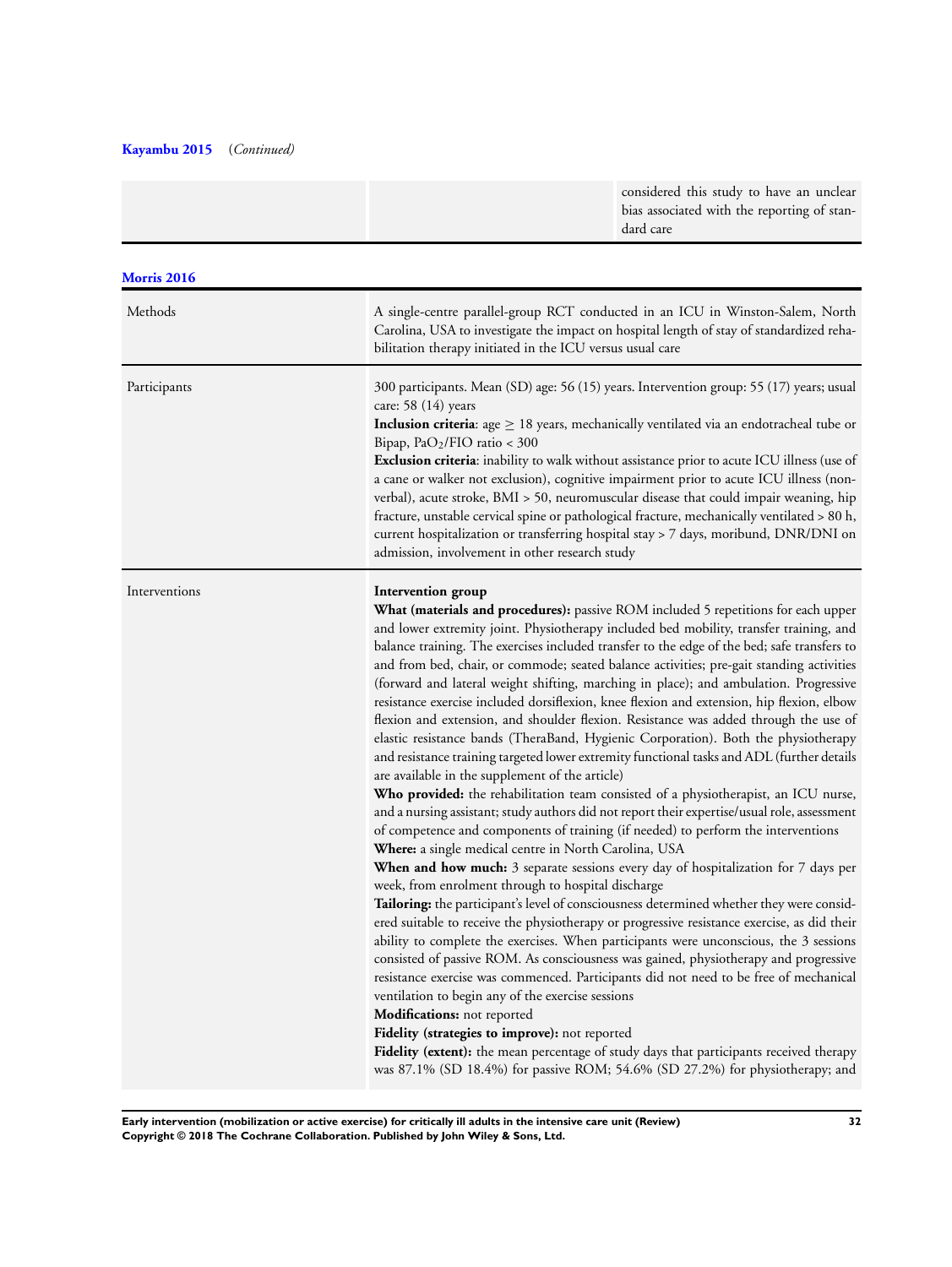# **[Morris 2016](#page-26-0)** (*Continued)*

|                                 | 35.7% (SD 23%) for progressive resistive exercise. The median days of delivery of ther-<br>apy per participant was 8.0 (IQR, 5.0-14.0) for passive ROM, 5.0 (IQR, 3.0-8.0) for<br>physiotherapy, and 3.0 (IQR, 1.0-5.0) for progressive resistance exercise<br>Control group: usual care, which could include physical therapy if ordered, between<br>Monday and Friday. The mean percentage of study days that participants received phys-<br>iotherapy was 11.7% (SD, 14.5%). The median days of delivery of physiotherapy for<br>the usual care group was 1.0 (IQR, 0.0-8.0) |
|---------------------------------|---------------------------------------------------------------------------------------------------------------------------------------------------------------------------------------------------------------------------------------------------------------------------------------------------------------------------------------------------------------------------------------------------------------------------------------------------------------------------------------------------------------------------------------------------------------------------------|
| Outcomes                        | • Length of stay in hospital<br>• Functional capacity (SPPB, muscle strength, FPI, physical functioning scale of<br>SF-36 (SF-36 PFS)<br>$\bullet$ QoL (SF-36 PHS, SF-36 MHS), MMSE<br>• Adverse events (deaths, device removals, reintubations, patient falls during<br>physical therapy)                                                                                                                                                                                                                                                                                      |
| Potential conflicts of interest | The study was supported by the National Institutes of Health, National Institute of<br>Nursing Research, and the National Heart, Lung & Blood Institute. The study authors<br>reported that the sponsors did not participate in the design and conduct of the study;<br>collection, management, analysis and interpretation of the data; preparation, review or<br>approval of the manuscript; and decision to submit the manuscript for publication                                                                                                                            |

Notes

# *Risk of bias*

| <b>Bias</b>                                                                                  | Authors' judgement | Support for judgement                                                                                                                                                                     |
|----------------------------------------------------------------------------------------------|--------------------|-------------------------------------------------------------------------------------------------------------------------------------------------------------------------------------------|
| Random sequence generation (selection Low risk<br>bias)                                      |                    | Patients were randomly assigned, using<br>a computer-generated variably sized ap-<br>proach (in block sizes of 2, 4, 6, or 8), to<br>standardized rehabilitation therapy or usual<br>care |
| Allocation concealment (selection bias)                                                      | Unclear risk       | No description of any allocation conceal-<br>ment                                                                                                                                         |
| Blinding of participants and personnel High risk<br>(performance bias)<br>All other outcomes |                    | Physiotherapists delivering the interven-<br>tion and participants receiving the inter-<br>vention were not blinded                                                                       |
| Blinding of outcome assessment (detection Low risk<br>bias)<br>Mortality                     |                    | The incidence of mortality would have<br>been evaluated by personnel outside this<br>study                                                                                                |
| Blinding of outcome assessment (detection High risk<br>bias)<br>All other outcomes           |                    | The research team were not involved in<br>the decision for hospital discharge, however<br>it appears that study personnel measured<br>other outcomes                                      |

**Early intervention (mobilization or active exercise) for critically ill adults in the intensive care unit (Review) 33 Copyright © 2018 The Cochrane Collaboration. Published by John Wiley & Sons, Ltd.**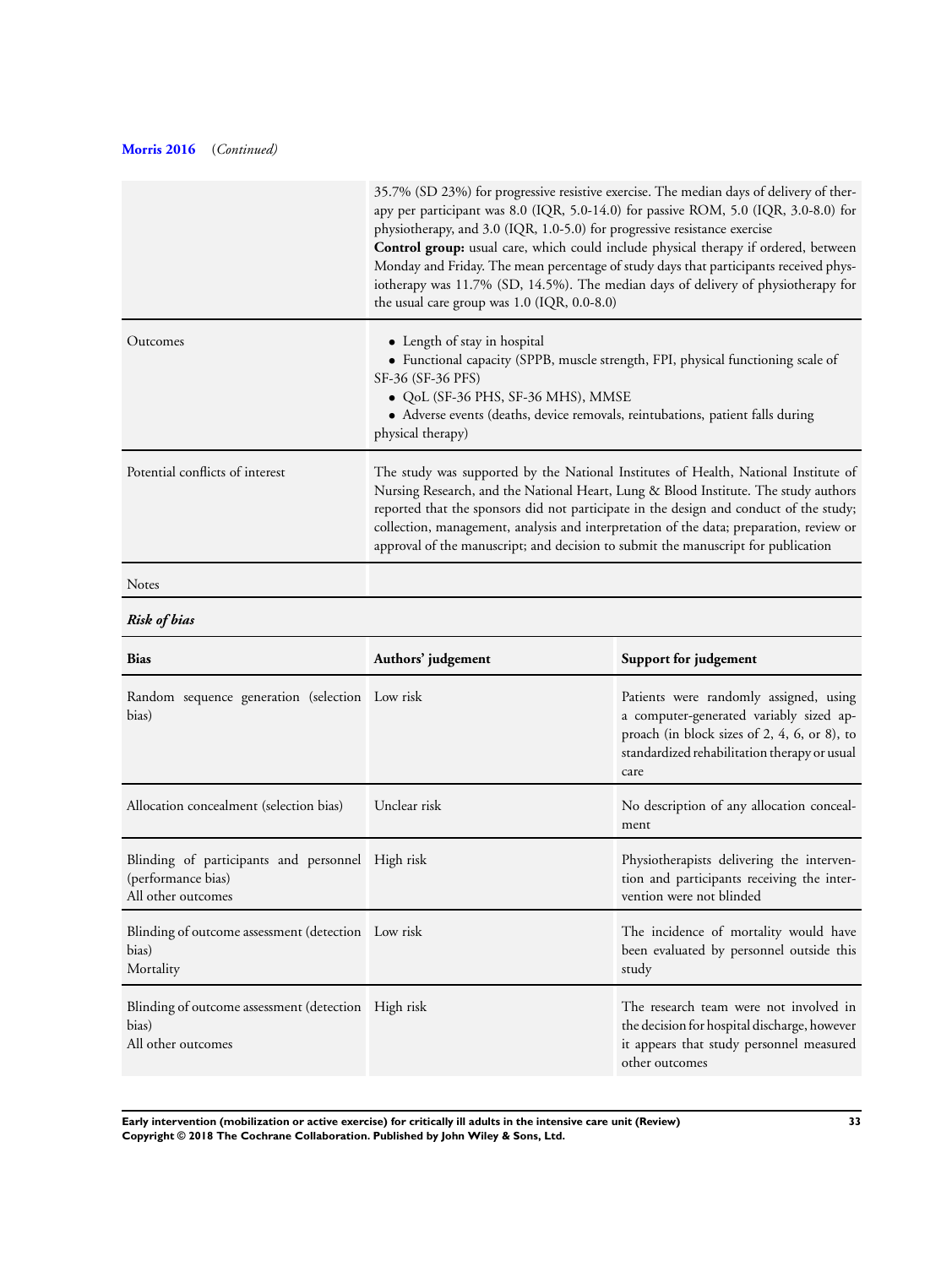# **[Morris 2016](#page-26-0)** (*Continued)*

| Incomplete outcome data (attrition bias)<br>Mortality          | Low risk  | Mortality is an objective outcome and ap-<br>peared to be measured on all participants<br>in this study        |
|----------------------------------------------------------------|-----------|----------------------------------------------------------------------------------------------------------------|
| Incomplete outcome data (attrition bias)<br>All other outcomes | High risk | All data available for primary outcome<br>(LOS), however only 55% of patients com-<br>pleted 6-month follow-up |
| Selective reporting (reporting bias)                           | Low risk  | Study authors reported all outcomes speci-<br>fied in the methods section of the text and<br>in the protocol   |
| Other bias                                                     | Low risk  |                                                                                                                |

#### **[Patman 2001](#page-26-0)**

| Methods       | Single-centre, parallel-group RCT<br>Trial dates: May 1998-May 1999<br>Objective: to investigate the impact of an active physiotherapy intervention to partici-<br>pants in the intubation period after cardiac surgery compared to usual care<br>Randomization: by an independent person who utilized a randomized numbers table<br>(Portney 1993)<br><b>Consent:</b> the requirement for participant consent was waived                                                                                                                                                                                                                                                                                                                                                                                                                                                                                                                                                                                                                                                                                                                                                                                                                                                                                                                                                                                                                                                    |
|---------------|------------------------------------------------------------------------------------------------------------------------------------------------------------------------------------------------------------------------------------------------------------------------------------------------------------------------------------------------------------------------------------------------------------------------------------------------------------------------------------------------------------------------------------------------------------------------------------------------------------------------------------------------------------------------------------------------------------------------------------------------------------------------------------------------------------------------------------------------------------------------------------------------------------------------------------------------------------------------------------------------------------------------------------------------------------------------------------------------------------------------------------------------------------------------------------------------------------------------------------------------------------------------------------------------------------------------------------------------------------------------------------------------------------------------------------------------------------------------------|
| Participants  | Inclusion criteria: all participants admitted consecutively to the ICU following elective<br>or semi-urgent cardiac surgery. No further details were provided<br>Exclusion criteria: participants with a history of a condition that could affect their par-<br>ticipation in the intervention (e.g. severe asthma, chronic airflow limitation, bronchiec-<br>tasis or ankylosing spondylitis), and the following findings occurring in the postoperative<br>phase: unstable cardiovascular status (systolic blood pressure < 100 and > 180 mmHg or<br>mean arterial pressure < 60 or > 110 mmHg), arrhythmias compromising cardiovascular<br>function, excessive blood loss (> 100 mL/h) or neurological complications<br>Participants: 236 participants were randomized; 108 to the intervention group and 128<br>to the control group. 7 participants in the intervention group and 19 in the control<br>group were withdrawn as they required mechanical ventilation > 24 h. Outcomes were<br>reported for 101 (M:F 81:20, mean age 62.8 years) in the intervention group and 109<br>(M:F 77:32, mean age 63.9 years) in the control group. Baseline characteristics across<br>groups were similar with the exception of the percentage of current smokers; 46/101<br>$(46%)$ of those in the intervention group versus 14/109 (13%) of the control group<br>continued to smoke pre-admission. The most common diagnosis on ICU admission was<br>coronary artery surgery |
| Interventions | Intervention group<br>What (materials and procedures): specific equipment used during the interventions was<br>not reported. Physiotherapy interventions included positioning, manual hyperinflation,<br>endotracheal suctioning, thoracic expansion exercises and upper limb exercises<br>Who provided: a team of physiotherapists under the direct guidance of the principal<br>investigator; study authors did not report reimbursement of trial personnel, their ex-                                                                                                                                                                                                                                                                                                                                                                                                                                                                                                                                                                                                                                                                                                                                                                                                                                                                                                                                                                                                     |

**Early intervention (mobilization or active exercise) for critically ill adults in the intensive care unit (Review) 34 Copyright © 2018 The Cochrane Collaboration. Published by John Wiley & Sons, Ltd.**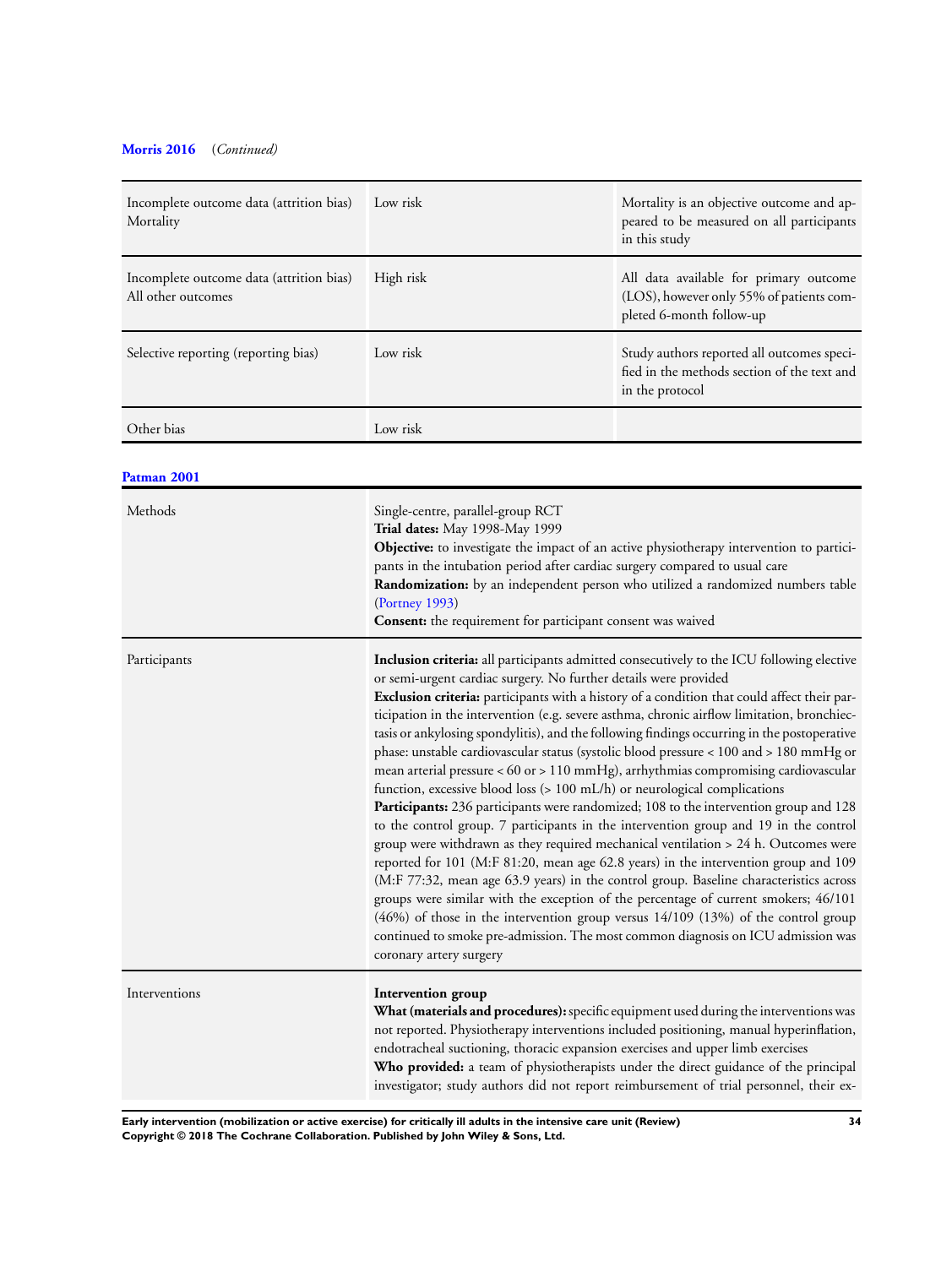# **[Patman 2001](#page-26-0)** (*Continued)*

|                                 | pertise/usual role, assessment of competence and components of training (if needed) to            |
|---------------------------------|---------------------------------------------------------------------------------------------------|
|                                 | perform the interventions                                                                         |
|                                 | <b>Where:</b> surgical intensive care unit (ICU) in a major tertiary hospital in Perth, Australia |
|                                 | When and how much: interventions were delivered during the intubated phase of the                 |
|                                 | postoperative period; participants received a mean of 1.84 interventions                          |
|                                 | Tailoring: interventions were not specifically standardised or controlled                         |
|                                 | Modifications: not reported                                                                       |
|                                 | Fidelity (strategies to improve): not reported                                                    |
|                                 | Fidelity (extent): not reported                                                                   |
|                                 | Control group                                                                                     |
|                                 | What (materials and procedures): nursed in the supine and then semi-erect position;               |
|                                 | endotracheal suctioning as required                                                               |
|                                 | Who provided: nursing staff                                                                       |
|                                 | Where: same as intervention group                                                                 |
|                                 | When and how much: not reported                                                                   |
|                                 | Tailoring: not reported                                                                           |
|                                 | Modifications: not reported                                                                       |
|                                 | Fidelity (strategies to improve): not reported                                                    |
|                                 | Fidelity (extent): not reported                                                                   |
|                                 |                                                                                                   |
| Outcomes                        | • Length of intubation period from admission to ICU to extubation (h)                             |
|                                 | • Length of ICU stay (h)                                                                          |
|                                 | • Length of postoperative hospital stay (days)                                                    |
|                                 | • Incidence of postoperative pulmonary complications (number of participants                      |
|                                 | affected)*                                                                                        |
|                                 | *no information on the timing of this measurement was reported                                    |
|                                 |                                                                                                   |
| Potential conflicts of interest | Study authors did not report if funding had been obtained during this study or if there           |
|                                 | were any conflicts of interest                                                                    |
|                                 |                                                                                                   |

Notes

*Risk of bias*

| <b>Bias</b>                                                                                  | Authors' judgement | Support for judgement                                                                                                      |
|----------------------------------------------------------------------------------------------|--------------------|----------------------------------------------------------------------------------------------------------------------------|
| Random sequence generation (selection Low risk)<br>bias)                                     |                    | Participants were assigned to either the in-<br>tervention or control group using a random<br>number table in this study   |
| Allocation concealment (selection bias)                                                      | Low risk           | Participants were randomized by an inde-<br>pendent person and nursing and medical<br>staff were blind to group allocation |
| Blinding of participants and personnel High risk<br>(performance bias)<br>All other outcomes |                    | Physiotherapists delivering the interven-<br>tion and participants receiving the inter-<br>vention were not blinded        |

**Early intervention (mobilization or active exercise) for critically ill adults in the intensive care unit (Review) 35 Copyright © 2018 The Cochrane Collaboration. Published by John Wiley & Sons, Ltd.**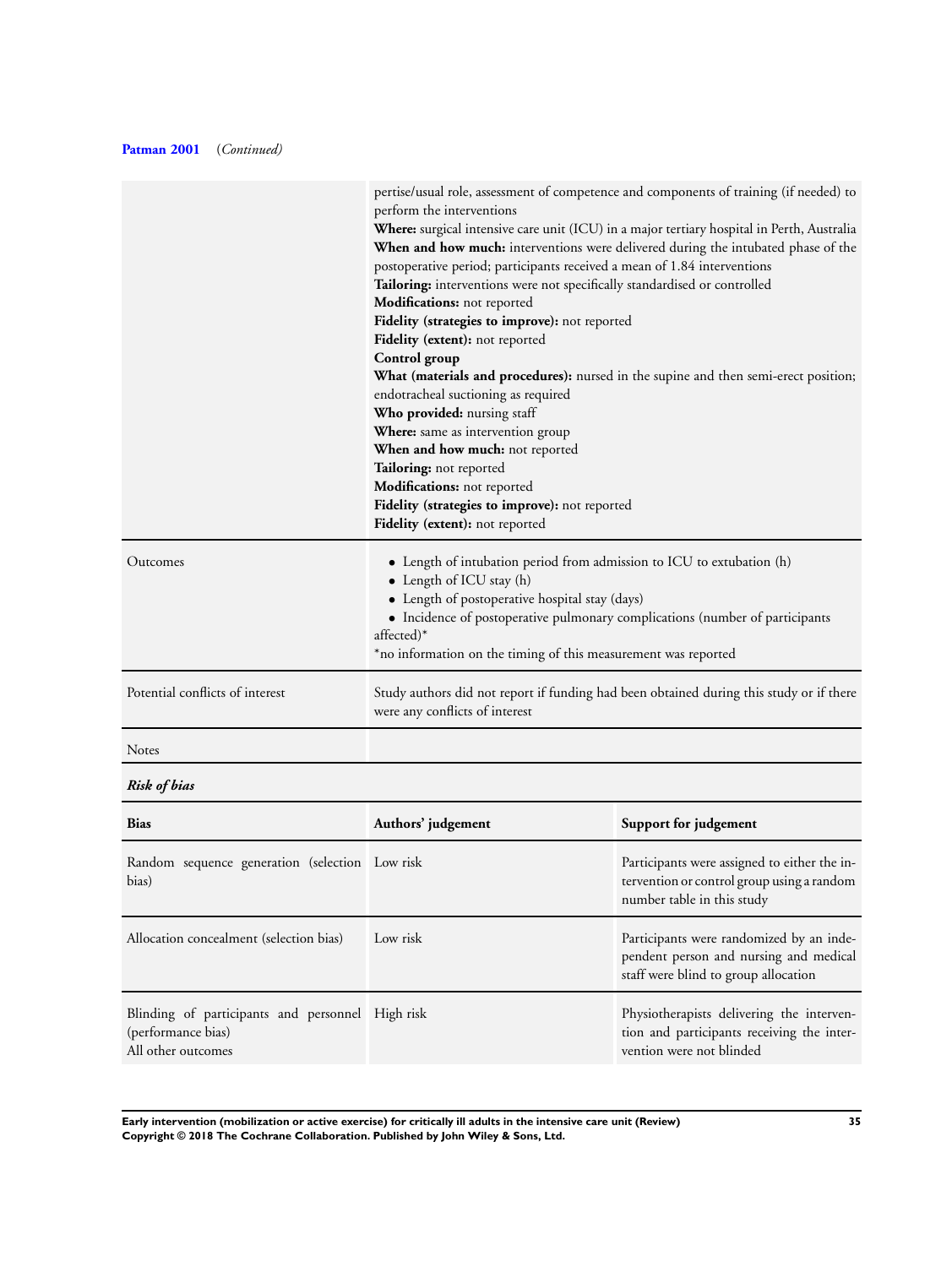# **[Patman 2001](#page-26-0)** (*Continued)*

| Blinding of outcome assessment (detection Low risk<br>bias)<br>Mortality           |           | The incidence of mortality would have<br>been evaluated by personnel outside this<br>study                                                                                                                                                                        |
|------------------------------------------------------------------------------------|-----------|-------------------------------------------------------------------------------------------------------------------------------------------------------------------------------------------------------------------------------------------------------------------|
| Blinding of outcome assessment (detection High risk<br>bias)<br>All other outcomes |           | Measurement of all other outcomes was<br>performed on a daily basis by the principal<br>investigator who was not blinded to group<br>allocation                                                                                                                   |
| Incomplete outcome data (attrition bias)<br>Mortality                              | Low risk  | Mortality is an objective outcome and ap-<br>peared to be measured on all participants<br>in this study                                                                                                                                                           |
| Incomplete outcome data (attrition bias)<br>All other outcomes                     | High risk | Although study authors reported that par-<br>ticipants withdrawn when mechanical ven-<br>tilation exceeded 24 h would be included in<br>the ITT analysis, outcomes were reported<br>only for the remaining participants in the<br>intervention and control groups |
| Selective reporting (reporting bias)                                               | Low risk  | Study authors reported all outcomes spec-<br>ified in the methods section of the text                                                                                                                                                                             |
| Other bias                                                                         | Low risk  |                                                                                                                                                                                                                                                                   |

# **[Schweickert 2009](#page-26-0)**

| Methods      | Multi-centre, parallel-group, RCT<br>Trial dates: June 2005-October 2007<br><b>Objective:</b> to investigate the efficacy of combining daily interruption of sedation with<br>physical and occupational therapy on functional and neuropsychiatric outcomes in pa-<br>tients receiving mechanical ventilation in intensive care compared to usual care<br>Randomization: in a 1:1 ratio using a computer-generated, permuted block random-<br>ization scheme to either exercise and mobilization - physical and occupational therapy<br>(intervention group) or to standard care as ordered by the primary care team (the control<br>group)<br><b>Consent:</b> study authors obtained written consent from participants or authorised rep-<br>resentatives                              |
|--------------|-----------------------------------------------------------------------------------------------------------------------------------------------------------------------------------------------------------------------------------------------------------------------------------------------------------------------------------------------------------------------------------------------------------------------------------------------------------------------------------------------------------------------------------------------------------------------------------------------------------------------------------------------------------------------------------------------------------------------------------------------------------------------------------------|
| Participants | <b>Inclusion criteria:</b> adults ( $\geq$ 18 years of age), mechanically ventilated for < 72 h and<br>expected to continue for at least 24 h who met criteria for baseline functional indepen-<br>dence (defined a priori as a Barthel Index score $\geq$ 70 obtained from a proxy describing<br>patient function 2 weeks before admission)<br><b>Exclusion criteria:</b> rapidly developing neuromuscular disease, cardiopulmonary arrest,<br>irreversible disorders with 6-month mortality estimated at $>$ 50%, raised intracranial<br>pressure, absent limbs, or enrolment in another trial<br><b>Participants:</b> 104 participants were randomized; 49 (M:F 20:29, aged a median of 57.<br>7 years) to the intervention group and 55 (M:F 32:23, aged a median of 54.4 years) to |

**Early intervention (mobilization or active exercise) for critically ill adults in the intensive care unit (Review) 36 Copyright © 2018 The Cochrane Collaboration. Published by John Wiley & Sons, Ltd.**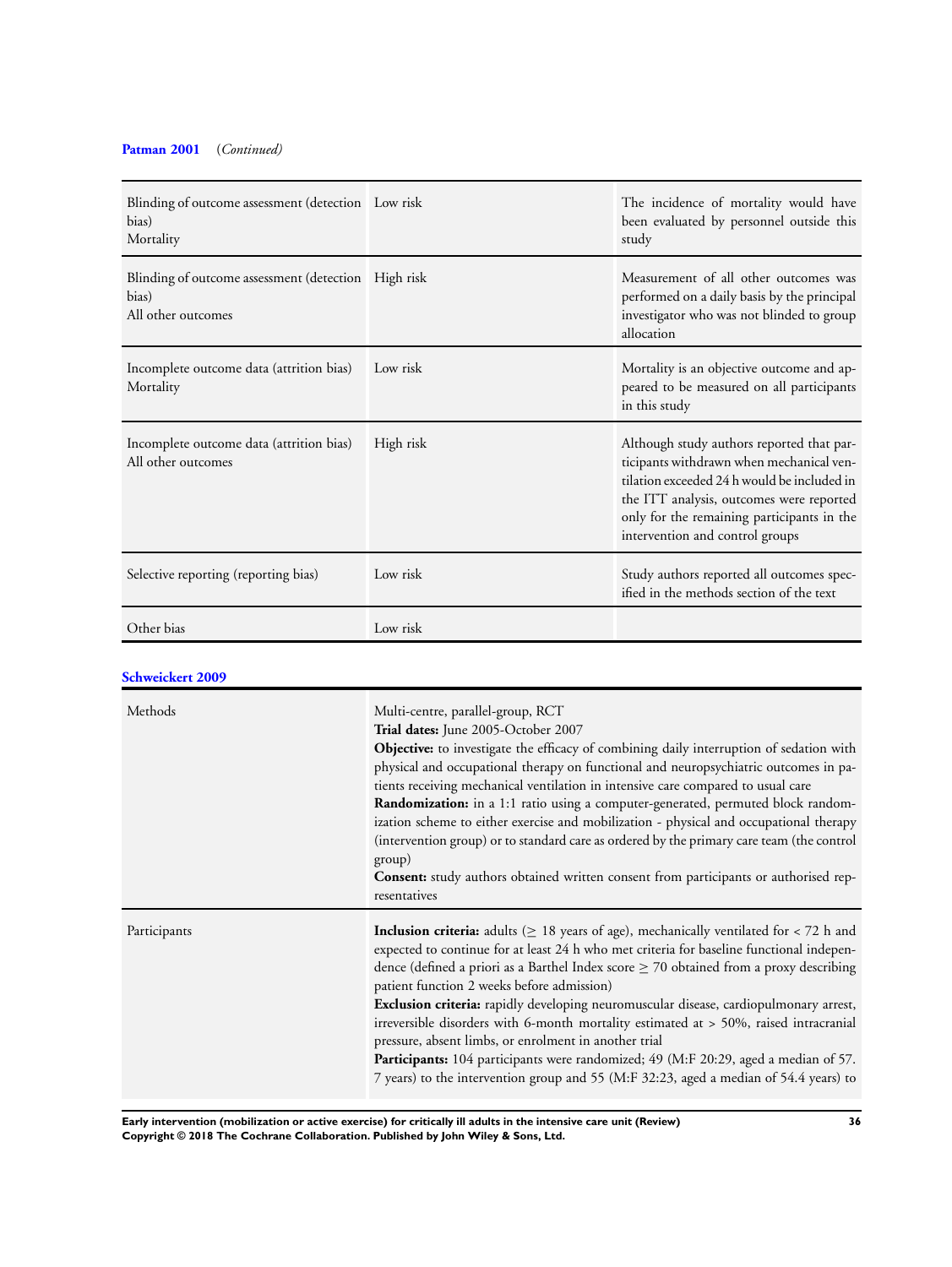# **[Schweickert 2009](#page-26-0)** (*Continued)*

|               | the control group. Baseline characteristics across groups were similar and the primary<br>diagnosis on admission to the ICU was acute lung injury. Many participants developed<br>sepsis - 42/49 (86%) in the intervention group and 45/55 ((82%) in the control group                                                                                                                                                                                                                                                                                                                                                                                                                                                                                                                                                                                                                                                                                                                                                                                                                                                                                                                                                                                                                                                                                                                                                                                                                                                                                                                                                                                                                                                                                                                                                                                                                                                                                                                                                                                                                                                                                                                                                                                                                                                                                                          |
|---------------|---------------------------------------------------------------------------------------------------------------------------------------------------------------------------------------------------------------------------------------------------------------------------------------------------------------------------------------------------------------------------------------------------------------------------------------------------------------------------------------------------------------------------------------------------------------------------------------------------------------------------------------------------------------------------------------------------------------------------------------------------------------------------------------------------------------------------------------------------------------------------------------------------------------------------------------------------------------------------------------------------------------------------------------------------------------------------------------------------------------------------------------------------------------------------------------------------------------------------------------------------------------------------------------------------------------------------------------------------------------------------------------------------------------------------------------------------------------------------------------------------------------------------------------------------------------------------------------------------------------------------------------------------------------------------------------------------------------------------------------------------------------------------------------------------------------------------------------------------------------------------------------------------------------------------------------------------------------------------------------------------------------------------------------------------------------------------------------------------------------------------------------------------------------------------------------------------------------------------------------------------------------------------------------------------------------------------------------------------------------------------------|
| Interventions | Intervention group<br>What (materials and procedures): specific equipment was not reported. Interventions<br>included passive, active-assisted and active ROM exercises, bed mobility activities, sitting<br>balance exercises, ADL, exercises to promote increased independence with functional<br>tasks, transfer training, pre-gait exercises, and ambulation<br>Who provided: an occupational and a physical therapist; study authors did not report<br>reimbursement of trial personnel, their expertise/usual role and assessment of compe-<br>tence/components of training (if needed) to perform the interventions<br>Where: 2 medical ICUs at 2 medical centres in Chicago, IL and Iowa City, IA, USA<br>When and how much: each morning within 48-72 h of intubation (a median of 1.5<br>days after intubation) until return to previous level of function or discharge from the<br>ICU. The median duration of the intervention during mechanical ventilation was 0.32<br>h per day and after extubation was a median of 0.21 h per day<br>Tailoring: interventions were synchronized with daily interruption of sedation or nar-<br>cotics and progression of interventions depended on patient tolerance and stability. In-<br>terventions were discontinued or not initiated in the presence of signs of clinical insta-<br>bility. Participants received daily independent neurological assessments through the use<br>of the Richmond agitation-sedation scale (RASS) for level of arousal and the confusion<br>assessment method (CAM) for the ICU for delirium and coma<br>Modifications: not reported<br>Fidelity (strategies to improve): not reported<br>Fidelity (extent): therapy occurred on 87% of the days on the study for all participants<br>in the intervention group. Reasons for therapy interruption with participants included<br>instability, inability to attend therapy and a change in the care goals to comfort measures<br>only<br>Control group<br>What: standard care as ordered by the primary care team (study authors confirmed via<br>email that the interventions were based on the findings of a physical and occupational<br>therapy assessment and on each participant's deficits)<br>Who provided: physical and occupational therapists<br>When and how much: participants usually received the intervention a median of 7.4 |
|               | days after intubation (study authors confirmed via email that this was typically after ex-<br>tubation or tracheostomy). The median duration of the intervention during mechanical<br>ventilation was 0 h per day and after extubation was a median of 0.19 h per day<br><b>Tailoring:</b> interventions were synchronized with daily interruption of sedation or nar-<br>cotics and progression of interventions depended on participant tolerance and stability<br>Modifications: not reported<br>Fidelity (strategies to improve): not reported                                                                                                                                                                                                                                                                                                                                                                                                                                                                                                                                                                                                                                                                                                                                                                                                                                                                                                                                                                                                                                                                                                                                                                                                                                                                                                                                                                                                                                                                                                                                                                                                                                                                                                                                                                                                                              |
|               | Fidelity (extent): therapy occurred on 95% of the days on the study for 22/55 (40%)<br>of participants in the control group. Reasons for interruption of therapy were the same<br>as those for the intervention group                                                                                                                                                                                                                                                                                                                                                                                                                                                                                                                                                                                                                                                                                                                                                                                                                                                                                                                                                                                                                                                                                                                                                                                                                                                                                                                                                                                                                                                                                                                                                                                                                                                                                                                                                                                                                                                                                                                                                                                                                                                                                                                                                           |
| Outcomes      | • Return to independent functional status at hospital discharge (number of<br>participants)<br>• Independent ADLs every 48 h and at ICU and hospital discharge (number of                                                                                                                                                                                                                                                                                                                                                                                                                                                                                                                                                                                                                                                                                                                                                                                                                                                                                                                                                                                                                                                                                                                                                                                                                                                                                                                                                                                                                                                                                                                                                                                                                                                                                                                                                                                                                                                                                                                                                                                                                                                                                                                                                                                                       |

**Early intervention (mobilization or active exercise) for critically ill adults in the intensive care unit (Review) 37 Copyright © 2018 The Cochrane Collaboration. Published by John Wiley & Sons, Ltd.**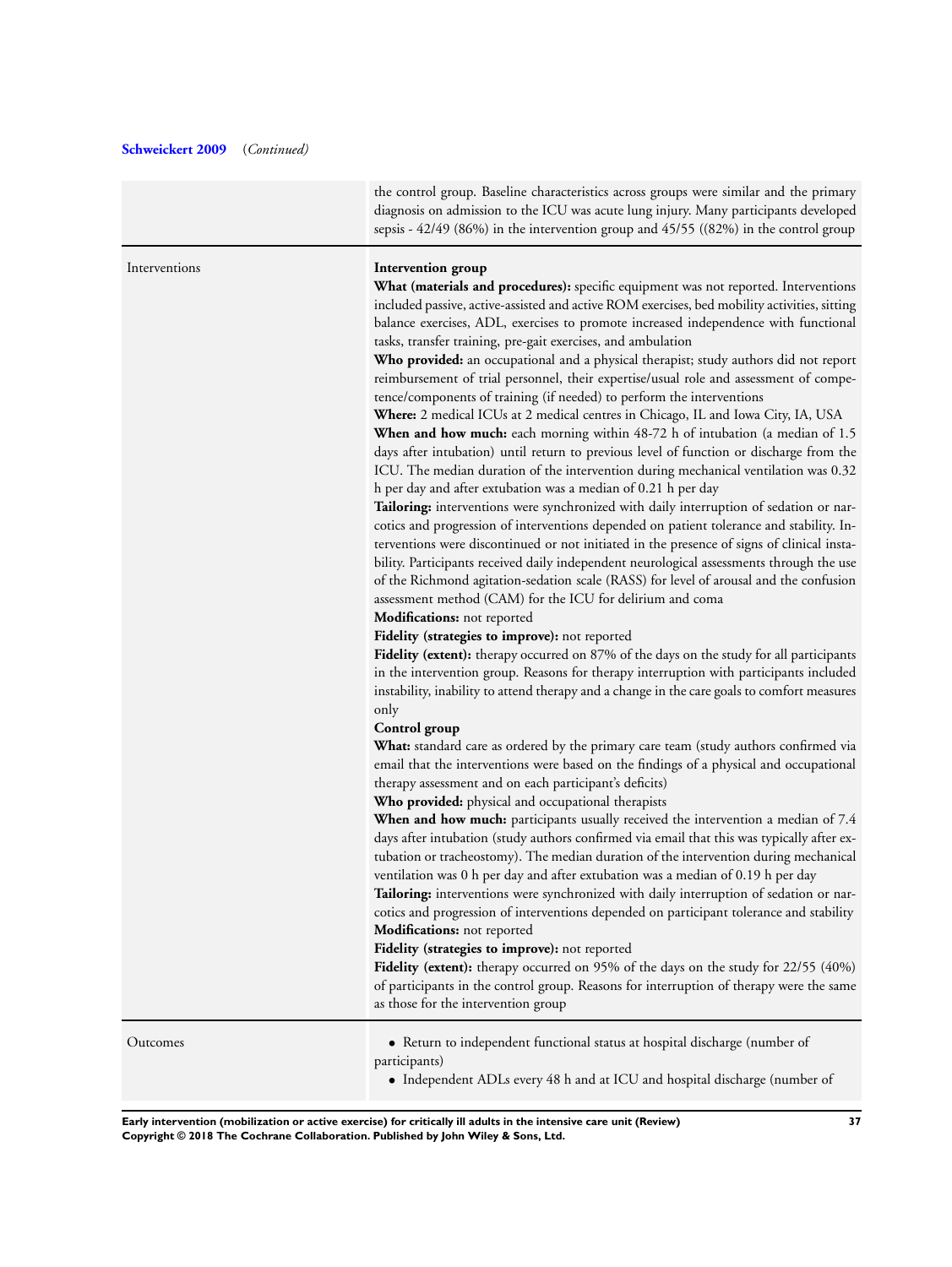# **[Schweickert 2009](#page-26-0)** (*Continued)*

|                                 | participants) (score $\geq$ 5 on the Functional Independence Measure)<br>• Greatest walking distance every 48 h and at hospital discharge (m)<br>• 4Time from intubation to milestones achieved for out of bed, standing, marching<br>in place, transferring to a chair and walking (days) every 48 h<br>• Barthel Index score at hospital discharge<br>• Adverse events<br>• Length of ICU stay (days) and length of hospital stay (days)<br>• MRC score every 48 h and at hospital discharge<br>• Handgrip strength (kg-force) every 48 h and at ICU and hospital discharge<br>• ICU-acquired paresis when participant was awake and attentive and at hospital<br>discharge (number of participants) - study authors associated a score of $\leq 48/60$ on the<br>MRC score with the presence of this condition.<br>• Hospital mortality (percentage)<br>• Hospital delirium in ICU and hospital (days)<br>• Duration of mechanical ventilation (days)<br>• Ventilator-free days<br>• Destination after hospital discharge |
|---------------------------------|------------------------------------------------------------------------------------------------------------------------------------------------------------------------------------------------------------------------------------------------------------------------------------------------------------------------------------------------------------------------------------------------------------------------------------------------------------------------------------------------------------------------------------------------------------------------------------------------------------------------------------------------------------------------------------------------------------------------------------------------------------------------------------------------------------------------------------------------------------------------------------------------------------------------------------------------------------------------------------------------------------------------------|
| Potential conflicts of interest | Study authors reported that no funding was received for this study, and declared that<br>there were no conflicts of interest                                                                                                                                                                                                                                                                                                                                                                                                                                                                                                                                                                                                                                                                                                                                                                                                                                                                                                 |

Notes

| <b>Risk of bias</b> |  |
|---------------------|--|
|                     |  |

| <b>Bias</b>                                                                                  | Authors' judgement | Support for judgement                                                                                                                                                            |
|----------------------------------------------------------------------------------------------|--------------------|----------------------------------------------------------------------------------------------------------------------------------------------------------------------------------|
| Random sequence generation (selection Low risk<br>bias)                                      |                    | At both sites, a computer-generated, per-<br>muted block randomization scheme was<br>used to allocate participants to each study<br>group                                        |
| Allocation concealment (selection bias)                                                      | Low risk           | Each assignment was designated in a con-<br>secutively numbered, sealed, opaque enve-<br>lope by an investigator with no further in-<br>volvement in the trial                   |
| Blinding of participants and personnel High risk<br>(performance bias)<br>All other outcomes |                    | It was not possible to blind the physical and<br>occupational therapists providing the inter-<br>ventions or the participants in this study                                      |
| Blinding of outcome assessment (detection Low risk<br>bias)<br>Mortality                     |                    | The incidence of mortality would have<br>been evaluated by personnel outside this<br>study                                                                                       |
| Blinding of outcome assessment (detection Low risk<br>bias)<br>All other outcomes            |                    | All other outcomes were assessed by phys-<br>ical and occupational therapists who were<br>unaware of randomization assignment. Be-<br>fore each assessment, the participants and |

**Early intervention (mobilization or active exercise) for critically ill adults in the intensive care unit (Review) 38 Copyright © 2018 The Cochrane Collaboration. Published by John Wiley & Sons, Ltd.**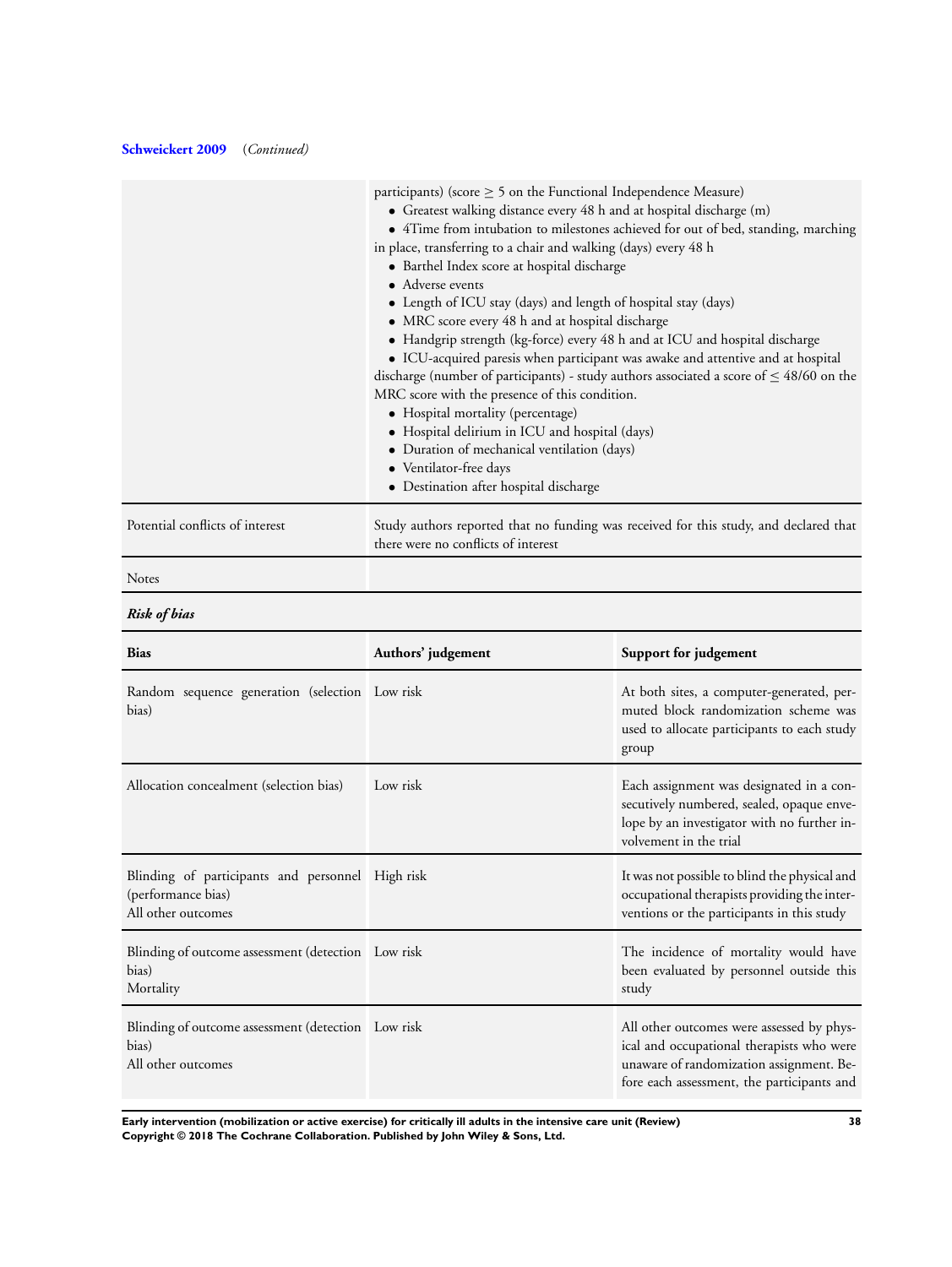### **[Schweickert 2009](#page-26-0)** (*Continued)*

|                                                                |              | any visitors were instructed (via a struc-<br>tured introductory statement) not to dis-<br>cuss previous interventions. Furthermore,<br>assessments occurred in the afternoon at a<br>time distant from the morning therapy in-<br>tervention                                                                                                                                                                                                                                                                                                                    |
|----------------------------------------------------------------|--------------|------------------------------------------------------------------------------------------------------------------------------------------------------------------------------------------------------------------------------------------------------------------------------------------------------------------------------------------------------------------------------------------------------------------------------------------------------------------------------------------------------------------------------------------------------------------|
| Incomplete outcome data (attrition bias)<br>Mortality          | Low risk     | Mortality is an objective outcome and ap-<br>peared to be measured on all participants<br>in this study                                                                                                                                                                                                                                                                                                                                                                                                                                                          |
| Incomplete outcome data (attrition bias)<br>All other outcomes | Low risk     | Data were analysed by an ITT approach<br>for 104 participants (total participants ran-<br>domized to the intervention and control<br>groups). Participants who died during the<br>study were assigned scores of 0 for venti-<br>lator-free days, strength testing (MRC ex-<br>amination and hand grip), ADL total, walk<br>distance, and Barthel Index score                                                                                                                                                                                                     |
| Selective reporting (reporting bias)                           | Low risk     | Study authors reported all outcomes spec-<br>ified in the methods section of the text                                                                                                                                                                                                                                                                                                                                                                                                                                                                            |
| Other bias                                                     | Unclear risk | Study authors defined the control condi-<br>tion as 'standard care with physical and oc-<br>cupational therapy delivered as ordered by<br>the primary care team and explained that<br>neither site designated a physical therapist<br>to patients mechanically ventilated for $<$ 2<br>weeks'. As the timing and components of<br>care were not discussed and as elements of<br>the intervention may have been delivered<br>to the control group in this study, we feel<br>there is an unclear risk of bias associated<br>with this description of standard care |

**ADL**: activities of daily living; **APACHE**: Acute Physiology and Chronic Health Evaluation; **BMI**: body mass index; **CAM**: confusion assessment method; **DNI**: do not intubate; **DNR**: do not resuscitate; **ECG**: electrocardiogram **F**: female; **FiO**2: fraction of inspired oxygen; **FPI**: Functional Performance Inventory; **ICU**: intensive care unit; **IQR**: interquartile range; **LOS**: length of stay; **M**: male; **MMSE**: Mini-Mental State Examiniation; **MO70**: model 70; **MRC**: Medical Research Council; **PHS**: physical health summary; **PaO**2: partial pressure of oxygen; **QoL**: quality of life; **RASS**: Richmond Agitation-Sedation Scale; **RCT**: randomized controlled trial; **ROM**: range of motion; **SD**: standard deviation; **SF-36**: Short Form 36; **SPPB**: Short Physical Performance Battery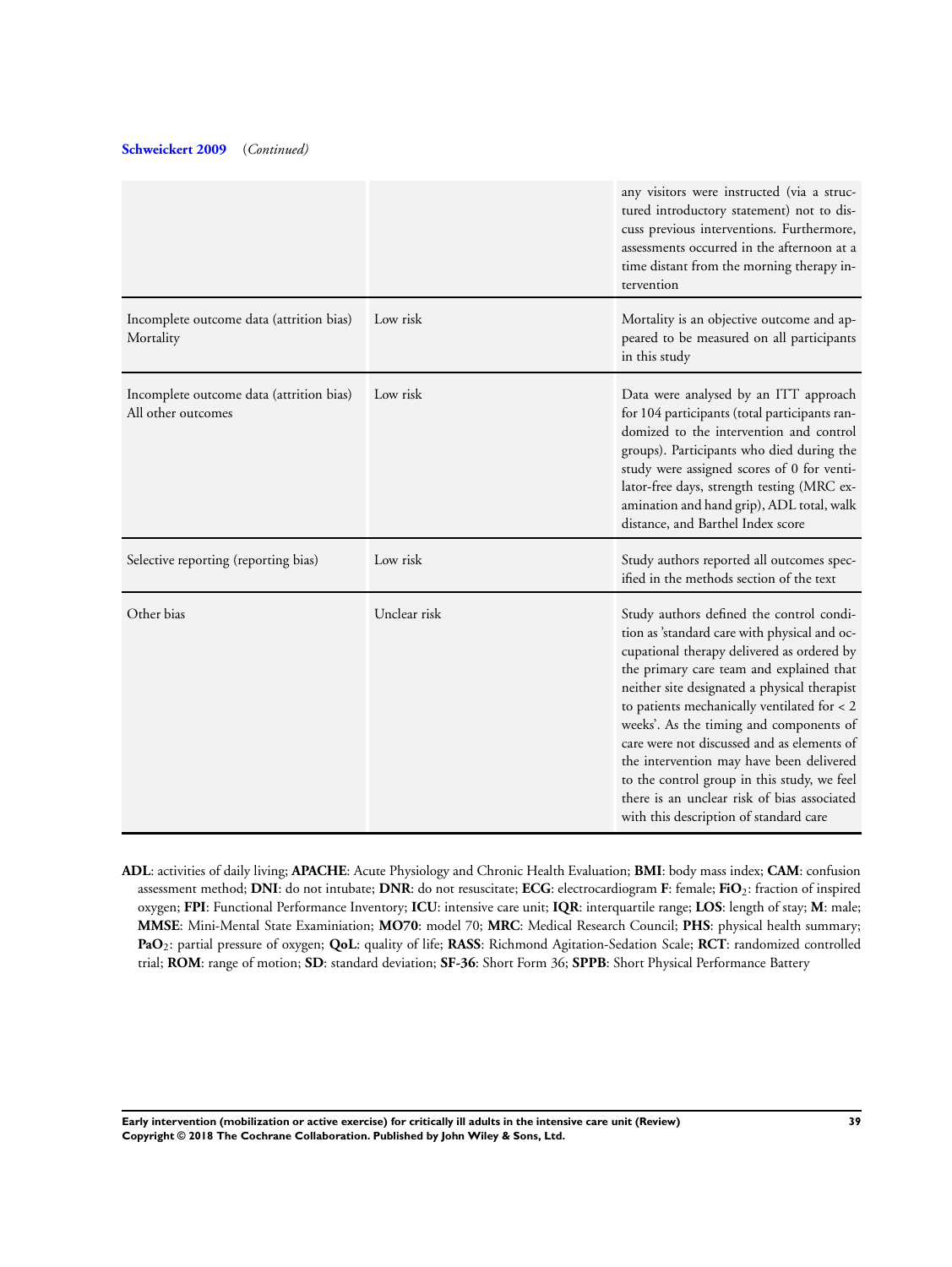# <span id="page-42-0"></span>**Characteristics of excluded studies** *[ordered by study ID]*

| Study              | Reason for exclusion                                                                                                                             |
|--------------------|--------------------------------------------------------------------------------------------------------------------------------------------------|
| Brummel 2014       | While the control group may have received the intervention later than the intervention group, this was not<br>incorporated into the study design |
| Burtin 2009        | Comparators did not match those in this review                                                                                                   |
| <b>Chen 2012</b>   | Usual care consisted of encouragement to exercise, which participants may or may not have done                                                   |
| Chiang 2006        | There was no difference in the timing of the intervention between groups                                                                         |
| Collings 2015      | Comparators did not match those in this review                                                                                                   |
| Denehy 2013        | There was no difference in the timing of mobilization between groups                                                                             |
| ISRCTN20436833     | There was no difference in the timing of the intervention between groups                                                                         |
| Morris 2008        | Not a RCT                                                                                                                                        |
| <b>Moss 2016</b>   | Trial of intensity, not timing                                                                                                                   |
| Médrinal 2013      | Comparators did not match those in this review                                                                                                   |
| <b>Nava 1998</b>   | There was no difference in the timing of the intervention between groups                                                                         |
| NCT01058421        | There was no difference in the timing of the intervention between groups                                                                         |
| Porta 2005         | Comparators did not match those in this review plus there was no difference in the timing of the intervention<br>between groups                  |
| Yosef-Brauner 2015 | Comparators did not match those in this review                                                                                                   |

**RCT**: randomized controlled trial

# **Characteristics of studies awaiting assessment** *[ordered by study ID]*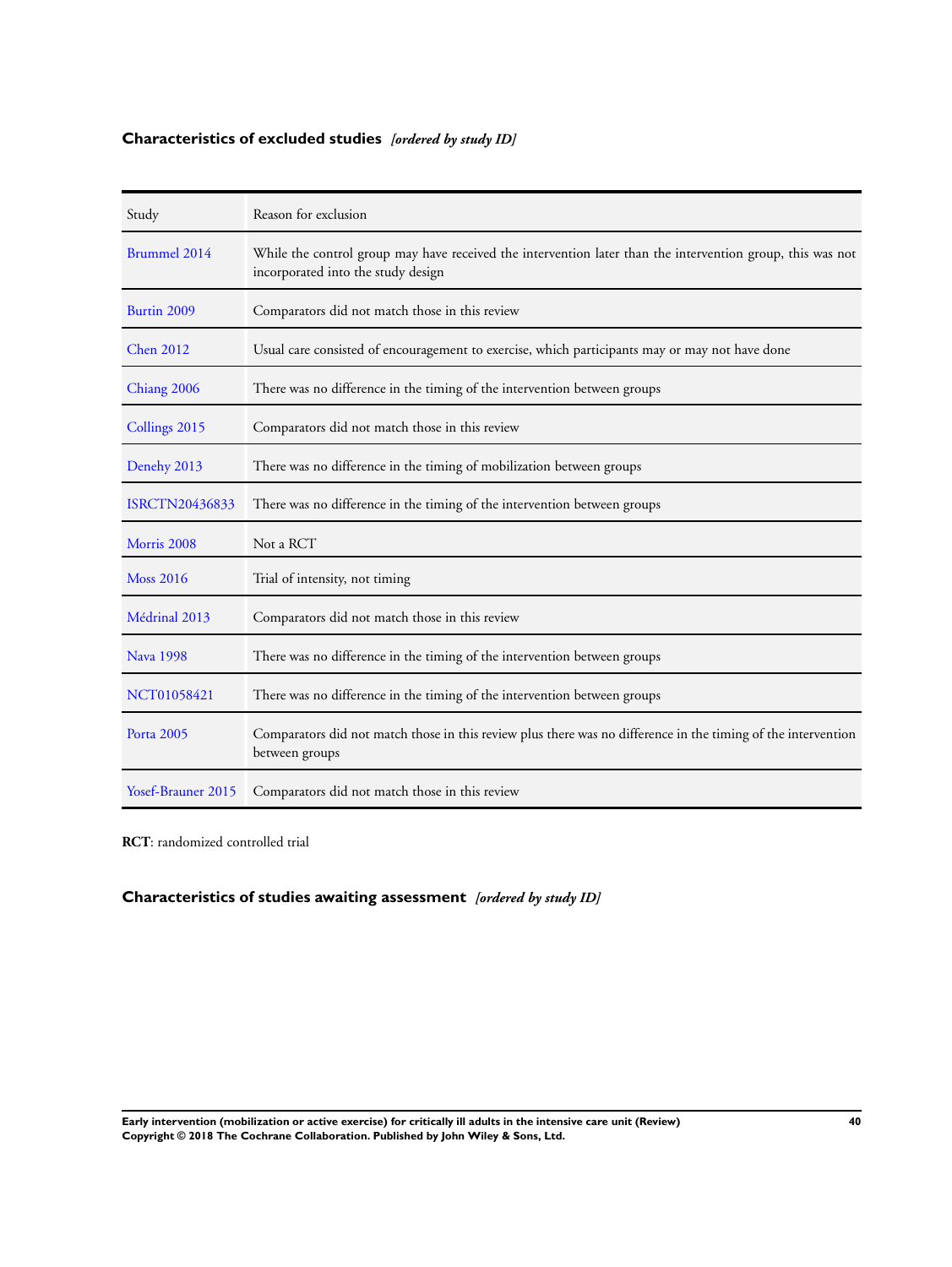# **[Dong 2014](#page-26-0)**

| Methods       | Single-centre, parallel-group RCT<br>Trial dates: May 2010-May 2012<br>Objective: to assess the feasibility and effects of early rehabilitation therapy in mechanically ventilated patients in<br>the ICU compared to routine care<br>Randomization: Participants were randomly assigned in a 1:1 ratio to either the rehabilitation or control group -<br>further details were not reported<br>Consent: obtained from participants or their authorized representatives                                                                                                                                                                                                                                                                                                                                                                                                                                                                                                                                                                                                                                                                                                                                                                                                                                                                                                                                                                                                                                                                                                                                                                                                                                                                                                                                                                             |
|---------------|-----------------------------------------------------------------------------------------------------------------------------------------------------------------------------------------------------------------------------------------------------------------------------------------------------------------------------------------------------------------------------------------------------------------------------------------------------------------------------------------------------------------------------------------------------------------------------------------------------------------------------------------------------------------------------------------------------------------------------------------------------------------------------------------------------------------------------------------------------------------------------------------------------------------------------------------------------------------------------------------------------------------------------------------------------------------------------------------------------------------------------------------------------------------------------------------------------------------------------------------------------------------------------------------------------------------------------------------------------------------------------------------------------------------------------------------------------------------------------------------------------------------------------------------------------------------------------------------------------------------------------------------------------------------------------------------------------------------------------------------------------------------------------------------------------------------------------------------------------|
| Participants  | Inclusion criteria: age > 18 years, mechanically ventilated > 48 h but < 72 h with duration of expected mechanical<br>ventilation $\geq 1$ week, clear consciousness, cardiovascular and respiratory stability and absence of an unstable fracture<br>Exclusion criteria: inability to independently perform functional activities, requiring long-term mechanical ven-<br>tilation, rapid development of neuromuscular disease, irreversible disorders with an estimated 6-month mortality<br>of > 50%, increased intracranial pressure, absent limbs, preadmission glucocorticoids applied for at least 20 days,<br>ICU admission after cardiopulmonary resuscitation, tumour radiotherapy and chemotherapy within 6 months of<br>admission and acute myocardial infarction or unstable ischaemia within 3 weeks of admission<br>Participants: 60 participants were randomized; 30 (M:F 21:9, mean age of 55.3 years) to the intervention group<br>and 30 (M:F 20:10, mean age 55.5 years) to the control group. Baseline characteristics across groups was similar and<br>the primary diagnosis for both groups on admission to the ICU was acute respiratory distress syndrome                                                                                                                                                                                                                                                                                                                                                                                                                                                                                                                                                                                                                                                                  |
| Interventions | Intervention group<br>What (materials and procedures): specific equipment used during the interventions was not reported. Interventions<br>included transfer from supine to edge of bed, sitting to standing, bed to chair and walking at the bedside<br>Who provided: 1 physician and 1 nurse; study authors did not report reimbursement of trial personnel, their<br>expertise/usual role, assessment of competence and components of training (if needed) to perform the interventions<br>Where: ICU in a hospital in Qingdao, China<br>When and how much: twice daily within 48-72 h of tracheal intubation or tracheostomy until return to previous<br>level of function or discharge from the ICU (discharge destination was confirmed via email communication with<br>study authors)<br>Tailoring: intervention training time and intensity was adjusted in response to participant status and progression of<br>activities depended on participant tolerance and stability. While the interventions were occurring, each participant's<br>position was changed every 2 h passively or actively. Where possible, sedation was given only at night but if needed<br>during the day was ceased 1-2 h before the intervention was delivered; the intervention was delivered once the<br>participants could follow instructions. Enteral nutrition was stopped during the intervention and participants' oxygen<br>saturation, ECG and blood pressure were monitored if necessary. Interventions were discontinued or not initiated in<br>the presence of signs of clinical instability<br>Modifications: not reported<br>Fidelity (strategies to improve): not reported<br>Fidelity (extent): not reported<br>Control group<br>Study authors reported that participants in the control group received routine care and gave no further details |
| Outcomes      | • Days to first out of bed<br>· Duration of mechanical ventilation (days)<br>• Length of ICU stay (days - confirmed via email with study authors)<br>• APACHE II score on ICU admission and discharge<br>$\bullet$ Highest FiO <sub>2</sub> <sup>*</sup><br>• Lowest $PaO2/FiO2*$<br>• Hospital mortality (percentage)<br>* no information on the timing of these measurements was reported                                                                                                                                                                                                                                                                                                                                                                                                                                                                                                                                                                                                                                                                                                                                                                                                                                                                                                                                                                                                                                                                                                                                                                                                                                                                                                                                                                                                                                                         |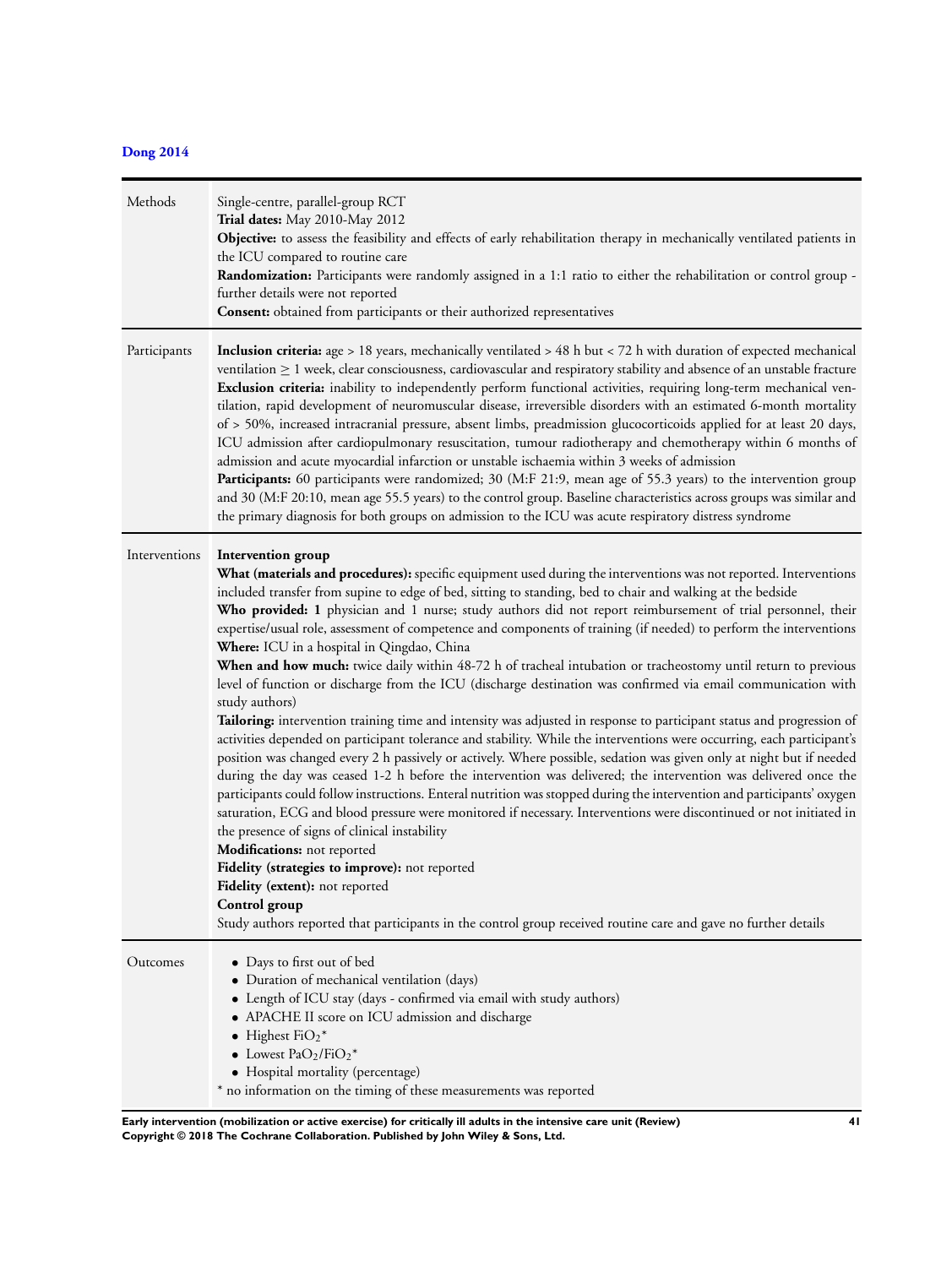# **[Dong 2014](#page-26-0)** (*Continued)*

| <b>Notes</b>      |                                                                                                                                                                                                                                                                                                                                                                                                                                                                     |
|-------------------|---------------------------------------------------------------------------------------------------------------------------------------------------------------------------------------------------------------------------------------------------------------------------------------------------------------------------------------------------------------------------------------------------------------------------------------------------------------------|
| <b>Files 2013</b> |                                                                                                                                                                                                                                                                                                                                                                                                                                                                     |
| Methods           | Single-centre RCT in the USA investigating the impact of rehabilitation on patients with acute respiratory failure in<br>the ICU                                                                                                                                                                                                                                                                                                                                    |
| Participants      | 100 participants with acute respiratory failure were randomized to receive early rehabilitation or usual care. Participants<br>were divided into two cohorts of 50 but study authors did not describe the allocation of participants within each<br>group                                                                                                                                                                                                           |
| Interventions     | Participants in cohort 1 received early rehabilitation once per day versus usual care and cohort 2 received early<br>rehabilitation twice per day (with the second session including resistance training) versus usual care. Components of<br>the intervention were not reported and usual care did not include early rehabilitation. Details regarding the number<br>of participants receiving the intervention versus usual care in each cohort were not reported |
| Outcomes          | • Days from enrolment to first intervention<br>• Duration of mechanical ventilation (days)<br>• Length of stay in ICU (days)<br>• Length of stay in hospital (days)<br>• Physical function (SPPB),<br>• Strength (grip-strength, dynamometry)<br>• Cytokines (Interleukin-6, Interleukin-8 and tumour necrosis factor- $\alpha$ )<br>• Adverse events<br>• Deaths (site of participants' death is not known)                                                        |
| <b>Notes</b>      | Elizabeth Chmelo (one of the authors of this study) was contacted by email to clarify its method and eligibility.<br>However, she declined to provide more information as she hoped the study would be submitted for publication soon                                                                                                                                                                                                                               |

| <b>Malicdem 2010</b> |                                                                                                                                                                                                                                                                                  |  |  |  |  |
|----------------------|----------------------------------------------------------------------------------------------------------------------------------------------------------------------------------------------------------------------------------------------------------------------------------|--|--|--|--|
| Methods              | Single-centre RCT conducted in an ICU in The Philippine Heart Centre, Quezon City, Philippines investigating<br>the outcome of pulmonary rehabilitation on difficult-to-wean patients                                                                                            |  |  |  |  |
| Participants         | 24 participants were randomized; 12 to the intervention group and 12 to the control group                                                                                                                                                                                        |  |  |  |  |
| Interventions        | Intervention group: breathing exercises, cycle ergometry and upper body exercises<br><b>Control group:</b> usual care (further details are not known)                                                                                                                            |  |  |  |  |
| Outcomes             | • Time off the ventilator (unit of measure is unknown)<br>• Duration of mechanical ventilation (days)<br>• Length of stay in hospital (unit of measure is unknown)<br>$\bullet$ ADI <sub>s</sub><br>• Percentage of participants developing dependence on mechanical ventilation |  |  |  |  |

**Early intervention (mobilization or active exercise) for critically ill adults in the intensive care unit (Review) 42 Copyright © 2018 The Cochrane Collaboration. Published by John Wiley & Sons, Ltd.**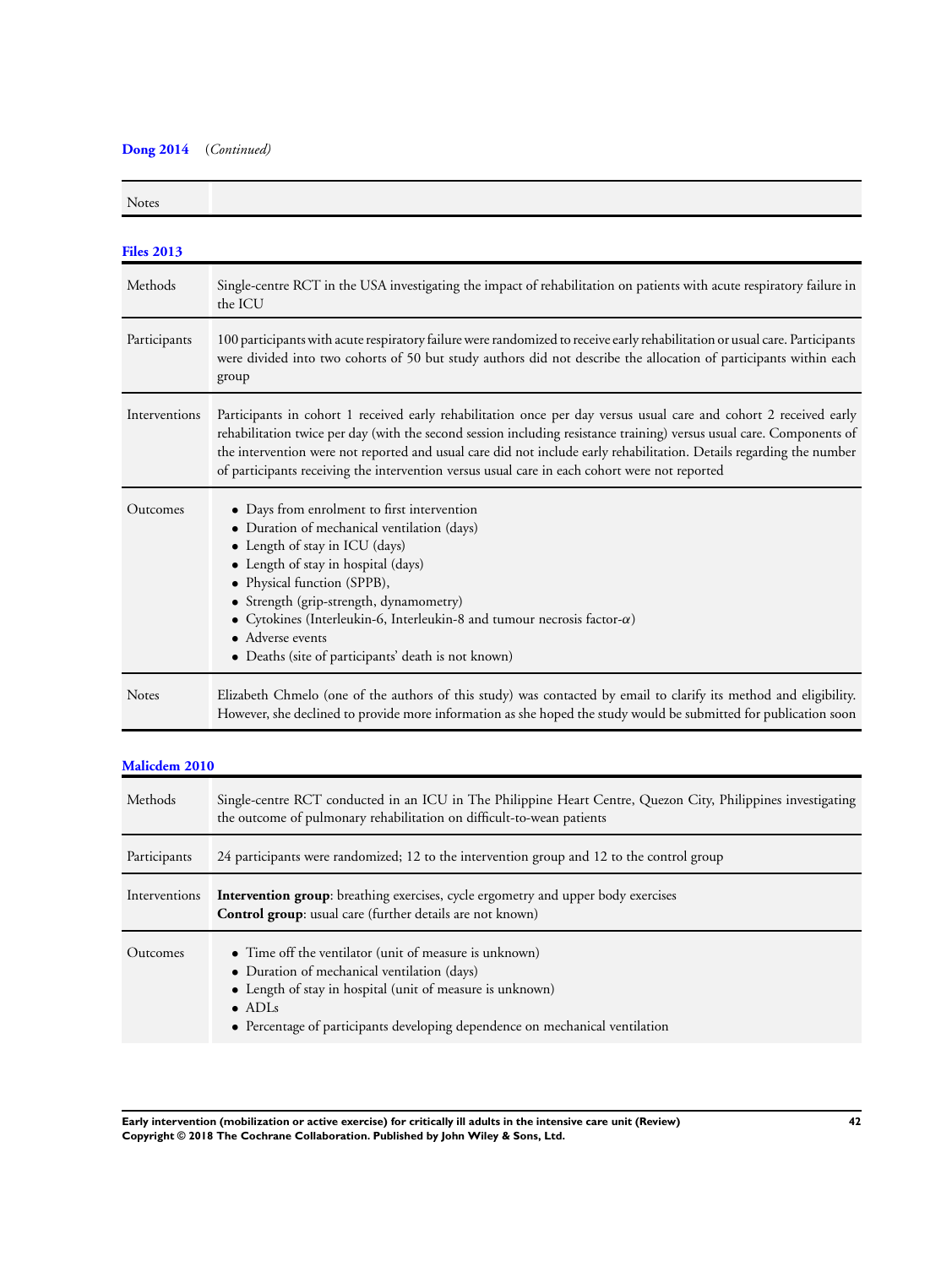# <span id="page-45-0"></span>**[Malicdem 2010](#page-26-0)** (*Continued)*

| Notes            | Searches failed to identify publications associated with this study and therefore we contacted study authors regarding<br>publication of this study. We have not received a reply                                                                                                                                                                                                                                                 |  |  |  |  |
|------------------|-----------------------------------------------------------------------------------------------------------------------------------------------------------------------------------------------------------------------------------------------------------------------------------------------------------------------------------------------------------------------------------------------------------------------------------|--|--|--|--|
| <b>Susa 2004</b> |                                                                                                                                                                                                                                                                                                                                                                                                                                   |  |  |  |  |
| Methods          | Single-centre RCT conducted in a hospital in Trecenta, Italy to evaluate the feasibility and effectiveness of a multi-<br>faceted intensive rehabilitation program on participants post-major colorectal surgery. This trial started in December<br>2000 and finished in December 2002                                                                                                                                            |  |  |  |  |
| Participants     | 40 participants were randomized; 20 (M:F 14/6, mean age 66 years) to the intervention group and 20 (M:F 13:7,<br>mean age 69 years) to the control group                                                                                                                                                                                                                                                                          |  |  |  |  |
| Interventions    | <b>Intervention group:</b> assistance with mobilization 24 to 48 h after surgery<br>Control group: mobilized to a chair after the first 48 h                                                                                                                                                                                                                                                                                      |  |  |  |  |
| Outcomes         | • Blood pressure<br>$\bullet$ Heart rate<br>• Pain scale at rest and on movement<br>· Ramsay scale<br>• Respiratory rate<br>· Tidal volume<br>• Forced vital capacity<br>• Partial pressure of arterial carbon dioxide throughout the time participants were mechanically ventilated<br>• Time to independent mobilization<br>• Length of stay<br>• Patient satisfaction.<br>The unit of measure is not known for these outcomes. |  |  |  |  |
| <b>Notes</b>     | We contacted study authors regarding details about the participants and the intervention and we did not receive a<br>response                                                                                                                                                                                                                                                                                                     |  |  |  |  |

**ADLs**: activities of daily living; **APACHE**: Acute Physiology and Chronic Health Evaluation; **F:** female; **FiO**2: fraction of inspired oxygen; **ICU**: intensive care unit; **M**: male; **PaO**2: partial pressure of oxygen; **SPPB**: Short Physical Performance Battery

# **Characteristics of ongoing studies** *[ordered by study ID]*

# **[NCT01927510](#page-26-0)**

| Trial name or title | Pilot randomized controlled trial of early mobilisation in critically ill patients to improve functional recovery<br>and quality of life                                                                              |
|---------------------|-----------------------------------------------------------------------------------------------------------------------------------------------------------------------------------------------------------------------|
| Methods             | Multi-centre, parallel-group, pilot RCT conducted across five facilities in Australia and New Zealand to<br>investigate the impact of early mobilization of critically ill patients in the ICU on functional recovery |

**Early intervention (mobilization or active exercise) for critically ill adults in the intensive care unit (Review) 43 Copyright © 2018 The Cochrane Collaboration. Published by John Wiley & Sons, Ltd.**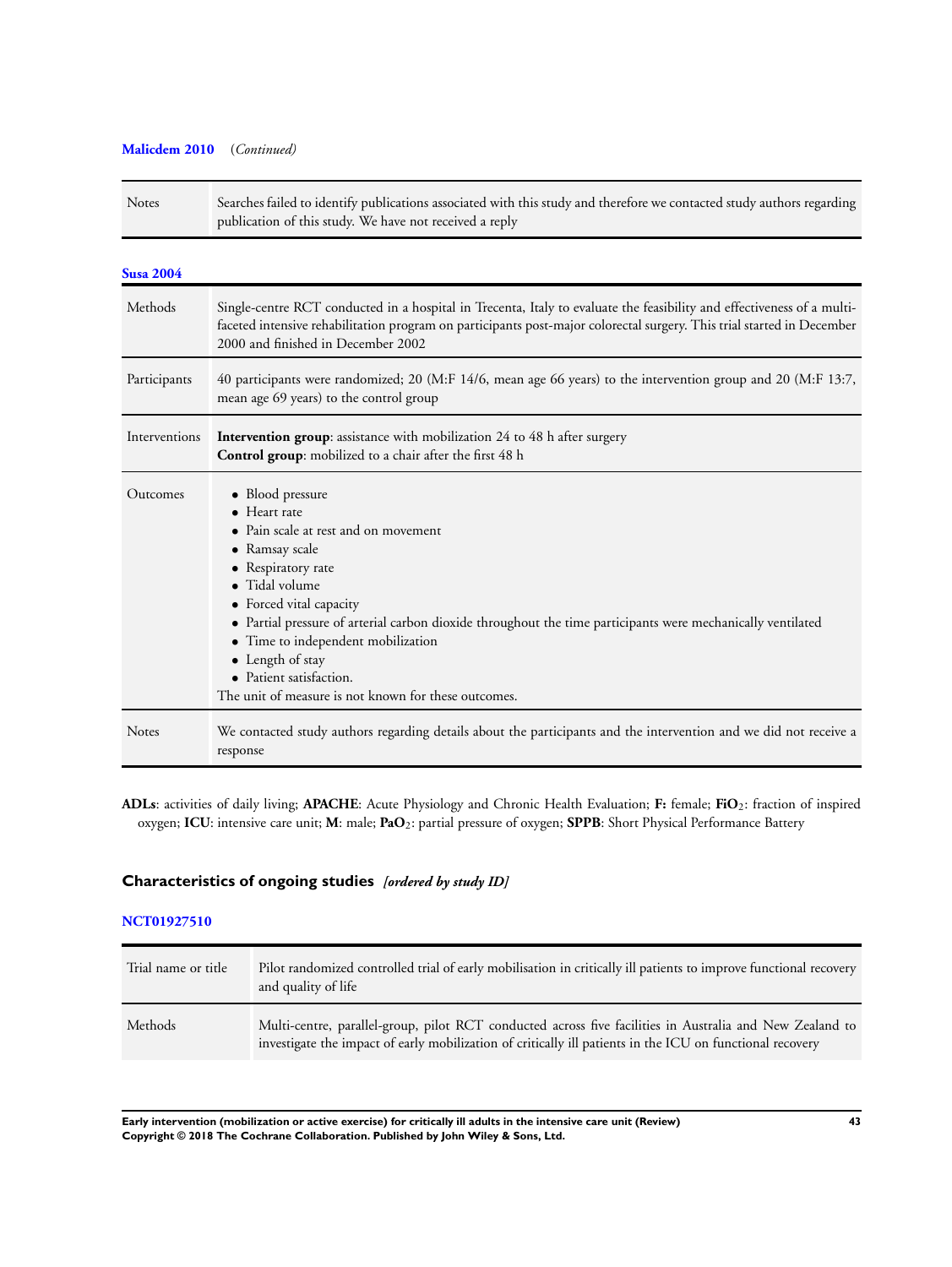# **[NCT01927510](#page-26-0)** (*Continued)*

| Participants        | Study investigators plan to recruit 50 participants.<br>Inclusion criteria: > 18 years old, admitted to the ICU, mechanically ventilated 48 h, written informed<br>consent from next of kin or as per each individual ethics committee if delayed or telephone consent is<br>unacceptable<br>Exclusion criteria: instability (cardiovascular or respiratory), acute brain injury, acute spinal cord injury,<br>Guillain-Barré Syndrome, second ICU admission during a single hospital admission, unable to follow simple<br>verbal commands in English, death inevitable and imminent, inability to walk without assistance prior to onset<br>of acute illness necessitating ICU admission, cognitive impairment prior to current acute illness, agitation<br>which precludes safe implementation of intervention, written rest-in-bed orders due to documented injury<br>or process that precludes mobilization, deemed unsafe to commence the intervention by treating clinician,<br>has met all the inclusion criteria with no concomitant exclusion criteria for a period of more than 48 h |  |  |  |  |
|---------------------|-------------------------------------------------------------------------------------------------------------------------------------------------------------------------------------------------------------------------------------------------------------------------------------------------------------------------------------------------------------------------------------------------------------------------------------------------------------------------------------------------------------------------------------------------------------------------------------------------------------------------------------------------------------------------------------------------------------------------------------------------------------------------------------------------------------------------------------------------------------------------------------------------------------------------------------------------------------------------------------------------------------------------------------------------------------------------------------------------|--|--|--|--|
| Interventions       | Intervention group: early mobilization<br>Control group: standard care                                                                                                                                                                                                                                                                                                                                                                                                                                                                                                                                                                                                                                                                                                                                                                                                                                                                                                                                                                                                                          |  |  |  |  |
| Outcomes            | • Daily level of activity in ICU (ICU Mobility Scale 0-10)<br>· Daily duration (min) of active mobilization at extubation<br>· Duration of active mobilization at ICU discharge<br>• Duration of active mobilization at ICU discharge to ward<br>• Proportion of participants achieving the highest level of mobilization each day at extubation (ICU<br>Moblity Scale 0-10)<br>• Physical function at 6 months postrandomization (Instrumental Activities of Daily Living)<br>• Recruitment rates<br>• Staff utilisation costs during the ICU admission<br>• Ventilator- and ICU-free days at day 28<br>• Health-related QoL (EQ5D) at 6 months post-ICU admission<br>• Return to previous work level at 6 months postrandomization                                                                                                                                                                                                                                                                                                                                                            |  |  |  |  |
| Starting date       | August 2013                                                                                                                                                                                                                                                                                                                                                                                                                                                                                                                                                                                                                                                                                                                                                                                                                                                                                                                                                                                                                                                                                     |  |  |  |  |
| Contact information | Carol Hodgson, PhD<br>Monash University                                                                                                                                                                                                                                                                                                                                                                                                                                                                                                                                                                                                                                                                                                                                                                                                                                                                                                                                                                                                                                                         |  |  |  |  |
| Notes               | From ClinicalTrials.gov                                                                                                                                                                                                                                                                                                                                                                                                                                                                                                                                                                                                                                                                                                                                                                                                                                                                                                                                                                                                                                                                         |  |  |  |  |

# **[NCT01960868](#page-26-0)**

| Trial name or title | Early rehabilitation is feasible and safe in ICU in liver transplanted patients                                                                                                                                                                                                                                                                                                                                                                                                                       |  |  |  |  |
|---------------------|-------------------------------------------------------------------------------------------------------------------------------------------------------------------------------------------------------------------------------------------------------------------------------------------------------------------------------------------------------------------------------------------------------------------------------------------------------------------------------------------------------|--|--|--|--|
| Methods             | Single-centre, parallel-group RCT being conducted in an ICU in Marseille, France to investigate the impact<br>of early mobilization on length of stay and to validate the feasibility of this intervention with patients with<br>liver transplantation                                                                                                                                                                                                                                                |  |  |  |  |
| Participants        | Study investigators plan to recruit 40 participants<br>Inclusion criteria: age > 18 years, needing a liver transplant, informed consent provided<br>Exclusion criteria: declining to consent, major contraindications to the intervention (paralysis neuromyopa-<br>thy majeure), haemodynamic instability or severe infection, pregnancy, nursing mothers, persons deprived of<br>their liberty by a judicial or administrative decision or under legal protection, urgent need for liver transplant |  |  |  |  |

**Early intervention (mobilization or active exercise) for critically ill adults in the intensive care unit (Review) 44 Copyright © 2018 The Cochrane Collaboration. Published by John Wiley & Sons, Ltd.**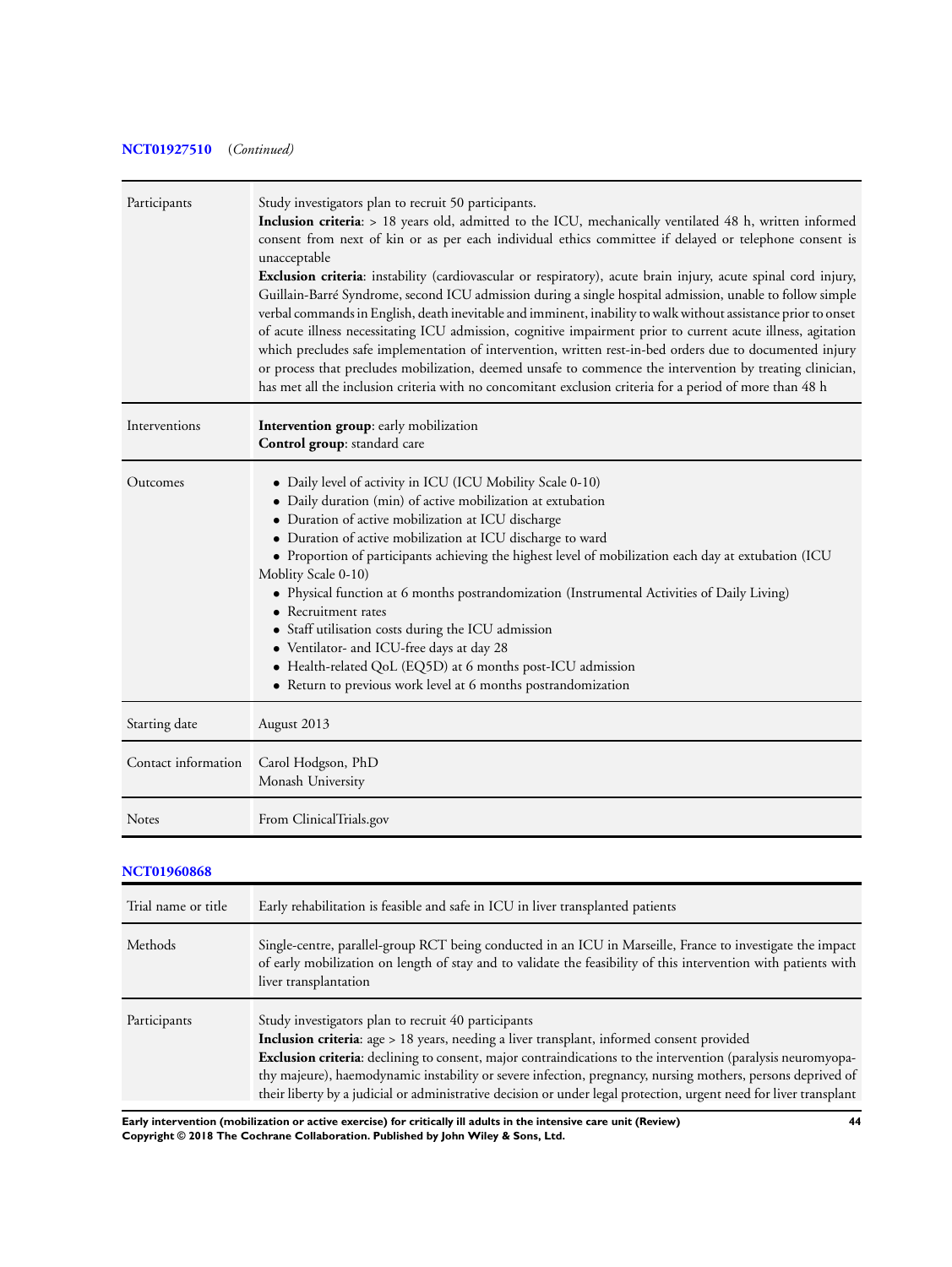# **[NCT01960868](#page-26-0)** (*Continued)*

| Interventions | <b>Intervention group:</b> experimental physical therapy 5 days per week from 1 to several times per day<br><b>Control group:</b> standard physical therapy |  |  |  |
|---------------|-------------------------------------------------------------------------------------------------------------------------------------------------------------|--|--|--|
| Outcomes      | • Muscle strength (MRC score) at 12 months<br>• Length of stay in the ICU                                                                                   |  |  |  |
| Starting date | October 2013                                                                                                                                                |  |  |  |
|               | Contact information Loic Mondoloni (loic.mondoloni@ap-hm.fr)<br>Assistance Publique Hopitaux De Maseille                                                    |  |  |  |
| <b>Notes</b>  | We contacted the study author but did not receive a response<br>From ClinicalTrials.gov                                                                     |  |  |  |

# **[RBR-6sz5dj](#page-26-0)**

| Trial name or title | Use of game therapy to assess functionality and upper limb muscle strength in critical patients                                                                                                                                                                                                                                                                                                                                                                                                                                                                                                                                                                                                                                                                                                                                                                                                                                                                                                                                                                                                    |  |  |  |  |  |
|---------------------|----------------------------------------------------------------------------------------------------------------------------------------------------------------------------------------------------------------------------------------------------------------------------------------------------------------------------------------------------------------------------------------------------------------------------------------------------------------------------------------------------------------------------------------------------------------------------------------------------------------------------------------------------------------------------------------------------------------------------------------------------------------------------------------------------------------------------------------------------------------------------------------------------------------------------------------------------------------------------------------------------------------------------------------------------------------------------------------------------|--|--|--|--|--|
| Methods             | Single-centre, parallel-group RCT being conducted in an ICU in Curitiba, Brazil to investigate the impact<br>of game therapy on function and upper limb muscle strength in critically ill patients                                                                                                                                                                                                                                                                                                                                                                                                                                                                                                                                                                                                                                                                                                                                                                                                                                                                                                 |  |  |  |  |  |
| Participants        | Study investigators planned to recruit 15 participants admitted to the ICU with loss of muscle strength in<br>the upper limbs<br><b>Inclusion criteria:</b> admitted to ICU, minimum age $\geq$ 16 years, Glasgow Coma Scale 15, handgrip dynamom-<br>etry < normal for their age and sex, able to actively carry out the proposed activity, absence of thrombosis in<br>the upper limbs, fractures, dislocations, muscle strains or ligament requiring the use of immobilizers in upper<br>limbs, unable to mobilize the upper limbs, recent thoracotomy ( $< 40$ days), absence of visual impairment<br>(blindness); not pregnant, absence of upper-limb amputation, absence of diagnosis of neuromuscular disease,<br>trauma, spinal cord tumours or abscesses, hemiplegia/paresis, encephalopathy plexus injury or brain injury<br><b>Exclusion criteria:</b> haemodynamically unstable (MAP < 60 mmHg or > 130 mmHg), refusal to do 1 or<br>2 daily sessions of the proposed activity, decreased level of consciousness, 30% worsening of dynamometry<br>measure (when measured every 7 days) |  |  |  |  |  |
| Interventions       | <b>Intervention group:</b> 2 sets of 15 repetitions of active ROM exercises to the upper limbs using Gameterapia<br>Nintendo® Wii game with a Samsung 26-inch (66cm) screen and the game Wii Sports Tennis<br>Control group: not reported                                                                                                                                                                                                                                                                                                                                                                                                                                                                                                                                                                                                                                                                                                                                                                                                                                                          |  |  |  |  |  |
| Outcomes            | Hand grip strength (dynamometer), range of motion (goniometer), motivation (satisfaction survey)                                                                                                                                                                                                                                                                                                                                                                                                                                                                                                                                                                                                                                                                                                                                                                                                                                                                                                                                                                                                   |  |  |  |  |  |
| Starting date       | May 2011                                                                                                                                                                                                                                                                                                                                                                                                                                                                                                                                                                                                                                                                                                                                                                                                                                                                                                                                                                                                                                                                                           |  |  |  |  |  |
| Contact information | Maira Maturana (mairamaturana@yahoo.com.br)<br>Curitiba, Brazil                                                                                                                                                                                                                                                                                                                                                                                                                                                                                                                                                                                                                                                                                                                                                                                                                                                                                                                                                                                                                                    |  |  |  |  |  |

**Early intervention (mobilization or active exercise) for critically ill adults in the intensive care unit (Review) 45 Copyright © 2018 The Cochrane Collaboration. Published by John Wiley & Sons, Ltd.**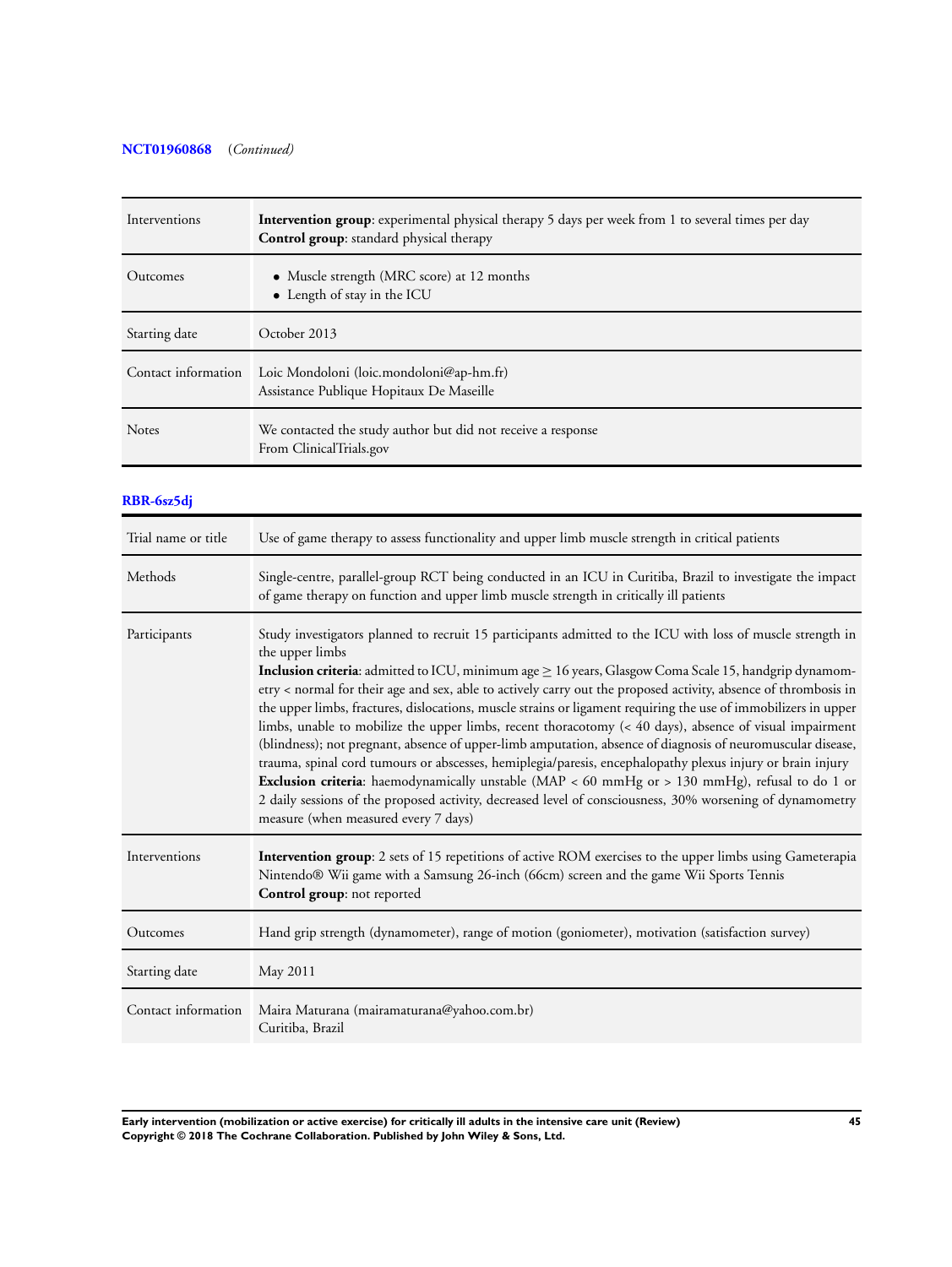<span id="page-48-0"></span>

| <b>Notes</b> | We contacted the study author and did not receive a response<br>From Registro Brasileiro de Ensaios Clinicos via the International Clinical Trials Registry Platform World<br>Health Organization |
|--------------|---------------------------------------------------------------------------------------------------------------------------------------------------------------------------------------------------|
|--------------|---------------------------------------------------------------------------------------------------------------------------------------------------------------------------------------------------|

**DNI**: do not intubate; **DNR**: do not resuscitate; **EQ5D**: EuroQol 5 domains; **ICU**: intensive care unit; **MAP**: mean arterial pressure; **MRC**: Medical Research Council; **QoL**: quality of life: **RCT**: randomized controlled trial; **ROM**: range of motion

# **A D D I T I O N A L T A B L E S**

**Table 1. Characteristics of each intervention - summarized using TIDieR criteria\***

| Item                                  | Morris 2016                                                                                                                                                                                                                                                                                                                                                                                                                                                                                                                                                                                                                         | Kayambu 2015                                                                                                                                                                                                                                                                                                                                                 | Patman 2001                                                                                                                                                                                                                                            | <b>Schweickert 2009</b>                                                                                                                                                                                                                                                                                                                |
|---------------------------------------|-------------------------------------------------------------------------------------------------------------------------------------------------------------------------------------------------------------------------------------------------------------------------------------------------------------------------------------------------------------------------------------------------------------------------------------------------------------------------------------------------------------------------------------------------------------------------------------------------------------------------------------|--------------------------------------------------------------------------------------------------------------------------------------------------------------------------------------------------------------------------------------------------------------------------------------------------------------------------------------------------------------|--------------------------------------------------------------------------------------------------------------------------------------------------------------------------------------------------------------------------------------------------------|----------------------------------------------------------------------------------------------------------------------------------------------------------------------------------------------------------------------------------------------------------------------------------------------------------------------------------------|
| <b>Brief</b> name                     | Standardized rehabilita-<br>tion therapy                                                                                                                                                                                                                                                                                                                                                                                                                                                                                                                                                                                            | Early physical rehabilita- Physiotherapy<br>tion in ICU                                                                                                                                                                                                                                                                                                      |                                                                                                                                                                                                                                                        | Early physical and oc-<br>cupational therapy in<br>mechanically ventilated,<br>critically ill patients                                                                                                                                                                                                                                 |
| What<br>(Materials<br>and Procedures) | 3 exercise types:<br>• passive ROM: 5<br>repetitions for each<br>upper and lower<br>extremity joint;<br>• physiotherapy: bed<br>mobility, transfer<br>training, and balance<br>training. These exercises<br>included transfer to the<br>edge of the bed; safe<br>transfers to/from bed,<br>chair, or commode;<br>seated balance activities;<br>pre-gait standing<br>activities (forward and<br>lateral weight shifting,<br>marching in place); and<br>ambulation;<br>• progressive<br>resistance exercise:<br>included dorsiflexion,<br>knee flexion and<br>extension, hip flexion,<br>elbow flexion and<br>extension, and shoulder | Specific equipment not<br>reported.<br>Procedures<br>include: arm or leg er-<br>gometry; passive, active<br>and resisted ROM exer-<br>cises; bed mobility activ-<br>ities; sitting and standing<br>balance exercises; trans-<br>fer training; pre-gait ex-<br>ercises; ambulation with<br>electrical<br>assistance:<br>muscle stimulation; and<br>Tilt table | Specific equipment was<br>not reported.<br>mentioned Procedures mentioned Procedures mentioned<br>include:<br>positioning; manual hy-<br>perinflation;<br>endotracheal suctioning;<br>thoracic expansion exer-<br>cises; and upper limb ex-<br>ercises | Specific equipment was<br>not reported.<br>included: passive, active-<br>assisted<br>and active ROM exer-<br>cises; bed mobility activ-<br>ities; sitting balance ex-<br>ercises; ADL exercises to<br>promote increased inde-<br>pendence<br>with<br>functional tasks; trans-<br>fer training; pre-gait ex-<br>ercises; and ambulation |

**Early intervention (mobilization or active exercise) for critically ill adults in the intensive care unit (Review) 46 Copyright © 2018 The Cochrane Collaboration. Published by John Wiley & Sons, Ltd.**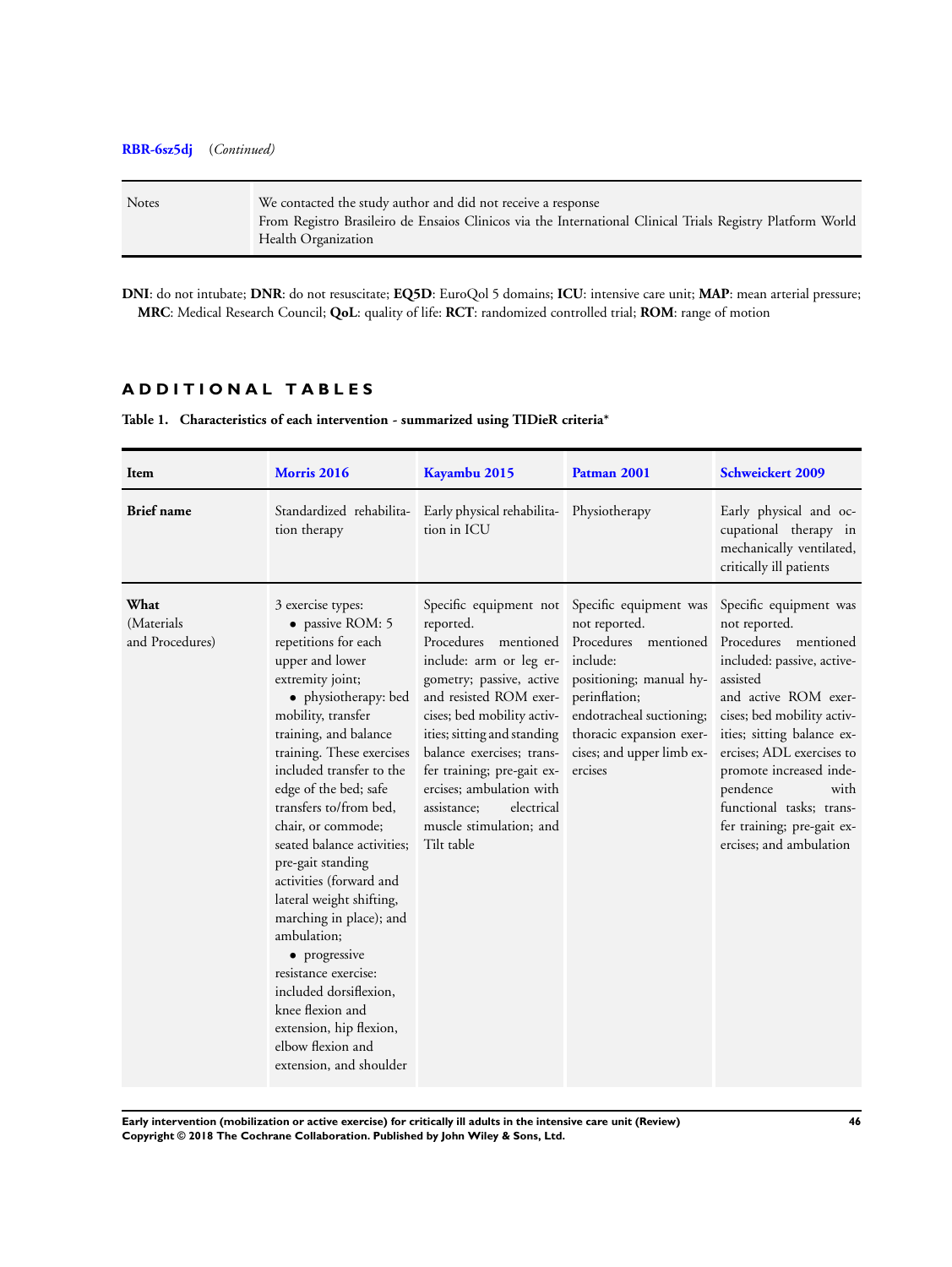# **Table 1. Characteristics of each intervention - summarized using TIDieR criteria\*** (*Continued)*

|                                | extension. Resistance<br>was added through the<br>use of elastic resistance<br>bands (TheraBand,<br>Hygienic Corporation).<br>Both the physiotherapy<br>and resistance training<br>targeted lower extrem-<br>ity functional tasks and<br>ADLs. See trial proto-<br>col (supplement to arti-                                                                                                                                                                                                    |                                                                                                                                                                                                                                         |                                                                               |                                                                                                                                                                                                                |
|--------------------------------|------------------------------------------------------------------------------------------------------------------------------------------------------------------------------------------------------------------------------------------------------------------------------------------------------------------------------------------------------------------------------------------------------------------------------------------------------------------------------------------------|-----------------------------------------------------------------------------------------------------------------------------------------------------------------------------------------------------------------------------------------|-------------------------------------------------------------------------------|----------------------------------------------------------------------------------------------------------------------------------------------------------------------------------------------------------------|
|                                | cle) for more details                                                                                                                                                                                                                                                                                                                                                                                                                                                                          |                                                                                                                                                                                                                                         |                                                                               |                                                                                                                                                                                                                |
| Who provided                   | Physiotherapist,<br>ICU nurse, and nursing<br>assistant                                                                                                                                                                                                                                                                                                                                                                                                                                        | ICU research physio-<br>therapist                                                                                                                                                                                                       | Team of physiotherapists An occupational thera-<br>the principal investigator | under the guidance of pist and a physical ther-<br>apist                                                                                                                                                       |
| Where                          | ical Centre, North Car- ICU, Australia<br>olina, USA                                                                                                                                                                                                                                                                                                                                                                                                                                           | One medical ICU, Med- Quaternary-level general                                                                                                                                                                                          | Surgical ICU,<br>Perth, Australia                                             | medical<br>ICU <sub>s</sub> :<br>Two<br>Chicago, USA and Iowa<br>City, USA                                                                                                                                     |
| When and how much              | day of hospitalization for within 48 h of<br>7 days per week, from en-<br>rolment through to hos-<br>pital discharge                                                                                                                                                                                                                                                                                                                                                                           | 3 separate sessions every 30 min 1-2 times/day<br>diagnosis of sepsis until<br>discharge from the ICU                                                                                                                                   | 1-2 interventions during<br>the first 24 h of mechan-<br>ical ventilation     | Interventions were syn-<br>chronized with daily in-<br>terruption of sedation.<br>Each morning within<br>48-72 h of intubation<br>until return to previous<br>level of function or dis-<br>charge from the ICU |
| Tailoring and progres-<br>sion | of consciousness deter-<br>mined<br>whether they were con-<br>sidered suitable to re-<br>ceive the physiotherapy<br>or progressive resistance<br>exercise, as did their abil-<br>ity to complete the exer-<br>cises. When participants<br>were unconscious, the 3<br>sessions consisted of pas-<br>sive ROM. As conscious-<br>ness was gained, phys-<br>iotherapy and progres-<br>sive resistance exercise<br>was commenced. Partic-<br>ipants did not need to be<br>free of mechanical venti- | The participant's level Interventions were tai- Not reported<br>lored, planned, adminis-<br>tered and<br>progressed at the discre-<br>tion of the physiothera-<br>pist, participant acuity of<br>illness and level of co-op-<br>eration |                                                                               | Progression of interven-<br>tions depended on par-<br>ticipant tolerance and<br>stability                                                                                                                      |

**Early intervention (mobilization or active exercise) for critically ill adults in the intensive care unit (Review) 47 Copyright © 2018 The Cochrane Collaboration. Published by John Wiley & Sons, Ltd.**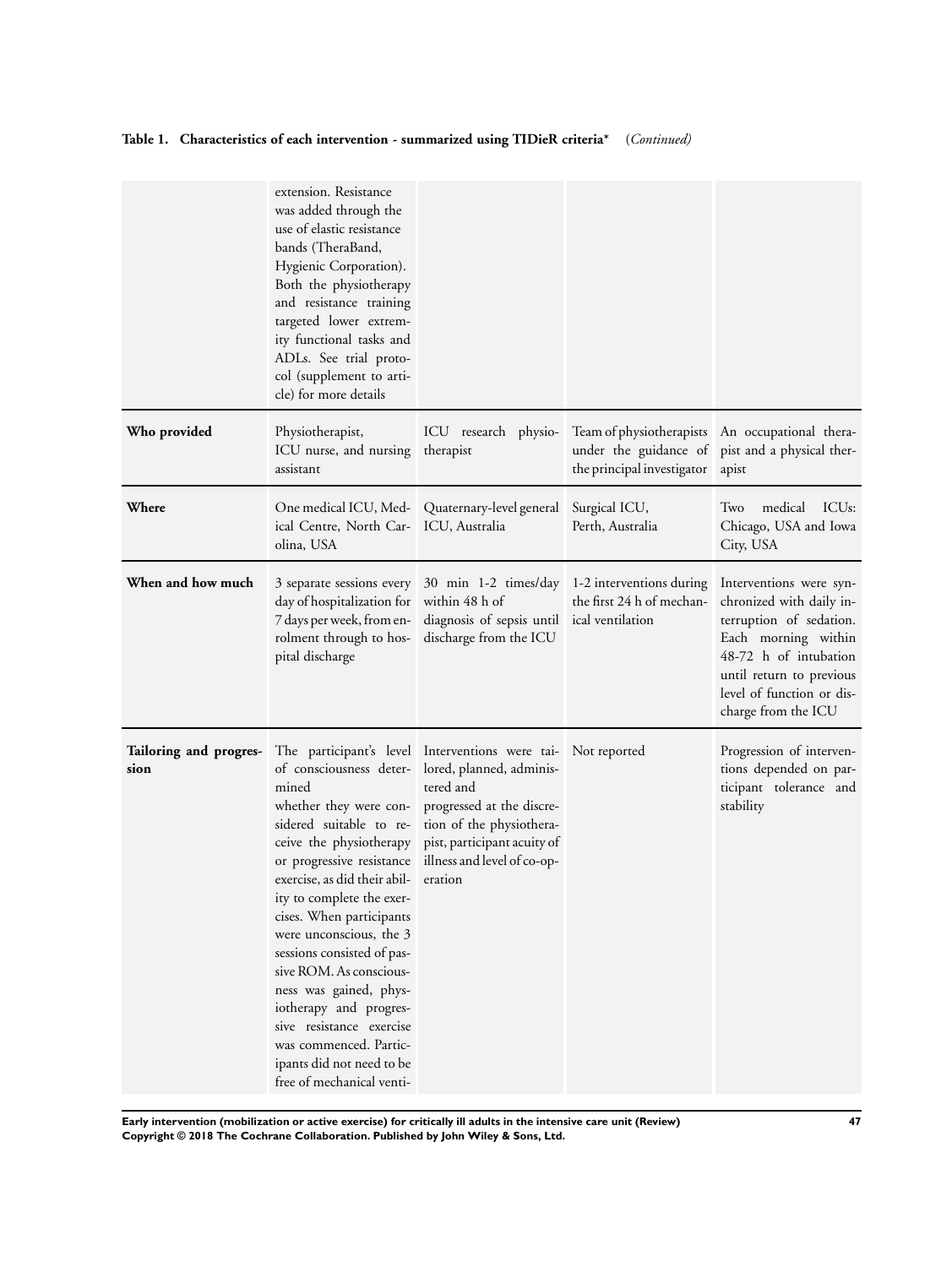|                                                     | lation to begin any of the<br>exercise sessions                                                                                                                                                                                                                                                                                                                                                                                                   |                                                                                                                                       |              |                                                                                                                                                                                                                  |
|-----------------------------------------------------|---------------------------------------------------------------------------------------------------------------------------------------------------------------------------------------------------------------------------------------------------------------------------------------------------------------------------------------------------------------------------------------------------------------------------------------------------|---------------------------------------------------------------------------------------------------------------------------------------|--------------|------------------------------------------------------------------------------------------------------------------------------------------------------------------------------------------------------------------|
| Modification of<br>intervention<br>throughout trial | Not reported                                                                                                                                                                                                                                                                                                                                                                                                                                      | Not reported                                                                                                                          | Not reported | Not reported                                                                                                                                                                                                     |
| Fidelity<br>(strategies to<br>improve)              | Not reported                                                                                                                                                                                                                                                                                                                                                                                                                                      | Not reported                                                                                                                          | Not reported | Not reported                                                                                                                                                                                                     |
| Fidelity<br>(extent)                                | study days that partic-<br>ipants received therapy for an<br>was 87.1% (SD 18.4%)<br>for passive ROM; 54.6%<br>$(SD 27.2%)$ for physio-<br>therapy; and 35.7% (SD<br>23%) for progressive re-<br>sistive exercise. The me-<br>dian days of delivery of<br>therapy per participant<br>was 8.0 (IQR, 5.0-14.)<br>0) for passive ROM, 5.0<br>(IQR, 3.0-8.0) for phys-<br>iotherapy, and 3.0 (IQR,<br>1.0-5.0) for progressive<br>resistance exercise | The mean percentage of All participants adhered Not reported<br>and remained enrolled<br>average of 11.4 days. No<br>further details. |              | Therapy occurred on<br>87% of the days on<br>the study for all partici-<br>pants in the intervention<br>group and on 95% of the<br>days on the study for 22/<br>55 (40%) of participants<br>in the control group |

# <span id="page-50-0"></span>**Table 1. Characteristics of each intervention - summarized using TIDieR criteria\*** (*Continued)*

\*See [Hoffmann 2014](#page-26-0) for TIDieR criteria

**ADLs**: activities of daily living; **ICU**: intensive care unit; **ROM**: range of motion

# **Table 2. Death/Survival**

|                           | tion group   | group             | CI)                            |      | n (%) in interven- n (%) in control Risk ratio (95% P value Reference of studies |
|---------------------------|--------------|-------------------|--------------------------------|------|----------------------------------------------------------------------------------|
| <b>ICU</b> mortality      | 3/26(12%)    | 1/24(4%)          | RR 2.77 (0.31 to<br>24.85      | 0.36 | Kayambu 2015                                                                     |
| <b>ICU</b> mortality      | $0/101(0\%)$ | $3/109$ $(2.8\%)$ | RR 0.16 (0.008)<br>to $3.03$ ) | 0.22 | Patman 2001                                                                      |
| <b>Hospital mortality</b> | 9/49(18%)    | 14/55(25%)        | RR 0.72 (0.34 to<br>1.52)      | 0.53 | Schweickert 2009                                                                 |
| 90-day mortality          | $8/26(31\%)$ | 2/24(8%)          | RR 3.69 (0.87 to<br>15.69)     | 0.08 | Kayambu 2015                                                                     |

**Early intervention (mobilization or active exercise) for critically ill adults in the intensive care unit (Review) 48 Copyright © 2018 The Cochrane Collaboration. Published by John Wiley & Sons, Ltd.**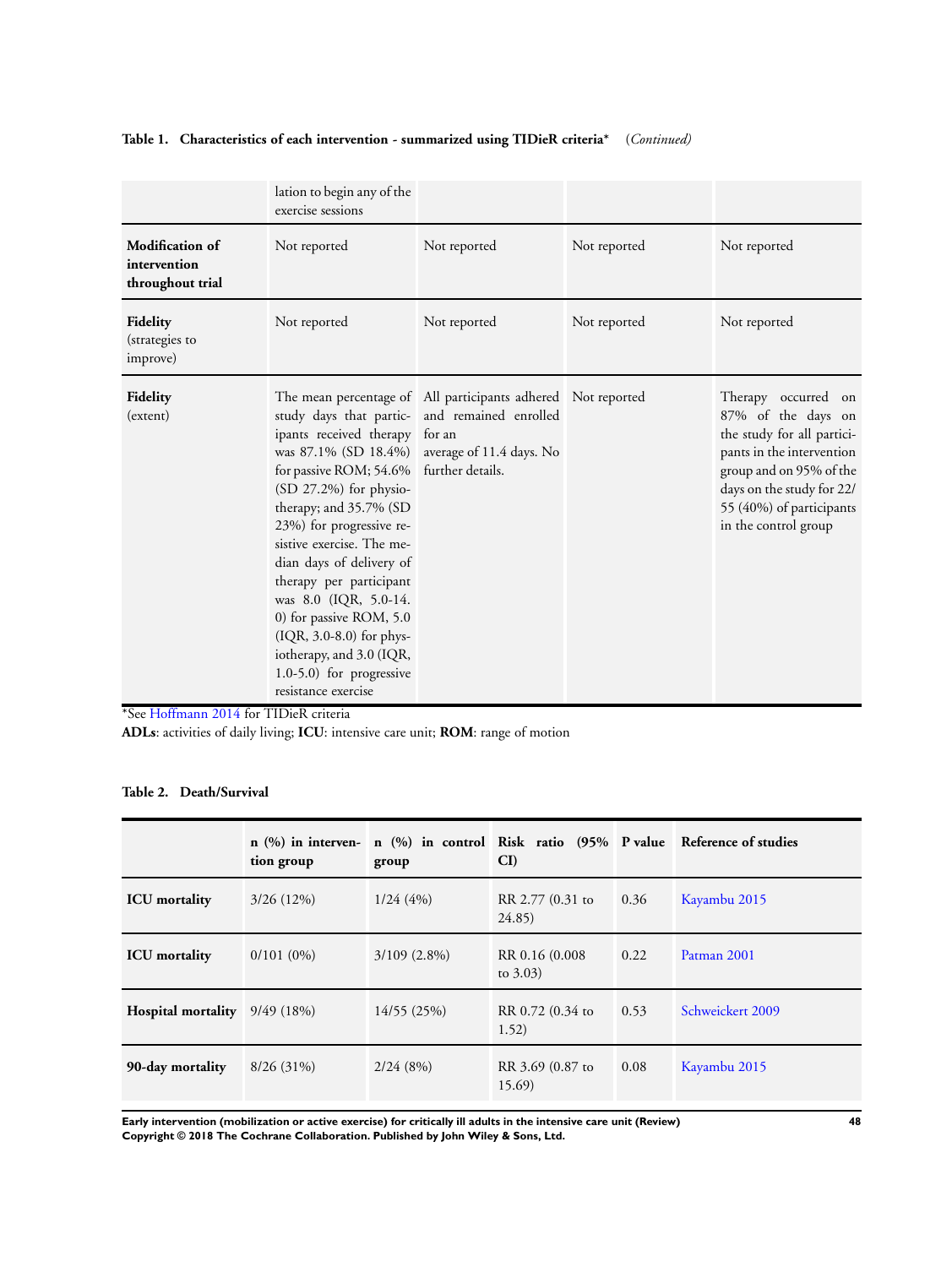# <span id="page-51-0"></span>**Table 2. Death/Survival** (*Continued)*

| <b>6-month hospital-</b> $73/150$ (48.7%) |                                                                                                                                                                                                                                                                                                                                    | 67/150 (44.7%) | RR 1.09 (0.86 to | 0.69 | Morris 2016 |
|-------------------------------------------|------------------------------------------------------------------------------------------------------------------------------------------------------------------------------------------------------------------------------------------------------------------------------------------------------------------------------------|----------------|------------------|------|-------------|
| free                                      |                                                                                                                                                                                                                                                                                                                                    |                | 1.39)            |      |             |
| survival                                  |                                                                                                                                                                                                                                                                                                                                    |                |                  |      |             |
| $\sim$                                    | $\mathbf{1}$ $\mathbf{1}$ $\mathbf{1}$ $\mathbf{1}$ $\mathbf{1}$ $\mathbf{1}$ $\mathbf{1}$ $\mathbf{1}$ $\mathbf{1}$ $\mathbf{1}$ $\mathbf{1}$ $\mathbf{1}$ $\mathbf{1}$ $\mathbf{1}$ $\mathbf{1}$ $\mathbf{1}$ $\mathbf{1}$ $\mathbf{1}$ $\mathbf{1}$ $\mathbf{1}$ $\mathbf{1}$ $\mathbf{1}$ $\mathbf{1}$ $\mathbf{1}$ $\mathbf{$ |                | $nn \cdot 1$     |      |             |

**CI**: confidence interval; **ICU**: intensive care unit; **n**: number; **RR**: risk ratio

#### **Table 3. Functional status measures**

| <b>Outcome measure</b>                                                                               | Intervention<br>group     | Control group        | Effect size (95% CI) P value<br>where possible |          | Reference of studies |
|------------------------------------------------------------------------------------------------------|---------------------------|----------------------|------------------------------------------------|----------|----------------------|
| Return to indepen-<br>functional<br>dent<br>status at hospital<br>discharge - n (%) in<br>each group | 29/49 (59%)               | 19/55 (35%)          | RR 1.71 (1.11 to 2. 0.01<br>64)                |          | Schweickert 2009     |
| Independent ADL 3 (0-5)<br>total at ICU dis-<br>charge - median<br>(IQR)                             |                           | $0(0-5)$             |                                                | 0.15     | Schweickert 2009     |
| Independent ADL 6 (0-6)<br>total at hospital<br>discharge - median<br>(IQR)                          |                           | $4(0-6)$             |                                                | 0.06     | Schweickert 2009     |
| Acute<br><b>Index of Function</b><br>(ACIF) at ICU dis-<br>charge - mean (SD)                        | <b>Care</b> $61.1 (33.1)$ | 55 (24.4)            | MD 6.10 (-11.85 to 0.45)<br>24.05)             |          | Kayambu 2015         |
| Physical Function 5.6 (2.1)<br>ICU Test (PFIT)<br>at ICU discharge -<br>mean (SD)                    |                           | 5.4(1.7)             | MD 0.20 (-0.98 to 1. 0.61)<br>38)              |          | Kayambu 2015         |
| Short Physical Per- 1.6 (3.1)<br>formance Battery<br>at ICU discharge -<br>mean (SD)                 |                           | 1.9(2.8)             | MD -0.3 (-1.1 to 0.5) 0.46                     |          | Morris 2016          |
| Time from intu- 1.7<br>bation to out of $(1.1 \text{ to } 3.0)$<br>bed (days) - median<br>(IQR)      |                           | 6.6<br>$(4.2 - 8.3)$ |                                                | < 0.0001 | Schweickert 2009     |

**Early intervention (mobilization or active exercise) for critically ill adults in the intensive care unit (Review) 49 Copyright © 2018 The Cochrane Collaboration. Published by John Wiley & Sons, Ltd.**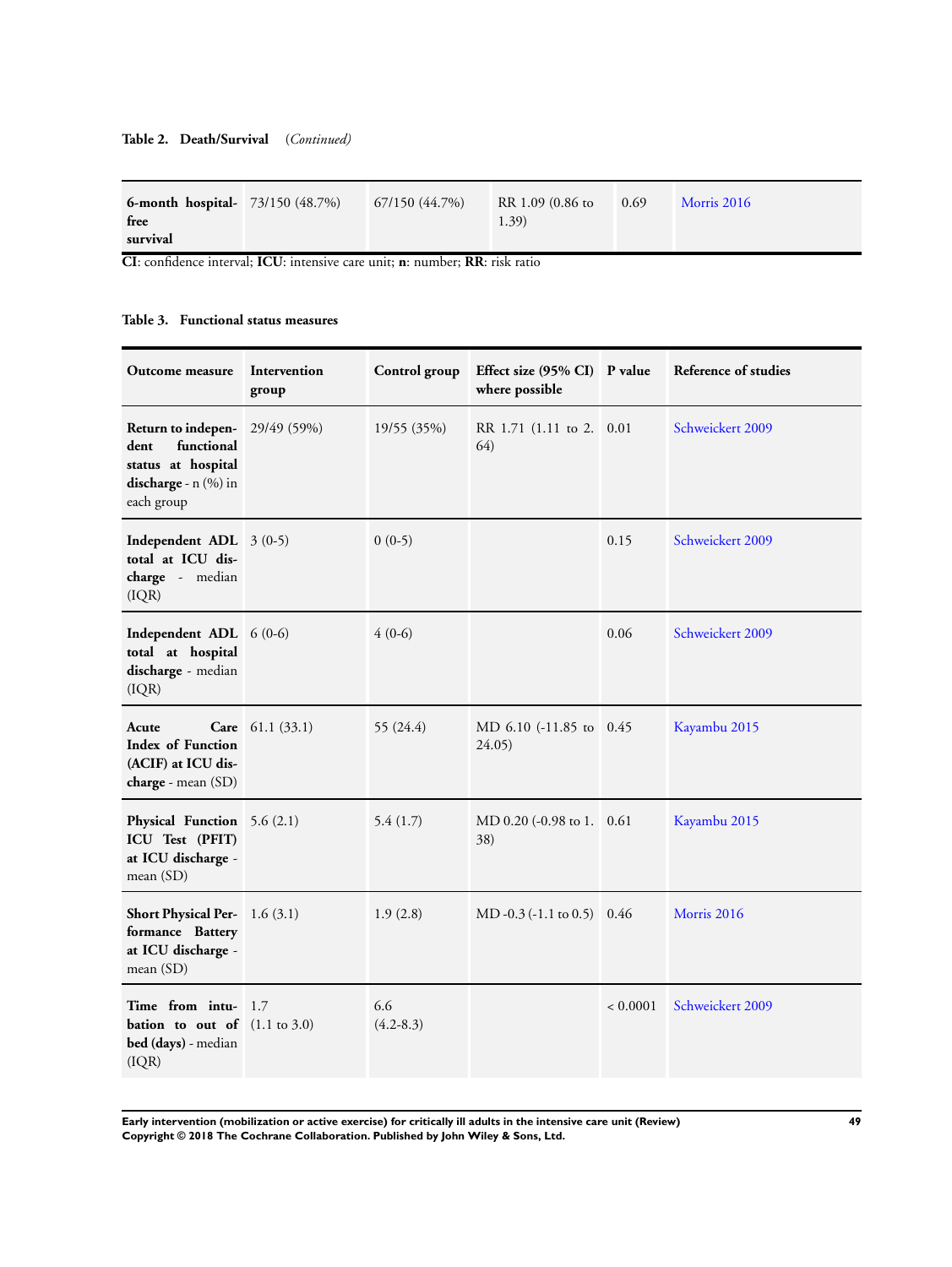### <span id="page-52-0"></span>**Table 3. Functional status measures** (*Continued)*

| Time from intu-<br>bation to stand-<br>ing (days) - median<br>(IQR)                                        | 3.2<br>$(1.5 \text{ to } 5.6)$ | 6.0<br>$(4.5-8.9)$ | < 0.0001     | Schweickert 2009 |
|------------------------------------------------------------------------------------------------------------|--------------------------------|--------------------|--------------|------------------|
| Time from intuba- 3.3<br>tion to marching in<br>place (days) - me-<br>dian (IQR)                           | $(1.6 \text{ to } 5.8)$        | 6.2<br>$(4.6-9.6)$ | < 0.0001     | Schweickert 2009 |
| Time from intuba-<br>tion to transferring $1.8$ to 4.5)<br>to a chair (days) -<br>median (IQR)             | 3.1                            | 6.2<br>$(4.5-8.4)$ | < 0.0001     | Schweickert 2009 |
| Time from intuba-<br>tion<br>to walking (days) -<br>median (IQR)                                           | 3.8<br>$(1.9 \text{ to } 5.8)$ | 7.3<br>$(4.9-9.6)$ | ${}< 0.0001$ | Schweickert 2009 |
| <b>Barthel Index score</b> 75 (7.5 to 95)<br>at<br>hospital discharge<br>(score 0-100) - me-<br>dian (IQR) |                                | $55(0-85)$         | 0.05         | Schweickert 2009 |
| walk-<br>Greatest<br>ing distance (me-<br>at hospital<br>tres)<br>discharge - median<br>(IQR) (metres)     | 33.4 (0 to 91.4)               | $0(0-30.4)$        | 0.004        | Schweickert 2009 |

**ADL**: activities of daily living; **CI**: confidence interval; **ICU**: intensive care unit; **IQR**: interquartile range; **MD**: mean difference; **n**: number; **RR**: risk ratio; **SD**: standard deviation

# **Table 4. Length of stay (ICU and hospital)**

| Outcome measure                                                  | Intervention<br>group | Control group | Mean difference<br>CI)<br>(95%<br>where<br>possible | P value Reference of studies |
|------------------------------------------------------------------|-----------------------|---------------|-----------------------------------------------------|------------------------------|
| <b>Mean</b> (SD) LOS $42.7(42.4)$<br>$(h)$ in ICU - mean<br>(SD) |                       | 36.7(26.8)    | $6.00$ (-3.58 to 15.58) 0.56                        | Patman 2001                  |

**Early intervention (mobilization or active exercise) for critically ill adults in the intensive care unit (Review) 50 Copyright © 2018 The Cochrane Collaboration. Published by John Wiley & Sons, Ltd.**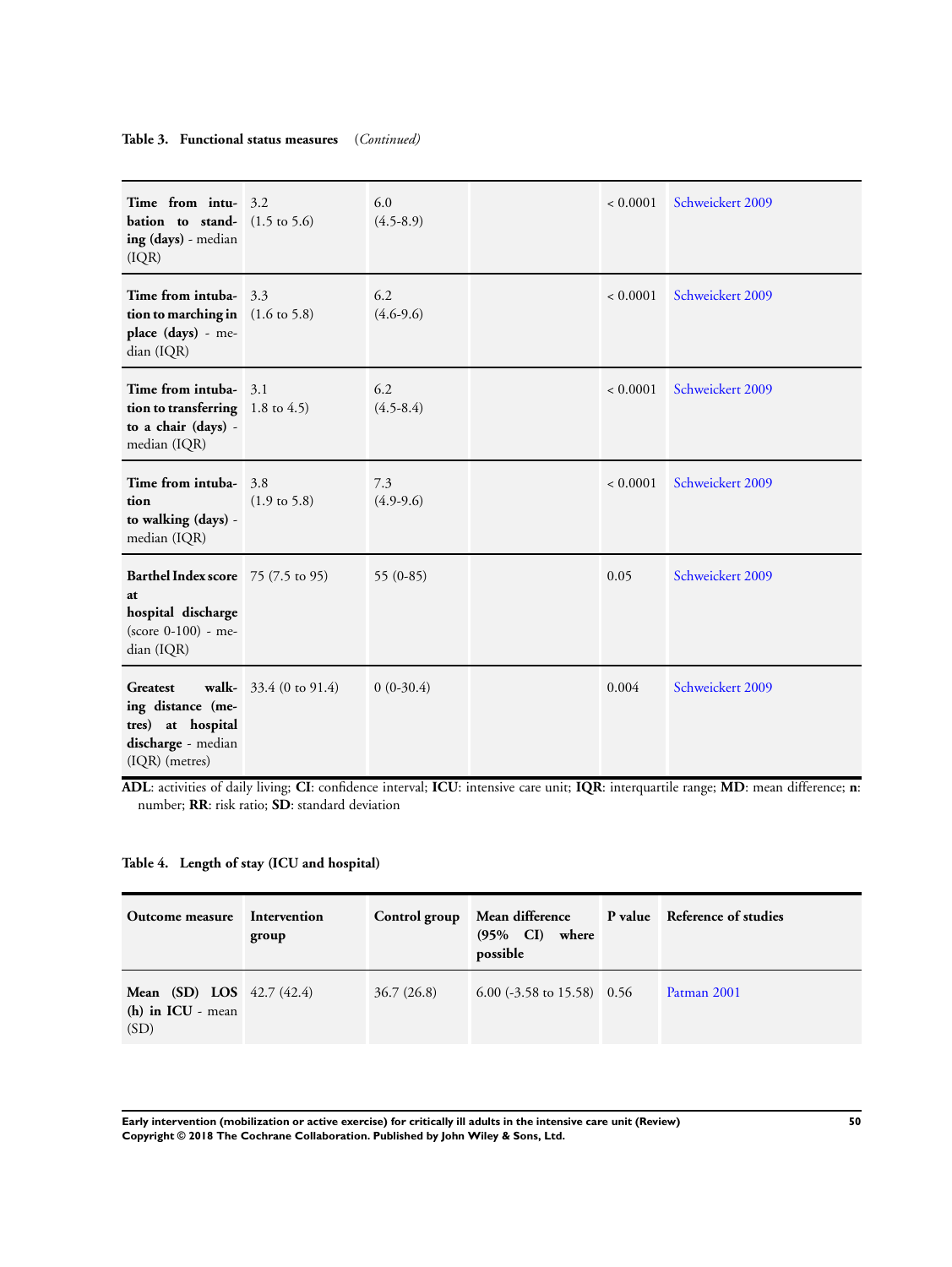<span id="page-53-0"></span>

|  |  |  |  |  |  | Table 4. Length of stay (ICU and hospital) (Continued) |
|--|--|--|--|--|--|--------------------------------------------------------|
|--|--|--|--|--|--|--------------------------------------------------------|

| ( IQR)<br>Median<br>LOS (days) in ICU                                  | $12.0(4-45)$     | $8.5(3-36)$      |                                 | 0.43 | Kayambu 2015     |
|------------------------------------------------------------------------|------------------|------------------|---------------------------------|------|------------------|
| - median (IQR)                                                         | $7.5(4-14)$      | $8.0(4-13)$      |                                 | 0.68 | Morris 2016      |
|                                                                        | $5.9(4.5-13.2)$  | $7.9(6.1-12.9)$  |                                 | 0.08 | Schweickert 2009 |
| <b>Mean</b> (SD) LOS $9.2(4.5)$<br>(days) in hospital -<br>mean $(SD)$ |                  | 9.6(6.7)         | $-0.40$ ( $-1.97$ to 1.17) 0.25 |      | Patman 2001      |
| Median                                                                 | $41(9-158)$      | $45(14-308)$     |                                 | 0.80 | Kayambu 2015     |
| $( IQR)$ LOS $(days)$<br>in hospital - me- $10.0 (6-17)$               |                  | $10.0(7-16)$     |                                 | 0.41 | Morris 2016      |
| dian (IQR)                                                             | $13.5(8.0-23.1)$ | $12.9(8.9-19.8)$ |                                 | 0.93 | Schweickert 2009 |

**CI**: confidence interval; **ICU**: intensive care unit; **IQR**: interquartile range; **LOS**: length of stay; **SD**: standard deviation

# **Table 5. Muscle strength**

|                                                                                        | Intervention<br>group | Control group | Effect size (95% CI) P value Reference of studies<br>where possible |      |                  |
|----------------------------------------------------------------------------------------|-----------------------|---------------|---------------------------------------------------------------------|------|------------------|
| Muscle<br>(MRC score, 0-60)<br>at ICU discharge -<br>mean $(SD)$                       | strength $51.9(10.5)$ | 47.3(13.6)    | MD 4.60 (-3.11 to 0.24<br>12.31)                                    |      | Kayambu 2015     |
| Hand-<br>grip strength (kg)<br>at ICU discharge -<br>mean (SD)                         | 20.0                  | 20.9          | MD -0.8 $(-4.0 \text{ to } 2.3)$ 0.60                               |      | Morris 2016      |
| Mus-<br>cle strength (MRC<br>score, 0-60) at hos-<br>pital discharge -<br>median (IQR) | $52(25-58)$           | $48(0-58)$    |                                                                     | 0.38 | Schweickert 2009 |
| Hand-grip<br>strength (kg)<br>at<br>hospital discharge<br>- median (IQR)               | 39 (10-58)            | $35(0-57)$    |                                                                     | 0.67 | Schweickert 2009 |
| Hand-grip<br>strength (kg) at<br>hospital discharge                                    | 22.6(10.4)            | 24.3(16.3)    | MD -1.7 (-4.6 to 1.2) 0.25                                          |      | Morris 2016      |

**Early intervention (mobilization or active exercise) for critically ill adults in the intensive care unit (Review) 51 Copyright © 2018 The Cochrane Collaboration. Published by John Wiley & Sons, Ltd.**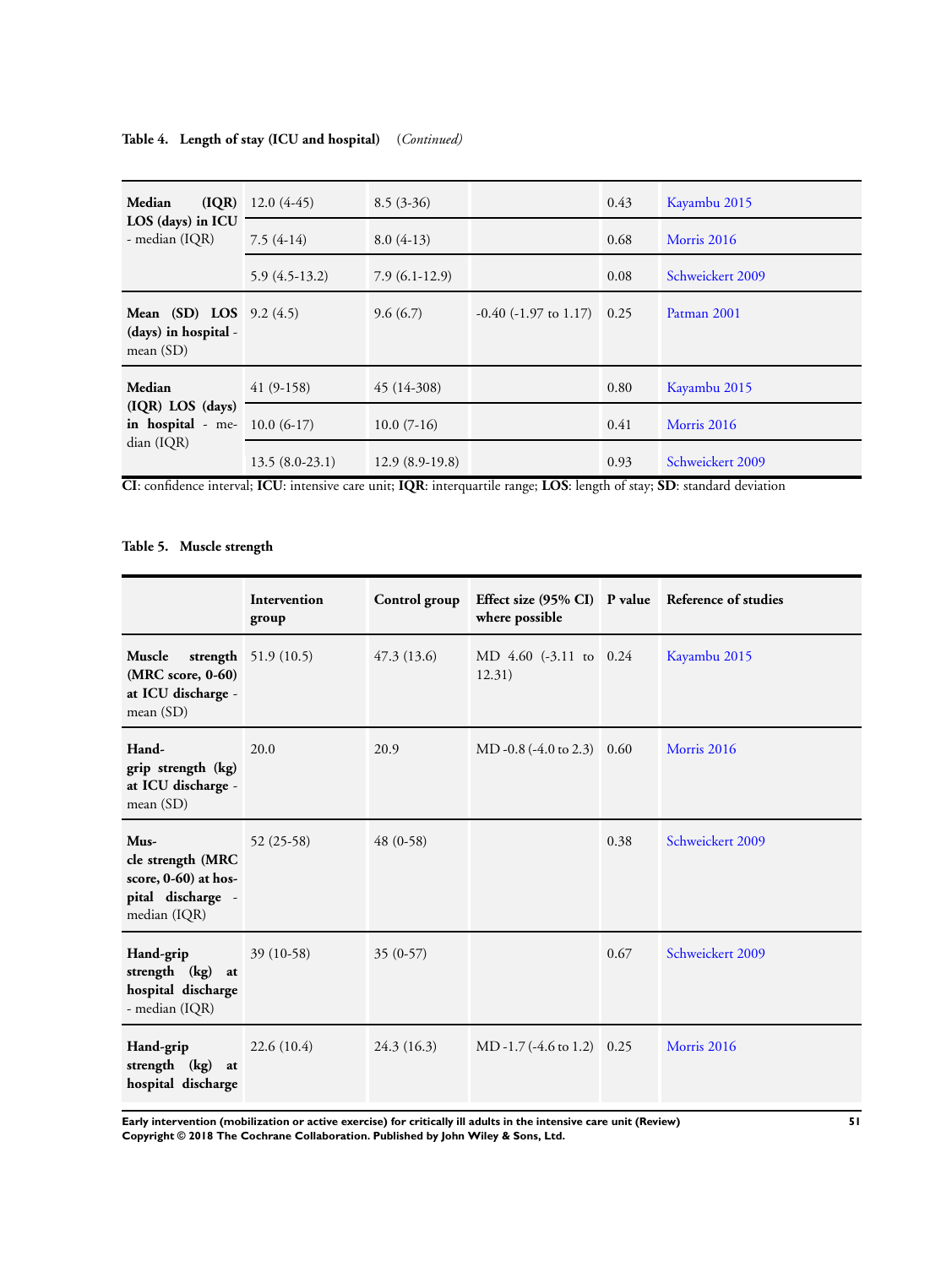# <span id="page-54-0"></span>**Table 5. Muscle strength** (*Continued)*

| - mean (SD)                                                              |             |             |                                   |                  |
|--------------------------------------------------------------------------|-------------|-------------|-----------------------------------|------------------|
| <b>ICU-acquired</b><br>paresis at hospital<br><b>discharge</b> - $n$ (%) | 15/49 (31%) | 27/55 (49%) | RR 0.62 (0.38 to 1. 0.09)<br>(03) | Schweickert 2009 |

**CI**: confidence interval; **ICU**: intensive care unit; **IQR**: interquartile range; **MD**: mean difference; **MRC**: medical research council; **SD**: standard deviation

# **Table 6. Health-related quality of life**

| at 6 months' fol- tervention group<br>low-up       |                              | trol group  | $(95\% \text{ CI})$                  |       | Outcome measure Mean (SD) of in- Mean (SD) of con- Mean difference P value Reference of studies |
|----------------------------------------------------|------------------------------|-------------|--------------------------------------|-------|-------------------------------------------------------------------------------------------------|
| SF-36                                              | <b>physical</b> $81.8(22.2)$ | 60.0(29.4)  | $21.8(0.81 \text{ to } 42.79)$ 0.04  |       | Kayambu 2015                                                                                    |
| function                                           | 55.9 (27.3)                  | 43.6(27.7)  | 12.2 $(3.9 \text{ to } 20.7)$        | 0.001 | Morris 2016                                                                                     |
| <b>SF-36 role physical</b> $61.4 (43.8)$           |                              | 17.1(34.4)  | 44.3 (14.79 to 73. 0.005)<br>81)     |       | Kayambu 2015                                                                                    |
| SF-36 bodily pain                                  | 70.9(20.7)                   | 64.7(22.5)  | $6.20$ (-10.78 to 23. 0.46<br>18)    |       | Kayambu 2015                                                                                    |
| SF-36<br>health                                    | <b>general</b> 50.5 (11.9)   | 41.8(11.3)  | 8.70 (-0.24 to 17. 0.06)<br>64)      |       | Kayambu 2015                                                                                    |
| SF-36 vitality                                     | 45.9(12.0)                   | 39.2(7.7)   | $6.70$ (-0.22 to 13. 0.07<br>62)     |       | Kayambu 2015                                                                                    |
| <b>SF-36</b> social func- $71.6 (37.1)$<br>tioning |                              | 73.7 (37.2) | $-2.10$ ( $-30.94$ to 26.<br>74)     | 0.88  | Kayambu 2015                                                                                    |
| <b>SF-36</b> role emo- 63.6 (40.7)<br>tional       |                              | 33.3(45.8)  | 30.30 (-3.88 to 64. 0.08)<br>48)     |       | Kayambu 2015                                                                                    |
| $SF-36$                                            | <b>mental</b> $38.6(11.5)$   | 37.3(7.4)   | 1.30 $(-5.75 \text{ to } 8.35)$ 0.71 |       | Kayambu 2015                                                                                    |
| health                                             | 48.8                         | 46.4        | $2.4$ (-1.2 to 6.0)                  | 0.19  | Morris 2016                                                                                     |

**CI**: confidence interval; **SD**: standard deviation; **SF-36**: Short Form 36

**Early intervention (mobilization or active exercise) for critically ill adults in the intensive care unit (Review) 52 Copyright © 2018 The Cochrane Collaboration. Published by John Wiley & Sons, Ltd.**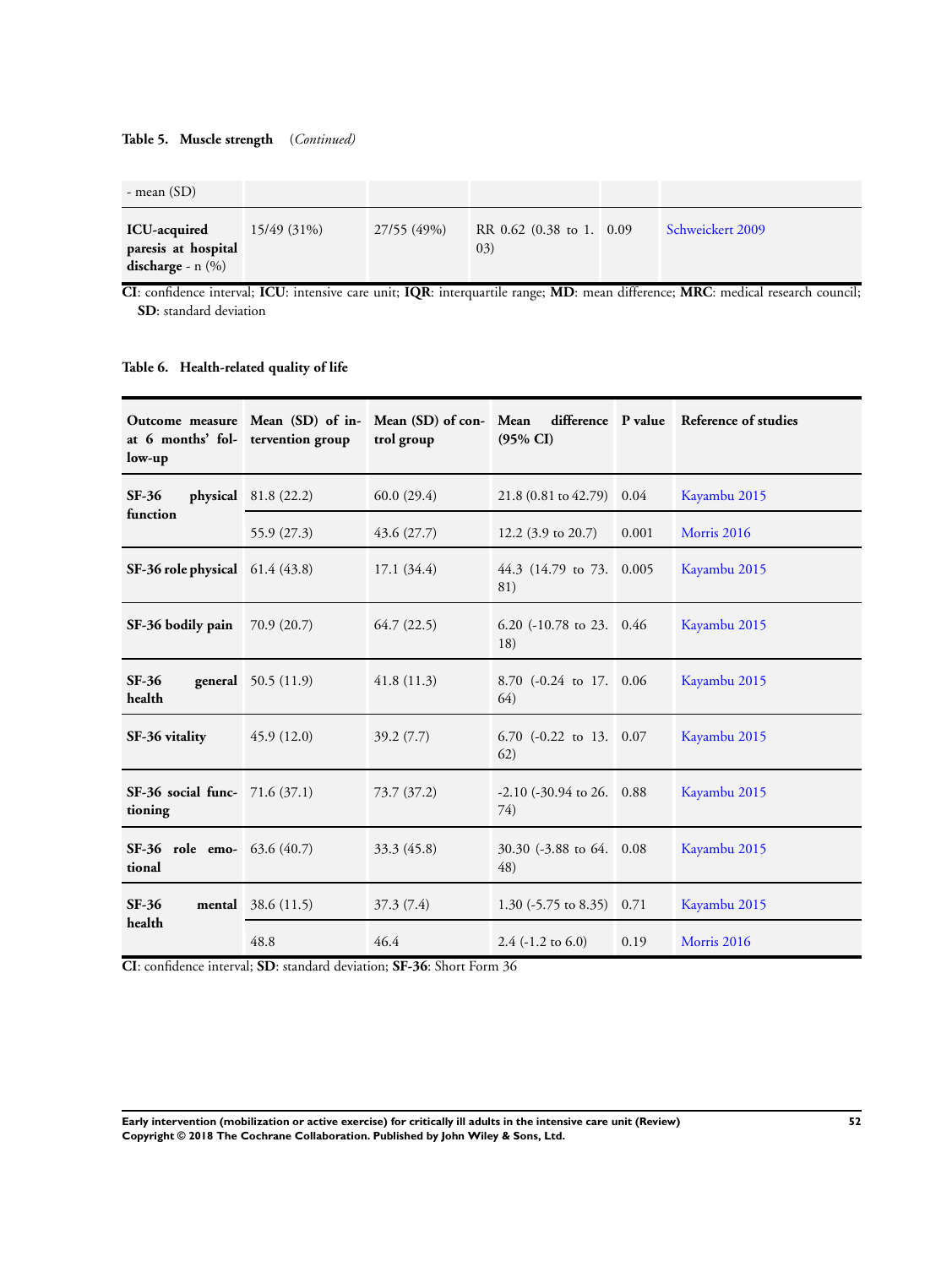### <span id="page-55-0"></span>**Table 7. Delirium**

|                                             |                        |                |      | Intervention group Control group P value Reference of studies |
|---------------------------------------------|------------------------|----------------|------|---------------------------------------------------------------|
| ICU (days) with delir- $2.0 (0.0-6.0)$      |                        | $4.0(2.0-7.0)$ | 0.03 | Schweickert 2009                                              |
| $ium$ - median (IQR)                        | $0(0 - 12.5)$          | $0(0-9.1)$     | 0.71 | Morris 2016                                                   |
| Hospital<br>with delirium - median<br>(IQR) | (days) $2.0 (0.0-6.0)$ | $4.0(2.0-8.0)$ | 0.02 | Schweickert 2009                                              |

**ICU**: intensive care unit; **IQR**: interquartile range

|  | Table 8. Other outcomes not specified in this review |  |  |  |  |
|--|------------------------------------------------------|--|--|--|--|
|--|------------------------------------------------------|--|--|--|--|

|                                                                                               | Intervention<br>group | Control group  | Mean<br>difference (95% CI)<br>where possible | P value | Reference of studies |
|-----------------------------------------------------------------------------------------------|-----------------------|----------------|-----------------------------------------------|---------|----------------------|
| <b>Duration</b> ( <b>h</b> ) of $13(4.8)$<br>mechanical venti-<br><b>lation</b> - mean $(SD)$ |                       | 12.7(4.7)      | $0.20$ (-1.1 to 1.65)                         | 0.85    | Patman 2001          |
| Duration (days) of $8.0(4-64)$<br>mechanical                                                  |                       | $7.0(2-30)$    |                                               | 0.22    | Kayambu 2015         |
| ventilation<br>me-<br>$\sim$<br>dian (IQR)                                                    | $3.4(2.3-7.3)$        | $6.1(4.0-9.6)$ |                                               | 0.02    | Schweickert 2009     |

Abbreviations: CI: confidence interval. IQR: interquartile range. SD: standard deviation.

# **A P P E N D I C E S**

# **Appendix 1. CENTRAL, Cochrane Library search strategy**

([mh "Intensive Care Units"] OR [mh ˆ"Critical Illness"] OR [mh "Critical Care"] OR (critical\* NEAR3 (ill\* OR care\*)):ti,ab OR "intensive care":ti,ab OR (icu OR icuaw):ti,ab)

([mh "Exercise Therapy"] OR [mh "Physical Therapy Modalities"] OR [mh "Occupational Therapy"] OR (mobilizat\* OR mobilisat\* OR mobility):ti,ab OR exercis\*:ti,ab OR (therap\* NEAR3 (physical OR exercise OR occupation\*)):ti,ab OR ((bed OR "daily living") NEAR3 activit\*):ti,ab OR (training OR pregait OR pre-gait OR walk\* OR adl OR physiotherap\* OR ambulation):ti,ab OR ((cycle OR bicycle) NEAR1 ergomet\*):ti,ab)

AND

**Early intervention (mobilization or active exercise) for critically ill adults in the intensive care unit (Review) 53 Copyright © 2018 The Cochrane Collaboration. Published by John Wiley & Sons, Ltd.**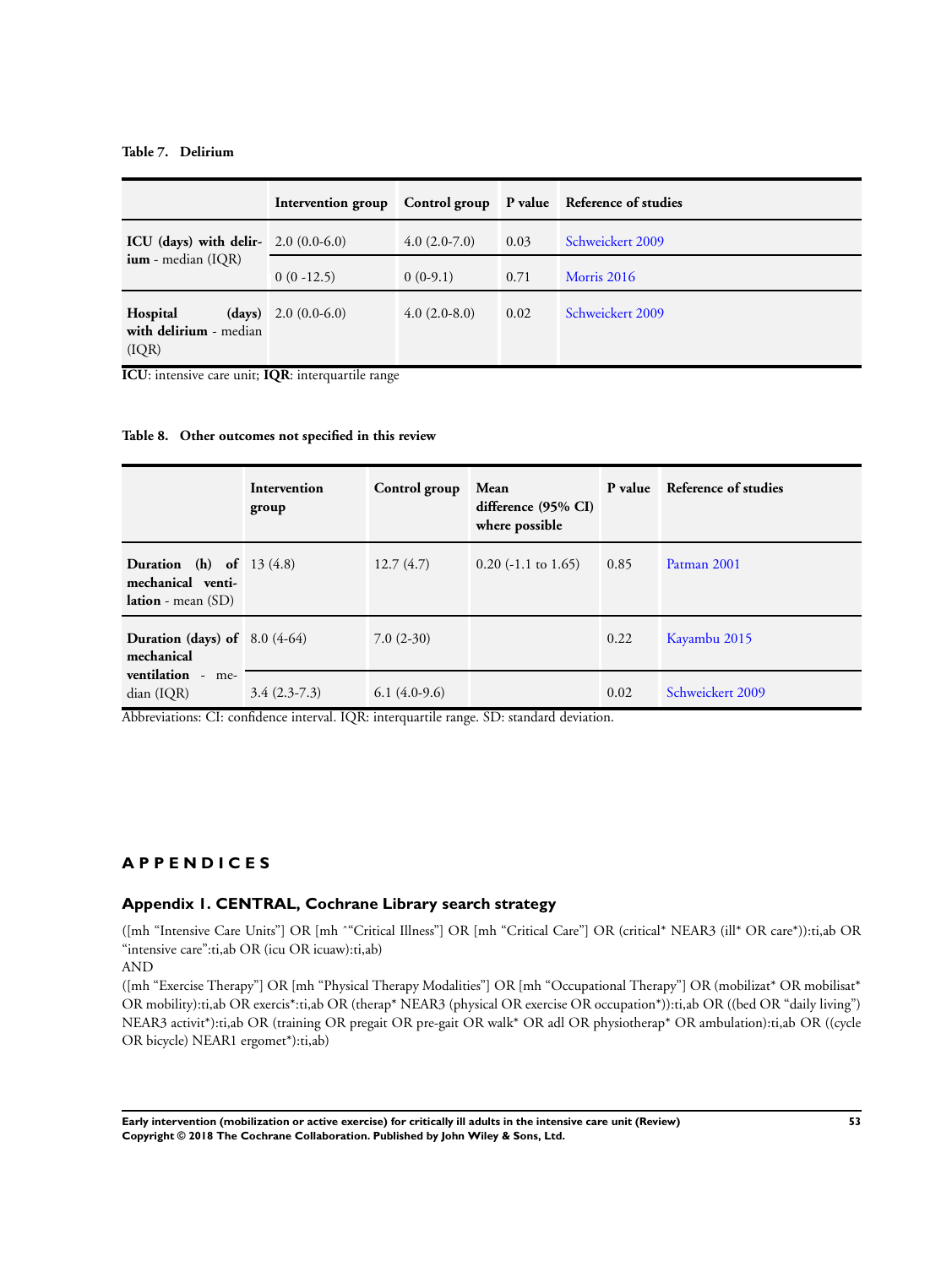# <span id="page-56-0"></span>**Appendix 2. MEDLINE (Ovid SP) search strategy**

(exp Intensive Care Units/ OR Critical Illness/ OR exp Critical Care/ OR (critical\* adj3 (ill\* or care\*)).tw. OR intensive care.tw. OR (icu or icuaw).tw.)

AND

(exp Exercise Therapy/ OR exp Physical Therapy Modalities/ OR Occupational Therapy/ OR (mobilizat\* or mobilisat\* or mobility).tw. OR exercis\*.tw. OR (therap\* adj3 (physical or exercise or occupation\*)).tw. OR ((bed or daily living) adj3 activit\*).tw. OR (training or pregait or pre-gait or walk\* or adl or physiotherap\* or ambulation).tw. OR ((cycle or bicycle) adj1 ergomet\*).tw.) AND

((randomized controlled trial OR controlled clinical trial).pt. OR randomized.ab. OR randomised.ab. OR placebo.ab. OR drug therapy.fs. OR randomly.ab. OR trial.ab. OR groups.ab.) not (exp animals/ not humans.sh.)

# **Appendix 3. Embase (Ovid SP) search strategy**

(icu:ab,ti OR icuaw:ab,ti OR 'intensive care':ab,ti OR ((critical\* NEAR/3 (ill\* OR care)):ab,ti) OR 'intensive care'/exp OR 'critical illness'/de OR 'intensive care unit'/de)

AND

(training:ab,ti OR pregait:ab,ti OR 'pre-gait':ab,ti OR walk\*:ab,ti OR adl:ab,ti OR physiotherapy\*:ab,ti OR (((cycle OR bicycle) NEAR/1 ergomet\*):ab,ti) OR ambulation:ab,ti OR (((bed OR 'daily living') NEAR/3 activity):ab,ti) OR ((therap\* NEAR/3 (physical\* OR exercise OR occupation\*)):ab,ti) OR exercis\*:ab,ti OR mobiliz\*:ab,ti OR mobilis\*:ab,ti OR mobility:ab,ti OR 'occupational therapy'/de OR 'physiotherapy'/exp OR 'kinesiotherapy'/exp)

AND

((random\*:ab,ti OR placebo\*:ab,ti OR crossover\*:ab,ti OR 'cross over':ab,ti OR allocat\*:ab,ti OR trial:ti OR ((doubl\* NEXT/1 blind\*):ab,ti) OR 'randomized controlled trial'/exp OR 'single blind procedure'/exp OR 'double blind procedure'/exp OR 'crossover procedure'/exp) NOT (('animal'/exp OR 'animal'/de OR 'nonhuman'/exp OR 'nonhuman'/de OR 'animal experiment'/exp OR 'animal experiment'/de) NOT (('animal'/exp OR 'animal'/de OR 'nonhuman'/exp OR 'nonhuman'/de OR 'animal experiment'/exp OR 'animal experiment'/de) AND 'human'/de)))

# **Appendix 4. CINAHL (EBSCOhost) search strategy**

TI ((cycle or bicycle) N1 ergomet\*) OR AB ((cycle or bicycle) N1 ergomet\*) OR TI (training or pregait or pre-gait or walk\* or adl or physiotherap\* or ambulation) OR AB (training or pregait or pre-gait or walk\* or adl or physiotherap\* or ambulation) TI ((bed or daily living) N3 activit<sup>\*</sup>) OR AB ((bed or daily living) N3 activit<sup>\*</sup>) TI (therap<sup>\*</sup> N3 (physical or exercise or occupation<sup>\*</sup>)) OR AB (therap<sup>\*</sup> N3 (physical or exercise or occupation\*)) TI exercis\* OR AB exercis\* TI (mobilizat\* or mobilisat\* or mobility) OR AB (mobilizat\* or mobilisat\* or mobility) (MH "Occupational Therapy+") (MH "Physical Therapy+") (MH "Therapeutic Exercise+") AND

TI (icu or icuaw) OR AB (icu or icuaw) OR TI intensive care OR AB intensive care OR TI (critical\* N3 (ill\* or care\*)) OR AB (critical\* N3 (ill\* or care\*)) OR (MH "Critical Care") OR (MH "Critical Illness") OR (MH "Intensive Care Units+") AND

(MH "Quantitative Studies") OR TI placebo\* OR AB placebo\* OR (MH "Placebos") OR (MH "Random Assignment") OR TI random\* OR AB random\* OR TI ((singl\* or doubl\* or tripl\* or trebl\*) W1 (blind\* or mask\*)) OR AB ((singl\* or doubl\* or tripl\* or trebl\*) W1 (blind\* or mask\*)) OR TI clinic\* trial\* OR AB clinic\* trial\* OR PT clinical trial OR (MH "Clinical Trials+")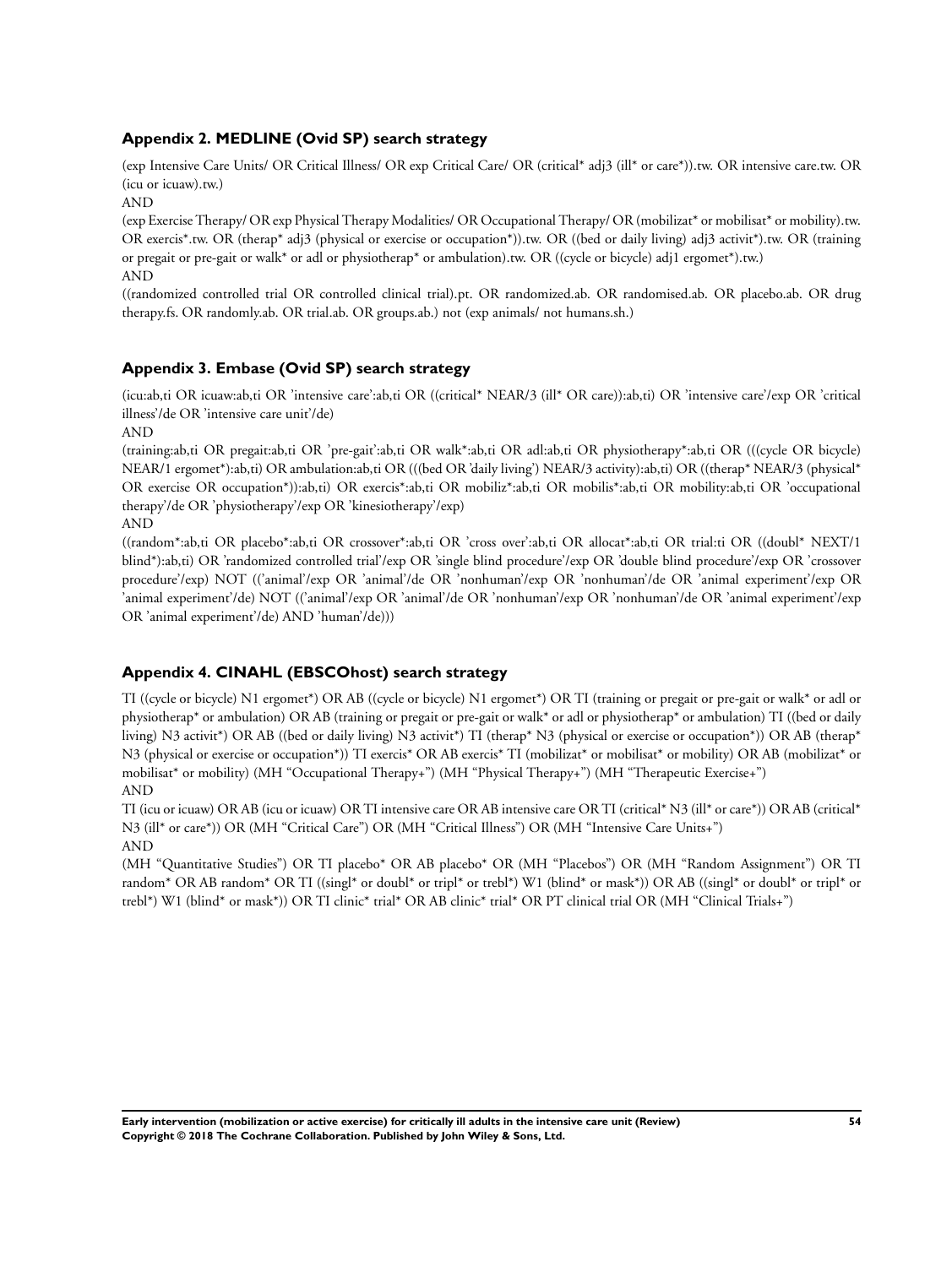# <span id="page-57-0"></span>**Appendix 5. Controlled Trials Registry search strategy**

intensive care unit AND critically ill AND mobilisation intensive care unit AND critically ill AND mobilization intensive care unit AND critically ill AND exercise intensive care unit AND critically ill AND physiotherapy intensive care unit AND critically ill AND physical therapy intensive care unit AND mechanical ventilation AND mobilisation intensive care unit AND mechanical ventilation AND mobilization intensive care unit AND mechanical ventilation AND exercise intensive care unit AND mechanical ventilation AND physiotherapy intensive care unit AND mechanical ventilation AND physical therapy ICU AND critically ill AND mobilisation ICU AND critically ill AND mobilization ICU AND critically ill AND exercise ICU AND critically ill AND physiotherapy ICU AND critically ill AND physical therapy ICU AND mechanical ventilation AND mobilisationICU AND mechanical ventilation AND mobilization ICU AND mechanical ventilation AND exercise ICU AND mechanical ventilation AND physiotherapy ICU AND mechanical ventilation AND physical therapy

# **Appendix 6. ClinicalTrials.gov Registry search strategy**

critically ill AND mobilisation critically ill AND mobilization critically ill AND exercise critically ill AND physiotherapy critically ill AND physical therapy mechanical ventilation AND mobilisation mechanical ventilation AND mobilization mechanical ventilation AND exercise mechanical ventilation AND physiotherapy mechanical ventilation AND physical therapy intensive care unit AND mobilisation intensive care unit AND mobilization intensive care unit AND exercise intensive care unit AND physiotherapy intensive care unit AND physical therapy ICU AND mobilisation ICU AND mobilization ICU AND exercise ICU AND physiotherapy ICU AND physical therapy

**Early intervention (mobilization or active exercise) for critically ill adults in the intensive care unit (Review) 55 Copyright © 2018 The Cochrane Collaboration. Published by John Wiley & Sons, Ltd.**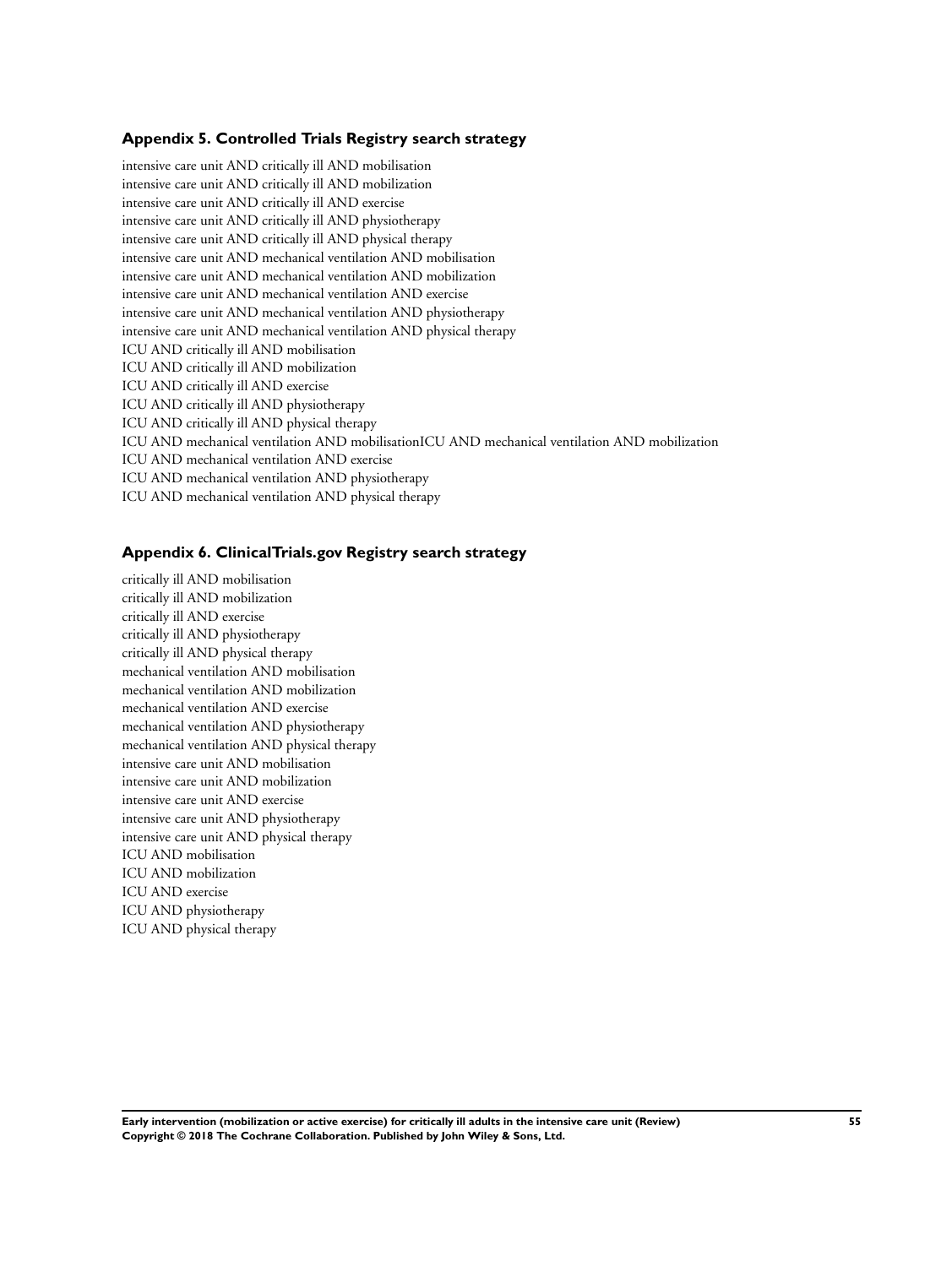# <span id="page-58-0"></span>**Appendix 7. WHO International Clinical Trials Registry Platform search strategy**

critically ill AND mobilisation critically ill AND mobilization critically ill AND exercise critically ill AND physiotherapy critically ill AND physical therapy mechanical ventilation AND mobilisation mechanical ventilation AND mobilization mechanical ventilation AND exercise mechanical ventilation AND physiotherapy mechanical ventilation AND physical therapy intensive care unit AND mobilisation intensive care unit AND mobilization intensive care unit AND exercise intensive care unit AND physiotherapy intensive care unit AND physical therapy ICU AND mobilisation ICU AND mobilization ICU AND exercise ICU AND physiotherapy ICU AND physical therapy

# **Appendix 8. Original search strategy from protocol MEDLINE (Ovid SP)**

1. exp Respiration, Artificial/ or (mechanical\* adj3 ventila\*).af.

2. exp Exercise Therapy/ or exp Physical Therapy Modalities/ or exp Occupational Therapy/ or mobilizat\*.mp. or mobilisat\*.mp. or mobility.mp or exercis\*.mp. or (therap\* adj3 (physical or exercise or occupational)).mp. or ((bed or daily living) adj3 activit\*).mp. or training.mp. or pre?gait.mp. or walk\*.mp. or ADL\*.ti,ab. or physiotherap\*.mp.

3. exp Intensive Care Units/ or ICU.mp. or exp Critical Illness/ or exp Critical Care/ or (critical\* adj3 (ill\* or care)).mp. or intensive care.mp. or ICUAW.mp.

4. 1 and 2 and 3

# **W H A T ' S N E W**

| Date | Event | <b>Description</b>                                                                      |
|------|-------|-----------------------------------------------------------------------------------------|
|      |       | 20 December 2018 Amended Editorial team changed to Cochrane Emergency and Critical Care |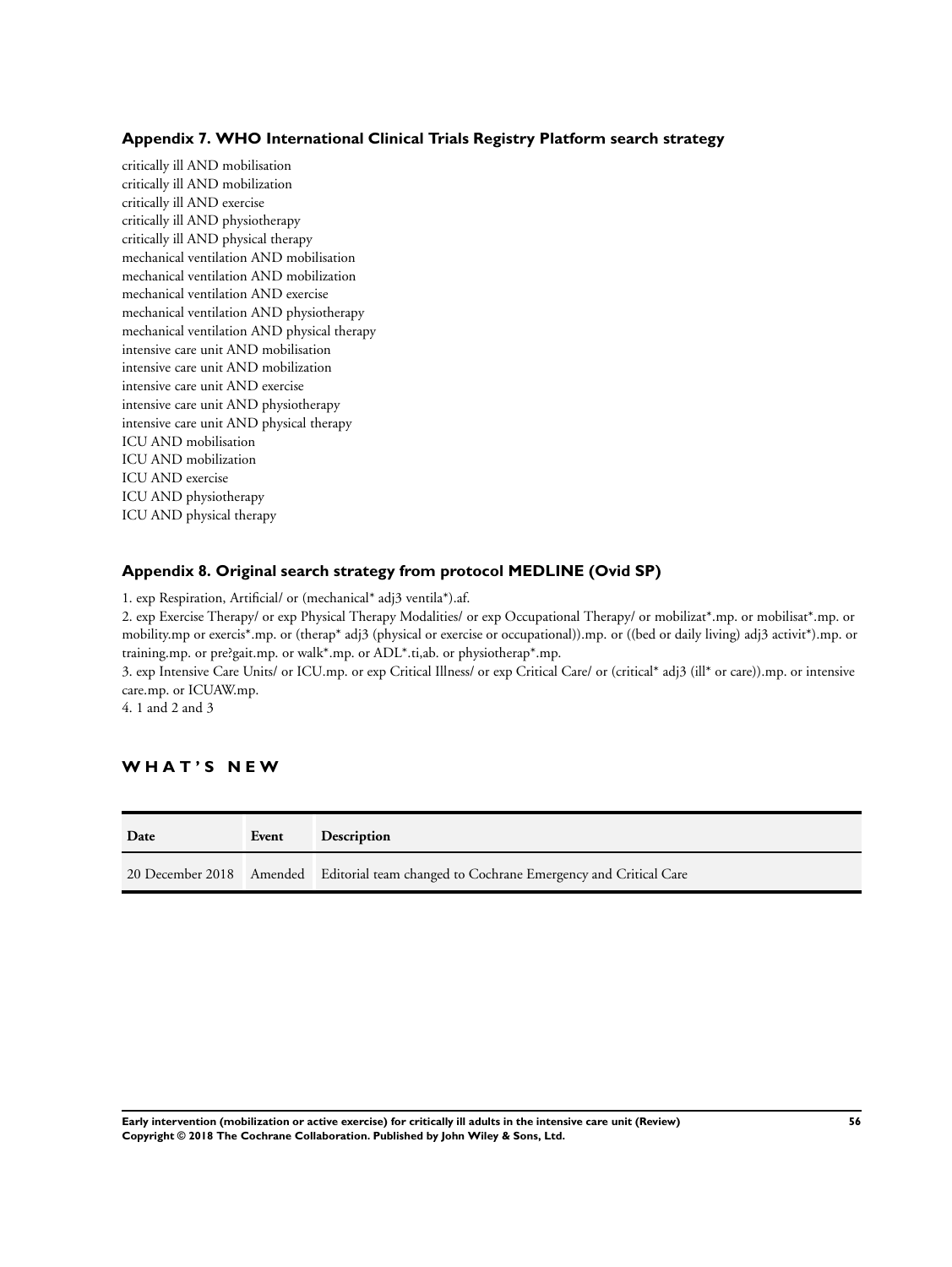# **C O N T R I B U T I O N S O F A U T H O R S**

Conceiving the review: Katherine A Doiron (KAD), Tammy C Hoffmann (TCH) Co-ordinating the review: KAD Undertaking manual searches: KAD Screening search results: KAD, research assistant Organizing retrieval of papers: KAD Screening retrieved papers against inclusion criteria: KAD, research assistant Appraising quality of papers: KAD, Elaine M Beller (EMB), TCH Abstracting data from papers: KAD, EMB, research assistant Writing to authors of papers for additional information: KAD Providing additional data about papers: KAD Obtaining and screening data on unpublished studies: KAD Providing data management for the review: KAD, EMB Entering data into Review Manager 5 (RevMan 5) [\(RevMan 2014](#page-26-0)): KAD Entering RevMan 5 statistical data: EMB, KAD Performing other statistical analysis not using RevMan 5: not applicable Interpreting data: KAD, EMB Making statistical inferences: KAD, EMB Writing the review: KAD, TCH, EMB Securing funding for the review: no funding received Performing previous work that was the foundation of the present study: none Serving as guarantor for the review (one review author): KAD Taking responsibility for reading and checking the review before submission: EMB

# **D E C L A R A T I O N S O F I N T E R E S T**

**Katherine A Doiron**: none known

**Tammy C Hoffmann**: none known

**Elaine M Beller**: work on this review was supported by an Australia Fellowship Grant from the National Health and Medical Research Council (NHMRC), Australia, to the Centre for Evidence-Based Practice, Bond University.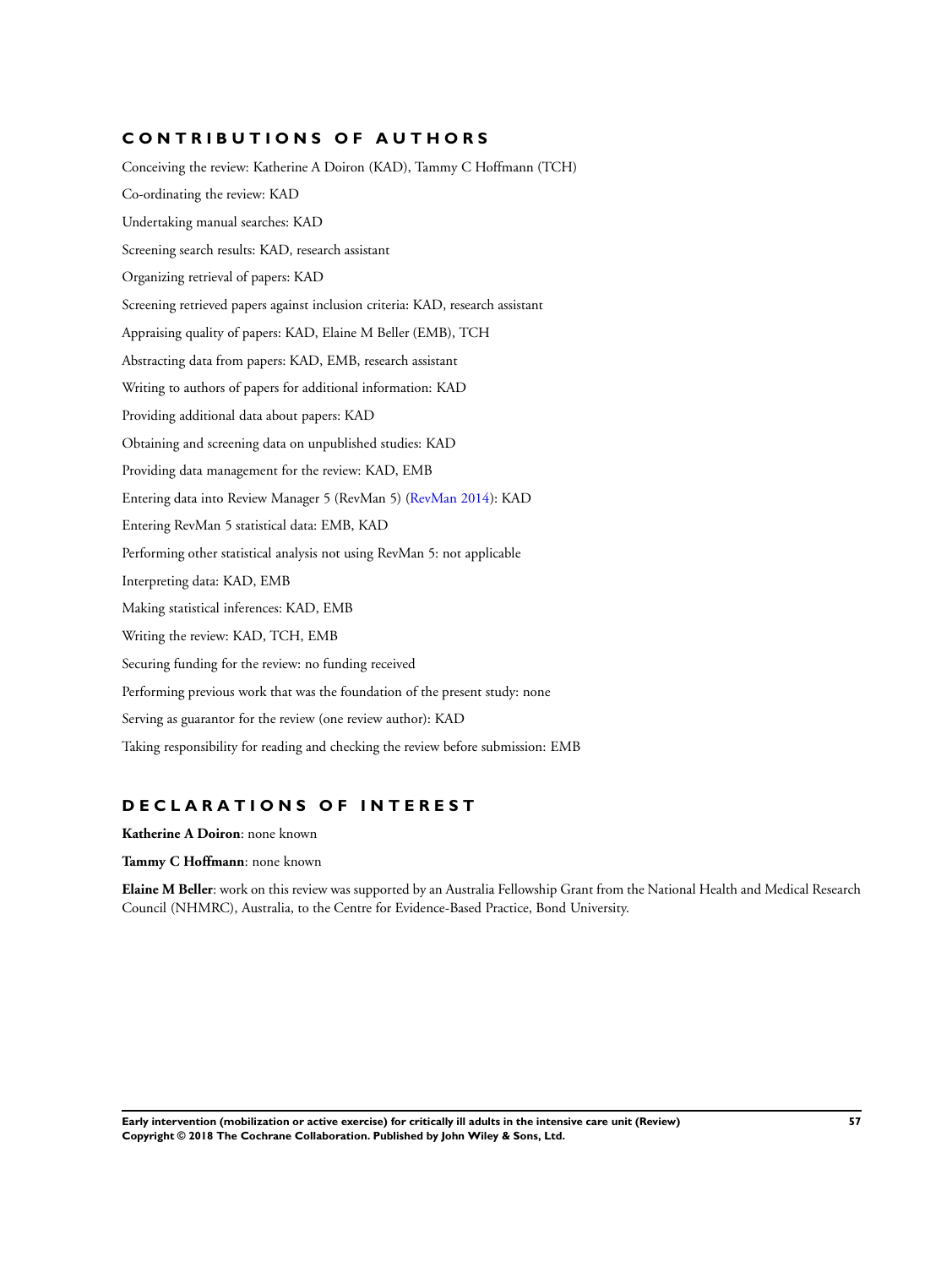# <span id="page-60-0"></span>**S O U R C E S O F S U P P O R T**

### **Internal sources**

• No sources of support supplied, Other.

# **External sources**

• National Health and Medical Research Council (NHMRC), Australia.

Elaine M Beller's work on this review was supported by an Australia Fellowship Grant from the NHMRC, Australia, to the Centre for Evidence-Based Practice, Bond University.

# **D I F F E R E N C E S B E T W E E N P R O T O C O L A N D R E V I E W**

We made the following changes to the published protocol ([Doiron 2013](#page-26-0)).

• We changed the title from 'Early intervention (mobilization or active exercise) for critically ill patients in the intensive care unit' to 'Early intervention (mobilization or active exercise) for critically ill adults in the intensive care unit' because we only assessed studies investigating the adult population in this clinical setting.

- We changed 'participants' to 'adults' in the objective section in the Abstract and the [Objectives](#page-10-0) section in the review.
- We expanded the initial search strategy because the first search [\(Appendix 8\)](#page-58-0), did not return an expected study.

• We removed the Acute Physiology and Chronic Health Evaluation (APACHE) score and SOFA score from the examples listed for the outcome Health-related quality of life or well-being (see [Types of outcome measures](#page-10-0) and [Data extraction and management\)](#page-10-0), because they do not measure quality of life.

- We clarified the definition of our primary outcome.
- We removed length of stay in the ICU and hospital from the 'Summary of findings' table as they are not primary outcomes in this review (see [Summary of findings for the main comparison](#page-6-0)).

• We added the outcome 'duration of mechanical ventilation' to [Table 8](#page-55-0) (Other outcomes not specified in this review) because most included studies reported this outcome and we felt this to be of interest to clinicians.

• We intended to conduct intention-to-treat (ITT) analysis and impute missing standard deviations but this was not required.

If we had done a meta-analysis, we planned to use the  $I^2$  statistic ([Higgins 2003\)](#page-26-0) to measure heterogeneity in the participants, interventions and outcomes. As there were insufficient studies to do a meta-analysis, we reported possible sources of heterogeneity descriptively.

• We planned to investigate possible sources of heterogeneity such as age group, cause of ICU stay, length of mechanical ventilation, comorbidities such as diabetes and use of corticosteroids using subgroup analyses. However, as there were insufficient studies identified, we reported these factors descriptively.